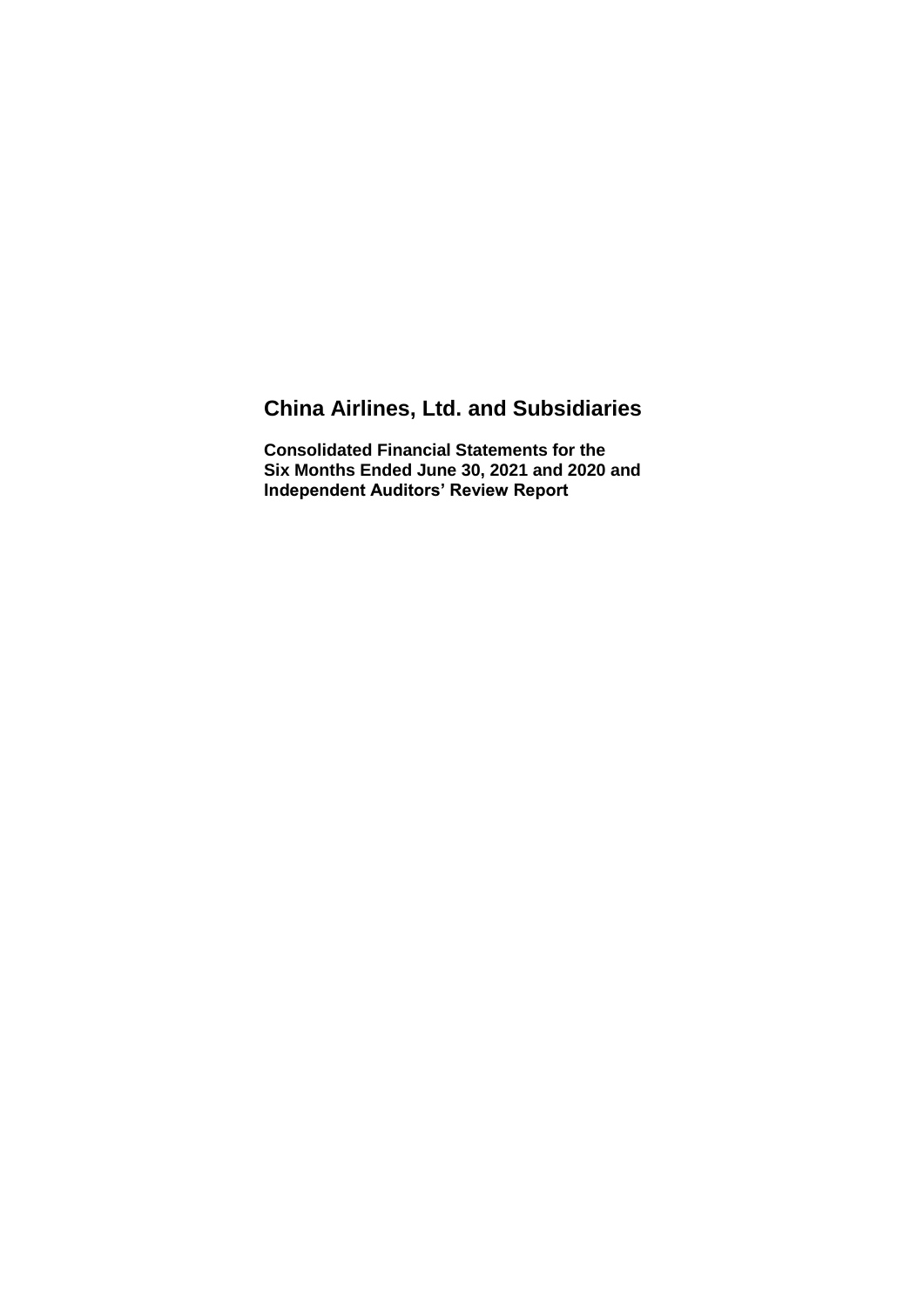## **INDEPENDENT AUDITORS' REVIEW REPORT**

The Board of Directors and the Shareholders China Airlines, Ltd.

#### **Introduction**

We have reviewed the accompanying consolidated balance sheets of China Airlines, Ltd. and its subsidiaries (collectively, the "Group") as of June 30, 2021 and 2020, the related consolidated statements of comprehensive income for the three months ended June 30, 2021 and 2020 and for the six months ended June 30, 2021 and 2020, the consolidated statements of changes in equity and cash flows for the six months then ended, and the related notes to the consolidated financial statements, including a summary of significant accounting policies (collectively referred to as the "consolidated financial statements"). Management is responsible for the preparation and fair presentation of the consolidated financial statements in accordance with the Regulations Governing the Preparation of Financial Reports by Securities Issuers and International Accounting Standard 34 "Interim Financial Reporting" endorsed and issued into effect by the Financial Supervisory Commission of the Republic of China. Our responsibility is to express a conclusion on the consolidated financial statements based on our reviews.

We did not review the financial statements of some subsidiaries included in the consolidated financial statements of the Group, but such statements were reviewed by other auditors. Our conclusion, insofar as it relates to the amounts included in the consolidated financial statements for these subsidiaries, is based solely on the report of other auditors. The total assets of these subsidiaries were NT\$11,137,205 thousand and NT\$11,344,058 thousand, which represented 4.16% and 3.98% of the consolidated total assets as of June 30, 2021 and 2020, respectively; and for the three months ended June 30, 2021 and 2020 and for the six months ended June 30, 2021 and 2020, the total revenue of these subsidiaries were NT\$11,588 thousand, NT\$19,215 thousand, NT\$26,556 thousand and NT\$1,638,292 thousand, which represented 0.04%, 0.07%, 0.05% and 2.78% of the consolidated total revenue, respectively.

### **Scope of Review**

Except as explained in the following paragraph, we conducted our reviews in accordance with the Statement of Auditing Standards No. 65 "Review of Financial Information Performed by the Independent Auditor of the Entity". A review of consolidated financial statements consists of making inquiries, primarily of persons responsible for financial and accounting matters, and applying analytical and other review procedures. A review is substantially less in scope than an audit and consequently does not enable us to obtain assurance that we would become aware of all significant matters that might be identified in an audit. Accordingly, we do not express an audit opinion.

### **Basis for Qualified Conclusion**

As disclosed in Notes 13 and 14 to the consolidated financial statements, the financial statements of some non-significant subsidiaries included in the consolidated financial statements referred to in the first paragraph and some investments accounted for using the equity method were not reviewed. As of June 30, 2021 and 2020, the combined total assets of these non-significant subsidiaries were NT\$20,512,269 thousand and NT\$22,064,911 thousand, respectively, representing 7.65% and 7.75%, respectively, of the consolidated total assets, and combined total liabilities of these non-significant subsidiaries were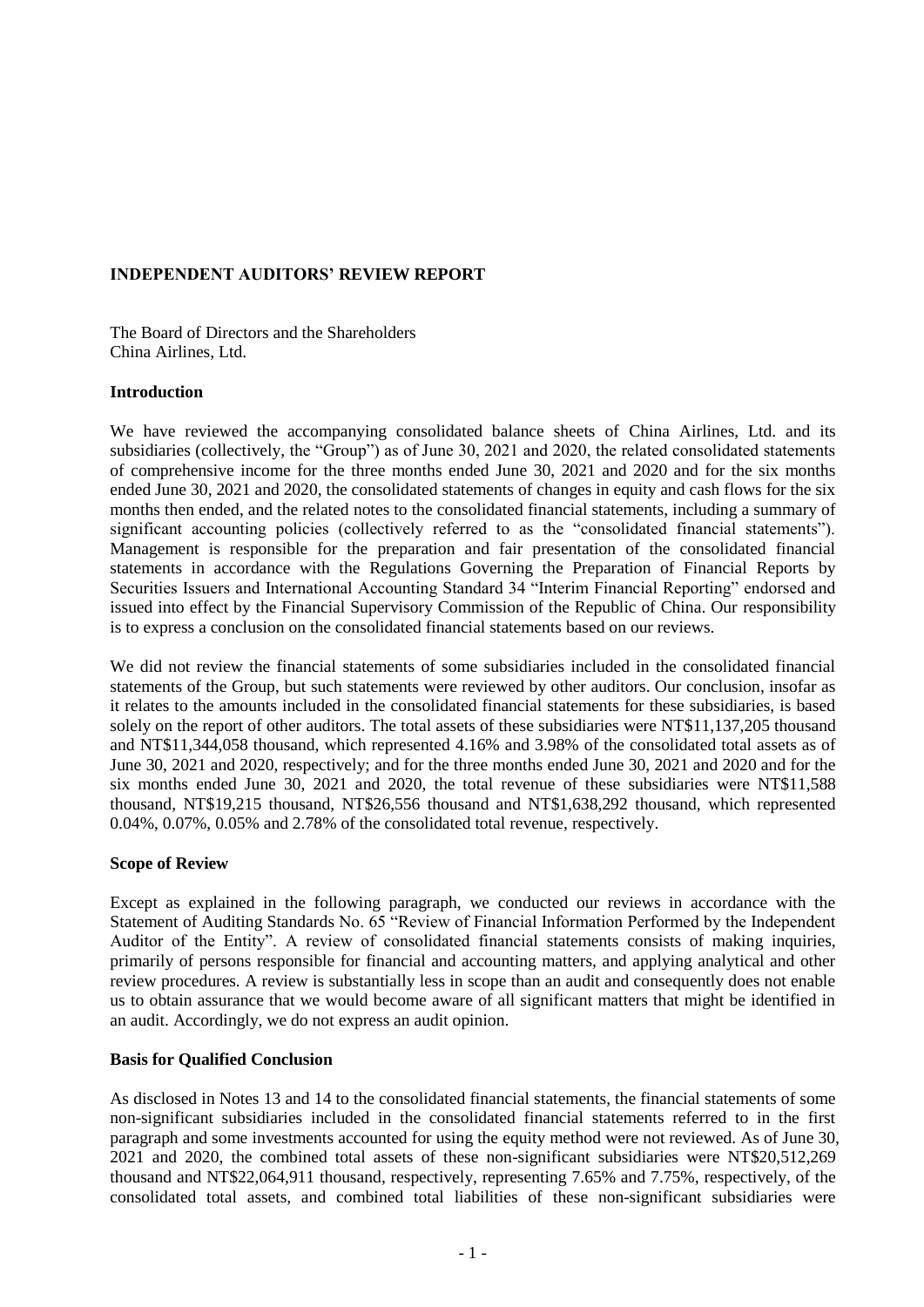NT\$11,115,392 thousand and NT\$11,850,552 thousand, respectively, representing 5.41% and 5.24%, respectively, of the consolidated total liabilities; for the three months ended June 30, 2021 and 2020 and for the six months ended June 30, 2021 and 2020, the amounts of the combined comprehensive income (loss) of these non-significant subsidiaries were NT\$(64,240) thousand, NT\$(251,695) thousand, NT\$(233,155) thousand and NT\$(355,476) thousand, respectively, representing (100.31%), (9.04%), 16.38% and (26.15%), respectively, of the consolidated total comprehensive income. As of June 30, 2021 and 2020, the aforementioned investments accounted for using the equity method were NT\$1,663,238 thousand and NT\$2,056,661 thousand, respectively; and for the three months ended June 30, 2021 and 2020 and for the six months ended June 30, 2021 and 2020, the amounts of the Group's share of the profit of such investments accounted for using the equity method were NT\$(215,779) thousand, NT\$(94,728) thousand, NT\$(297,453) thousand and NT\$(119,222) thousand, respectively.

## **Qualified Conclusion**

Based on our reviews, except for the adjustments, if any, as might have been determined to be necessary had the financial statements of the non-significant subsidiaries and investments accounted for by using the equity method as described in the preceding paragraph been reviewed, nothing has come to our attention that caused us to believe that the accompanying consolidated financial statements do not present fairly, in all material respects, the consolidated financial position of the Group as of June 30, 2021 and 2020, and its consolidated financial performance for the three months ended June 30, 2021 and 2020, and its consolidated financial performance and its consolidated cash flows for the six months ended June 30, 2021 and 2020 in accordance with the Regulations Governing the Preparation of Financial Reports by Securities Issuers and International Accounting Standard 34 "Interim Financial Reporting" endorsed and issued into effect by the Financial Supervisory Commission of the Republic of China.

The engagement partners on the reviews resulting in this independent auditors' review report are Huang, Jui Chan and Cheng, Shiuh Ran.

Deloitte & Touche Taipei, Taiwan Republic of China

August 5, 2021

### *Notice to Readers*

*The accompanying consolidated financial statements are intended only to present the consolidated financial position, financial performance and cash flows in accordance with accounting principles and practices generally accepted in the Republic of China and not those of any other jurisdictions. The standards, procedures and practices to review such consolidated financial statements are those generally applied in the Republic of China.*

*For the convenience of readers, the independent auditors' review report and the accompanying consolidated financial statements have been translated into English from the original Chinese version prepared and used in the Republic of China. If there is any conflict between the English version and the original Chinese version or any difference in the interpretation of the two versions, the Chinese-language independent auditors' review report and consolidated financial statements shall prevail.*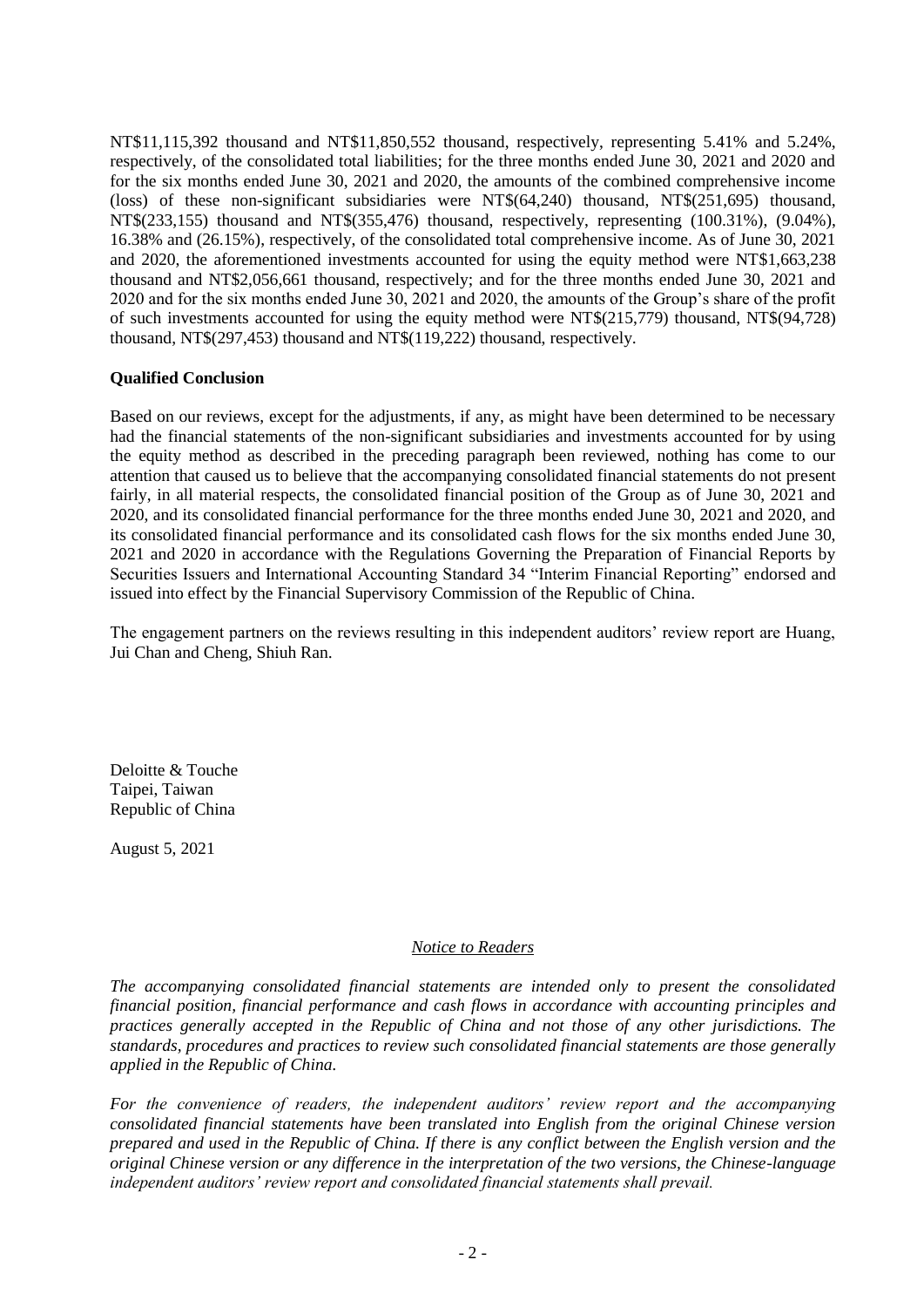#### **CONSOLIDATED BALANCE SHEETS**

**(In Thousands of New Taiwan Dollars)**

|                                                                                                                                                      | June 30, 2021               |                                | December 31, 2020         |                                           | June 30, 2020<br>(Reviewed) |                                           |
|------------------------------------------------------------------------------------------------------------------------------------------------------|-----------------------------|--------------------------------|---------------------------|-------------------------------------------|-----------------------------|-------------------------------------------|
| <b>ASSETS</b>                                                                                                                                        | (Reviewed)<br>Amount        | $\frac{0}{0}$                  | (Audited)<br>Amount       | $\frac{0}{0}$                             | Amount                      | $\mathbf{0}_{\mathbf{0}}^{\prime}$        |
| <b>CURRENT ASSETS</b>                                                                                                                                |                             |                                |                           |                                           |                             |                                           |
| Cash and cash equivalents (Notes 4, 6 and 31)<br>Financial assets at fair value through profit or loss - current (Notes 4, 7 and 31)                 | 29,632,606<br>\$<br>250,248 | 11<br>$\overline{\phantom{a}}$ | \$27,125,937<br>274,761   | 10                                        | \$34,217,741<br>498,746     | 12                                        |
| Financial assets at amortized cost - current (Notes 4, 9 and 31)                                                                                     | 1,570,959                   | 1                              | 6,551,693                 | $\overline{c}$                            | 1,640,422                   | -1                                        |
| Financial assets for hedging - current (Notes 4 and 31)                                                                                              | 659,775                     | $\overline{\phantom{a}}$       | 7,613,636                 | 3                                         | 1,576                       |                                           |
| Notes and accounts receivable, net (Notes 4, 5, 10 and 31)<br>Notes and accounts receivable - related parties (Notes 31 and 32)                      | 9,399,580<br>2,715          | $\overline{4}$                 | 9,697,511<br>1,667        | $\overline{4}$                            | 8,362,976<br>1,314          | 3                                         |
| Other receivables (Note 31)                                                                                                                          | 730,312                     |                                | 801,134                   | $\overline{\phantom{a}}$                  | 566,495                     |                                           |
| Current tax assets (Notes 4 and 28)                                                                                                                  | 65,354                      | $\overline{\phantom{a}}$       | 67,549                    | $\overline{\phantom{a}}$                  | 83,711                      |                                           |
| Inventories, net (Notes 4 and 11)<br>Non-current assets held for sale (Notes 4 and 12)                                                               | 8,778,765<br>89,956         | 3                              | 8,788,105<br>89,296       | 3                                         | 7,898,734<br>69,287         | 3                                         |
| Other current assets (Note 18)                                                                                                                       | 1,026,120                   | $\sim$                         | 861,179                   | $\overline{\phantom{a}}$                  | 2,400,780                   | $\mathbf{1}$                              |
| Total current assets                                                                                                                                 | 52,206,390                  | 19                             | 61,872,468                | 22                                        | 55,741,782                  | 20                                        |
| NON-CURRENT ASSETS<br>Financial assets at fair value through other comprehensive income - non-current (Notes 4, 8 and 31)                            | 151,678                     |                                | 163,746                   |                                           | 133,369                     |                                           |
| Financial assets at amortized cost (Notes 4, 9 and 31)                                                                                               | 409,372                     | $\overline{\phantom{a}}$       | 311,596                   |                                           | 344,538                     |                                           |
| Investments accounted for using the equity method (Notes 4 and 14)                                                                                   | 1,663,238                   | -1                             | 1,970,802                 | 1                                         | 2,056,661                   | -1                                        |
| Property, plant and equipment (Notes 4, 5, 15 and 33)<br>Right-of-use assets (Notes 4, 21 and 33)                                                    | 135,722,383<br>57,219,733   | 51<br>21                       | 141,481,694<br>59,861,537 | 50<br>21                                  | 138,715,341<br>66,113,940   | 49<br>23                                  |
| Investment properties (Notes 4 and 16)                                                                                                               | 2,074,664                   | -1                             | 2,074,798                 | -1                                        | 2,074,932                   | -1                                        |
| Other intangible assets (Notes 4 and 17)                                                                                                             | 990,794                     | 1                              | 1,076,351                 | $\overline{\phantom{a}}$                  | 1,141,368                   |                                           |
| Deferred tax asset (Notes 4, 5 and 28)                                                                                                               | 6,165,500                   | $\overline{c}$                 | 6,028,200                 | $\sqrt{2}$                                | 5,520,819                   | 2                                         |
| Other non-current assets (Notes 18, 21, 31, 33 and 34)                                                                                               | 11,386,583                  | $\overline{4}$                 | 9,352,892                 | $\overline{3}$                            | 12,871,410                  | $\overline{4}$                            |
| Total non-current assets                                                                                                                             | 215,783,945                 | 81                             | 222,321,616               | $-78$                                     | 228,972,378                 | $-80$                                     |
| <b>TOTAL</b>                                                                                                                                         | \$267,990,335               | $-100$                         | \$284,194,084             | $-100$                                    | \$284,714,160               |                                           |
| <b>LIABILITIES AND EQUITY</b>                                                                                                                        |                             |                                |                           |                                           |                             |                                           |
| <b>CURRENT LIABILITIES</b>                                                                                                                           |                             |                                |                           |                                           |                             |                                           |
| Short-term loans (Notes 19 and 31)                                                                                                                   | \$<br>2,132,000             | 1                              | $\mathbb{S}$<br>1,932,000 | -1                                        | \$<br>2,150,000             | -1                                        |
| Short-term bills payable (Note 19)<br>Financial liabilities at fair value through profit or loss - current (Notes 4, 7 and 31)                       | 1,799,747                   | $\mathbf{1}$                   | 8,088,882                 | $\mathfrak{Z}$                            | 8,248,702                   | $\mathfrak{Z}$<br>$\mathbb{L}$            |
| Financial liabilities for hedging - current (Notes 4, 21 and 31)                                                                                     | 8,296,192                   | 3                              | 8,129,752                 | 3                                         | 2,491<br>8,566,992          | $\mathfrak{Z}$                            |
| Contract liabilities - current (Notes 4, 5 and 23)                                                                                                   | 3,363,165                   | -1                             | 3,569,360                 | 1                                         | 6,085,481                   | $\sqrt{2}$                                |
| Notes and accounts payable (Note 31)                                                                                                                 | 1,204,007                   | $\mathbf{1}$                   | 1,354,237                 |                                           | 2,128,256                   | $\mathbf{1}$                              |
| Notes and accounts payable - related parties (Note 32)<br>Other payables (Notes 22 and 31)                                                           | 92,732<br>8,348,839         | 3                              | 128,567<br>8,306,257      | 3                                         | 92,592<br>8,070,297         | 3                                         |
| Current tax liabilities (Notes 4 and 28)                                                                                                             | 122,730                     |                                | 216,602                   |                                           | 154,214                     |                                           |
| Lease liabilities - current (Notes 4 and 21)                                                                                                         | 2,516,784                   | 1                              | 2,525,957                 | 1                                         | 2,537,067                   | 1                                         |
| Provisions - current (Notes 4, 24 and 31)                                                                                                            | 2,280,252                   |                                | 164,800                   |                                           | 330,617                     |                                           |
| Bonds payable and put options of convertible bonds - current portion (Notes 4, 20 and 31)<br>Loans and debts - current portion (Notes 19, 31 and 33) | 3,800,000<br>13,796,182     | $\mathbf{1}$<br>$\sqrt{5}$     | 11,982,859<br>15,234,374  | $\overline{4}$<br>5                       | 11,542,384<br>17,527,332    | $\overline{4}$<br>6                       |
| Other current liabilities (Note 31)                                                                                                                  | 1,102,714                   | $\equiv$                       | 1,016,068                 | $\overline{\phantom{a}}$                  | 1,212,111                   |                                           |
| Total current liabilities                                                                                                                            | 48,855,344                  | 18                             | 62,649,715                | 22                                        | 68,648,536                  | 24                                        |
| <b>NON-CURRENT LIABILITIES</b>                                                                                                                       |                             |                                |                           |                                           |                             |                                           |
| Financial liabilities for hedging - non-current (Notes 4, 21 and 31)                                                                                 | 29,006,126                  | 11                             | 32,455,333                | 11                                        | 38,661,467                  | 14                                        |
| Bonds payable - non-current (Notes 4, 20 and 31)<br>Loans and debts - non-current (Notes 19, 31 and 33)                                              | 17,403,190<br>70,694,482    | $\overline{7}$<br>$26\,$       | 10,300,000<br>77,288,330  | $\overline{4}$<br>27                      | 14,100,000<br>65,052,216    | 5<br>23                                   |
| Contract liabilities - non-current (Notes 4 and 23)                                                                                                  | 1,161,020                   | $\mathbf{1}$                   | 1,761,104                 | $\mathbf{1}$                              | 2,171,317                   | -1                                        |
| Provisions - non-current (Notes 4, 24 and 31)                                                                                                        | 14,178,127                  | 5                              | 14,369,486                | 5                                         | 12,592,800                  | $\overline{4}$                            |
| Current tax liabilities - non-current (Notes 4 and 28)<br>Deferred tax liabilities (Notes 4 and 28)                                                  | 58,121<br>978,137           |                                | 87,181<br>1,023,084       |                                           | 116,242<br>662,612          |                                           |
| Lease liabilities - non-current (Notes 4 and 21)                                                                                                     | 12,909,639                  | 5                              | 13,279,792                | 5                                         | 14,568,636                  | 5                                         |
| Accrued pension costs (Notes 4, 5 and 25)<br>Other non-current liabilities (Note 31)                                                                 | 9,690,663<br>526,519        | $\overline{4}$                 | 9,737,741<br>530,745      | $\overline{4}$                            | 9,286,159<br>449,465        | $\mathfrak{Z}$                            |
| Total non-current liabilities                                                                                                                        | 156,606,024                 | $-59$                          | 160,832,796               | $-57$                                     | 157,660,914                 | $-55$                                     |
| <b>Total liabilities</b>                                                                                                                             | 205,461,368                 | $-77$                          | 223,482,511               | $-79$                                     | 226,309,450                 | $-79$                                     |
| EQUITY ATTRIBUTABLE TO OWNERS OF THE COMPANY (Notes 20 and 26)                                                                                       |                             |                                |                           |                                           |                             |                                           |
| Share capital                                                                                                                                        | 56,713,178                  | $\frac{21}{}$                  | 54,209,846                | <u>19</u>                                 | 54,209,846                  |                                           |
| Capital surplus                                                                                                                                      | 1,959,720                   | $\overline{\phantom{a}1}$      | 1,187,327                 | $\sim 100$                                | 1,187,155                   | $\sim$ $-$                                |
| Retained earnings (accumulated deficit)                                                                                                              |                             |                                |                           |                                           |                             |                                           |
| Legal reserve<br>Special reserve                                                                                                                     |                             |                                |                           |                                           |                             |                                           |
| Unappropriated retained earnings (accumulated deficit)                                                                                               | (1,712,509)                 | (1)                            | (350.581)                 |                                           | (1,315,618)                 |                                           |
| Total retained earnings (accumulated deficit)                                                                                                        | (1,712,509)                 | (1)                            | (350, 581)                |                                           | (1,315,618)                 |                                           |
| Other equity<br>Treasury shares                                                                                                                      | 2,903,255<br>(30, 875)      | $\frac{1}{2}$                  | 2,543,766<br>(30, 875)    | $\overline{a}$                            | 1,397,973<br>(30, 875)      |                                           |
| Total equity attributable to owners of the Company                                                                                                   | 59,832,769                  | 22                             | 57, 559, 483              | 20                                        | 55,448,481                  | 20                                        |
| NON-CONTROLLING INTERESTS (Note 26)                                                                                                                  | 2,696,198                   |                                | 3,152,090                 |                                           | 2,956,229                   | $\mathbf{1}$                              |
| Total equity                                                                                                                                         | 62,528,967                  | $-23$                          | 60,711,573                | $-21$                                     | 58,404,710                  | $\frac{21}{2}$                            |
| <b>TOTAL</b>                                                                                                                                         | \$267,990,335               | 100                            | \$284,194,084             | $\underline{\underline{\hspace{1cm}}100}$ | \$284,714,160               | $\underline{\underline{\hspace{1cm}}100}$ |

The accompanying notes are an integral part of the consolidated financial statements.

(With Deloitte & Touche auditors' review report dated August 5, 2021)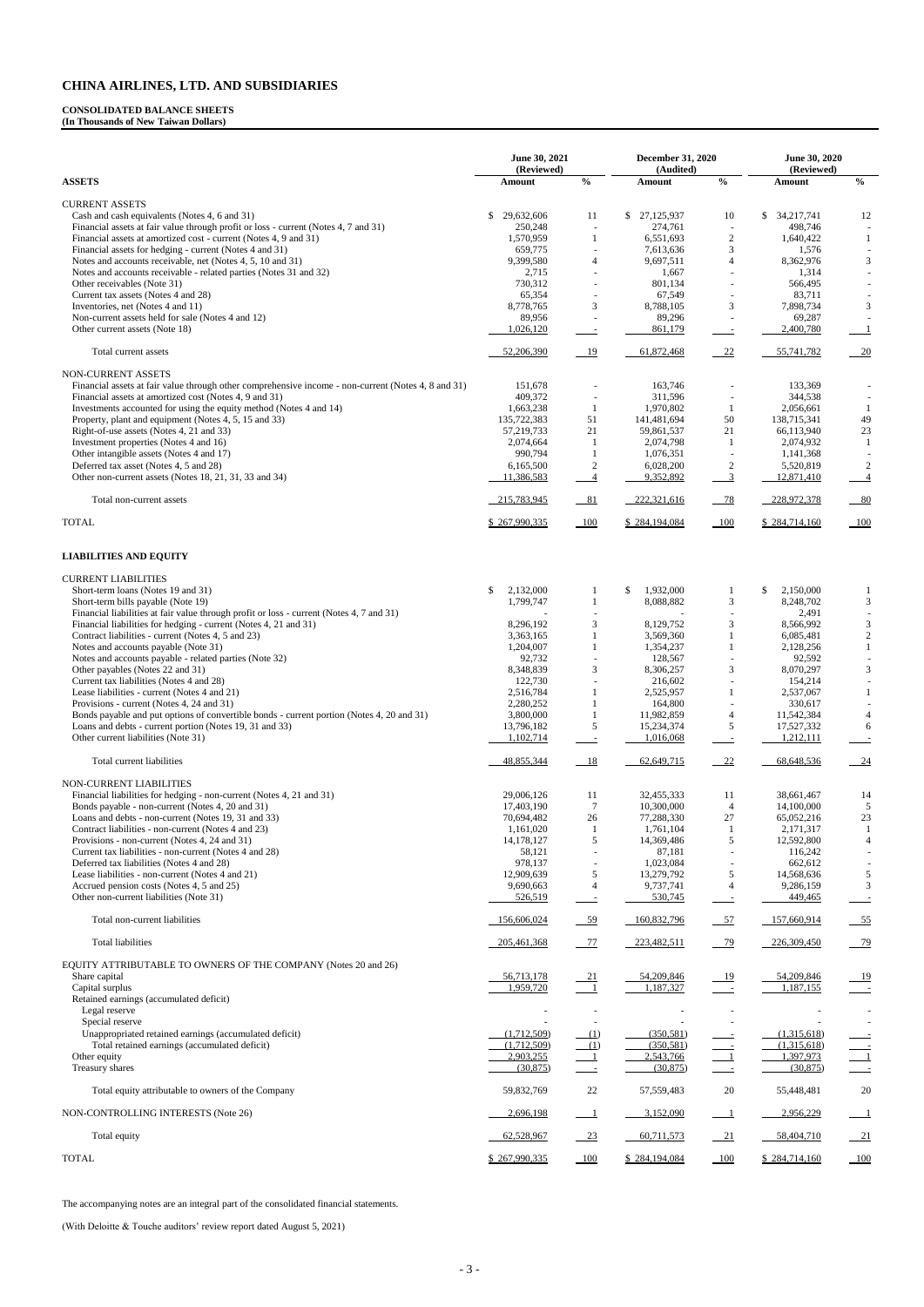**CONSOLIDATED STATEMENTS OF COMPREHENSIVE INCOME (In Thousands of New Taiwan Dollars, Except Earnings (Loss) Per Share) (Reviewed, Not Audited)**

|                                                                                                                                                                                                                                                                                                                                                      | For the Three Months Ended June 30 |                |                       | For the Six Months Ended June 30 |                       |               |                        |                          |  |
|------------------------------------------------------------------------------------------------------------------------------------------------------------------------------------------------------------------------------------------------------------------------------------------------------------------------------------------------------|------------------------------------|----------------|-----------------------|----------------------------------|-----------------------|---------------|------------------------|--------------------------|--|
|                                                                                                                                                                                                                                                                                                                                                      | 2021                               |                | 2020                  |                                  | 2021                  |               | 2020                   |                          |  |
|                                                                                                                                                                                                                                                                                                                                                      | Amount                             | $\frac{0}{0}$  | <b>Amount</b>         | $\frac{0}{0}$                    | <b>Amount</b>         | $\frac{0}{0}$ | Amount                 | $\frac{6}{9}$            |  |
| REVENUE (Notes 4, 27 and 32)                                                                                                                                                                                                                                                                                                                         | \$29,372,982                       | 100            | \$26,315,522          | 100                              | \$57,200,638          | 100           | \$58,872,652           | 100                      |  |
| COSTS (Notes 4, 11, 17, 21, 24,<br>25, 27 and 32)                                                                                                                                                                                                                                                                                                    | 26,539,641                         | 90             | 21,650,702            | 82                               | 52,699,429            | 92            | 53,986,964             | 92                       |  |
| <b>GROSS PROFIT</b>                                                                                                                                                                                                                                                                                                                                  | 2,833,341                          | $10\,$         | 4,664,820             | 18                               | 4,501,209             | $\,$ 8 $\,$   | 4,885,688              | 8                        |  |
| <b>OPERATING EXPENSES</b><br>(Notes 4, 25 and 27)                                                                                                                                                                                                                                                                                                    | 1,627,134                          | 6              | 1,917,054             | 8                                | 3,764,180             | 7             | 5,108,778              | <u>8</u>                 |  |
| OPERATING PROFIT (LOSS)                                                                                                                                                                                                                                                                                                                              | 1,206,207                          | $\overline{4}$ | 2,747,766             | 10                               | 737,029               | 1             | (223,090)              |                          |  |
| NON-OPERATING INCOME<br><b>AND EXPENSES</b><br>Other income (Note 27)<br>Other gains and losses                                                                                                                                                                                                                                                      | 154,726                            | $\mathbf{1}$   | 199,574               | 1                                | 250,546               |               | 363,204                |                          |  |
| (Notes 15 and 27)                                                                                                                                                                                                                                                                                                                                    | (1,074,363)                        | (4)            | 83,802                |                                  | (1,293,796)           | (2)           | (70, 288)              |                          |  |
| Finance costs (Notes 27<br>and $31$ )<br>Share of the profit or loss of                                                                                                                                                                                                                                                                              | (621,078)                          | (2)            | (796, 493)            | (3)                              | (1,278,461)           | (2)           | (1,617,165)            | (3)                      |  |
| associates and joint ventures<br>(Note 14)                                                                                                                                                                                                                                                                                                           | (215,779)                          | (1)            | (94, 728)             | $\overline{\phantom{a}}$         | (297, 453)            |               | (119,222)              | $\overline{\phantom{a}}$ |  |
| Total non-operating<br>income and expenses                                                                                                                                                                                                                                                                                                           | (1,756,494)                        | (6)            | (607, 845)            | (2)                              | (2,619,164)           | (4)           | (1,443,471)            | (3)                      |  |
| PROFIT (LOSS) BEFORE<br><b>INCOME TAX</b>                                                                                                                                                                                                                                                                                                            | (550, 287)                         | (2)            | 2,139,921             | 8                                | (1,882,135)           | (3)           | (1,666,561)            | (3)                      |  |
| <b>INCOME TAX (BENEFIT)</b><br><b>EXPENSE</b> (Notes 4 and 28)                                                                                                                                                                                                                                                                                       | (64, 621)                          |                | (112,692)             | (1)                              | (179, 922)            |               | (108, 609)             | (1)                      |  |
| NET INCOME (LOSS) FOR<br>THE PERIOD                                                                                                                                                                                                                                                                                                                  | (485, 666)                         | (2)            | 2,252,613             | 9                                | (1,702,213)           | (3)           | (1,557,952)            | (2)                      |  |
| OTHER COMPREHENSIVE<br><b>INCOME (LOSS)</b><br>Items that will not be<br>reclassified subsequently to<br>profit or loss:<br>Gain (loss) on hedging<br>instruments subject to<br>basis adjustment<br>Unrealized gain on<br>investments in equity<br>instruments at fair value<br>through other<br>comprehensive income<br>Income tax related to items | (53,890)<br>(9, 567)               |                | (30,722)<br>(76, 376) |                                  | (47, 456)<br>(11,986) |               | (10, 817)<br>(73, 807) |                          |  |
| that will not be<br>reclassified subsequently<br>to profit or loss (Note 28)                                                                                                                                                                                                                                                                         | 13,065<br>(50, 392)                |                | 20,126<br>(86,972)    |                                  | 12,689<br>(46, 753)   |               | 16,021<br>(68, 603)    |                          |  |

<sup>(</sup>Continued)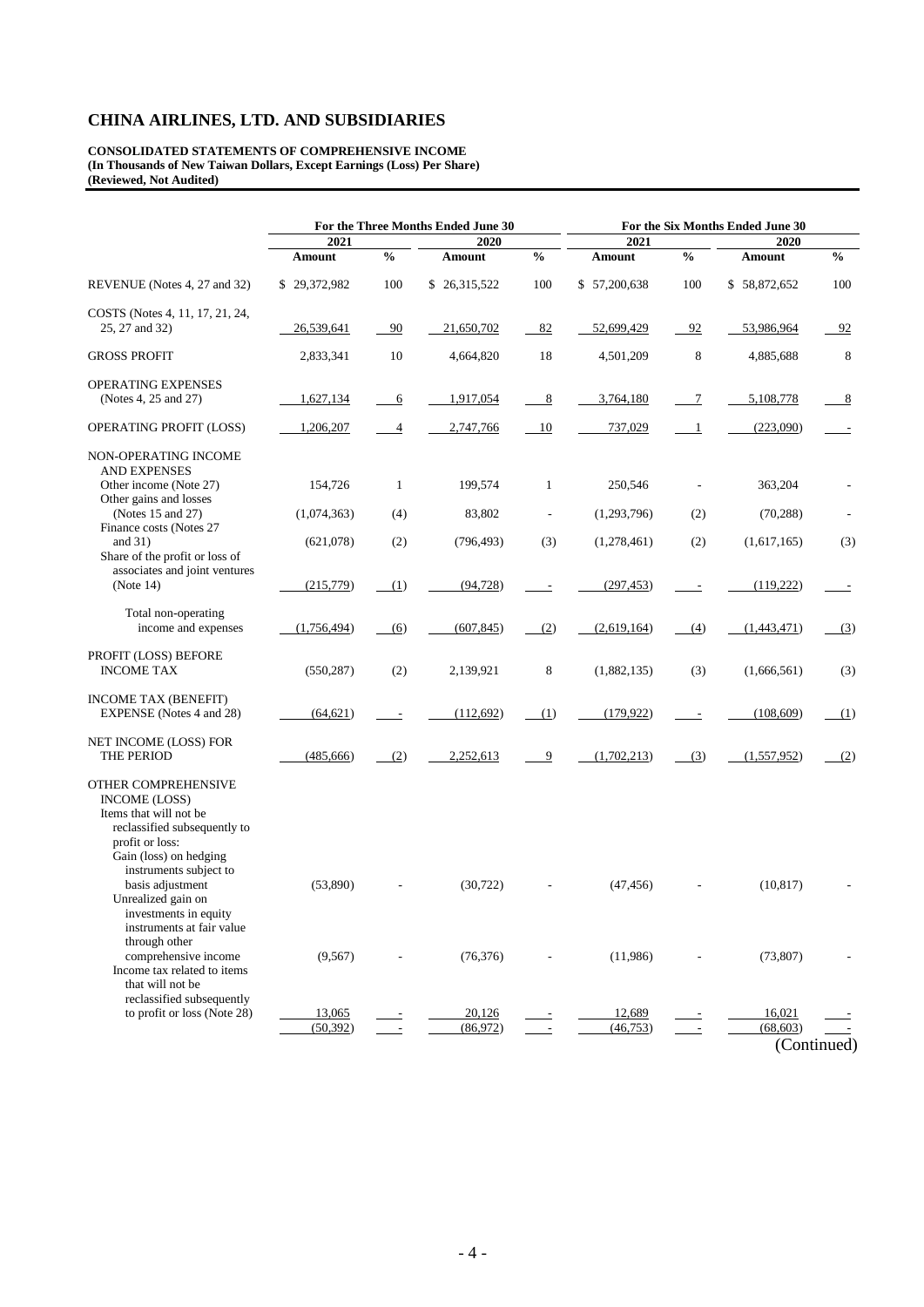**CONSOLIDATED STATEMENTS OF COMPREHENSIVE INCOME (In Thousands of New Taiwan Dollars, Except Earnings (Loss) Per Share) (Reviewed, Not Audited)**

|                                                                                                                                                                                 | For the Three Months Ended June 30 |                |                 | For the Six Months Ended June 30 |                   |                          |                   |               |
|---------------------------------------------------------------------------------------------------------------------------------------------------------------------------------|------------------------------------|----------------|-----------------|----------------------------------|-------------------|--------------------------|-------------------|---------------|
|                                                                                                                                                                                 | 2021                               |                | 2020            |                                  | 2021              |                          | 2020              |               |
|                                                                                                                                                                                 | Amount                             | $\frac{0}{0}$  | Amount          | $\frac{0}{0}$                    | <b>Amount</b>     | $\frac{0}{0}$            | Amount            | $\frac{0}{0}$ |
| Items that may be reclassified<br>subsequently to profit or<br>loss:<br>Exchange differences on<br>translation of the financial<br>statements of foreign<br>operations (Notes 4 |                                    |                |                 |                                  |                   |                          |                   |               |
| and $26$ )<br>Gain (loss) on hedging<br>instruments not subject to                                                                                                              | \$<br>(40, 113)                    |                | \$<br>(38,937)  |                                  | \$<br>(32,950)    |                          | \$<br>(57,000)    |               |
| basis adjustment (Notes 4,<br>21, 26 and 33)<br>Income tax related to items<br>that may be reclassified<br>subsequently to profit or                                            | 791,278                            | 3              | 815,915         | 3                                | 440,776           | $\mathbf{1}$             | 392,976           |               |
| loss (Note 28)                                                                                                                                                                  | (151,063)                          | (1)            | (157, 451)      | (1)                              | (81,997)          |                          | (68, 646)         |               |
|                                                                                                                                                                                 | 600,102                            | $\overline{2}$ | 619,527         | $\overline{2}$                   | 325,829           | $\overline{1}$           | 267,330           |               |
| Other comprehensive<br>income (loss) for the<br>period, net of income<br>tax                                                                                                    | 549,710                            | $\overline{2}$ | 532,555         | $\boldsymbol{2}$                 | 279,076           | $\overline{1}$           | 198,727           |               |
| <b>TOTAL COMPREHENSIVE</b><br>INCOME (LOSS) FOR THE<br><b>PERIOD</b>                                                                                                            | 64,044                             |                | 2,785,168       | 11                               | \$<br>(1,423,137) | (2)                      | (1,359,225)       | (2)           |
| NET INCOME (LOSS)<br><b>ATTRIBUTABLE TO:</b>                                                                                                                                    |                                    |                |                 |                                  |                   |                          |                   |               |
| Owners of the Company                                                                                                                                                           | (342, 552)<br>\$                   | (1)            | 2,459,448<br>\$ | 10                               | (1,361,928)<br>\$ | (2)                      | (1,313,885)       | (2)           |
| Non-controlling interests                                                                                                                                                       | (143, 114)                         | (1)            | (206, 835)      | (1)                              | (340, 285)        | (1)                      | (244,067)         | (1)           |
|                                                                                                                                                                                 | (485, 666)                         | (2)            | 2,252,613       | $\overline{9}$                   | (1,702,213)<br>\$ | (3)                      | (1,557,952)       | (3)           |
| TOTAL COMPREHENSIVE<br><b>INCOME (LOSS)</b><br><b>ATTRIBUTABLE TO:</b>                                                                                                          |                                    |                |                 |                                  |                   |                          |                   |               |
| Owners of the Company                                                                                                                                                           | \$<br>208,381                      | $\mathbf{1}$   | 2,995,035<br>\$ | 12                               | (1,082,045)<br>\$ | (2)                      | (1,112,145)<br>\$ | (2)           |
| Non-controlling interests                                                                                                                                                       | (144, 337)                         | (1)            | (209, 867)      | (1)                              | (341,092)         | $\overline{\phantom{a}}$ | (247,080)         | $\sim$        |
|                                                                                                                                                                                 | 64,044                             |                | 2,785,168       | $\frac{11}{1}$                   | (1,423,137)       | (2)                      | (1,359,225)       | (2)           |
| <b>EARNINGS (LOSS) PER</b><br><b>SHARE (NEW TAIWAN</b><br>DOLLARS; Note 29)<br><b>Basic</b>                                                                                     | \$(0.06)                           |                | \$0.45          |                                  | \$(0.25)          |                          | \$(0.24)          |               |
| Diluted                                                                                                                                                                         | \$(0.06)                           |                | \$0.42          |                                  | \$(0.25)          |                          | \$(0.24)          |               |

The accompanying notes are an integral part of the consolidated financial statements.

(With Deloitte & Touche auditors' review report dated August 5, 2021) (Concluded)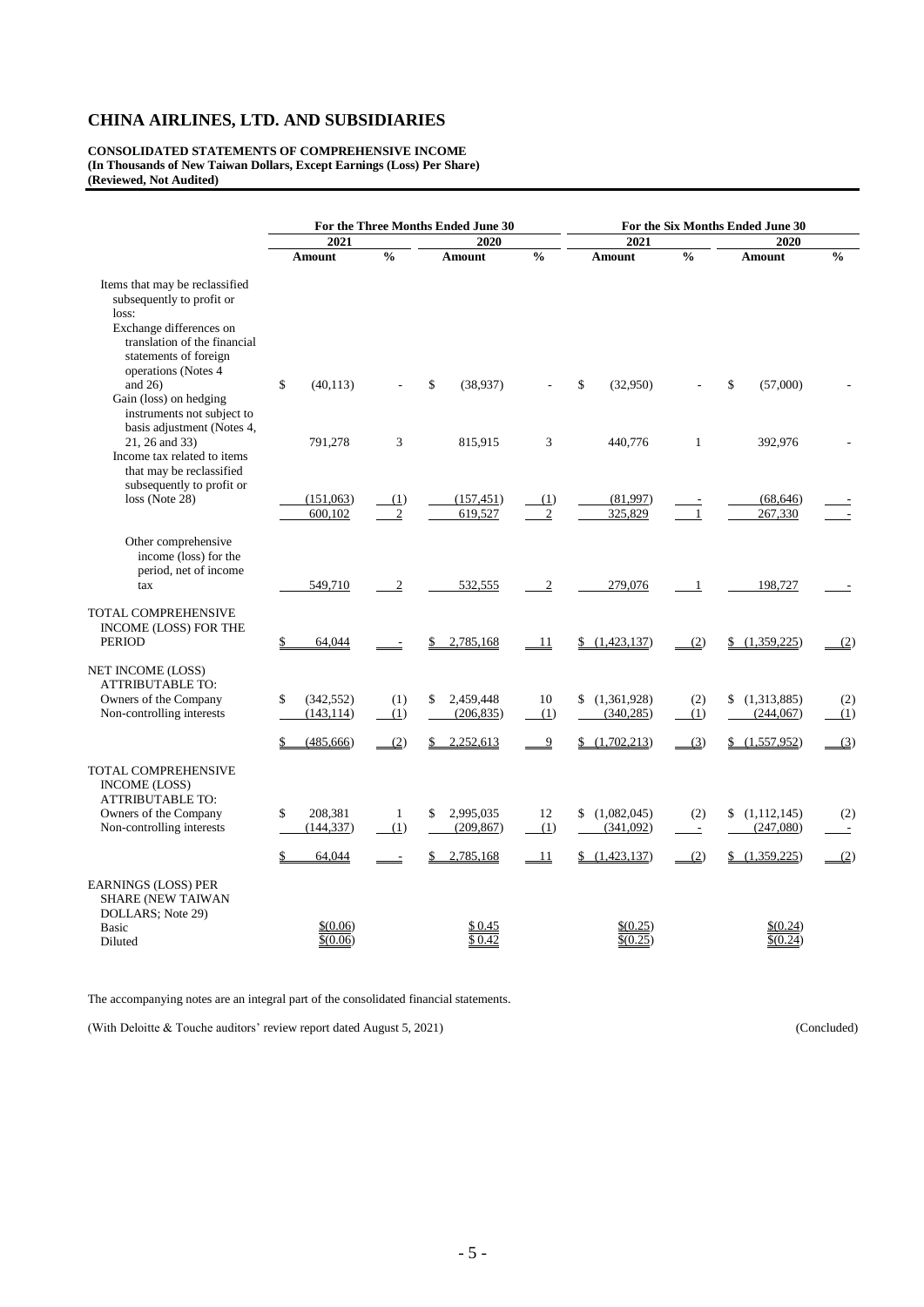**CONSOLIDATED STATEMENTS OF CHANGES IN EQUITY (In Thousands of New Taiwan Dollars) (Reviewed, Not Audited)**

|                                                                                                                         | <b>Equity Attributable to Owners of the Company</b> |                        |                      |    |                                                    |                                                               |                                                                          |                                                                                                    |                                                 |                                                                 |              |                                     |                     |
|-------------------------------------------------------------------------------------------------------------------------|-----------------------------------------------------|------------------------|----------------------|----|----------------------------------------------------|---------------------------------------------------------------|--------------------------------------------------------------------------|----------------------------------------------------------------------------------------------------|-------------------------------------------------|-----------------------------------------------------------------|--------------|-------------------------------------|---------------------|
|                                                                                                                         |                                                     |                        |                      |    |                                                    | <b>Exchange</b><br>Differences on<br><b>Translation of</b>    | <b>Other Equity</b><br>Unrealized<br><b>Valuation Gain</b><br>(Loss) on  |                                                                                                    |                                                 |                                                                 |              |                                     |                     |
|                                                                                                                         | <b>Share Capital</b>                                | <b>Capital Surplus</b> | <b>Legal Reserve</b> |    | <b>Retained Earnings</b><br><b>Special Reserve</b> | Unappropriated<br><b>Earnings</b><br>(Accumulated<br>Deficit) | the<br>Financial<br><b>Statements</b> of<br>Foreign<br><b>Operations</b> | <b>Financial Assets</b><br>at Fair Value<br><b>Through Other</b><br>Comprehensive<br><b>Income</b> | Gain (Loss) on<br>Hedging<br><b>Instruments</b> | <b>Treasury</b><br><b>Shares Held by</b><br><b>Subsidiaries</b> | <b>Total</b> | Non-controlling<br><b>Interests</b> | <b>Total Equity</b> |
| <b>BALANCE AT JANUARY 1, 2020</b>                                                                                       | \$54,209,846                                        | \$ 2,488,907           | 466,416<br>S.        | S. | 12,967                                             | (1,777,225)                                                   | (54,707)<br>\$.                                                          | 107,262<br>-S                                                                                      | \$1,143,678                                     | (43,372)<br><sup>\$</sup>                                       | \$56,553,772 | \$ 3,578,345                        | \$60,132,117        |
| Appropriation of 2019 earnings<br>Legal reserve<br>Special reserve<br>Capital surplus used to cover accumulated deficit |                                                     | (1,297,843)            | (466, 416)           |    | (12,967)                                           | 466,416<br>12,967<br>1,297,843                                |                                                                          |                                                                                                    |                                                 |                                                                 |              |                                     |                     |
| Net loss for the six months ended June 30, 2020                                                                         |                                                     |                        |                      |    | $\overline{\phantom{a}}$                           | (1,313,885)                                                   |                                                                          |                                                                                                    |                                                 |                                                                 | (1,313,885)  | (244,067)                           | (1,557,952)         |
| Other comprehensive income for the six months ended June 30,<br>2020, net of income tax                                 |                                                     |                        |                      |    |                                                    |                                                               | (43,304)                                                                 | (59,949)                                                                                           | 304,993                                         |                                                                 | 201,740      | (3,013)                             | 198,727             |
| Total comprehensive income (loss) for the six months ended<br>June 30, 2020                                             |                                                     |                        |                      |    |                                                    | (1,313,885)                                                   | (43,304)                                                                 | (59, 949)                                                                                          | 304,993                                         |                                                                 | (1,112,145)  | (247,080)                           | (1,359,225)         |
| Disposal of treasury shares                                                                                             |                                                     | (3,909)                |                      |    |                                                    | (1,734)                                                       |                                                                          |                                                                                                    |                                                 | 12,497                                                          | 6,854        |                                     | 6,854               |
| Cash dividends from subsidiaries paid to non-controlling interests                                                      |                                                     |                        |                      |    |                                                    |                                                               |                                                                          |                                                                                                    |                                                 |                                                                 |              | (375,036)                           | (375,036)           |
| <b>BALANCE AT JUNE 30, 2020</b>                                                                                         | \$54,209,846                                        | \$1,187,155            |                      |    |                                                    | \$(1,315,618)                                                 | (98,011)                                                                 | 47,313                                                                                             | \$1,448,671                                     | $\frac{\$}{(30,875)}$                                           | \$55,448,481 | \$2,956,229                         | \$58,404,710        |
| <b>BALANCE AT JANUARY 1, 2021</b>                                                                                       | \$54,209,846                                        | \$1,187,327            |                      |    |                                                    | (350, 581)                                                    | (134, 252)<br>$\mathbb{S}$                                               | 71,359<br><sup>\$</sup>                                                                            | \$2,606,659                                     | (30, 875)                                                       | \$57,559,483 | \$3,152,090                         | \$60,711,573        |
| Basis adjustment to gain/(loss) on hedging instruments                                                                  |                                                     |                        |                      |    |                                                    |                                                               |                                                                          |                                                                                                    | 79,606                                          |                                                                 | 79,606       |                                     | 79,606              |
| Net loss for the six months ended June 30, 2021                                                                         |                                                     |                        |                      |    |                                                    | (1,361,928)                                                   |                                                                          |                                                                                                    |                                                 |                                                                 | (1,361,928)  | (340, 285)                          | (1,702,213)         |
| Other comprehensive loss for the six months ended June 30, 2021,<br>net of income tax                                   |                                                     |                        |                      |    |                                                    |                                                               | (25, 678)                                                                | (8,787)                                                                                            | 314,348                                         |                                                                 | 279,883      | (807)                               | 279,076             |
| Total comprehensive income (loss) for the six months ended<br>June 30, 2021                                             |                                                     |                        |                      |    |                                                    | (1,361,928)                                                   | (25,678)                                                                 | (8,787)                                                                                            | 314,348                                         |                                                                 | (1,082,045)  | (341,092)                           | (1,423,137)         |
| Equity component of convertible bonds issued by the Company                                                             |                                                     | 188,862                |                      |    |                                                    |                                                               |                                                                          |                                                                                                    |                                                 |                                                                 | 188,862      |                                     | 188,862             |
| Convertible bonds converted to ordinary shares                                                                          | 2,503,332                                           | 583,531                |                      |    |                                                    |                                                               |                                                                          |                                                                                                    |                                                 |                                                                 | 3,086,863    |                                     | 3,086,863           |
| Cash dividends from subsidiaries paid to non-controlling interests                                                      |                                                     |                        |                      |    |                                                    |                                                               |                                                                          |                                                                                                    |                                                 |                                                                 |              | (114,800)                           | (114,800)           |
| <b>BALANCE AT JUNE 30, 2021</b>                                                                                         | \$56,713,178                                        | \$1,959,720            |                      |    |                                                    | (1,712,509)                                                   | \$ (159,930)                                                             | 62,572                                                                                             | \$3,000,613                                     | \$ (30,875)                                                     | \$59,832,769 | \$2,696,198                         | \$62,528,967        |

The accompanying notes are an integral part of the consolidated financial statements.

(With Deloitte & Touche auditors' review report dated August 5, 2021)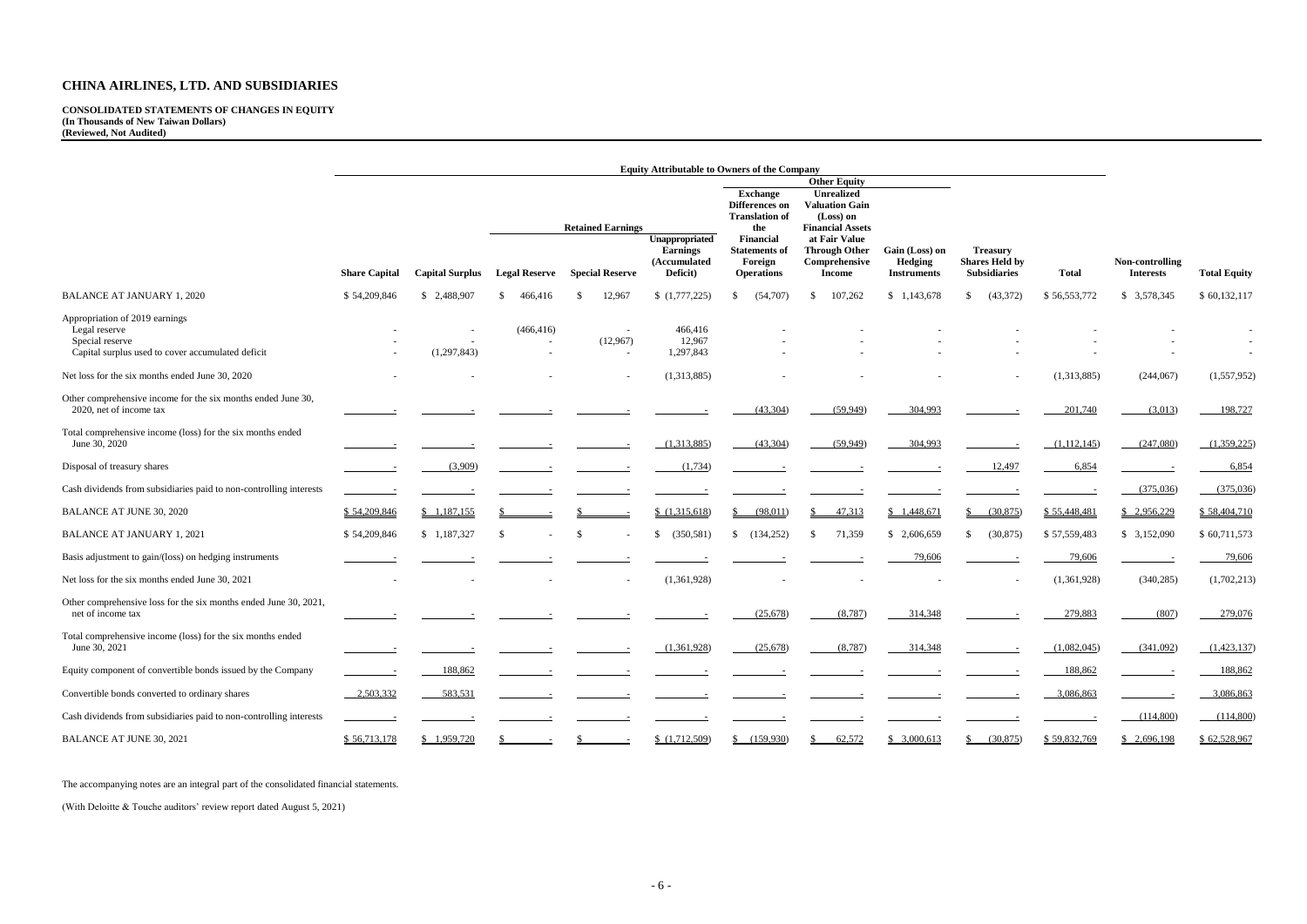## **CONSOLIDATED STATEMENTS OF CASH FLOWS (In Thousands of New Taiwan Dollars) (Reviewed, Not Audited)**

|                                                                         | <b>For the Six Months Ended</b><br>June 30 |             |                   |          |
|-------------------------------------------------------------------------|--------------------------------------------|-------------|-------------------|----------|
|                                                                         |                                            | 2021        | 2020              |          |
| CASH FLOWS FROM OPERATING ACTIVITIES                                    |                                            |             |                   |          |
| Loss before income tax                                                  | \$                                         | (1,882,135) | (1,666,561)<br>\$ |          |
| Adjustments for:                                                        |                                            |             |                   |          |
| Depreciation expenses                                                   |                                            | 15,443,129  | 16,021,382        |          |
| Amortization expenses                                                   |                                            | 109,201     | 105,557           |          |
| Expected credit loss recognized on trade receivables                    |                                            | 18,988      |                   | 2,522    |
| Net loss (gain) on fair value changes of financial assets and           |                                            |             |                   |          |
| liabilities at fair value through profit or loss                        |                                            | 225         |                   | (1,930)  |
| Interest income                                                         |                                            | (74, 689)   | (180, 111)        |          |
| Dividend income                                                         |                                            |             |                   | (7, 417) |
| Share of loss (profit) of associates and joint ventures                 |                                            | 297,453     | 119,222           |          |
| Loss (gain) on disposal of property, plant and equipment                |                                            | 989,855     |                   | (6,880)  |
| Loss on disposal of investments                                         |                                            | 540         |                   |          |
| Loss on inventory and property, plant and equipment                     |                                            | 742,917     | 325,297           |          |
| Net gain on foreign currency exchange                                   |                                            | (984, 238)  | (252, 373)        |          |
| Finance costs                                                           |                                            | 1,278,461   | 1,617,165         |          |
| Loss on sale and leaseback transactions                                 |                                            | 139,697     |                   |          |
| Recognition of provisions                                               |                                            | 2,982,807   | 3,294,263         |          |
| Others                                                                  |                                            | 75          |                   | 879      |
| Changes in operating assets and liabilities                             |                                            |             |                   |          |
| Financial assets mandatorily classified as at fair value through profit |                                            |             |                   |          |
| or loss                                                                 |                                            | 16,273      | 15,820            |          |
| Financial liabilities at fair value through profit or loss              |                                            |             |                   | (9,258)  |
| Notes and accounts receivable                                           |                                            | 352,339     | 187,671           |          |
| Accounts receivable - related parties                                   |                                            | (93, 429)   | 756,951           |          |
| Other receivables                                                       |                                            | 335,736     | 146,089           |          |
| Inventories                                                             |                                            | 6,742       | 830,140           |          |
| Other current assets                                                    |                                            | (178, 883)  | 681,984           |          |
| Notes and accounts payable                                              |                                            | (234,040)   | 196,379           |          |
| Accounts payable - related parties                                      |                                            | (66, 721)   | (1,219,579)       |          |
| Other payables                                                          |                                            | 157,119     | (4,600,240)       |          |
| Contract liabilities                                                    |                                            | (806, 279)  | (15,040,287)      |          |
| Provisions                                                              |                                            | (829, 637)  | (612,080)         |          |
| Other current liabilities                                               |                                            | 81,384      | (2,615,031)       |          |
| Accrued pension liabilities                                             |                                            | (47,078)    | (148, 876)        |          |
| Other liabilities                                                       |                                            | 5,579       | (27, 267)         |          |
| Cash generated from (used in) operations                                |                                            | 17,761,391  | (2,086,569)       |          |
| Interest received                                                       |                                            | 73,887      | 175,460           |          |
| Dividends received                                                      |                                            |             | 46,012            |          |
| Interest paid                                                           |                                            | (1,237,569) | (1,730,469)       |          |
| Income tax paid                                                         |                                            | (190, 873)  | (145, 226)        |          |
|                                                                         |                                            |             |                   |          |
| Net cash generated from (used in) operating activities                  |                                            | 16,406,836  | (3,740,792)       |          |
|                                                                         |                                            |             | (Continued)       |          |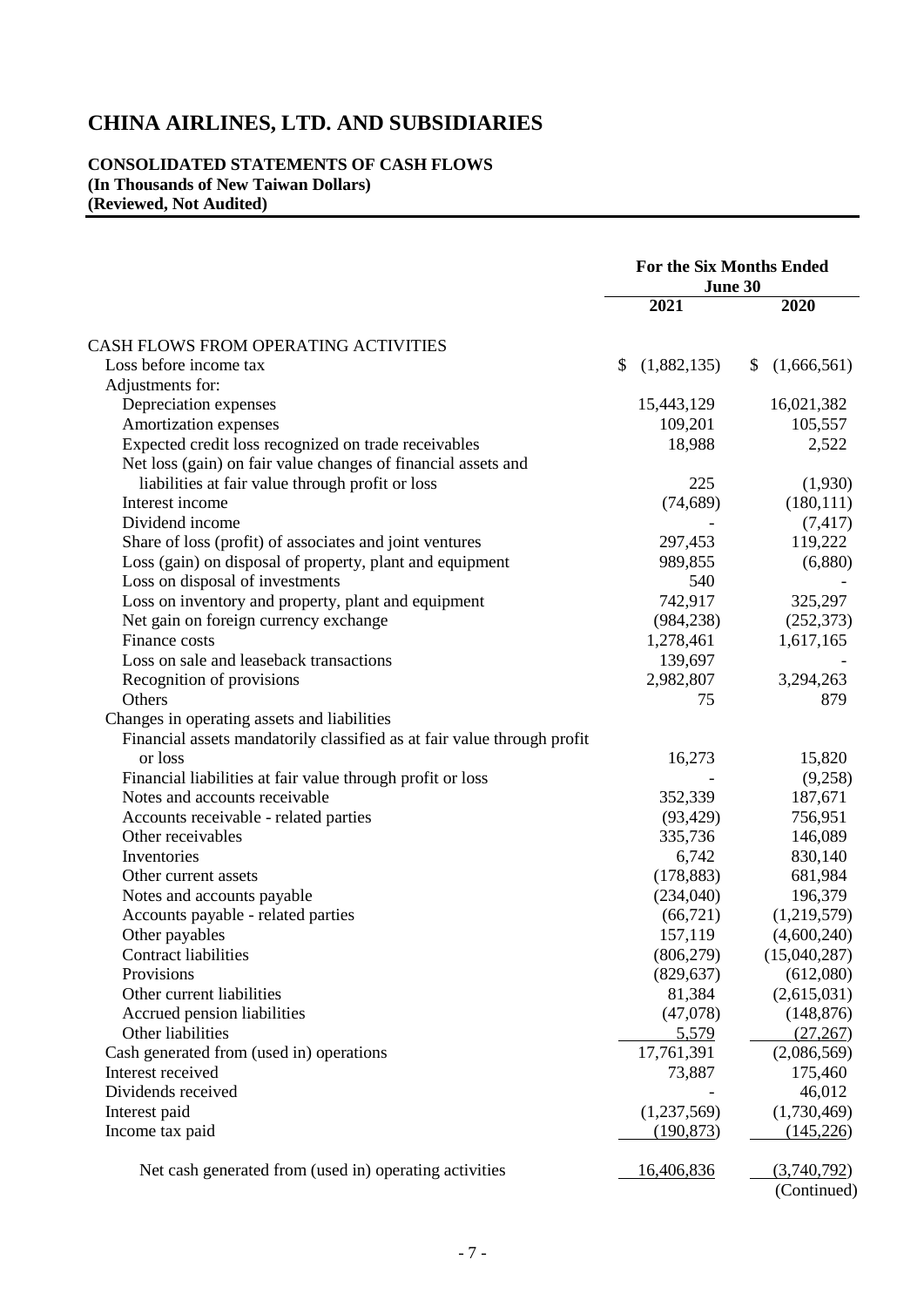## **CONSOLIDATED STATEMENTS OF CASH FLOWS (In Thousands of New Taiwan Dollars) (Reviewed, Not Audited)**

|                                                                    | <b>For the Six Months Ended</b><br>June 30 |               |                   |
|--------------------------------------------------------------------|--------------------------------------------|---------------|-------------------|
|                                                                    |                                            | 2021          | 2020              |
| CASH FLOWS FROM INVESTING ACTIVITIES                               |                                            |               |                   |
| Acquisition of financial assets at amortized cost                  | $\mathcal{S}$                              | (952, 994)    | (1,514,154)<br>\$ |
| Disposal of financial assets at amortized cost                     |                                            | 6,022,948     | 1,683,931         |
| Proceeds from sale of financial assets for hedging                 |                                            | 7,246,132     |                   |
| Payments for property, plant and equipment                         |                                            | (638,005)     | (479, 254)        |
| Proceeds from disposal of property, plant and equipment            |                                            | 190,639       | 12,310            |
| Increase in refundable deposits                                    |                                            | (83, 492)     | (62,023)          |
| Decrease in refundable deposits                                    |                                            | 37,214        | 34,426            |
| Increase in prepayments for equipment                              |                                            | (9,819,933)   | (2,586,640)       |
| Increase in computer software costs                                |                                            | (23, 646)     | (64,235)          |
| Decrease in restricted assets                                      |                                            | (129,793)     | 8,992             |
| Net cash inflow on disposal of subsidiary                          |                                            | 942           |                   |
| Net cash generated from (used in) investing activities             |                                            | 1,850,012     | (2,966,647)       |
| CASH FLOWS FROM FINANCING ACTIVITIES                               |                                            |               |                   |
| Increase in short-term debts                                       |                                            | 200,000       | 1,770,000         |
| (Decrease) increase in short-term bills payable                    |                                            | (6, 289, 135) | 8,248,702         |
| Proceeds from issuance of bonds payable                            |                                            | 4,500,000     |                   |
| Repayments of bonds payable                                        |                                            | (2,500,000)   | (6,450,000)       |
| Proceeds from long-term debts                                      |                                            | 685,055       | 30,589,678        |
| Repayments of long-term debts                                      |                                            | (8,743,132)   | (15,673,913)      |
| Repayments of the principal portion of lease liabilities           |                                            | (5, 174, 133) | (5,434,431)       |
| Proceeds from guarantee deposits received                          |                                            | 128,246       | 42,027            |
| Refund of guarantee deposits received                              |                                            | (128,012)     | (107, 945)        |
| Proceeds from sale and leaseback transactions                      |                                            | 1,682,321     |                   |
| Cash dividends paid to non-controlling interests                   |                                            | (114,800)     | (375,036)         |
| Proceeds from disposal of treasury shares                          |                                            |               | 6,854             |
| Net cash (used in) generated from financing activities             |                                            | (15,753,590)  | 12,615,936        |
| EFFECTS OF EXCHANGE RATE CHANGES ON THE BALANCE                    |                                            |               |                   |
| OF CASH HELD IN FOREIGN CURRENCIES                                 |                                            | 3,411         | (150, 284)        |
| NET INCREASE IN CASH AND CASH EQUIVALENTS                          |                                            | 2,506,669     | 5,758,213         |
| CASH AND CASH EQUIVALENTS AT THE BEGINNING OF THE<br><b>PERIOD</b> |                                            | 27,125,937    | 28,459,528        |
| CASH AND CASH EQUIVALENTS AT THE END OF THE PERIOD                 |                                            | \$29,632,606  | \$34,217,741      |

The accompanying notes are an integral part of the consolidated financial statements.

(With Deloitte & Touche auditors' review report dated August 5, 2021) (Concluded)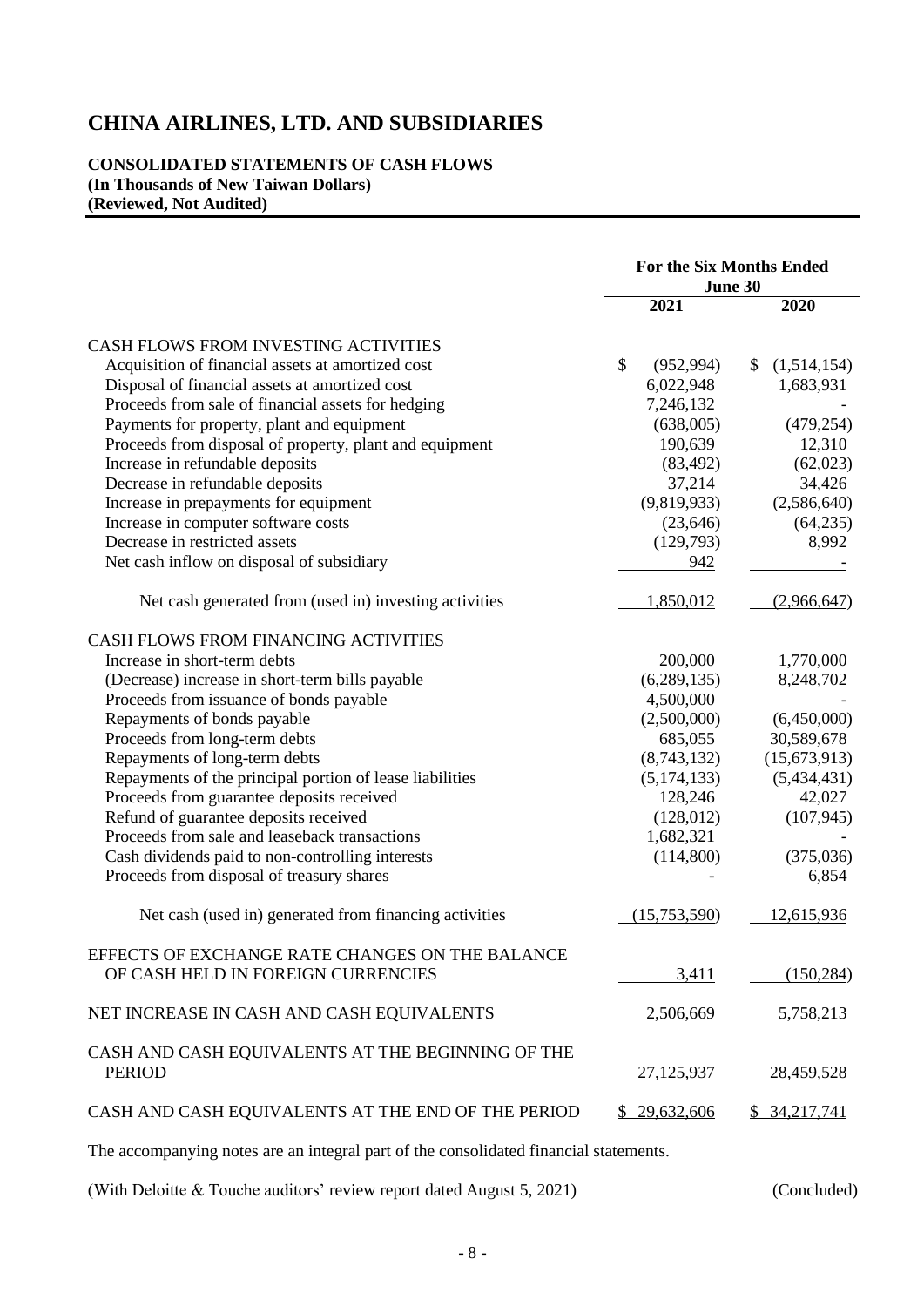**NOTES TO CONSOLIDATED FINANCIAL STATEMENTS FOR THE SIX MONTHS ENDED JUNE 30, 2021 AND 2020 (In Thousands of New Taiwan Dollars, Unless Stated Otherwise) (Reviewed, Not Audited)**

## **1. GENERAL INFORMATION**

China Airlines, Ltd. (the "Company") was founded in 1959 and its shares have been listed on the Taiwan Stock Exchange since February 26, 1993. The Company is primarily involved in (a) air transport services for passengers, cargo and mail; (b) ground services and routine aircraft maintenance; (c) major maintenance of flight equipment; (d) communications and data processing services to other airlines; (e) the sale of aircraft parts and aviation equipment; and (f) leasing of aircraft.

The major shareholders of the Company are China Aviation Development Foundation (CADF) and National Development Fund (NDF), Executive Yuan. As of June 30, 2021, December 31, 2020 and June 30, 2020, CADF and NDF held a combined 42.09%, 44.03% and 44.03%, respectively of the Company's shares.

## **2. APPROVAL OF CONSOLIDATED FINANCIAL STATEMENTS**

The consolidated financial statements of the Company and its subsidiaries (collectively, the "Group") were approved by the board of directors and authorized for issue on August 5, 2021.

### **3. APPLICATION OF NEW, AMENDED AND REVISED STANDARDS AND INTERPRETATIONS**

a. Initial application of the amendments to the Regulations Governing the Preparation of Financial Reports by Securities Issuers and the International Financial Reporting Standards (IFRS), International Accounting Standards (IAS), IFRIC Interpretations (IFRIC), and SIC Interpretations (SIC) (collectively, the "IFRSs") endorsed and issued into effect by the Financial Supervisory Commission (FSC)

The application of the IFRSs endorsed and issued into effect by the FSC did not have material impact on the Group's accounting policies.

b. New IFRSs in issue but not yet endorsed and issued into effect by the FSC

| <b>New IFRSs</b>                                                                                                            | <b>Effective Date Announced by</b><br><b>IASB</b> (Note 1) |
|-----------------------------------------------------------------------------------------------------------------------------|------------------------------------------------------------|
| Amendments to IFRS 10 and IAS 28 "Sale or Contribution of Assets<br>between An Investor and Its Associate or Joint Venture" | To be determined by IASB                                   |
| <b>IFRS 17 "Insurance Contracts"</b>                                                                                        | January 1, 2023                                            |
| Amendments to IFRS 17                                                                                                       | January 1, 2023                                            |
| Amendments to IAS 1 "Classification of Liabilities as Current or<br>Non-current"                                            | January 1, 2023                                            |
| Amendments to IAS 1 "Disclosure of Accounting Policies"                                                                     | January 1, 2023 (Note 2)                                   |
| Amendments to IAS 8 "Definition of Accounting Estimates"                                                                    | January 1, 2023 (Note 3)                                   |
| Amendments to IAS 12 "Deferred Tax related to Assets and<br>Liabilities arising from a Single Transaction"                  | January 1, 2023 (Note 4)                                   |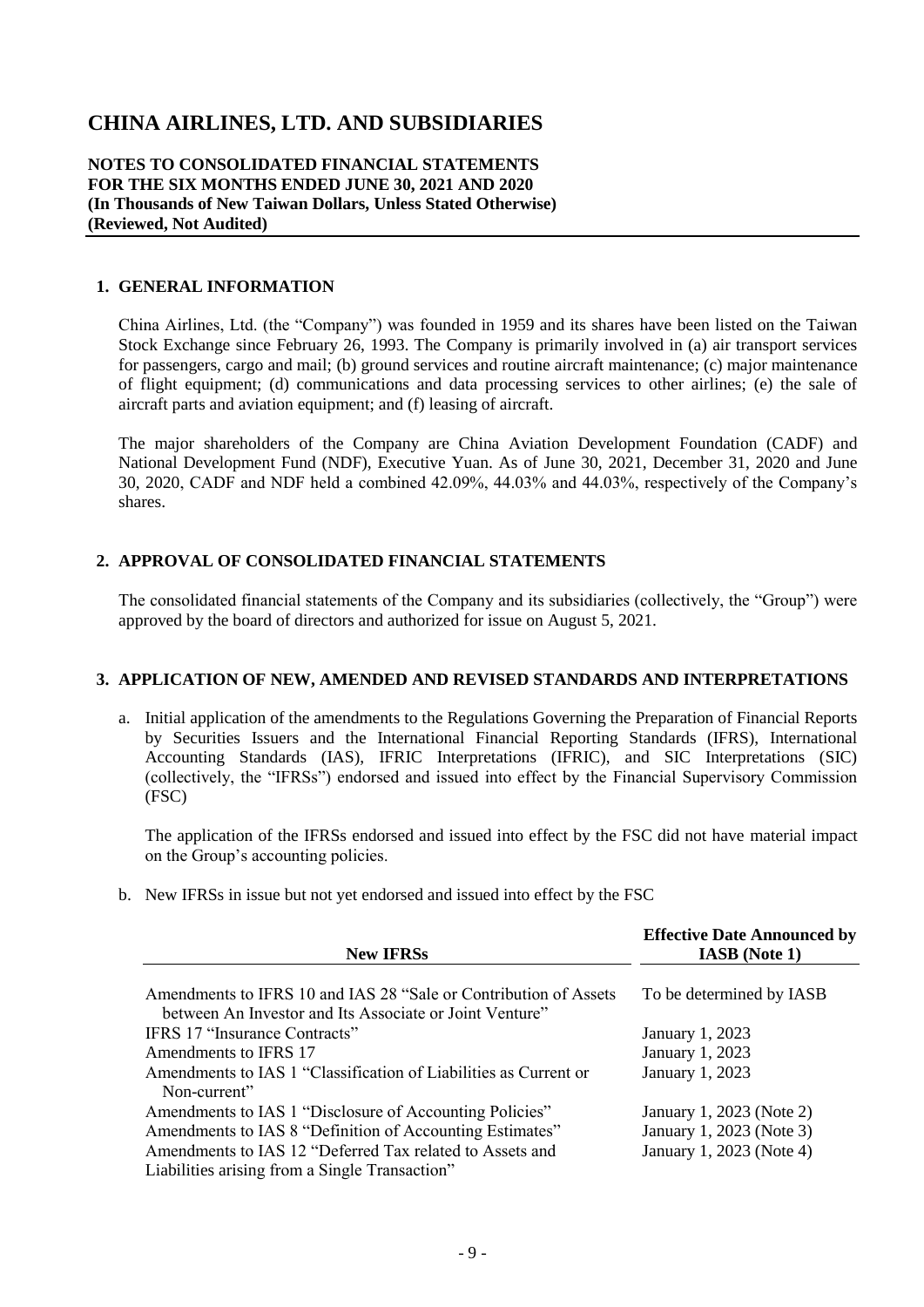- Note 1: Unless stated otherwise, the above New IFRSs are effective for annual reporting periods beginning on or after their respective effective dates.
- Note 2: The amendments will be applied prospectively for annual reporting periods beginning on or after January 1, 2023.
- Note 3: The amendments are applicable to changes in accounting estimates and changes in accounting policies that occur on or after the beginning of the annual reporting period beginning on or after January 1, 2023.
- Note 4: Except that deferred taxes will be recognized on January 1, 2022 for temporary differences associated with leases and decommissioning obligations, the amendments will be applied prospectively to transactions that occur on or after January 1, 2022.

The application of new IFRSs in issue but not yet endorsed and issued into effect by the FSC would not have any material impact on the Group's accounting policies. As of the date the consolidated financial statements were authorized for issue, the Group is continuously assessing the possible impact that the application of other standards and interpretations will have on the Group's financial position and financial performance and will disclose the relevant impact when the assessment is completed.

## **4. SUMMARY OF SIGNIFICANT ACCOUNTING POLICIES**

Except for the policies listed below, the accounting policies adopted for these consolidated financial statements are the same as those for the consolidated financial statements for the year ended December 31, 2020.

#### **Statement of Compliance**

The consolidated financial statements have been prepared in accordance with the Regulations Governing the Preparation of Financial Reports by Securities Issuers and IAS 34 "Interim Financial Reporting" as endorsed by the FSC. Disclosure information included in these interim consolidated financial statements is less than the disclosures required in a full set of annual consolidated financial statements.

#### **Basis of Preparation**

The consolidated financial statements have been prepared on the historical cost basis except for financial instruments which are measured at fair value.

The fair value measurements, which are grouped into Levels 1 to 3 based on the degree to which the fair value measurement inputs are observable and based on the significance of the inputs to the fair value measurement in its entirety, are described as follows:

- a. Level 1 inputs are quoted prices (unadjusted) in active markets for identical assets or liabilities;
- b. Level 2 inputs are inputs other than quoted prices included within Level 1 that are observable for an asset or liability, either directly (i.e. as prices) or indirectly (i.e. derived from prices); and
- c. Level 3 inputs are unobservable inputs for an asset or liability.

#### **Basis of Consolidation**

The consolidated financial statements reporting principles are the same as those in the consolidated financial statements for the year ended December 31, 2020.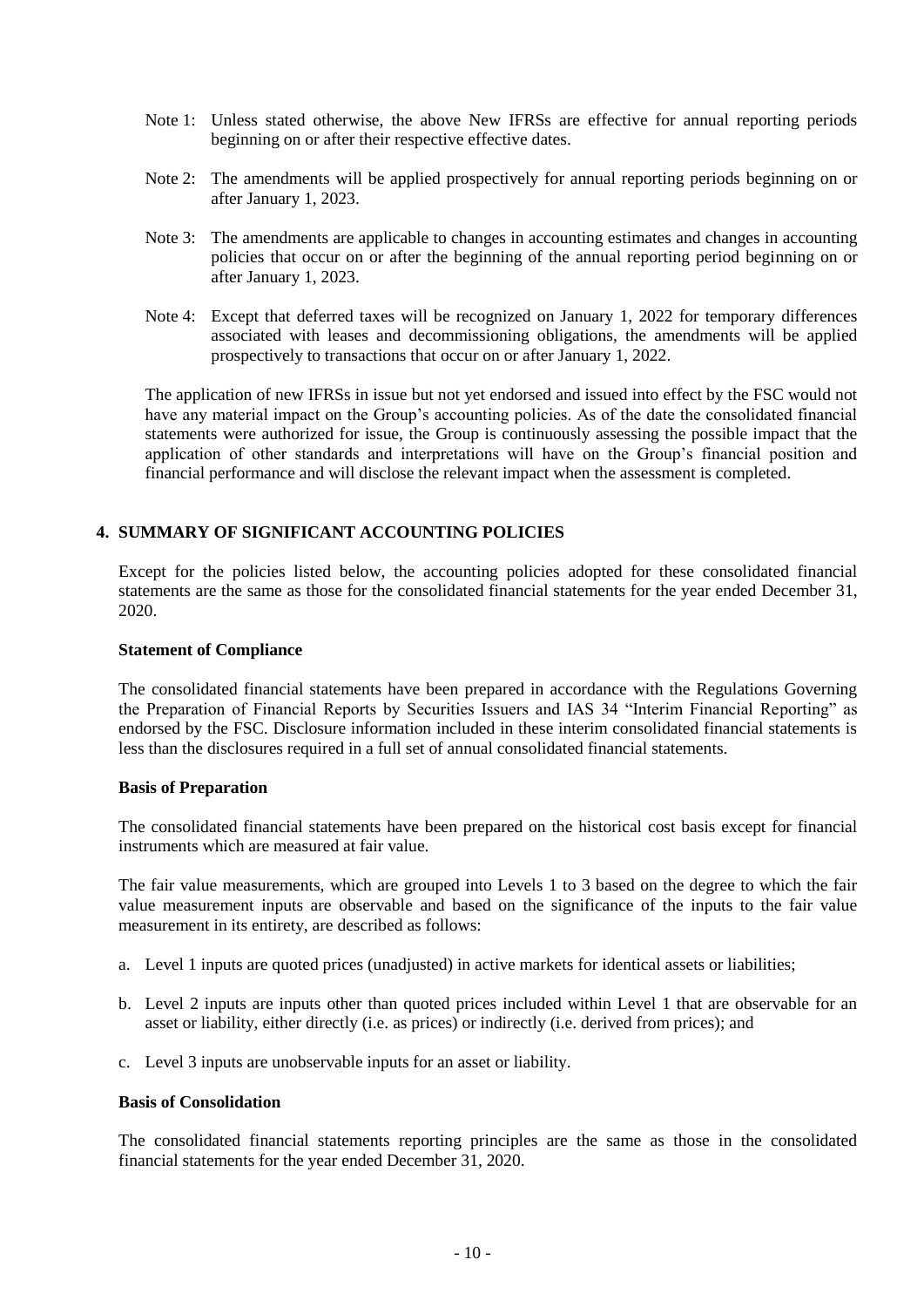### **Employee Benefits**

Pension cost for an interim period is calculated on a year-to-date basis by using the actuarially determined pension cost rate at the end of the prior financial year, adjusted for significant market fluctuations since that time and for significant plan amendments, settlements, or other significant one-off events.

#### **Income Tax**

Income tax expense represents the sum of the tax currently payable and deferred tax. Interim period income taxes are assessed on an annual basis and calculated by applying to an interim period's pre-tax income the tax rate that would be applicable to expected total annual earnings.

#### **Business Combinations**

When the Group loses control of a subsidiary, a gain or loss is recognized in profit or loss and is calculated as the aggregate of the fair value of the consideration received and any investment retained in the former subsidiary at its fair value at the date when control is lost The Group accounts for all amounts recognized in other comprehensive income in relation to that subsidiary on the same basis as would be required had the Group directly disposed of the related assets or liabilities.

#### **Lease**

The Group negotiates with the lessor for rent concessions as a direct consequence of the Covid-19 to change the lease payments originally due by June 30, 2022, that results in the revised consideration for the lease substantially the same as, or less than, the consideration for the lease immediately preceding the change. There is no substantive change to other terms and conditions. The Group elects to apply the practical expedient to rent concessions for the abovementioned lease contracts, and therefore, does not assess whether the rent concessions are lease modifications. Instead, the Group recognizes the reduction in lease payment in profit or loss in the period in which the events or conditions that trigger the concession occurs, and makes a corresponding adjustment to the lease liability.

Variable lease payments that do not depend on an index or a rate are recognized as expenses in the periods in which they are incurred.

## **5. CRITICAL ACCOUNTING JUDGMENTS AND KEY SOURCES OF ESTIMATION UNCERTAINTY**

The critical accounting judgments and key sources of estimation uncertainty for these interim consolidated financial statements are the same as those applied for the consolidated financial statements for the year ended December 31, 2020.

### **6. CASH AND CASH EQUIVALENTS**

|                                                | <b>June 30,</b><br>2021 |            |     | December 31,<br>2020 |   | <b>June 30,</b><br><b>2020</b> |
|------------------------------------------------|-------------------------|------------|-----|----------------------|---|--------------------------------|
| Cash on hand and revolving funds               | S                       | 315,822    | \$. | 333,677              | S | 118,222                        |
| Checking accounts and demand deposits          |                         | 13,822,816 |     | 17,690,186           |   | 16,589,082                     |
| Cash equivalent                                |                         |            |     |                      |   |                                |
| Time deposits with original maturities of less |                         |            |     |                      |   |                                |
| than three months                              |                         | 13,265,709 |     | 6,980,493            |   | 15,220,214                     |
| Repurchase agreements collateralized by bonds  |                         | 2,228,259  |     | 2,121,581            |   | 2,290,223                      |
|                                                | 29.632.606              |            |     | 27,125,937           |   | 34,217,741                     |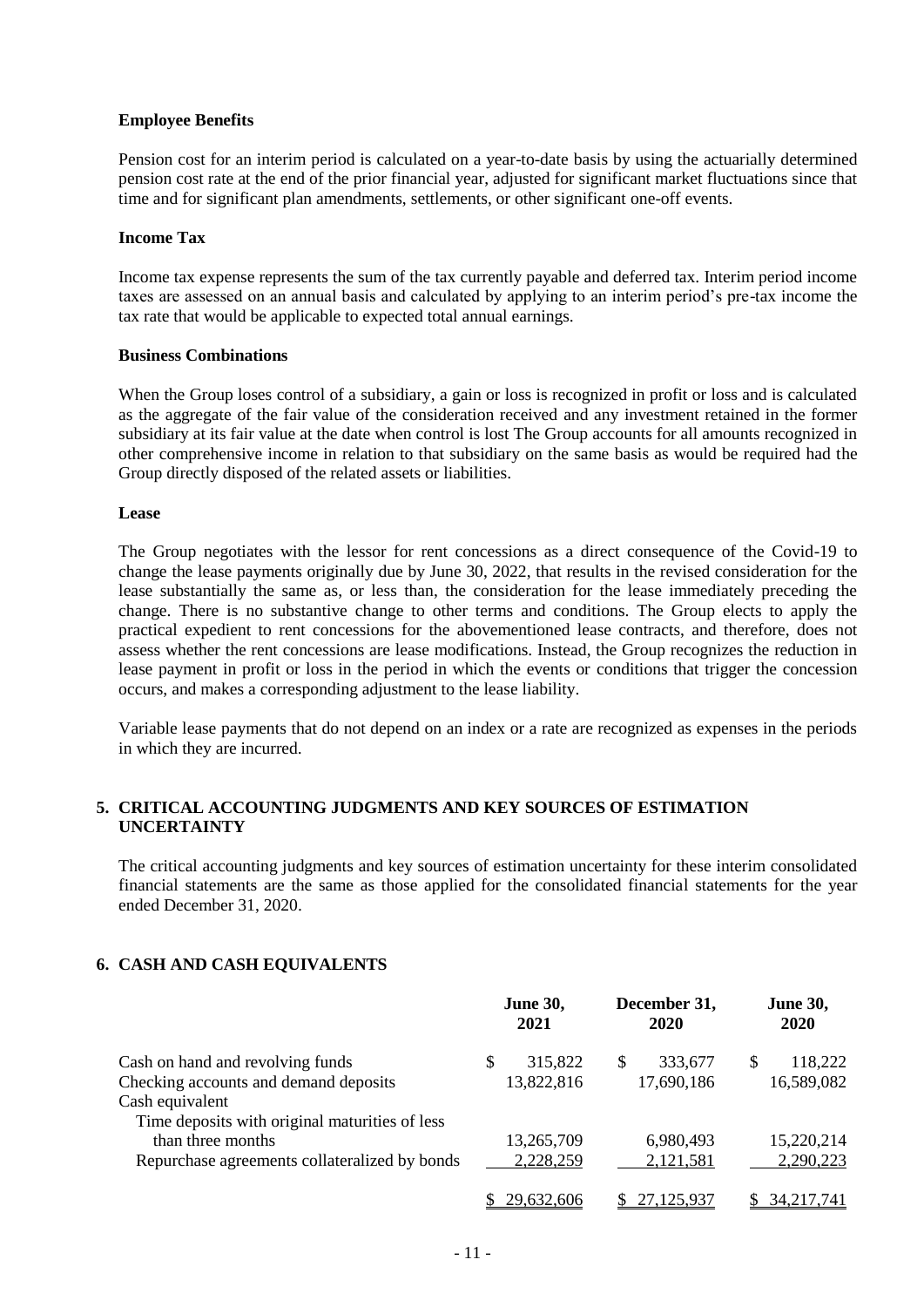The market rate intervals of cash in the bank and cash equivalents at the end of the reporting period were as follows:

|                                                     | <b>June 30,</b><br>2021 | December 31,<br>2020 | <b>June 30,</b><br>2020 |
|-----------------------------------------------------|-------------------------|----------------------|-------------------------|
| Bank balance                                        | $0\% - 1.90\%$          | $0\% - 1.90\%$       | $0\% - 1.90\%$          |
| Time deposits with original maturities of less than |                         |                      |                         |
| three months                                        | $0.07\%$ -0.77%         | $0.24\% - 2.20\%$    | $0.34\% - 2.80\%$       |
| Repurchase agreements collateralized by bonds       | $0.20\% - 0.40\%$       | $0.22\% -0.55\%$     | $0.30\% - 1.10\%$       |

The Group designated some deposits denominated in USD and repurchase agreements collateralized by bonds as hedging instruments to avoid exchange rate fluctuations on final payments of aircraft orders and prepayments for equipment, and applied cash flow hedge accounting to hedge its foreign exchange exposure. The contract information is as follows:

|                   | <b>Maturity Date</b>                        | <b>Subject</b>                         | <b>Carrying Value</b>                                 |
|-------------------|---------------------------------------------|----------------------------------------|-------------------------------------------------------|
| June 30, 2021     | 2021.8.2                                    | Financial assets for hedging - current | 640,669                                               |
| December 31, 2020 | 2021.1.4-2021.11.1                          | Financial assets for hedging - current | 7,613,636                                             |
|                   | Impact on other comprehensive income (loss) |                                        |                                                       |
|                   |                                             |                                        | <b>Recognized in</b><br><b>Other</b><br>Comprehensive |

For the six months ended June 30, 2021  $\{(47, 456)$ <br>For the three months ended June 30, 2021  $(53,890)$ For the three months ended June 30, 2021

For the six months ended June 30, 2021, the amount of hedge settlements recognized as prepayments for equipment was \$79,606 thousand.

**Income (Loss)**

#### **7. FINANCIAL INSTRUMENTS AT FAIR VALUE THROUGH PROFIT OR LOSS (FVTPL)**

|                                                                                                                              | <b>June 30,</b><br>2021 | December 31,<br>2020 | <b>June 30,</b><br>2020 |
|------------------------------------------------------------------------------------------------------------------------------|-------------------------|----------------------|-------------------------|
| Financial assets - current                                                                                                   |                         |                      |                         |
| Financial assets mandatorily classified as at<br><b>FVTPL</b><br>Non-derivative financial assets<br>Beneficiary certificates | 250,248                 | \$274.761            | 498.746                 |
| Financial liabilities - current                                                                                              |                         |                      |                         |
| Financial liabilities held for trading<br>Derivative financial instruments (not under<br>hedge accounting)                   |                         |                      |                         |
| Foreign exchange forward contracts                                                                                           |                         |                      | 2.491                   |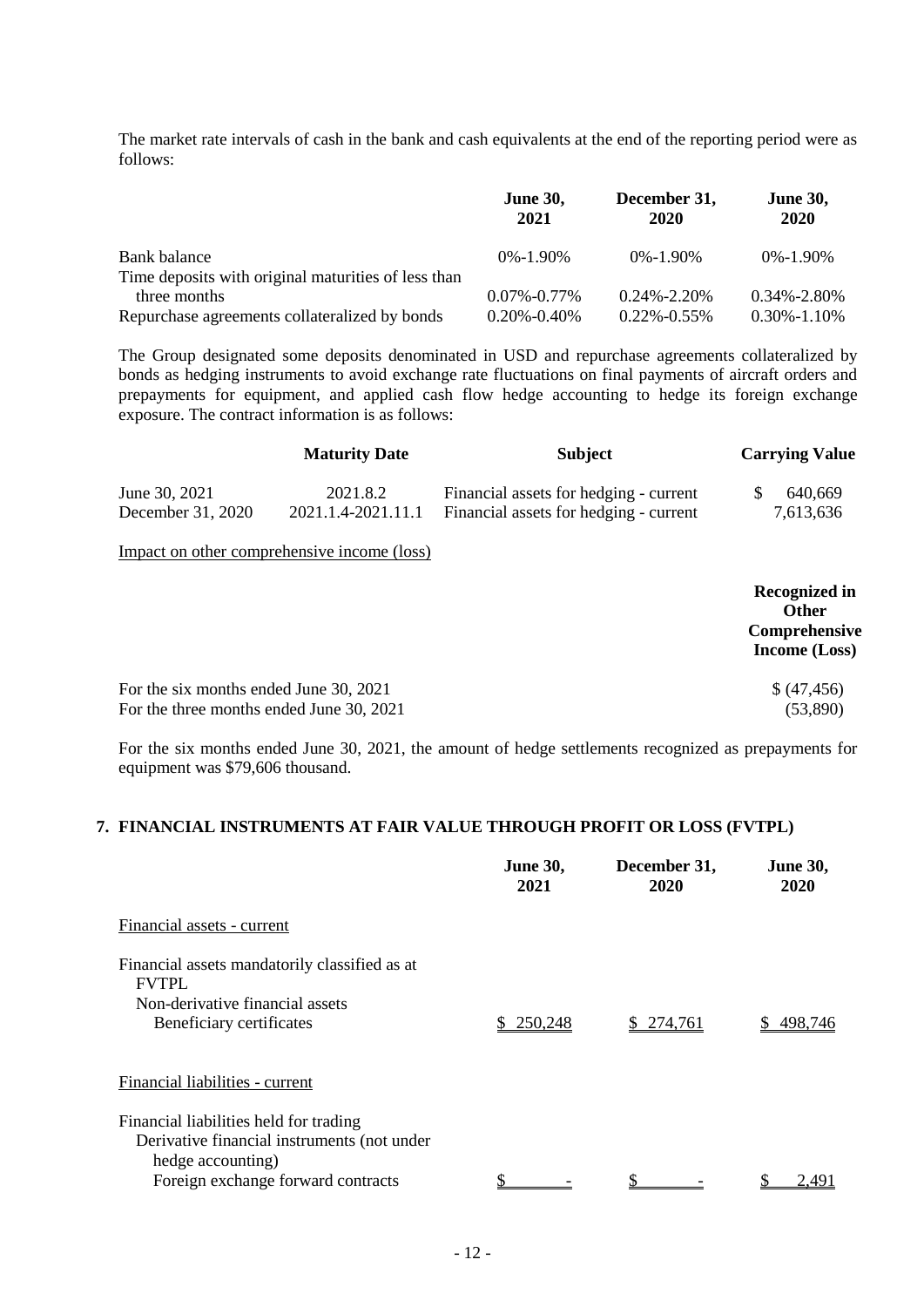At the end of the reporting period, outstanding foreign exchange forward contracts not under hedge accounting were as follows:

|                       | <b>Currency</b> | <b>Maturity Date</b> | <b>Notional Amount</b><br>(In Thousands) |
|-----------------------|-----------------|----------------------|------------------------------------------|
| June 30, 2020         |                 |                      |                                          |
| Buy forward contracts | NTD/USD         | 2020.7.23-2020.7.31  | NTD59,347/USD2,000                       |

#### **8. FINANCIAL ASSETS AT FAIR VALUE THROUGH OTHER COMPREHENSIVE INCOME**

#### **Investments in Equity Instruments**

|                                         | <b>June 30,</b><br>2021 | December 31,<br>2020 | <b>June 30,</b><br><b>2020</b> |
|-----------------------------------------|-------------------------|----------------------|--------------------------------|
| Non-current                             |                         |                      |                                |
| Foreign investments<br>Unlisted shares  | \$117,968               | \$134,042            | \$111,018                      |
| Domestic investments<br>Unlisted shares | 33,710                  | 29,704               | 22,351                         |
|                                         | 151,678                 | 163,746<br>S         | 133,369<br>SS.                 |

These investments in equity instruments are not held for trading. Instead, they are held for medium to long-term strategic purposes and are expected to profit through long-term investment. Accordingly, the management elected to designate these investments in equity instruments as at FVTOCI as they believes that recognizing short-term fluctuations in these investments' fair values in profit or loss would not be consistent with the Group's strategy of holding these investments for long-term purposes.

### **9. FINANCIAL ASSETS AT AMORTIZED COST**

|                                                                                           | <b>June 30,</b><br>2021               | December 31,<br>2020       | <b>June 30,</b><br>2020         |
|-------------------------------------------------------------------------------------------|---------------------------------------|----------------------------|---------------------------------|
| Current                                                                                   |                                       |                            |                                 |
| Time deposits with original maturities of more<br>than $3$ months (e)<br>Government bonds | 1,569,341<br>S.<br>1,618<br>1,570,959 | \$6,551,693<br>\$6,551,693 | \$1,640,121<br>301<br>1,640,422 |
| Non-current                                                                               |                                       |                            |                                 |
| Time deposits with original maturities of more<br>than 1 year                             | 409.372                               | 311.596                    | 344,538                         |

The range of interest rates for time deposits with original maturities of more than 3 months were approximately 0.21%-1.10%, 0.21%-1.90% and 0.40%-2.75% per annum as of June 30, 2021, December 31, 2020 and June 30, 2020, respectively.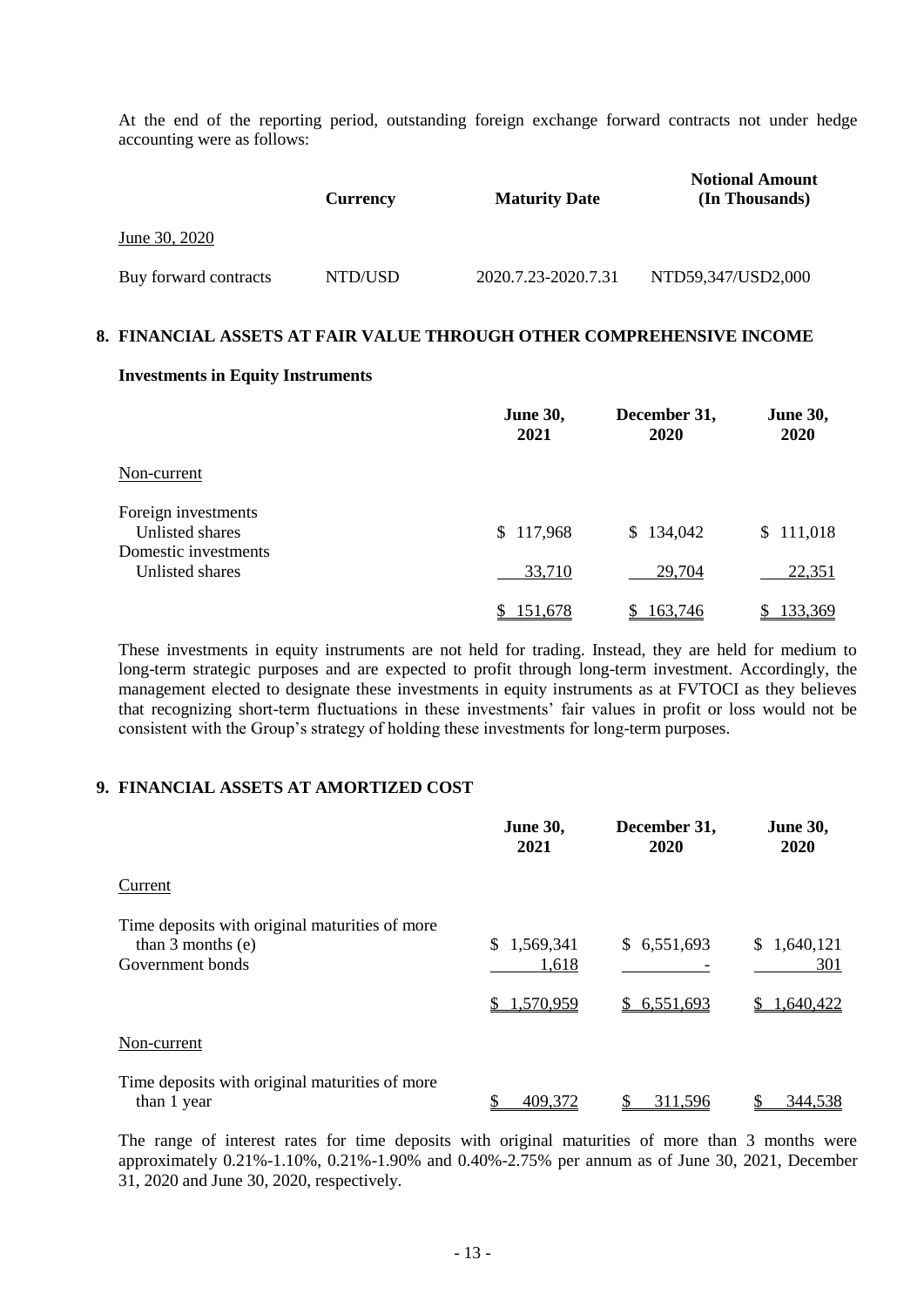#### **10. NOTES RECEIVABLE AND ACCOUNTS RECEIVABLE, NET**

|                                     | <b>June 30,</b><br>2021 | December 31,<br>2020 | <b>June 30,</b><br>2020 |
|-------------------------------------|-------------------------|----------------------|-------------------------|
| Notes receivable                    | S<br>1,906              | S<br>655             | 15,658                  |
| Accounts receivable                 |                         |                      |                         |
| At amortized cost                   |                         |                      |                         |
| Gross carrying amount               | 9,614,087               | 9,903,008            | 8,568,023               |
| Less: Allowance for impairment loss | (216, 413)              | (206, 152)           | (220,705)               |
|                                     | 9,397,674               | 9,696,856            | 8,347,318               |
|                                     | 9,399,580               | 9,697,511            | 8,362,976               |

The average credit period was 7 to 55 days. In determining the recoverability of a accounts receivable, the Group considered any change in the credit quality of the receivable since the date credit was initially granted to the end of the reporting period, and any allowance for impairment loss was based on the estimated irrecoverable amounts determined by reference to the Group's past default experience with the counterparty and an analysis of the counterparty's current financial position. The Group adopted a policy of only dealing with entities that are rated the equivalent of investment grade or higher and obtaining sufficient collateral, where appropriate, as a means of mitigating the risk of financial loss from defaults. Credit rating information is obtained from independent rating agencies where available or, if not available, the Group uses other publicly available financial information or its own trading records to rate its major customers. The Group's exposure and the credit ratings of its counterparties are continuously monitored and the aggregate value of transactions concluded is spread amongst approved counterparties. Credit exposure is controlled by counterparty limits that are reviewed and approved by the risk management committee annually.

The Group applies the simplified approach to allowing for expected credit losses prescribed by IFRS 9, which permits the use of lifetime expected loss allowance for all trade receivables. The expected credit losses on accounts receivables are estimated using a provision matrix by reference to past default experience with the debtors and an analysis of the debtors' current financial position, adjusted for general economic conditions of the industry in which the debtors operate and an assessment of both the current as well as the forecasted direction of economic conditions at the reporting date. As the Group's historical credit loss experience does not show significantly different loss patterns for different customer segments, the for loss allowance based on past due status is not further distinguished according to the different segments of the Group's customer base.

The Group writes off accounts receivable when there is information indicating that the debtor is experiencing severe financial difficulty and there is no realistic prospect of recovery. For accounts receivable that have been written off, the Group continues to engage in enforcement activity to attempt to recover the receivables which are due. Where recoveries are made, these are recognized in profit or loss.

The following table details the loss allowance of accounts receivable based on the Group's provision matrix.

| June 30, 2021                                      |                     |               |                      |               |              |              |
|----------------------------------------------------|---------------------|---------------|----------------------|---------------|--------------|--------------|
|                                                    | <b>Not Past Due</b> | Up to 30 Days | <b>31 to 60 Days</b> | 61 to 90 Days | Over 90 Days | <b>Total</b> |
| Expected credit loss rate                          | 0.50%               | 2.83%         | 69.32%               | 93.62%        | 100.00%      |              |
| Gross carrying amount<br>Loss allowance (lifetime) | \$9.390,790         | \$.<br>55.386 | \$<br>1.421          | \$<br>47      | 166.443      | \$9,614,087  |
| ECLs                                               | (47.377)            | (1.569)       | (985)                | (44)          | (166, 438)   | (216, 413)   |
| Amortized cost                                     | \$9.343.413         | 53.817        | 436                  | \$            |              | \$9,397,674  |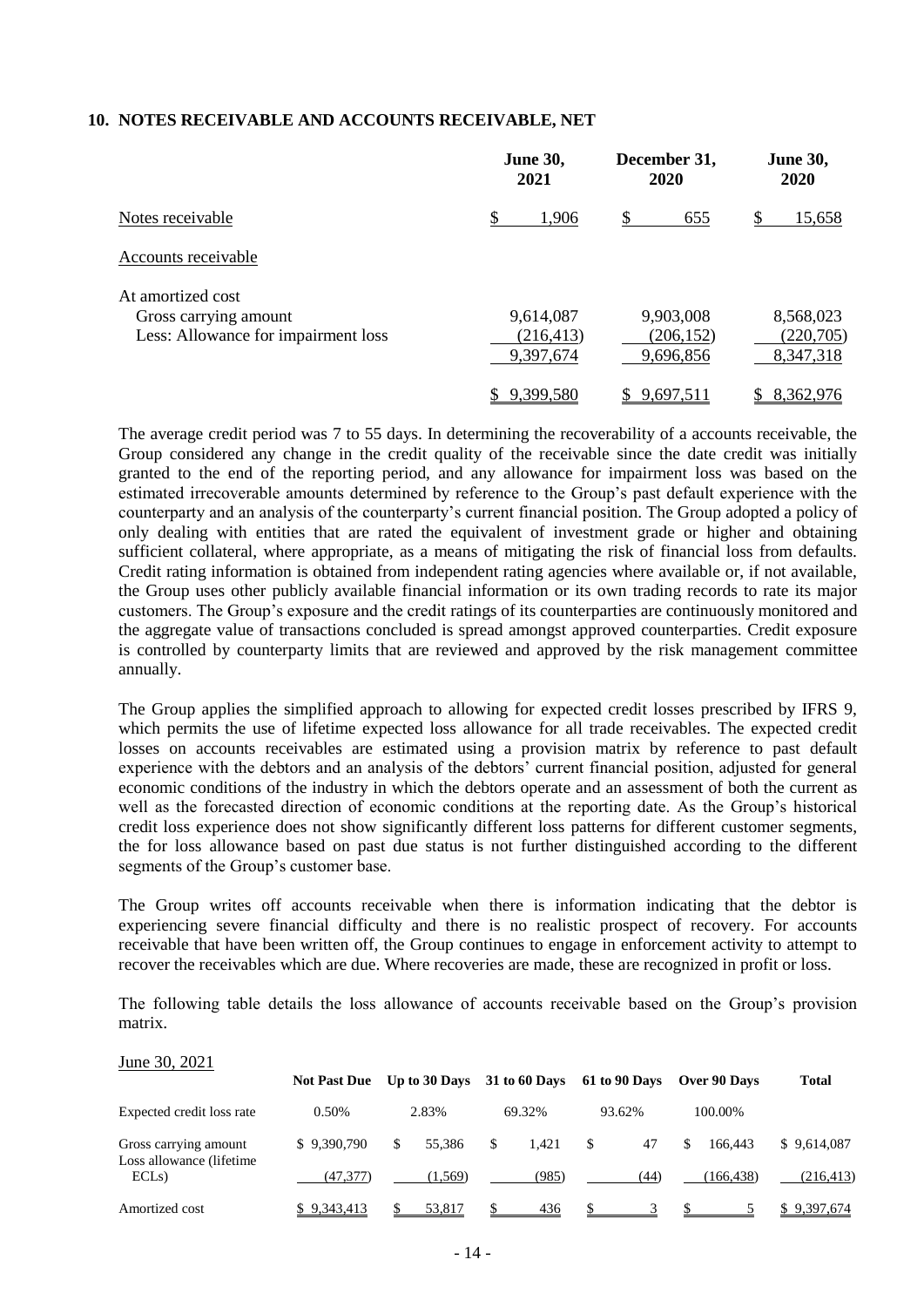#### December 31, 2020

|                                  | <b>Not Past Due</b> | Up to 30 Days  | <b>31 to 60 Days</b> | 61 to 90 Days | Over 90 Days  | <b>Total</b> |
|----------------------------------|---------------------|----------------|----------------------|---------------|---------------|--------------|
| Expected credit loss rate        | 0.14%               | 0.18%          | 1.20%                | 53.78%        | 92.74%        |              |
| Gross carrying amount            | \$9,304,785         | \$<br>256,178  | \$<br>134,111        | \$<br>5,513   | \$<br>202,421 | \$9,903,008  |
| Loss allowance (lifetime<br>ECLs | (13,391)            | (470)          | (1,608)              | (2,965)       | (187, 718)    | (206, 152)   |
| Amortized cost                   | \$9,291,394         | \$.<br>255,708 | <u>132,503</u><br>\$ | 2,548         | 14,703<br>\$. | \$9,696,856  |
| June 30, 2020                    |                     |                |                      |               |               |              |
|                                  | <b>Not Past Due</b> | Up to 30 Days  | <b>31 to 60 Days</b> | 61 to 90 Days | Over 90 Days  | <b>Total</b> |
| Expected credit loss rate        | 0.05%               | 0.34%          | 2.12%                | 12.55%        | 97.84%        |              |
| Gross carrying amount            | \$7,661,711         | \$<br>395,658  | \$<br>181,405        | \$<br>129,490 | \$<br>199,759 | \$ 8,568,023 |
| Loss allowance (lifetime<br>ECLs | (3,828)             | (1,329)        | (3,853)              | (16,257)      | (195, 438)    | (220, 705)   |
| Amortized cost                   | \$7,657,883         | 394,329        | 177.552              | 13,233        | 4,321         | \$8,347,318  |

The movements of the loss allowance of accounts receivable were as follows:

|                                          | <b>For the Six Months Ended</b><br>June 30 |           |  |
|------------------------------------------|--------------------------------------------|-----------|--|
|                                          | 2021                                       | 2020      |  |
| Balance at January 1                     | \$206,152                                  | \$218,665 |  |
| Add: Net remeasurement of loss allowance | 18,988                                     | 2,522     |  |
| Add: Amounts recovered                   | 194                                        |           |  |
| Less: Amounts written off                | (8,918)                                    | (490)     |  |
| Foreign exchange gains and losses        | (3)                                        |           |  |
| Balance at June 30                       | \$216,413                                  | 220,705   |  |

### **11. INVENTORIES, NET**

|                                        | <b>June 30,</b><br>2021 | December 31,<br>2020 | <b>June 30,</b><br>2020 |
|----------------------------------------|-------------------------|----------------------|-------------------------|
| Aircraft spare parts                   | \$7,713,901             | \$7,898,482          | \$7,123,806             |
| Items for in-flight sale               | 628,784                 | 627,437              | 627,587                 |
| Work in process - maintenance services | 386,653                 | 214,362              | 124,713                 |
| Others                                 | 49,427                  | 47,824               | 22,628                  |
|                                        | 8,778,765               | 8,788,105            | 7,898,734               |

The operating costs for the six months ended June 30, 2021 and 2020 included losses from inventory write-downs of \$276,975 thousand and \$197,219 thousand, respectively. And the operating costs for the three months ended June 30, 2021 and 2020 included losses from inventory write-downs of \$88,696 thousand and \$57,756 thousand, respectively.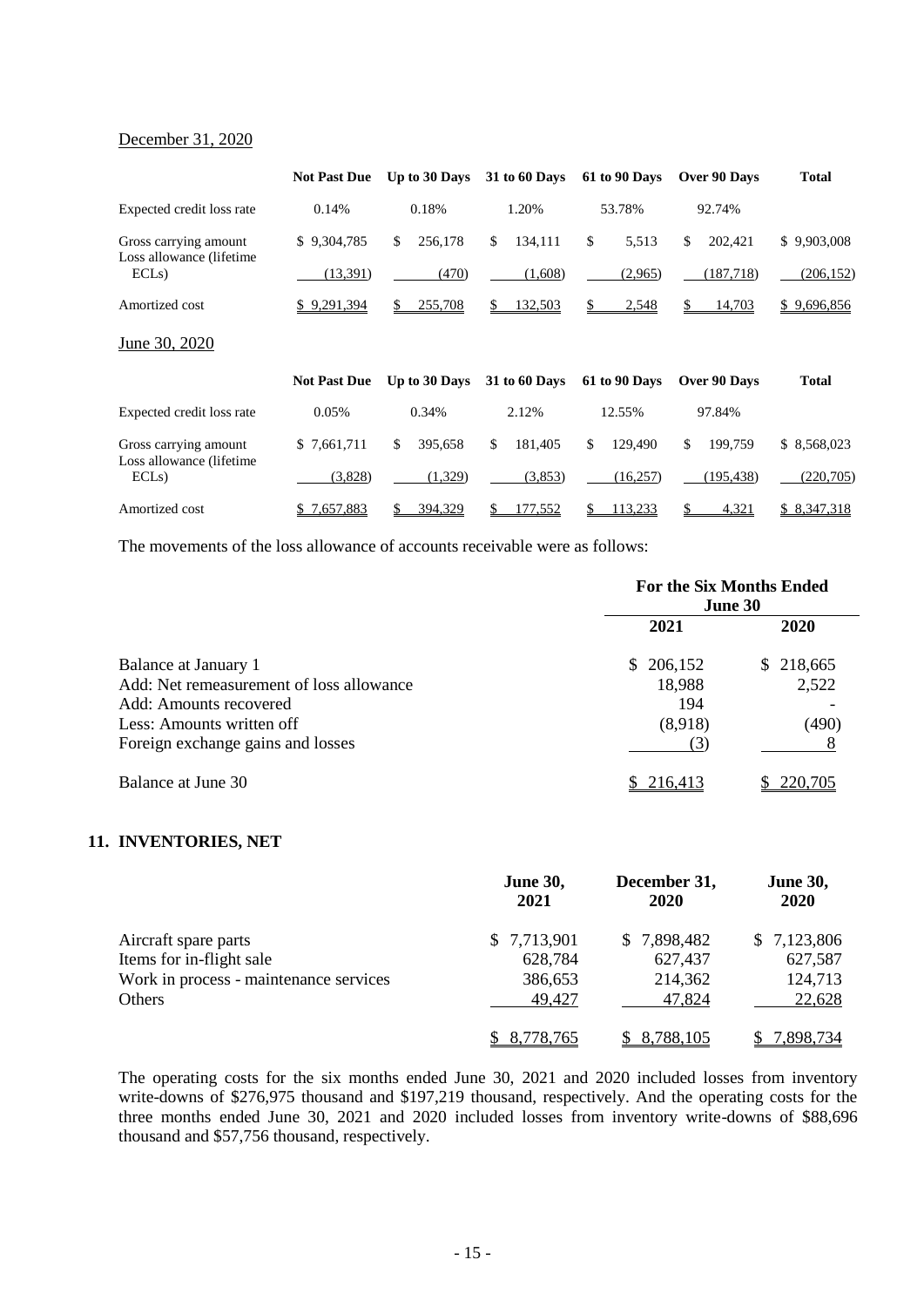### **12. NON-CURRENT ASSETS HELD FOR SALE**

|                        | <b>June 30.</b> | December 31, | <b>June 30,</b> |  |
|------------------------|-----------------|--------------|-----------------|--|
|                        | 2021            | 2020         | 2020            |  |
| Aircraft held for sale | \$89.956        | \$89,296     | \$69,287        |  |

To enhance its competitiveness, the Company plans to introduce new aircraft and retire old aircraft according to a planned schedule. Such aircraft, classified as non-current assets held for sale, had an original carrying amount which was higher than the expected sale price and which was recognized as an impairment loss, and would be continuously assessed whether there are further impairments in subsequent periods. However, the actual loss shall be identified by the actual sale price.

The fair value measurement is classified as Level 3, and the fair value was determined according to similar transactions of the related market and the proposed sale price which was based on the current status of the aircraft.

#### **13. SUBSIDIARIES**

Subsidiaries included in the consolidated financial statements are as follows:

|                                |                                                          | Proportion of Ownership (%)                                      |                         |                      |                         |
|--------------------------------|----------------------------------------------------------|------------------------------------------------------------------|-------------------------|----------------------|-------------------------|
| <b>Investor Company</b>        | <b>Investee Company</b>                                  | <b>Main Businesses and Products</b>                              | <b>June 30,</b><br>2021 | December 31,<br>2020 | <b>June 30.</b><br>2020 |
| China Airlines, Ltd.           | Cal-Dynasty International                                | A holding company, real estate and hotel<br>services             | 100                     | 100                  | 100                     |
|                                | Cal-Asia Investment                                      | General investing                                                | 100                     | 100                  | 100                     |
|                                | Dynasty Aerotech International<br>Corp.                  | Cleaning of aircraft and maintenance of<br>machine and equipment | 100                     | 100                  | 100                     |
|                                | Yestrip                                                  | <b>Travel business</b>                                           |                         | 100                  | 100                     |
|                                | Cal Park                                                 | Real estate leasing and international trade                      | 100                     | 100                  | 100                     |
|                                | Cal Hotel Co., Ltd.                                      | Hotel business                                                   | 100                     | 100                  | 100                     |
|                                | Sabre Travel Network (Taiwan)                            | Sale and maintenance of hardware and<br>software                 | 94                      | 94                   | 94                      |
|                                | Mandarin Airlines                                        | Air transportation and maintenance of<br>aircraft                | 94                      | 94                   | 94                      |
|                                | Taiwan Air Cargo Terminal (Note)                         | Air cargo and storage                                            | 59                      | 59                   | 59                      |
|                                | Taoyuan International Airport<br><b>Services</b>         | Airport services                                                 | 49                      | 49                   | 49                      |
|                                | Taiwan Airport Services (Note)                           | Airport services                                                 | 48                      | 48                   | 48                      |
|                                | <b>Global Sky Express</b>                                | Forwarding and storage of air cargo                              | 25                      | 25                   | 25                      |
|                                | Tigerair Taiwan Co., Ltd. (Note)                         | Air transportation                                               | 81                      | 81                   | 77                      |
|                                | Taiwan Aircraft Maintenance And<br>Engineering Co., Ltd. | Aircraft maintenance                                             | 100                     | 100                  | 100                     |
|                                | Kaohsiung Catering Service, Ltd.                         | In-flight catering                                               | 54                      | 54                   | 54                      |
| Cal-Dynasty International      | Dynasty Properties Co., Ltd.                             | Real estate management                                           | 100                     | 100                  | 100                     |
|                                | Dynasty Hotel of Hawaii, Inc.                            | Hotel business                                                   | 100                     | 100                  | 100                     |
| <b>Taiwan Airport Services</b> | Taiwan Airport Service (Samoa)                           | Airport supporting service and investing                         | 100                     | 100                  | 100                     |

Note: Based on the Group's proportion of ownership.

Except that the Company has control over Taoyuan International Airport Service, Taiwan Airport Service and Global Sky Express, the others are investees that the Company had more than 50% of their voting shares. The above financial information of the subsidiaries for the six months ended June 30, 2021 and 2020 of these subsidiaries was reported according to reports that was not reviewed by independent auditors, except for Mandarin Airlines and Tigerair Taiwan Co., Ltd.

To strengthen the capital structure of Tigerair Taiwan Co., Ltd., the board of directors of the Company approved the plan to issue ordinary shares for cash at \$25 per share on August 6, 2020. The Company subscribed for 47,228 thousand shares in October 2020 and 26,286 thousand shares in November 2020. The proportion of ownership of the Group increased to 81%. Because the shares are subscribed at a percentage different from its existing ownership percentage, the Company's retained earnings decreased by \$169,272 thousand.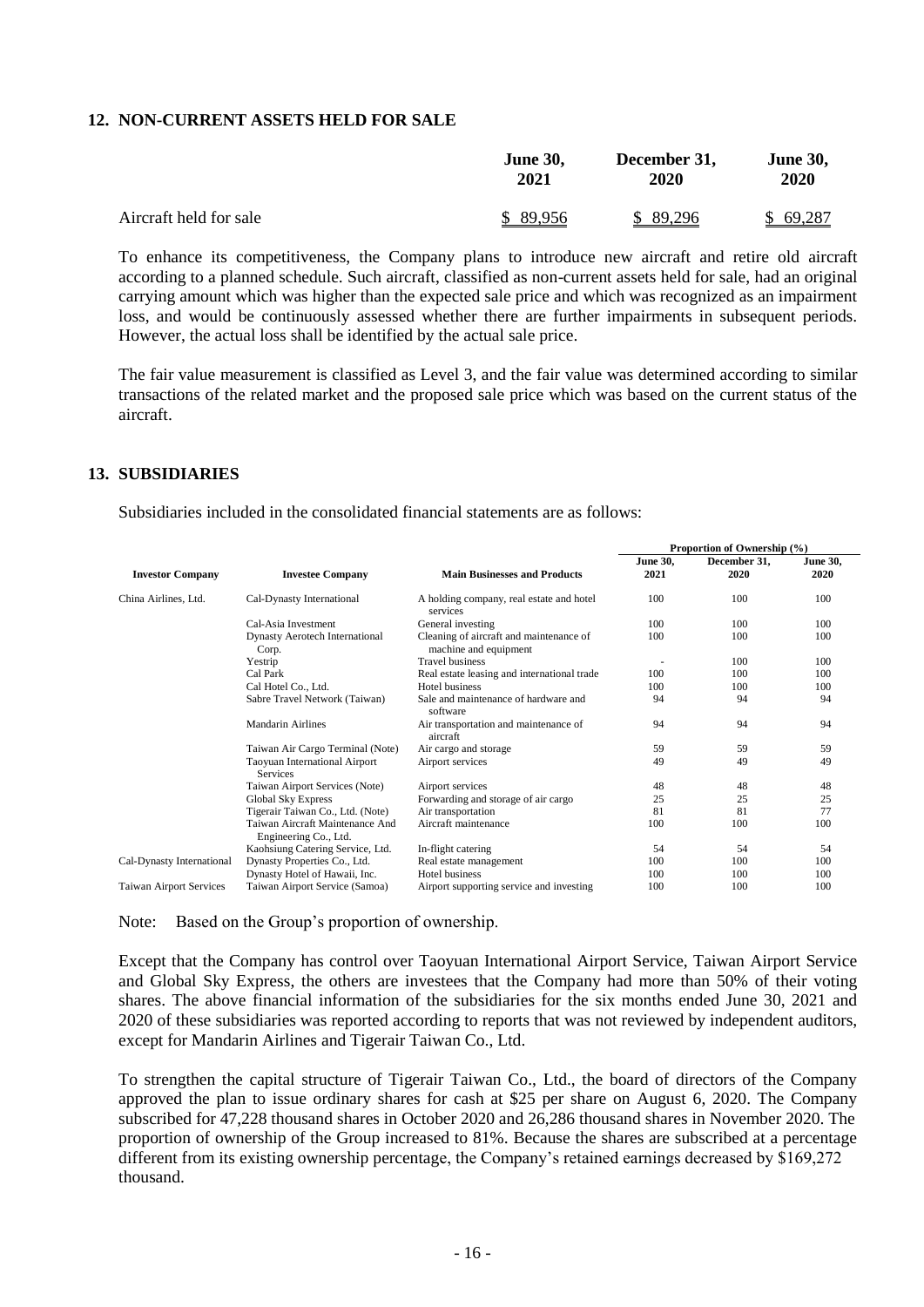Tigerair Taiwan Co., Ltd. plans to issue ordinary shares for cash, and the board of directors of the Company approved the plan on August 5, 2021. The upper limit of the total amount of the transaction is \$2,000,000 thousand, and the actual transaction price and shares are to be decided after Tigerair Taiwan Co., Ltd approved the issuance.

The liquidation of Yestrip Co., Ltd was completed on April 22, 2021, and the Company recognized a liquidation loss of \$540 thousand.

## **14. INVESTMENTS ACCOUNTED FOR USING THE EQUITY METHOD**

|                                                                                                                                                                                         | <b>June 30,</b><br>2021                                | December 31,<br>2020                         | <b>June 30,</b><br>2020                      |
|-----------------------------------------------------------------------------------------------------------------------------------------------------------------------------------------|--------------------------------------------------------|----------------------------------------------|----------------------------------------------|
| Investments in associates<br>Investments in jointly controlled entities                                                                                                                 | $\mathbb{S}$<br>894,036<br>769,202                     | \$1,079,852<br>890,950                       | \$1,128,815<br>927,846                       |
|                                                                                                                                                                                         | 1,663,238<br>\$                                        | 1,970,802                                    | 2,056,661                                    |
| Investments in associates<br>a.                                                                                                                                                         |                                                        |                                              |                                              |
| The investments in associates were as follows:                                                                                                                                          |                                                        |                                              |                                              |
|                                                                                                                                                                                         | <b>June 30,</b><br>2021                                | December 31,<br>2020                         | <b>June 30,</b><br>2020                      |
| Unlisted companies                                                                                                                                                                      |                                                        |                                              |                                              |
| <b>China Aircraft Services</b><br><b>Dynasty Holidays</b><br>Airport Air Cargo Terminal (Xiamen)<br>Airport Air Cargo Service (Xiamen)<br><b>Eastern United International Logistics</b> | $\mathcal{S}$<br>55,366<br>3,956<br>496,605<br>281,452 | \$<br>277,234<br>5,237<br>476,219<br>270,046 | \$<br>377,985<br>8,397<br>448,464<br>250,922 |
| (Holdings) Ltd. (Hong Kong)                                                                                                                                                             | 56,657                                                 | 51,116                                       | 43,047                                       |

At the end of the reporting period, the proportion of ownership and voting rights of associates held by the Group were as follows:

\$ 894,036 \$ 1,079,852 \$ 1,128,815

|                                                                       | <b>Proportion of Ownership and Voting Rights</b> |              |                 |  |
|-----------------------------------------------------------------------|--------------------------------------------------|--------------|-----------------|--|
|                                                                       | <b>June 30,</b>                                  | December 31, | <b>June 30,</b> |  |
| <b>Name of Associate</b>                                              | 2021                                             | 2020         | 2020            |  |
| China Aircraft Services                                               | 20%                                              | 20%          | 20%             |  |
| <b>Dynasty Holidays</b>                                               | 20%                                              | 20%          | 20%             |  |
| Airport Air Cargo Terminal (Xiamen)                                   | 28%                                              | 28%          | 28%             |  |
| Airport Air Cargo Service (Xiamen)                                    | 28%                                              | 28%          | 28%             |  |
| Eastern United International Logistics<br>(Holdings) Ltd. (Hong Kong) | 35%                                              | 35%          | 35%             |  |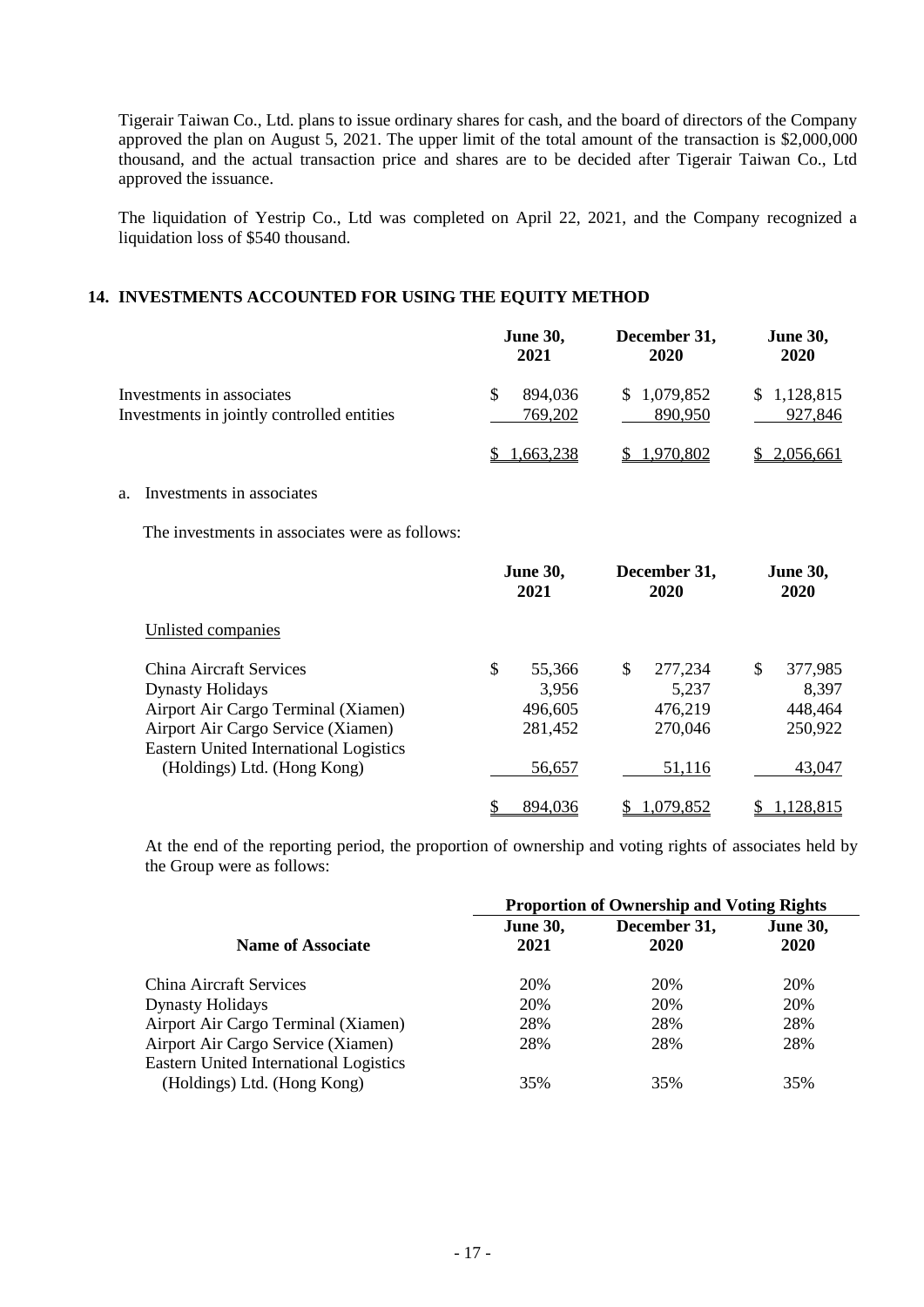|                                                                  | <b>For the Three Months Ended</b><br><b>June 30</b> |                  | <b>For the Six Months Ended</b><br>June 30 |                 |
|------------------------------------------------------------------|-----------------------------------------------------|------------------|--------------------------------------------|-----------------|
|                                                                  | 2021                                                | 2020             | 2021                                       | 2020            |
| China Aircraft Services                                          | \$ (190,600)                                        | \$.<br>(31, 532) | \$ (217,910)                               | \$.<br>(61,232) |
| <b>Dynasty Holidays</b>                                          | (442)                                               | (1,068)          | (880)                                      | (1,644)         |
| Airport Air Cargo Terminal                                       |                                                     |                  |                                            |                 |
| (Xiamen)                                                         | 12,901                                              | 10,925           | 23,809                                     | 13,900          |
| Airport Air Cargo Service                                        |                                                     |                  |                                            |                 |
| (Xiamen)                                                         | 7,114                                               | 4,171            | 13,347                                     | 9,114           |
| <b>Eastern United International</b><br>Logistics (Holdings) Ltd. |                                                     |                  |                                            |                 |
| (Hong Kong)                                                      | 3,085                                               | 725              | 5,929                                      | 1,450           |
|                                                                  | 167,942                                             | (16, 779)        | 175,705                                    | (38, 412)       |

The investment (loss) gain recognized for associates accounted for using the equity method was as follows:

The investments accounted for using the equity method and the share of profit or loss and other comprehensive income of those investments were based on the associates' financial statements which have not been reviewed. However, the management determined that there would have been no significant adjustments had this investee's financial statements been independently reviewed.

### b. Investments in jointly controlled entities

The investments in jointly controlled entities were as follows:

|                                 | <b>June 30,</b><br>2021 | December 31,<br>2020 | <b>June 30,</b><br>2020 |
|---------------------------------|-------------------------|----------------------|-------------------------|
| China Pacific Catering Services | 593,363<br>S.           | 695,959<br>S.        | 729,181<br>S.           |
| China Pacific Laundry Services  | 132,757                 | 149,353              | 152,976                 |
| Nordam Asia Ltd.                | 35,211                  | 37,767               | 37,821                  |
| Delica International Co., Ltd.  | 7,871                   | 7,871                | 7,868                   |
|                                 | '69.202                 | 890.950              | <u>927,846</u>          |

At the end of the reporting period, the proportion of ownership and voting rights in jointly controlled entities held by the Group were as follows:

|                                        | <b>Proportion of Ownership and Voting Rights</b> |                      |                         |  |
|----------------------------------------|--------------------------------------------------|----------------------|-------------------------|--|
|                                        | <b>June 30,</b><br>2021                          | December 31,<br>2020 | <b>June 30,</b><br>2020 |  |
| <b>China Pacific Catering Services</b> | 51%                                              | 51%                  | 51%                     |  |
| China Pacific Laundry Services         | 55%                                              | 55%                  | 55%                     |  |
| Nordam Asia Ltd.                       | 49%                                              | 49%                  | 49%                     |  |
| Delica International Co., Ltd.         | 51%                                              | 51%                  | 51%                     |  |

The Group entered into a joint venture agreement with the Taikoo Group to invest in China Pacific Catering Services and China Pacific Laundry Services. According to the agreement, both sides have the right to make major motion vetoes on the board of directors, and therefore, the Group does not have control.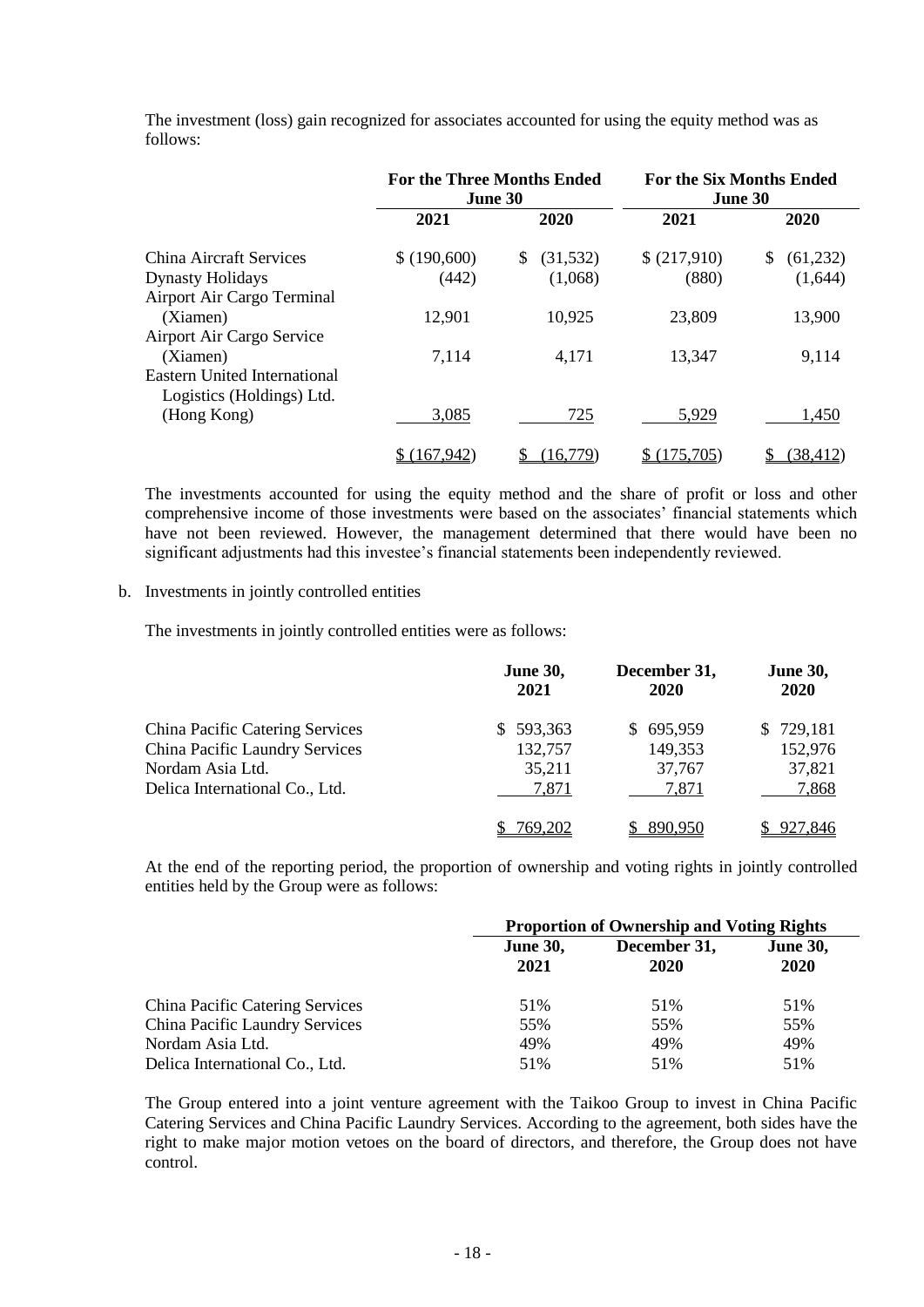To expand the Group's catering business, Kaohsiung Catering entered into a joint venture agreement with a Japanese brand company to invest in Delica International Co, Ltd., with the Japanese brand company having the right to make decisions on operations, and therefore, the Group does not have control.

The investment (loss) gain recognized for jointly controlled entitles accounted for using the equity method was as follows:

|                                        | <b>For the Three Months Ended</b><br>June 30 |           | For the Six Months Ended<br>June 30 |          |
|----------------------------------------|----------------------------------------------|-----------|-------------------------------------|----------|
|                                        | 2021                                         | 2020      | 2021                                | 2020     |
| <b>China Pacific Catering Services</b> | (37, 412)<br>S.                              | (70, 479) | (102,596)                           | (71,890) |
| China Pacific Laundry Services         | (8,684)                                      | (7, 479)  | (16,596)                            | (8,928)  |
| NORDAM Asia Ltd.                       | (1,741)                                      | 9         | (2,556)                             | 8        |
| Delica International Co., Ltd.         |                                              |           |                                     |          |
|                                        | 47.837                                       |           | 21.748                              | (80.810) |

The investments accounted for by using the equity method and the share of profit or loss and other comprehensive income of those investments were based on the jointly controlled entities' financial statements which have not been reviewed. However, the management determined that there would have been no significant adjustments had this investee's financial statements been independently reviewed.

For information on the major businesses and products and the locations of registration for the major business offices of the above entities, refer to Tables 6 and 7 (names, locations, and related information of investees on which the Company exercises significant influence and investment in mainland China) following the notes to the consolidated financial statements.

### **15. PROPERTY, PLANT AND EQUIPMENT**

|                                                                                                                  | <b>Freehold Land</b>       |    | Flight<br><b>Buildings</b><br>Equipment                                                       | <b>Others</b>                                                   | <b>Total</b>                                                        |
|------------------------------------------------------------------------------------------------------------------|----------------------------|----|-----------------------------------------------------------------------------------------------|-----------------------------------------------------------------|---------------------------------------------------------------------|
| Cost                                                                                                             |                            |    |                                                                                               |                                                                 |                                                                     |
| Balance at January 1, 2020<br><b>Additions</b><br>Disposals<br>Reclassification<br>Net exchange differences      | \$<br>1,002,499<br>(6,300) | S  | 16,084,063<br>\$272,077,692<br>16,078<br>261,851<br>(2,110,858)<br>753,739<br>(11, 497)       | S.<br>16,846,835<br>201,325<br>(116,056)<br>15,832<br>(1,250)   | \$<br>306,011,089<br>479,254<br>(2,226,914)<br>769,571<br>(19,047)  |
| Balance at June 30, 2020                                                                                         | 996,199                    |    | 16,088,644<br>\$270,982,424                                                                   | 16,946,686                                                      | \$ 305,013,953                                                      |
| Accumulated depreciation<br>and impairment                                                                       |                            |    |                                                                                               |                                                                 |                                                                     |
| Balance at January 1, 2020<br>Depreciation expenses<br>Disposals<br>Reclassification<br>Net exchange differences | \$                         | \$ | (7,028,540)<br>\$(141,886,170)<br>(245,302)<br>(9,063,667)<br>1,988,398<br>1,489,158<br>6,043 | \$.<br>(11,209,408)<br>(463,903)<br>112,444<br>5,563<br>(3,228) | \$(160, 124, 118)<br>(9,772,872)<br>2,100,842<br>1,494,721<br>2,815 |
| Balance at June 30, 2020                                                                                         |                            |    | (7, 267, 799)<br>\$(147, 472, 281)                                                            | (11,558,532)<br>\$                                              | \$(166, 298, 612)                                                   |
| Balance at June 30, 2020, net<br>value                                                                           | 996.199                    |    | 8,820,845<br>\$123,510,143                                                                    | 5,388,154                                                       | \$138,715,341<br>(Continued)                                        |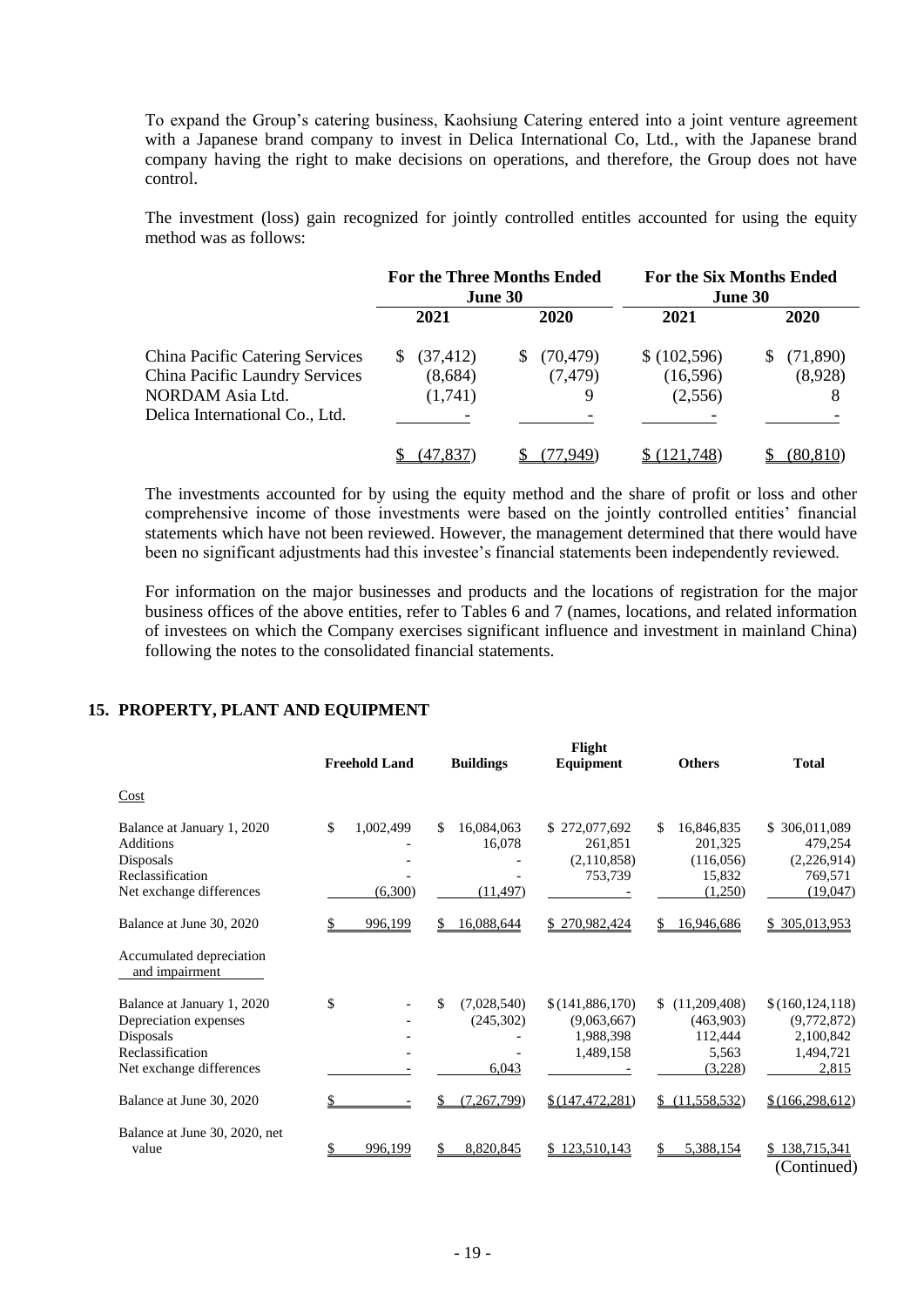|                                                                                                                  | <b>Freehold Land</b>     |     | <b>Buildings</b>                               | Flight<br>Equipment                                   |    | <b>Others</b>                                           | <b>Total</b>                                                      |
|------------------------------------------------------------------------------------------------------------------|--------------------------|-----|------------------------------------------------|-------------------------------------------------------|----|---------------------------------------------------------|-------------------------------------------------------------------|
| Cost                                                                                                             |                          |     |                                                |                                                       |    |                                                         |                                                                   |
| Balance at January 1, 2021<br><b>Additions</b><br>Disposals<br>Reclassification<br>Net exchange differences      | \$<br>955,823<br>(9,790) | \$. | 15,705,635<br>13,816<br>(17,311)<br>(18,064)   | \$282,007,135<br>228,009<br>(35,971,162)<br>7,744,140 | S. | 17,058,648<br>396,180<br>(83, 462)<br>13,380<br>(1,905) | \$315,727,241<br>638,005<br>(36,071,935)<br>7,757,520<br>(29,759) |
| Balance at June 30, 2021                                                                                         | 946,033                  | S   | 15,684,076                                     | \$254,008,122                                         |    | 17,382,841                                              | 288,021,072                                                       |
| Accumulated depreciation<br>and impairment                                                                       |                          |     |                                                |                                                       |    |                                                         |                                                                   |
| Balance at January 1, 2021<br>Depreciation expenses<br>Disposals<br>Reclassification<br>Net exchange differences | \$                       | \$. | (7, 121, 637)<br>(245, 246)<br>17,311<br>9,669 | \$(155,376,265)<br>(8,883,776)<br>31,402,375<br>(410) | S. | (11,747,645)<br>(440, 147)<br>82,165<br>3,328<br>1,589  | \$(174, 245, 547)<br>(9,569,169)<br>31,501,851<br>2,918<br>11,258 |
| Balance at June 30, 2021                                                                                         |                          |     | (7, 339, 903)                                  | \$(132,858,076)                                       |    | (12,100,710)                                            | \$(152, 298, 689)                                                 |
| Balance at June 30, 2021, net<br>value                                                                           | 946,033                  | S   | 8,344,173                                      | \$121,150,046                                         |    | 5,282,131                                               | \$135,722,383<br>(Concluded)                                      |

Reclassification was mainly aircraft prepayment.

Property, plant and equipment are depreciated on a straight-line basis over the estimated useful lives of the asset:

| <b>Buildings</b>                                    |               |
|-----------------------------------------------------|---------------|
| Main buildings                                      | $45-55$ years |
| Others                                              | $10-25$ years |
| Machinery equipment                                 |               |
| Electro-mechanical equipment                        | 25 years      |
| Others                                              | 3-13 years    |
| Office equipment                                    | $3-15$ years  |
| Leasehold improvements                              |               |
| Building improvements                               | 5 years       |
| <b>Others</b>                                       | 3-5 years     |
| Assets leased to others                             | 3-5 years     |
| Flight equipment and equipment under finance leases |               |
| Airframes                                           | $15-25$ years |
| Aircraft cabins                                     | 7-20 years    |
| Engines                                             | $10-20$ years |
| Heavy maintenance on aircraft                       | 6-8 years     |
| Engine overhauls                                    | $3-10$ years  |
| Landing gear overhauls                              | 7-12 years    |
| Repairable spare parts                              | $3-15$ years  |
| Leased aircraft improvements                        | 5-12 years    |

Refer to Note 33 for the carrying amounts of property, plant and equipment pledged by the Group.

Based on the particularity of risk in the aviation industry, all of the Group's assets such as aircraft, real estate, and movable property are adequately insured to diversify the potential risk related to operations.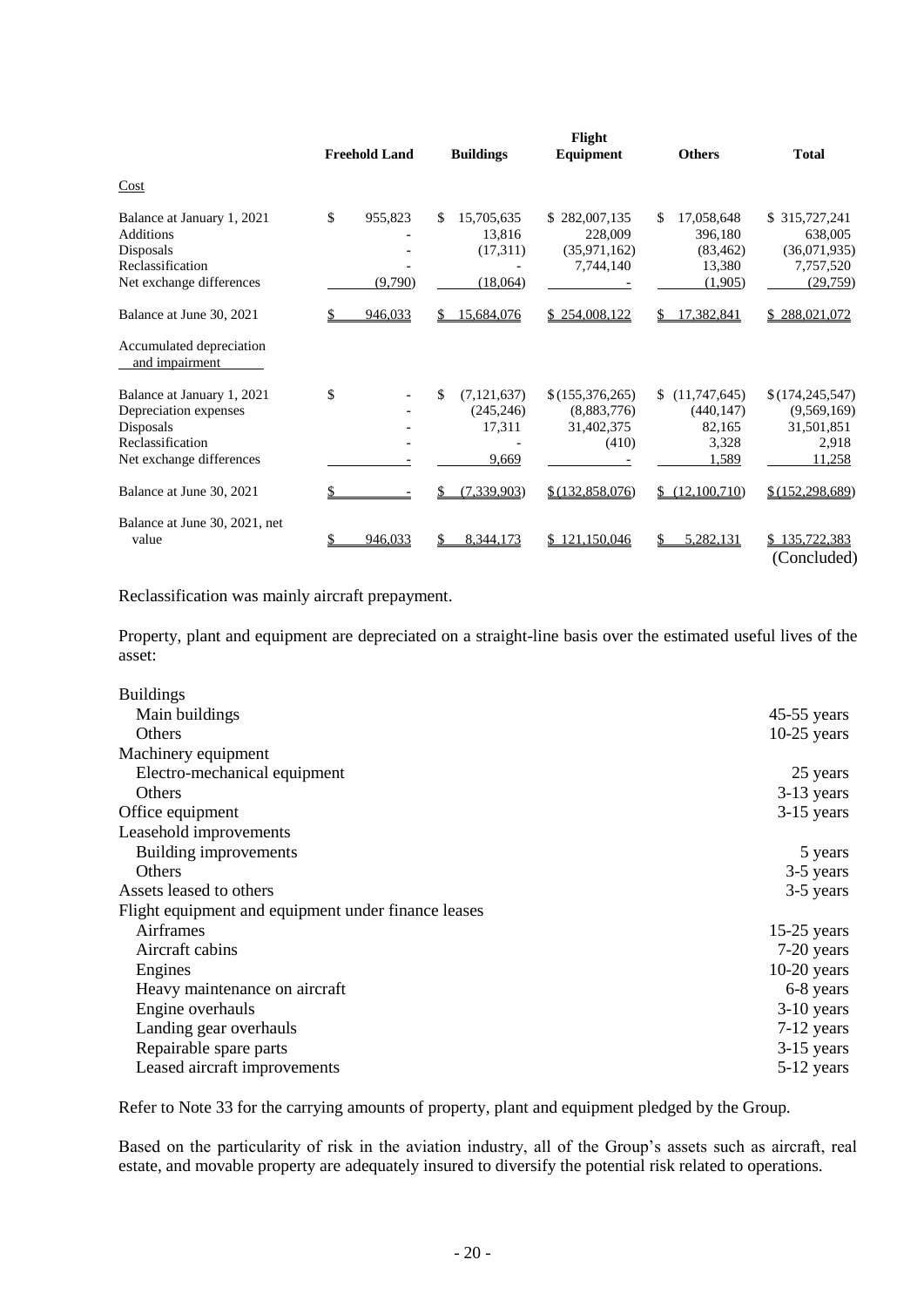The Group disposed of a portion of flight equipment and recognized a loss of \$950,980 thousand for the three months ended June 30, 2021.

## **16. INVESTMENT PROPERTIES**

|                                          | <b>June 30,</b> | December 31, | <b>June 30,</b> |
|------------------------------------------|-----------------|--------------|-----------------|
|                                          | 2021            | 2020         | 2020            |
| Carrying amount<br>Investment properties | \$2,074,664     | \$2,074,798  | \$2,074,932     |

The investment properties held by the Group were land located in Nankan and buildings in Taipei, which were all leased to others. The buildings were depreciated on a straight-line basis over 55 years.

The fair values of the investment properties held by the Group were all \$2,488,931 thousand as of June 30, 2021, December 31, 2020 and June 30, 2020. In addition, management assessed that there was no significant difference between the fair values on June 30, 2021 and December 31, 2020. The fair value valuations were performed by independent qualified professional valuers, and the future income evaluated by management was based on market transactions.

All of the Group's investment properties were held under freehold interests.

## **17. OTHER INTANGIBLE ASSETS**

|                                                                                                             | Computer<br><b>Software Cost</b> | Relationship<br><b>Between</b><br><b>Clients</b> | <b>Accumulated</b><br>Amortization | <b>Net Value</b>                               |
|-------------------------------------------------------------------------------------------------------------|----------------------------------|--------------------------------------------------|------------------------------------|------------------------------------------------|
| Balance at January 1, 2020<br><b>Additions</b><br>Amortization expenses<br>Effects of exchange rate changes | 2,406,163<br>S.<br>64,235        | \$<br>186,197                                    | \$(1,409,668)<br>(105, 557)<br>(2) | 1,182,692<br>S.<br>64,235<br>(105, 557)<br>(2) |
| Balance at June 30, 2020                                                                                    | 2,470,398                        | 186,197                                          | \$(1,515,227)                      | 1,141,368                                      |
| Balance at January 1, 2021<br><b>Additions</b><br>Amortization expenses<br>Effects of exchange rate changes | 1,763,644<br>S.<br>23,646        | \$<br>186,197                                    | \$<br>(873, 490)<br>(109, 201)     | \$1,076,351<br>23,646<br>(109, 201)<br>(2)     |
| Balance at June 30, 2021                                                                                    | 787,290                          | 186,197                                          | (982, 693)                         | 990,794                                        |

The above other intangible asset are amortized on a straight-line basis over 2-16 years.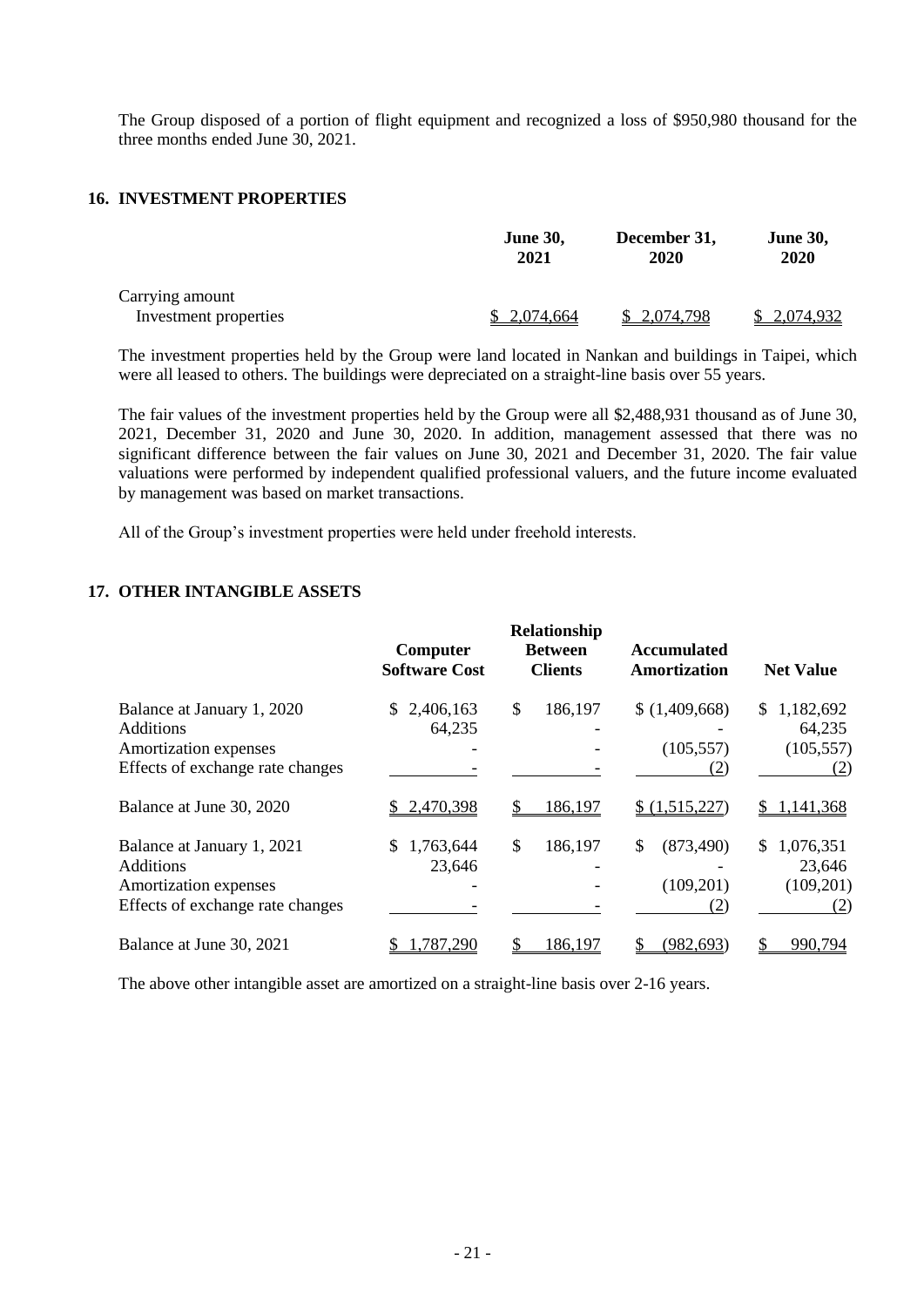## **18. OTHER ASSETS**

|                          | <b>June 30,</b><br>2021 | December 31,<br>2020      | <b>June 30,</b><br>2020  |  |
|--------------------------|-------------------------|---------------------------|--------------------------|--|
| Current                  |                         |                           |                          |  |
| Temporary payments       | \$<br>266,354           | \$<br>136,681             | $\mathcal{S}$<br>160,459 |  |
| Prepayments              | 499,796                 | 348,554                   | 1,857,860                |  |
| <b>Restricted assets</b> | 11,357                  | 11,065                    | 13,556                   |  |
| Others                   | 248,613                 | 364,879                   | 368,905                  |  |
|                          | 1,026,120               | 861,179                   | 2,400,780                |  |
| Non-current              |                         |                           |                          |  |
| Prepayments for aircraft | \$<br>8,146,426         | $\mathbb{S}$<br>5,725,340 | \$<br>9,010,266          |  |
| Prepayments - long-term  | 1,677,345               | 2,216,049                 | 2,502,660                |  |
| Refundable deposits      | 1,076,280               | 1,087,668                 | 1,197,252                |  |
| <b>Restricted assets</b> | 457,808                 | 291,742                   | 117,931                  |  |
| Other financial assets   | 18,141                  | 18,078                    | 18,224                   |  |
| Others                   | 10,583                  | 14,015                    | 25,077                   |  |
|                          | 11,386,583<br>\$        | 9,352,892<br>\$           | 12,871,410<br>\$         |  |

The prepayments for aircraft comprised the prepaid deposits and capitalized interest from the purchase of A321neo, A329neo and B777F aircraft. For details of the contract for the purchase of the aircraft, refer to Note 34.

## **19. BORROWINGS**

a. Short-term loans

|    |                                                                 | <b>June 30,</b><br>2021 | December 31,<br>2020  | <b>June 30,</b><br>2020   |
|----|-----------------------------------------------------------------|-------------------------|-----------------------|---------------------------|
|    | Bank loans - unsecured                                          | 2,132,000<br>S.         | \$1,932,000           | 2,150,000<br>S.           |
|    | Interest rates                                                  | $0.89\% - 1.27\%$       | 0.92%-1.28%           | $0.99\% - 1.34\%$         |
| b. | Short-term bills payable                                        |                         |                       |                           |
|    |                                                                 | <b>June 30,</b><br>2021 | December 31,<br>2020  | <b>June 30,</b><br>2020   |
|    | Commercial paper<br>Less: Unamortized discount on bills payable | 1,800,000<br>\$<br>253  | \$8,100,000<br>11,118 | 8,300,000<br>\$<br>51,298 |
|    |                                                                 | 1,799,747<br>\$         | 8,088,882             | 8,248,702<br>\$           |
|    | Annual discount rate                                            | 0.44%                   | $0.99\% - 1.00\%$     | 0.89%-0.98%               |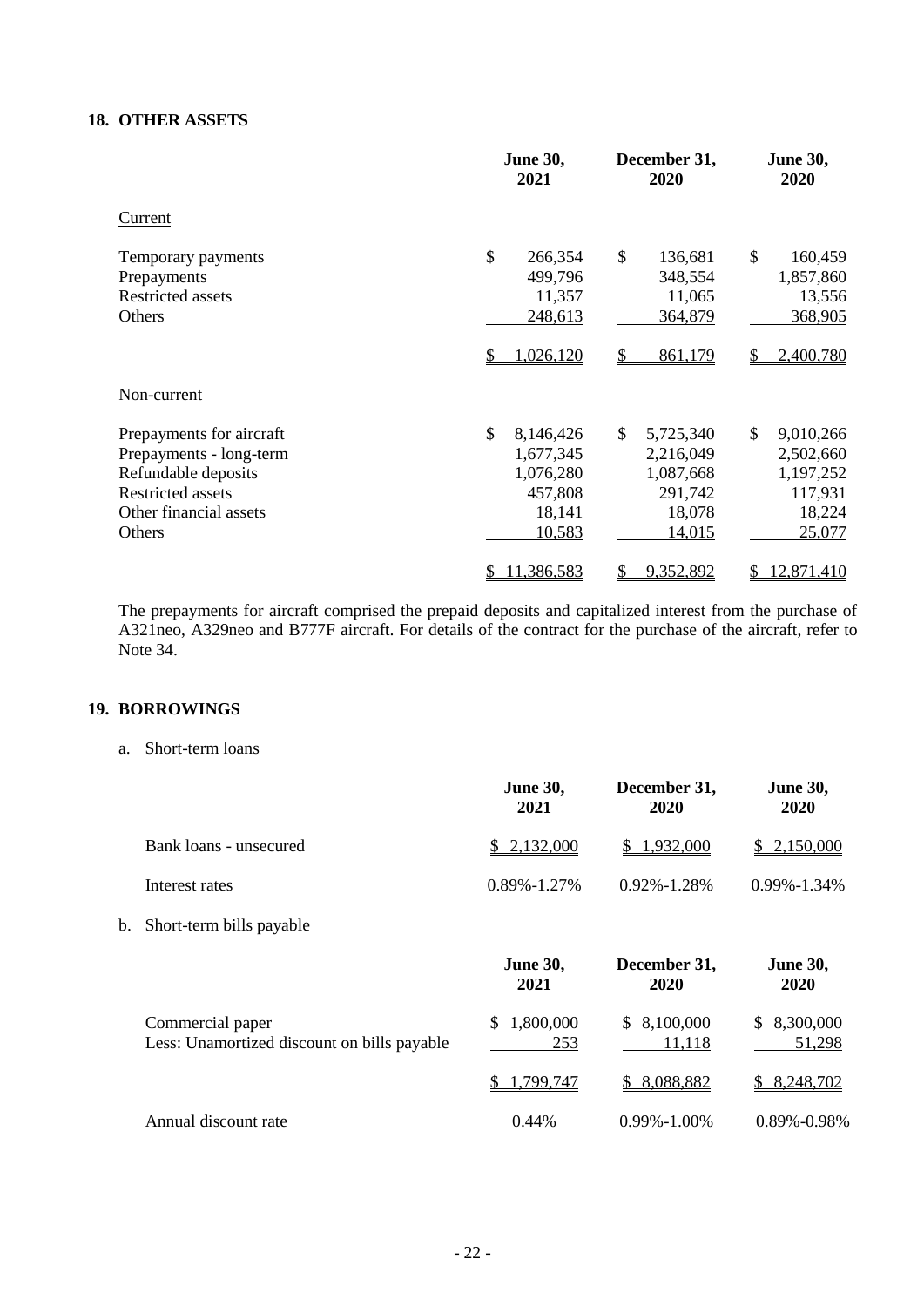### c. Long-term borrowings

|                            | <b>June 30,</b><br>2021 | December 31,<br>2020 | <b>June 30,</b><br>2020 |
|----------------------------|-------------------------|----------------------|-------------------------|
| Unsecured bank loans       | 22,399,892<br>S.        | \$23,470,696         | \$<br>4,916,000         |
| Secured bank loans         | 38,637,865              | 39,584,540           | 41,086,093              |
| Commercial paper           |                         |                      |                         |
| Proceeds from issuance     | 23,470,000              | 29,490,000           | 36,610,000              |
| Less: Unamortized discount | 17,093                  | 22,532               | 32,545                  |
|                            | 84,490,664              | 92,522,704           | 82,579,548              |
| Less: Current portion      | 13,796,182              | 15,234,374           | 17,527,332              |
|                            | 70,694,482              | 77,288,330<br>S.     | 65,052,216<br>S.        |
| Interest rates             | $0.83\% - 1.63\%$       | $0.81\% - 1.63\%$    | $0.81\% - 1.68\%$       |

Secured bank loans were secured by flight equipment, buildings, and other equipment; refer to Note 33.

Bank loans (denominated in New Taiwan dollars and U.S. dollars) are repayable quarterly, semiannually or in lump sum upon maturity. The related information is summarized as follows:

|         | <b>June 30,</b><br>2021 | December 31,<br>2020 | <b>June 30,</b><br>2020 |
|---------|-------------------------|----------------------|-------------------------|
| Periods | 2009.2.4-               | 2009.2.4-            | 2009.2.4-               |
|         | 2032.6.30               | 2032.6.30            | 2032.6.30               |

The Company has note issuance facilities (NIFs) obtained from certain financial institutions. The NIFs, with various maturities until March 2022, were used by the Group to guarantee the commercial paper issued. As of June 30, 2021, December 31, 2020 and June 30, 2020, such commercial paper was issued at discount rates of 1.0113%-1.0933%, 1.0263%-1.1629% and 1.0483%-1.1483%, respectively.

In accordance with the "Regulations on Relief and Revitalization Measures for Industries and Enterprises Affected by Severe Pneumonia with Novel Pathogens" endorsed by the Ministry of Transportation and Communications and the "Operational Guides on Relief Loan Guarantees for Ailing Aviation Industry Affected by Severe Pneumonia with Novel Pathogens", the Group applied for a special loan project to maintain its operation, and the fund along with credit guarantee were provided by the government. The total amount of the loan was \$24,390,000 thousand, and it shall be payable within 2 years from the date of initial drawdown. The group can apply to the lending institution for a two-year extension. As of June 30, 2021, the Group had made a drawdown in the amount of \$23,710,000 thousand.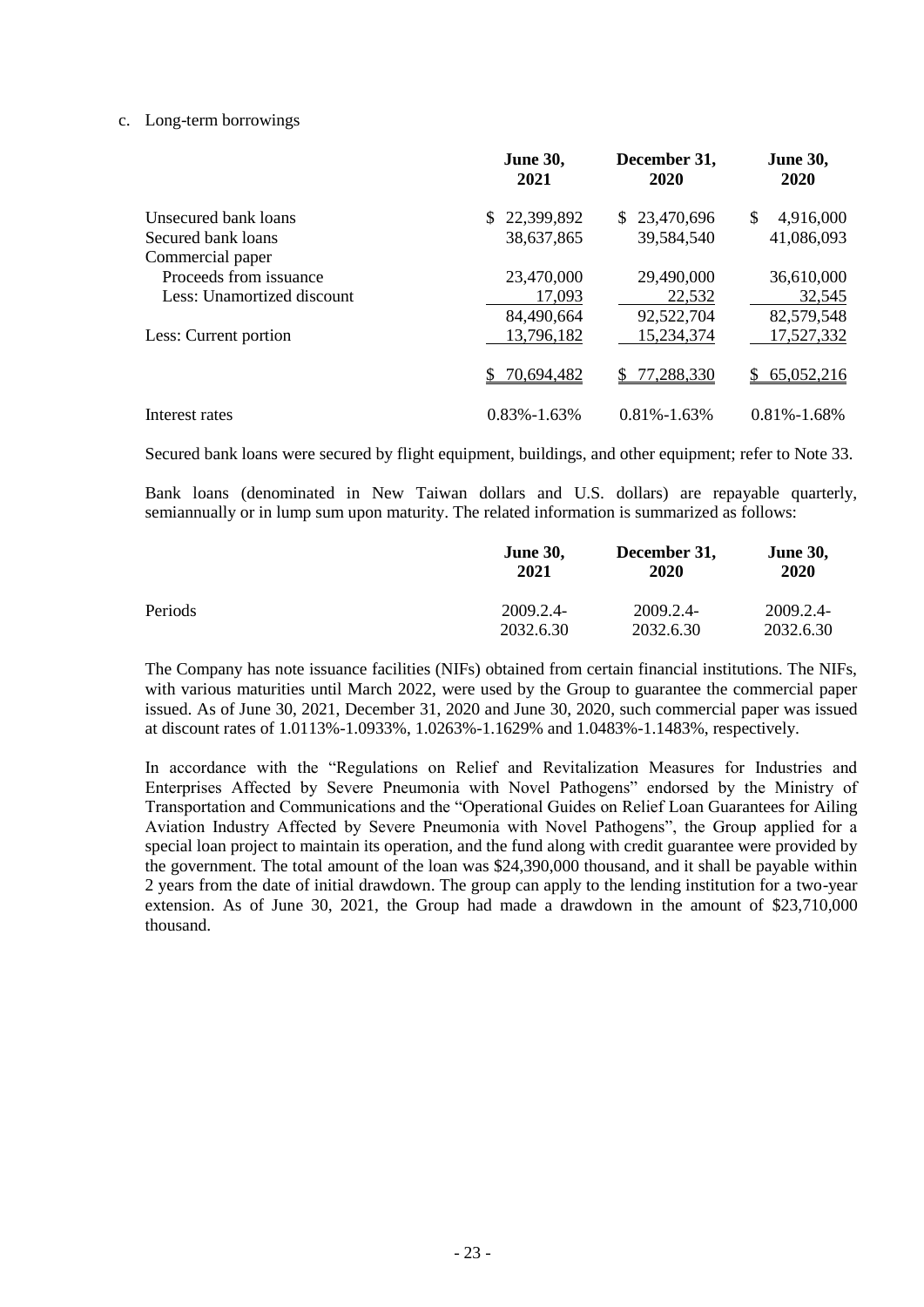## **20. BONDS PAYABLE**

|                                                 | <b>June 30,</b><br>2021 | December 31,<br>2020 | <b>June 30,</b><br>2020 |
|-------------------------------------------------|-------------------------|----------------------|-------------------------|
| Unsecured corporate bonds first-time issued in  |                         |                      |                         |
| 2016                                            | \$                      | \$<br>2,350,000      | 2,350,000<br>\$         |
| Unsecured corporate bonds second-time issued in |                         |                      |                         |
| 2016                                            | 2,500,000               | 2,500,000            | 5,000,000               |
| Unsecured corporate bonds first-time issued in  |                         |                      |                         |
| 2017                                            | 1,000,000               | 1,000,000            | 1,000,000               |
| Unsecured corporate bonds second-time issued in |                         |                      |                         |
| 2017                                            | 2,600,000               | 2,600,000            | 3,500,000               |
| Unsecured corporate bonds first-time issued in  |                         |                      |                         |
| 2018                                            | 4,500,000               | 4,500,000            | 4,500,000               |
| Unsecured corporate bonds first-time issued in  |                         |                      |                         |
| 2019                                            | 3,500,000               | 3,500,000            | 3,500,000               |
| Convertible bonds sixth-time issues             | 2,785,540               | 5,832,859            | 5,792,384               |
| Convertible bonds seventh-time issues           | 4,317,650               |                      |                         |
|                                                 | 21,203,190              | 22,282,859           | 25,642,384              |
| Less: Current portion and put options of        |                         |                      |                         |
| convertible bonds                               | 3,800,000               | 11,982,859           | 11,542,384              |
|                                                 |                         |                      |                         |
|                                                 | 17,403,190<br>S         | 10,300,000<br>S      | 14,100,000<br>S.        |

## Related issuance conditions were as follows:

| <b>Period</b>         |                                                                                                                                           | Rate $(\% )$      |
|-----------------------|-------------------------------------------------------------------------------------------------------------------------------------------|-------------------|
| 2016.05.26-2021.05.26 | Principal repayable in May of 2020 and<br>2021; interest p.a. payable annually                                                            | 1.19              |
| 2016.09.27-2021.09.27 | Principal repayable in September of<br>2020 and 2021; interest p.a. payable<br>annually                                                   | 1.08              |
| 2017.05.19-2020.05.19 | Principal repayable on due date;<br>indicator rate; payable annually                                                                      | 1.20              |
| 2017.05.19-2024.05.19 | Principal repayable on due date;<br>indicator rate; payable annually                                                                      | 1.75              |
| 2017.10.12-2020.10.12 | Principal repayable on due date;<br>indicator rate; payable annually                                                                      | 1.14              |
| 2017.10.12-2022.10.12 | Principal repayable in October of 2021<br>and 2022; indicator rate; payable<br>annually                                                   | 1.45              |
| 2018.11.30-2023.11.30 | Principal repayable in November of<br>2022 and 2023; indicator rate;<br>payable annually                                                  | 1.32              |
| 2018.11.30-2025.11.30 | Principal repayable in November of<br>2024 and 2025; indicator rate;<br>payable annually                                                  | 1.45              |
| 2019.06.21-2024.06.21 | Principal repayable in June of 2023 and<br>2024; indicator rate; payable<br>annually                                                      | 1.10              |
| 2019.06.21-2026.06.21 | Principal repayable in June of 2025 and<br>2026; indicator rate; payable<br>annually                                                      | 1.32              |
| 2018.01.30-2023.01.30 | Unless bonds are converted to share<br>capital or redeemed, principal<br>repayable one time in January 2023;<br>1.3821 discount rate p.a. |                   |
| 2021.04.28-2026.04.28 | Unless bonds are converted to share<br>capital or redeemed, principal<br>repayable the time in April 2026;<br>0.8612 discount rate p.a.   |                   |
|                       |                                                                                                                                           | <b>Conditions</b> |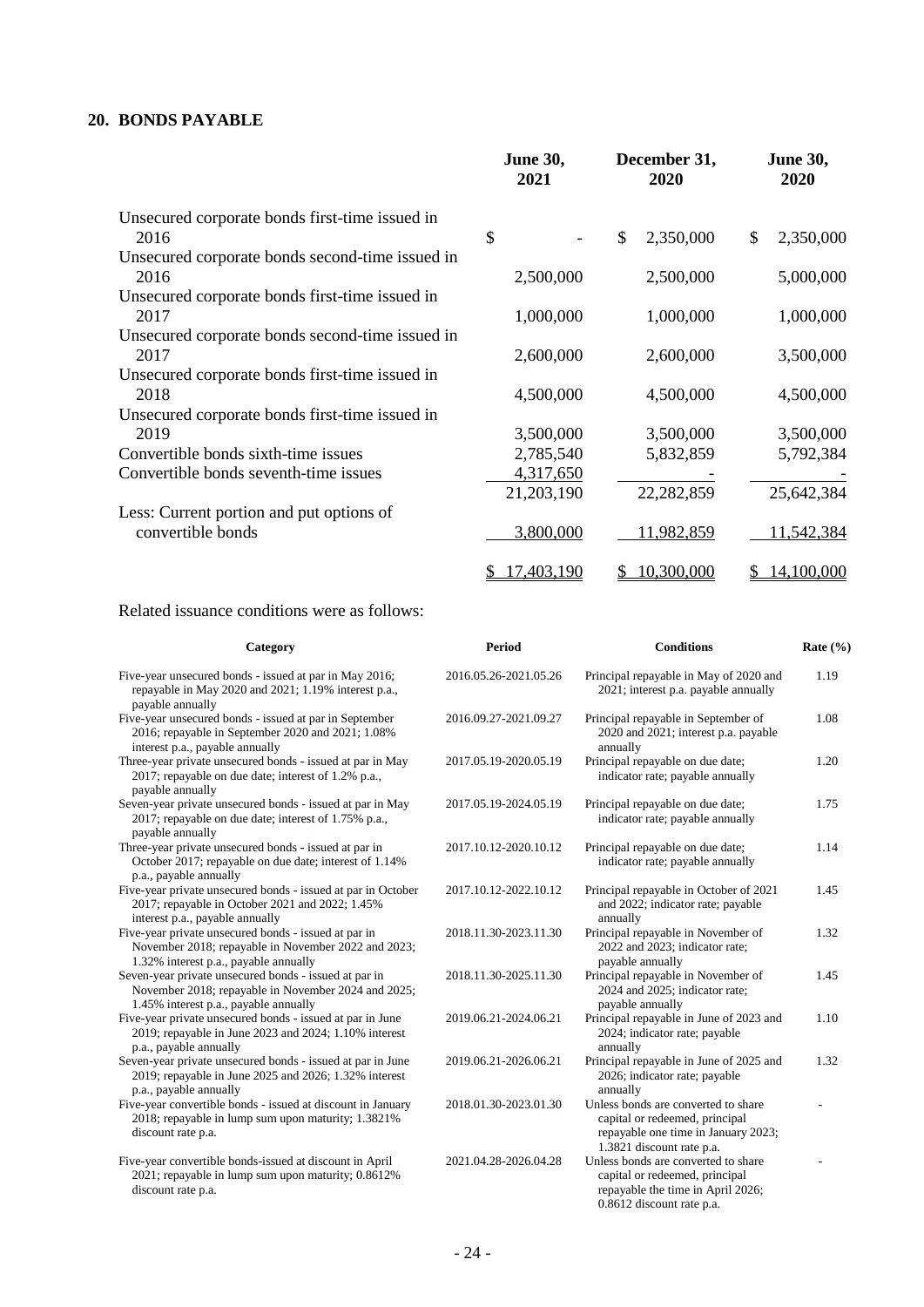The Company issued the sixth issue of its unsecured convertible bonds, and the issuance conditions were as follows:

- a. The holders may demand a lump-sum payment for the bonds upon maturity.
- b. The holders can request that the Company repurchase their bonds at face value on the third anniversary of the offering date. The holders can exercise the right to sell on January 30, 2021.
- c. The Company may redeem the bonds at face value between April 30, 2018 and December 20, 2022 under certain conditions.
- d. Between January 26, 2014 and December 16, 2018 (except for the period between the former dividend date and the date of the dividend declaration on record), holders may convert the bonds to the Company's ordinary shares. The initial conversion price was set at NT\$13.2, which is subject to adjustment if there is a capital injection by cash, share dividend distribution, and the proportion of cash dividends per share in market price exceeding 1.5%. Because the Company distributed cash dividends as of July 29, 2019, the conversion price was adjusted to NT\$12.6. Also a total face value of NT\$3,154,200 thousand of convertible bonds was converted into 250,333,000 ordinary shares of the Company.

The convertible bonds contain both liability and equity components. The equity component was presented in equity under the heading of capital surplus - options. The effective interest rate of the liability component was 1.3821% per annum on initial recognition.

| Proceeds from issuance<br>Equity component  | \$6,012,000<br>(409, 978) |
|---------------------------------------------|---------------------------|
| Liability component at the date of issuance | \$5,602,022               |

The Company issued the seventh issue of its unsecured convertible bonds, and the issuance conditions were as follows:

- a. The holders may demand a lump-sum payment for the bonds upon maturity.
- b. The holders can request that the Company repurchase their bonds at face value on the third anniversary of the offering date. The holders can exercise the right to sell on April 28, 2024.
- c. The Company may redeem the bonds at face value between July 28, 2024 and March 18, 2026 under certain conditions.
- d. Between July 28, 2021 and April 28, 2026 (except for the period when transfer of stock is suspended), holders may convert the bonds to the Company's ordinary shares. The initial conversion price was set at NT\$19 per share, which is subject to adjustment if there is a capital injection by cash or share dividend distribution.

The convertible bonds contain both liability and equity components. The equity component was presented in equity under the heading of capital surplus - options. The effective interest rate of the liability component was 0.8612% per annum on initial recognition.

| Proceeds from issuance                      | \$4,500,000 |
|---------------------------------------------|-------------|
| Equity component                            | (188, 863)  |
| Liability component at the date of issuance | \$4,311,137 |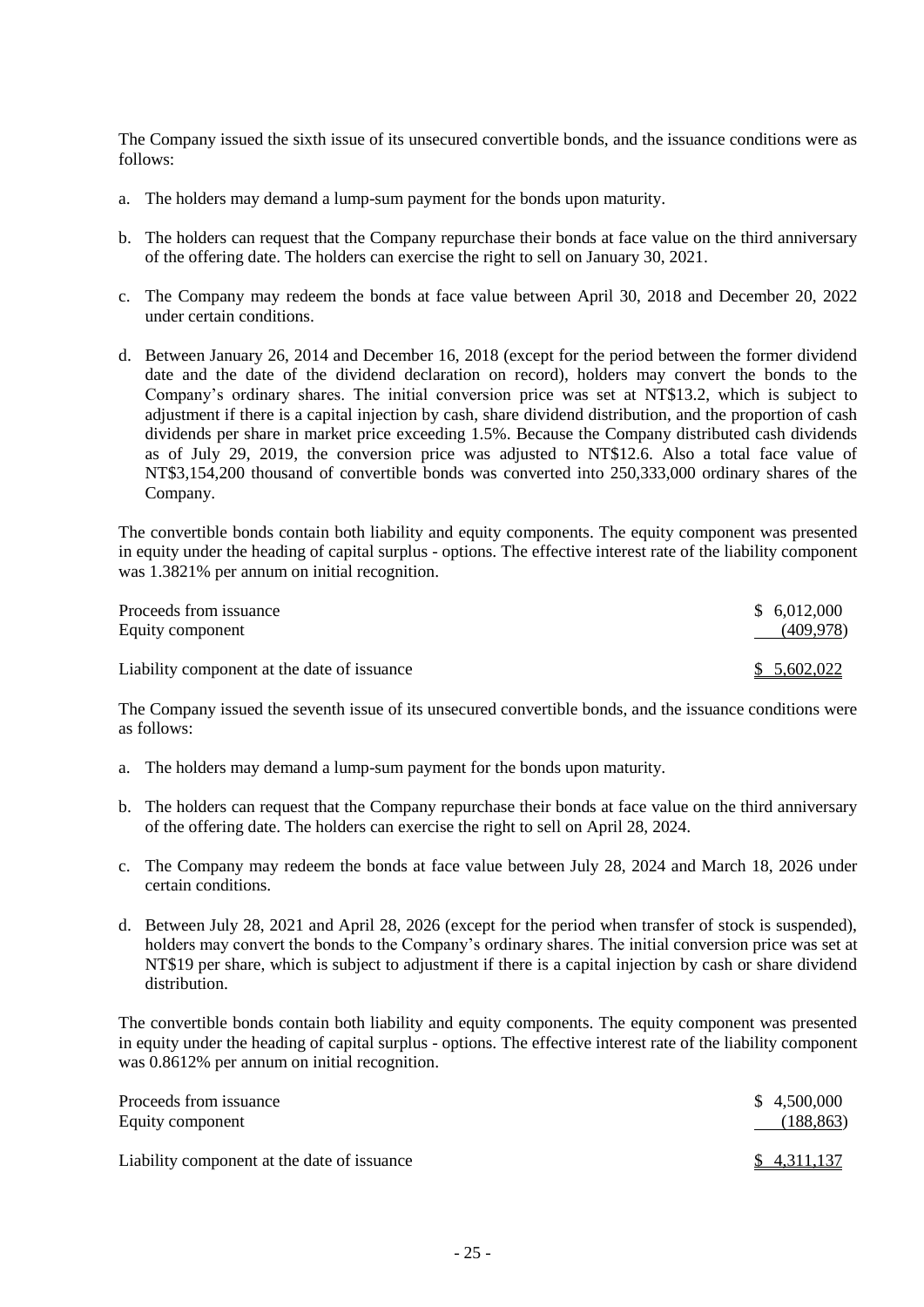## **21. LEASE AGREEMENTS**

a. Right-of-use assets

|                  | <b>June 30,</b><br>2021 | December 31,<br>2020 | <b>June 30,</b><br>2020 |
|------------------|-------------------------|----------------------|-------------------------|
| Carrying amounts |                         |                      |                         |
| Land             | 7,493,112<br>S          | 7,813,335<br>\$.     | 8,057,540<br>S          |
| <b>Buildings</b> | 1,227,287               | 1,394,386            | 1,182,287               |
| Flight equipment | 48,491,614              | 50,644,652           | 56,871,948              |
| Other equipment  | 7,720                   | 9,164                | 2,165                   |
|                  | 57, 219, 733            | 59,861,537           | 66,113,940              |

|                                      | <b>For the Six Months Ended</b><br>June 30 |                |
|--------------------------------------|--------------------------------------------|----------------|
|                                      | 2021                                       | 2020           |
| Additions to right-of-use assets     | \$1,472,420                                | 1,832,399<br>S |
| Depreciation for right-of-use assets |                                            |                |
| Land                                 | \$<br>147,318                              | 253,258<br>\$  |
| <b>Buildings</b>                     | 244,304                                    | 395,276        |
| Flight equipment                     | 5,475,549                                  | 5,598,902      |
| Other equipment                      | 6,655                                      | 938            |
|                                      | 5,873,826                                  | 6,248,374      |

b. Lease liabilities

|                  | <b>June 30,</b><br>2021 | December 31,<br>2020 | <b>June 30,</b><br>2020 |
|------------------|-------------------------|----------------------|-------------------------|
| Carrying amounts |                         |                      |                         |
| Current          | 2,516,784               | 2,525,957            | 2,537,067               |
| Non-current      | 12,909,639              | 279 792              | 14.568.636              |

Range of discount rate for lease liabilities (including US lease hedging instruments):

|                  | <b>June 30,</b><br>2021 | December 31,<br>2020 | <b>June 30,</b><br><b>2020</b> |
|------------------|-------------------------|----------------------|--------------------------------|
| Land             | $0\% - 1.80\%$          | 1.09%-1.80%          | $0\% - 1.65\%$                 |
| <b>Buildings</b> | $0\% - 2.98\%$          | $0\% - 3.56\%$       | $0\% - 3.56\%$                 |
| Flight equipment | $0.68\% - 3.34\%$       | $0.68\% - 3.34\%$    | $0.68\% - 3.34\%$              |
| Other equipment  | 1.06%-1.50%             | 1.06%-1.50%          | 1.06%-1.50%                    |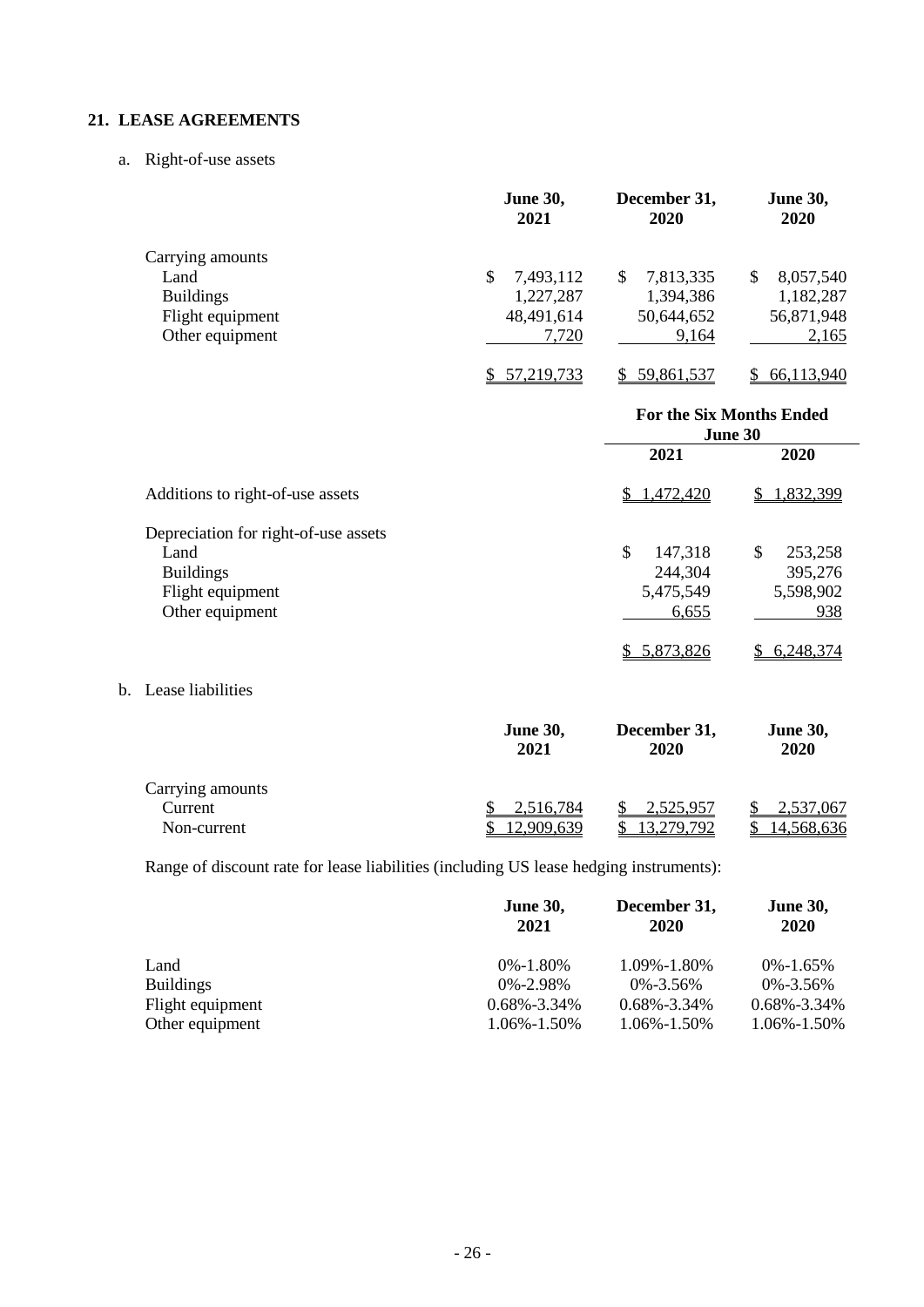c. Financial liabilities under hedge accounting

The Company specifies a part of US lease contract as a hedging instruments to avoid exchange fluctuations in passenger revenue, and applies the accounting treatment of cash flow hedge. The lease information is as follows:

|                   | <b>Maturity Date</b> | <b>Subject</b>                                                                                    | Carrying<br><b>Value</b>       |
|-------------------|----------------------|---------------------------------------------------------------------------------------------------|--------------------------------|
| June 30, 2021     | 2022.2.9-2028.5.15   | Financial liabilities for hedging - current<br>Financial liabilities for hedging -<br>non-current | 8,294,705<br>\$.<br>29,006,126 |
| December 31, 2020 | 2022.2.9-2028.5.15   | Financial liabilities for hedging - current<br>Financial liabilities for hedging -<br>non-current | 8,120,445<br>32,455,333        |
| June 30, 2020     | 2022.2.9-2028.5.15   | Financial liabilities for hedging - current<br>Financial liabilities for hedging -<br>non-current | 8,485,591<br>38,661,467        |

Influence of comprehensive income

|                                          | <b>Recognized in</b><br><b>Other</b><br>Comprehensive<br><b>Income</b> | <b>Reclassified to</b><br>Income |
|------------------------------------------|------------------------------------------------------------------------|----------------------------------|
| For the six months ended June 30, 2021   | 422,203<br>S.                                                          | \$313,211                        |
| For the three months ended June 30, 2021 | 781,773                                                                | 163,115                          |
| For the six months ended June 30, 2020   | 430,586                                                                | 126,768                          |
| For the three months ended June 30, 2020 | 787,054                                                                | 76,281                           |

d. China Airlines, Mandarin Airlines and Tigerair Taiwan leased ten 777-300ER planes, eighteen A330-300 planes, fifteen 737-800 planes, ten A320-200 planes, one A320neo plane, four ERJ190 planes and three ART72-600 planes for operation, lease period are 4 to 16 years from February 2006 to March 2031. The rental pricing method is partly a fixed amount of funds, and some of them are floating rents, floating rents are according to benchmark ratio, the rent is revised every half year. When the lease expires, the lease agreements have no purchase rights.

The information of refundable deposits and letter of credit due to rental of planes:

|                     | <b>June 30,</b><br>2021 | December 31,<br>2020 | <b>June 30,</b><br>2020 |
|---------------------|-------------------------|----------------------|-------------------------|
| Refundable deposits | -SS-<br>755.363         | 725.135              | 757.411                 |
| Credit guarantees   | 1.767.514               | 1,756,656            | 1,834,845               |

CAL Park, and Taoyuan International Airport Service signed a BOT contract with a land lease agreement, refer to Note 35. The lease includes an option to extend the lease, as it is not possible to extend the lease, the amount of the lease related to the period covered by the option is not included in the lease liability. If the amount of the extended lease period was included in the lease liability, the lease liability would have increased by \$891,598 thousand, \$885,657 thousand and \$879,756 thousand on June 30, 2021, December 31, 2020 and June 30, 2020, respectively.

Taiwan Air Cargo Terminal Co. and CAA signed a BOT contract with a land lease agreement. For details, please refer to Note 34.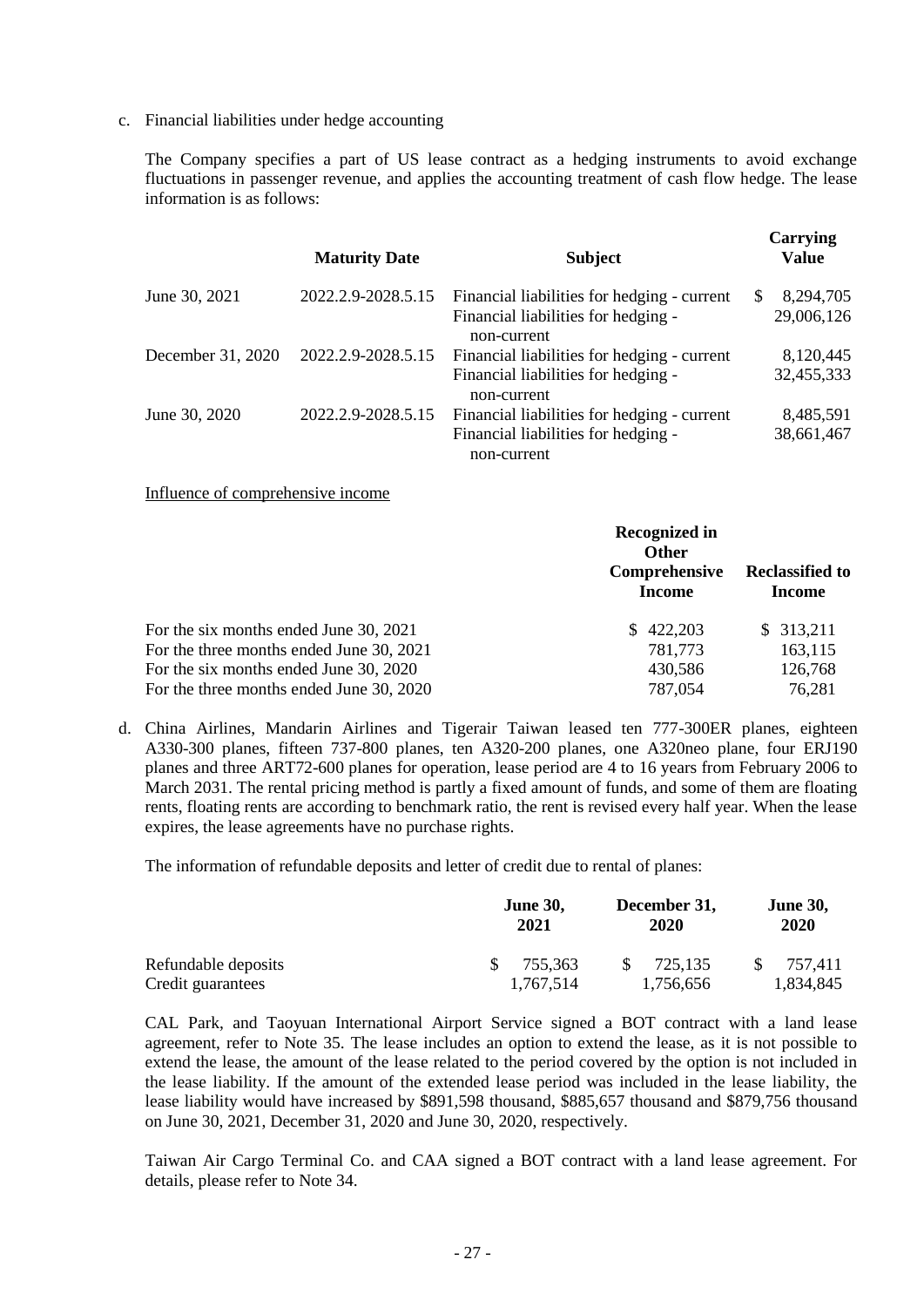e. In September 2019, the Company signed a rental contract for six A321neo with Air Lease Corporation, which is expected to be introduced between 2021 and 2022.

In October 2019, the Company signed a rental contract for eight A321neo with CALC Lease Corporation, which is expected to be introduced in 2022.

In February 2020, Tigerair Taiwan Co., Ltd. signed a rental contract for eight A321neo with ICBC Lease Corporation, which is expected to be introduced between 2021 and 2024. As of June 30, 2021, one A321neo has been delivered.

- f. In order to revitalize assets and strengthen financial structure, the Company signed a sale and leaseback agreement for three A330-300 with CALC Lease Corporation in June 2021. Those aircraft were sold for \$1,682,321 thousand and the Company recognized a loss of \$139,697 thousand. The lease term is 4 years without renewal option or right of first refusal and the annual lease payments for each aircraft are US\$4,200 thousand to US\$4,752 thousand.
- g. Other lease information

The Group use operating lease agreement for investment properties, refer to Note 16.

|                               | <b>For the Three Months Ended</b><br><b>June 30</b> |      | For the Six Months Ended<br>June 30 |      |
|-------------------------------|-----------------------------------------------------|------|-------------------------------------|------|
|                               | 2021                                                | 2020 | 2021                                | 2020 |
| Short-term leases and         |                                                     |      |                                     |      |
| low-value asset leases        | .136                                                |      | 3.643                               |      |
| Total cash outflow for leases |                                                     |      |                                     |      |

The Group chooses to waive the recognition of the contract provisions for the short-term leases and low-value asset leases, and does not recognize the related right-of-use assets and lease liabilities for such lease.

### **22. OTHER PAYABLES**

|                              | <b>June 30,</b><br>2021 | December 31,<br><b>2020</b> | <b>June 30,</b><br>2020 |
|------------------------------|-------------------------|-----------------------------|-------------------------|
| Fuel costs                   | 1,904,816<br>\$.        | 1,853,717<br>S.             | \$1,120,411             |
| Short-term employee benefits | 1,859,277               | 1,948,982                   | 2,038,768               |
| Repair expenses              | 812,722                 | 366,589                     | 635,621                 |
| Ground service expenses      | 771,008                 | 956,956                     | 698,913                 |
| Terminal surcharges          | 333,981                 | 420,194                     | 446,659                 |
| Interest expenses            | 133,062                 | 120,550                     | 168,033                 |
| Commission expenses          | 97,758                  | 184,363                     | 451,574                 |
| Others                       | 2,436,215               | 2,454,906                   | 2,510,318               |
|                              | 8,348,839               | 8,306,257                   | 8,070,297               |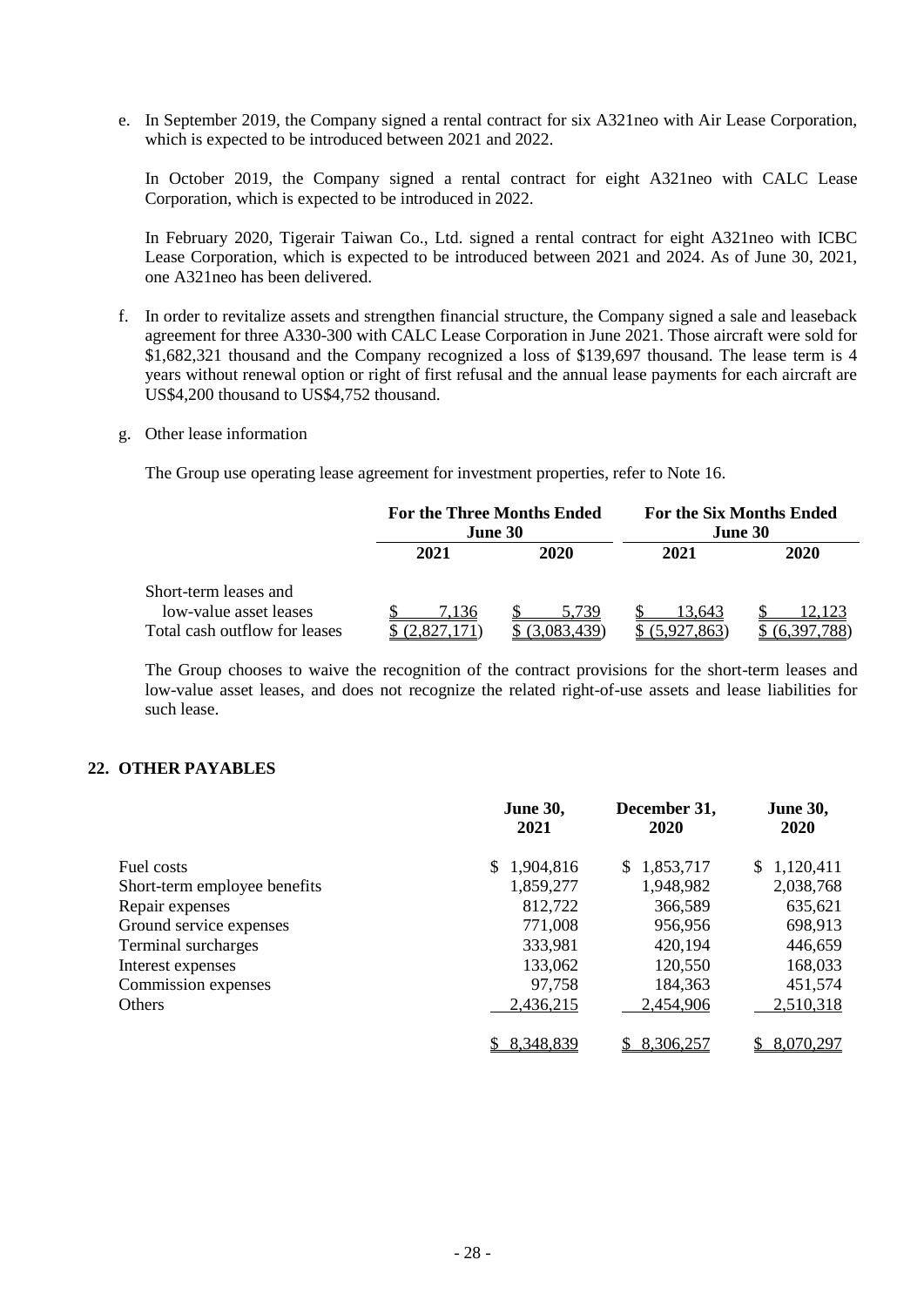## **23. CONTRACT LIABILITIES**

|                                                                 | <b>June 30,</b><br>2021            | December 31,<br>2020            | <b>June 30,</b><br><b>2020</b> |
|-----------------------------------------------------------------|------------------------------------|---------------------------------|--------------------------------|
| Frequent flyer program<br>Advance ticket sales<br><b>Others</b> | \$2,530,351<br>1,982,192<br>11,642 | \$2,671,203<br>2,659,093<br>168 | \$2,922,083<br>5,334,715       |
|                                                                 | \$4,524,185                        | \$5,330,464                     | \$8,256,798                    |
| Current<br>Non-current                                          | \$3,363,165<br>1,161,020           | \$3,569,360<br>1,761,104        | \$6,085,481<br>2,171,317       |
|                                                                 | 4,524,185<br>S.                    | 5,330,464                       | 8,256,798                      |

## **24. PROVISIONS**

|                                                                                                             | <b>June 30,</b><br>2021       | December 31,<br>2020        | <b>June 30,</b><br>2020                                  |
|-------------------------------------------------------------------------------------------------------------|-------------------------------|-----------------------------|----------------------------------------------------------|
| Operating leases - aircraft                                                                                 | 16,458,379<br>$\overline{2}$  | 14,534,286<br>$\frac{1}{2}$ | 12,923,417<br>\$                                         |
| Current<br>Non-current                                                                                      | \$<br>2,280,252<br>14,178,127 | \$<br>164,800<br>14,369,486 | \$<br>330,617<br>12,592,800                              |
|                                                                                                             | \$16,458,379                  | \$14,534,286                | \$12,923,417                                             |
|                                                                                                             |                               |                             | <b>Aircraft Lease</b><br><b>Contracts</b>                |
| Balance at January 1, 2020<br>Additional provisions recognized<br>Usage<br>Effects of exchange rate changes |                               |                             | 10,371,857<br>\$.<br>3,294,263<br>(612,080)<br>(130,623) |
| Balance at June 30, 2020                                                                                    |                               |                             | 12,923,417<br>\$                                         |
| Balance at January 1, 2021<br>Additional provisions recognized<br>Usage<br>Effects of exchange rate changes |                               |                             | 14,534,286<br>\$<br>2,982,807<br>(829, 637)<br>(229,077) |
| Balance at June 30, 2021                                                                                    |                               |                             | 16,458,379<br>\$                                         |

The Company and Mandarin Airlines leased flight equipment under operating lease agreements. Under the contracts, when the leases expire and the equipment is returned to the lessor, the flight equipment has to be repaired according to the expected years of use, number of flight hours, flight cycles and the number of engine revolution. The Company and Mandarin Airlines had existing obligations to recognize provisions when signing a lease or during the lease term. Tigerair Taiwan Co., Ltd. also leased flight equipment under operating lease agreements. In accordance to the contract, Tigerair had to pay the maintenance reserve accounted for by using the number of flying hours.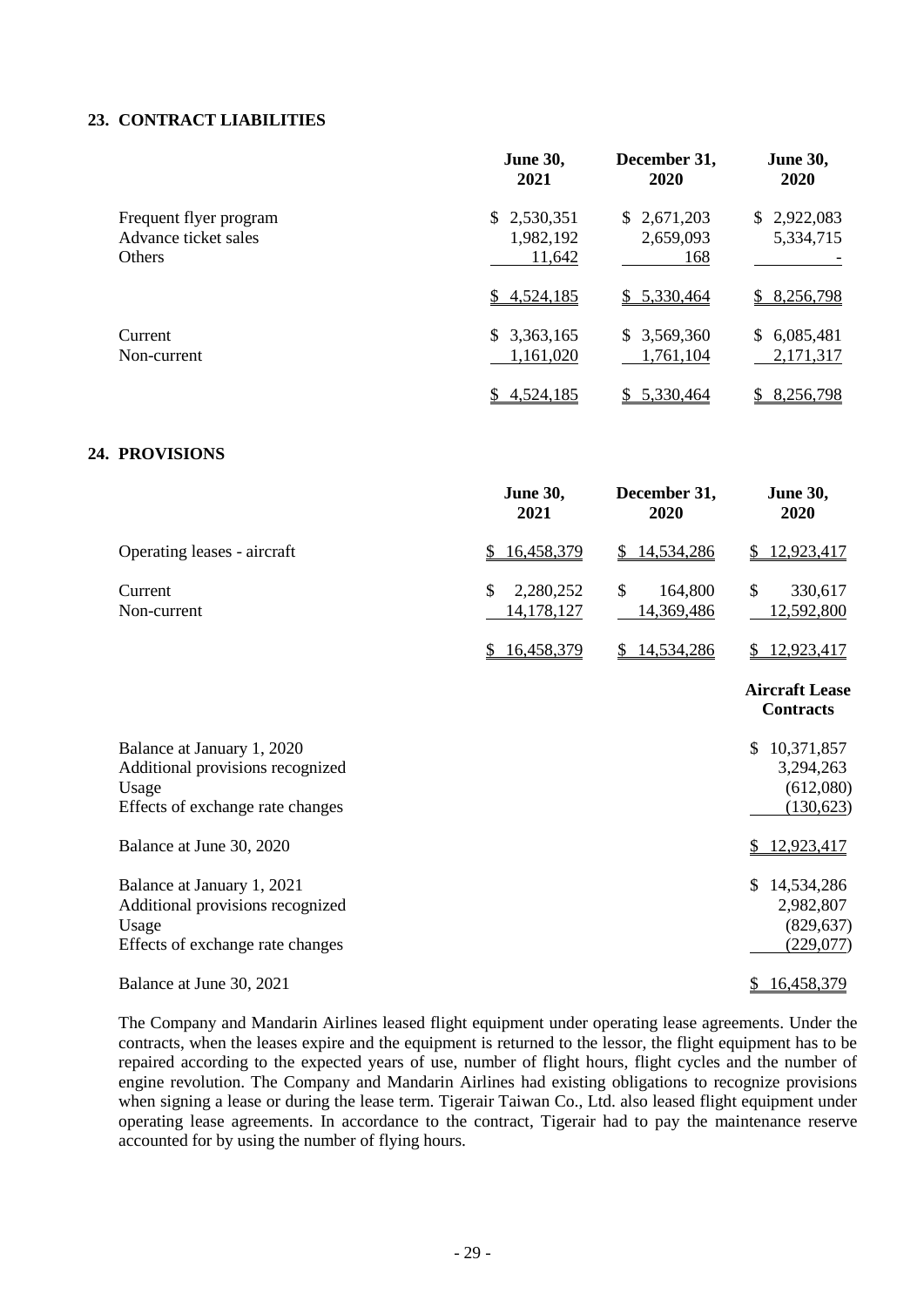### **25. RETIREMENT BENEFIT PLANS**

Employee benefits expense in respect of the Group's defined benefit retirement plans were calculated using the actuarially determined pension cost discount rates as of December 31, 2020 and 2019.

|                                       | <b>For the Three Months Ended</b><br>June 30 |                      | <b>For the Six Months Ended</b><br>June 30 |                      |
|---------------------------------------|----------------------------------------------|----------------------|--------------------------------------------|----------------------|
|                                       | 2021                                         | 2020                 | 2021                                       | 2020                 |
| Operating costs<br>Operating expenses | \$253,294<br>83,393                          | \$243,158<br>106,052 | \$496,841<br>179,723                       | \$487,098<br>212,518 |
|                                       | 336,687                                      | 349,210              | 676,564                                    | 699,616              |

## **26. EQUITY**

a. Share capital

Ordinary shares

|                                            | <b>June 30,</b><br>2021 | December 31,<br>2020 | <b>June 30,</b><br>2020 |
|--------------------------------------------|-------------------------|----------------------|-------------------------|
| Number of shares authorized (in thousands) | 7,000,000               | 7,000,000            | 7,000,000               |
| Amount of shares authorized                | 70,000,000              | 70,000,000           | 70,000,000              |
| Amount of shares issued                    | 56.713.178              | 54, 209, 846         | 54,209,846              |

In the three months ended June 30, 2021, the Company issued the 6th domestic unsecured convertible bonds, and the holders of the convertible bonds applied for conversion in the amount of \$3,154,100 thousand. The number of ordinary shares exchanged was 250,325,000 and entitled to have their registration changed after the issuance of new shares.

#### b. Capital surplus

|                                               |   | <b>June 30,</b><br>2021 | December 31,<br>2020 |   | <b>June 30,</b><br><b>2020</b> |
|-----------------------------------------------|---|-------------------------|----------------------|---|--------------------------------|
| Issuance of shares in excess of par value and |   |                         |                      |   |                                |
| conversion premium                            | S | 729,882                 | \$<br>146,351        | S | 146,351                        |
| Retirement of treasury shares                 |   | 33,513                  | 33,513               |   | 33,513                         |
| Employee share options expired                |   | 11,747                  | 11,747               |   | 11,747                         |
| Long-term investments                         |   | 119,134                 | 119,134              |   | 118,962                        |
| Bonds payable - equity component              |   | 383,315                 | 409,978              |   | 409,978                        |
| Others                                        |   | 682,129                 | 466,604              |   | 466,604                        |
|                                               |   | 1,959,720               | 1,187,327            |   | 1,187,155                      |

The capital surplus from share issued in excess of par (including additional paid-in capital from the issuance of ordinary shares and treasury share transactions) and donations may be used to offset deficit; in addition, when the Group has no deficit, such capital surplus may be distributed as cash dividends or transferred to capital (but limited to a certain percentage of the Group's paid-in capital on a yearly basis).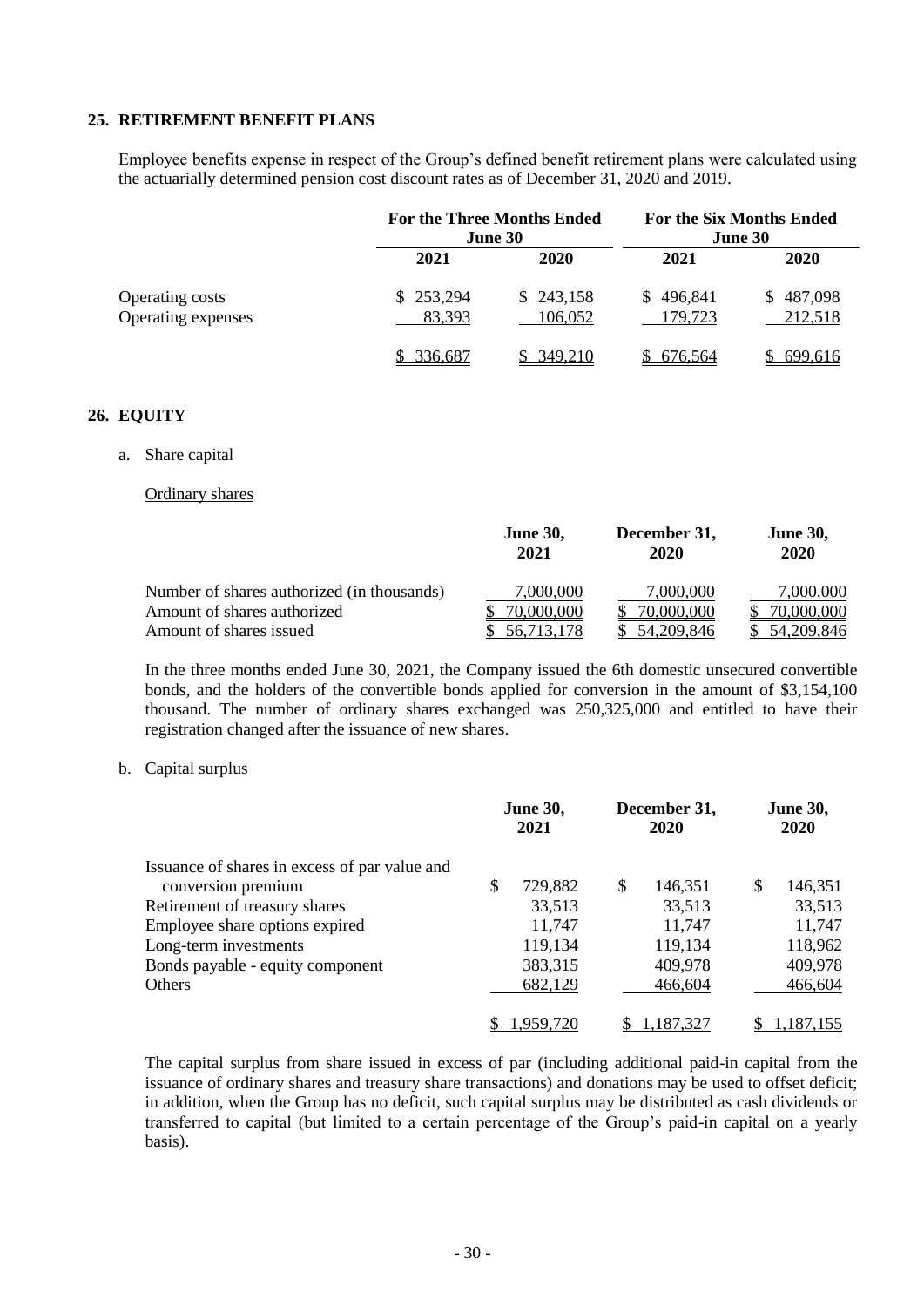The capital surplus arising from long-term investments, employee share options and the distribution of cash dividends to treasury share held by subsidiaries may not be used for other purposes but to offset deficit. The capital surplus arising from share options for employees and convertible bonds cannot be used.

c. Appropriation of earnings and dividend policy

Under the dividend policy as set forth in the Company's Articles of Incorporation (the "Articles"), where the Company made a profit in a fiscal year, the profit shall be first utilized for paying taxes, offsetting losses of previous years, setting aside as legal reserve 10% of the remaining profit, setting aside or reversing a special reserve in accordance with the laws and regulations, and then any remaining profit together with any undistributed retained earnings shall be used by the Company's board of directors as the basis for proposing a distribution plan, which is to distribute dividends and bonus no less than 50% of the remaining profit and undistributed retained earnings. The dividends and bonus mentioned above can be distributed in the form of new shares or cash, and the cash dividends should be no less than 30% of the total dividends.

Under the Company Act, if surplus earnings are distributed in the form of new shares, the distribution of shares shall be approved in the meeting of the board of directors; if such earnings are distributed in the form of cash, the cash distribution shall be authorized after a resolution has been adopted by a majority vote at a meeting of the board of directors attended by two-thirds of the total number of directors; and in addition, a report of such distribution shall be submitted to the shareholders' meeting. If the Company has no loss, according to laws and regulations, the Company can distribute its capital reserve, in whole or in part, by issuing new shares or cash based on financial, business and management considerations. If such surplus earnings is distributed in the form of new shares, it shall be approved by a meeting of the board of directors; if such surplus earning is distributed in the form of cash, it shall be authorized after a resolution has been adopted by a majority vote at a meeting of the board of directors attended by two-thirds of the total number of directors; and in addition thereto a report of such distribution shall be submitted to the shareholders' meeting.

Under the dividend policy as set forth in the Company's Articles of Incorporation (the "Articles") based on the amended Company Act, where the Company made profit in a fiscal year, the profit shall be first utilized for paying taxes, offsetting losses of previous years, setting aside as a legal reserve 10% of the remaining profit, setting aside or reversing a special reserve in accordance with the laws and regulations, and then any remaining profit together with any undistributed retained earnings shall be used by the Company's board of directors as the basis for proposing a distribution plan with due consideration of any future aircraft acquisition plans and fund demands, which should be resolved in the shareholders' meeting for the distribution of dividends and bonuses to shareholders by cash or shares (cash dividends cannot be less than 30% of total dividends distributed). However, if the Company's profit before tax in a fiscal year after deductions for the abovementioned items is not sufficient for earnings distribution, retained earnings can be used as a supplement for the deficiency.

The distribution of dividends should be resolved and recognized in the shareholders' meeting in the following year.

1) Offsetting deficit in 2019

On June 23, 2020, the offsetting of deficit in 2019 was resolved and recognized in the shareholders' meeting. The deficit included a net loss of \$1,199,798 thousand and negative adjustment of other retained earnings of \$577,427 thousand; thus, the remaining amount of accumulated deficit was \$1,777,225 thousand. The deficit was offset by the legal reserve of \$466,416 thousand, the special reserve of \$12,967 thousand and the capital reserve of \$1,297,843 thousand.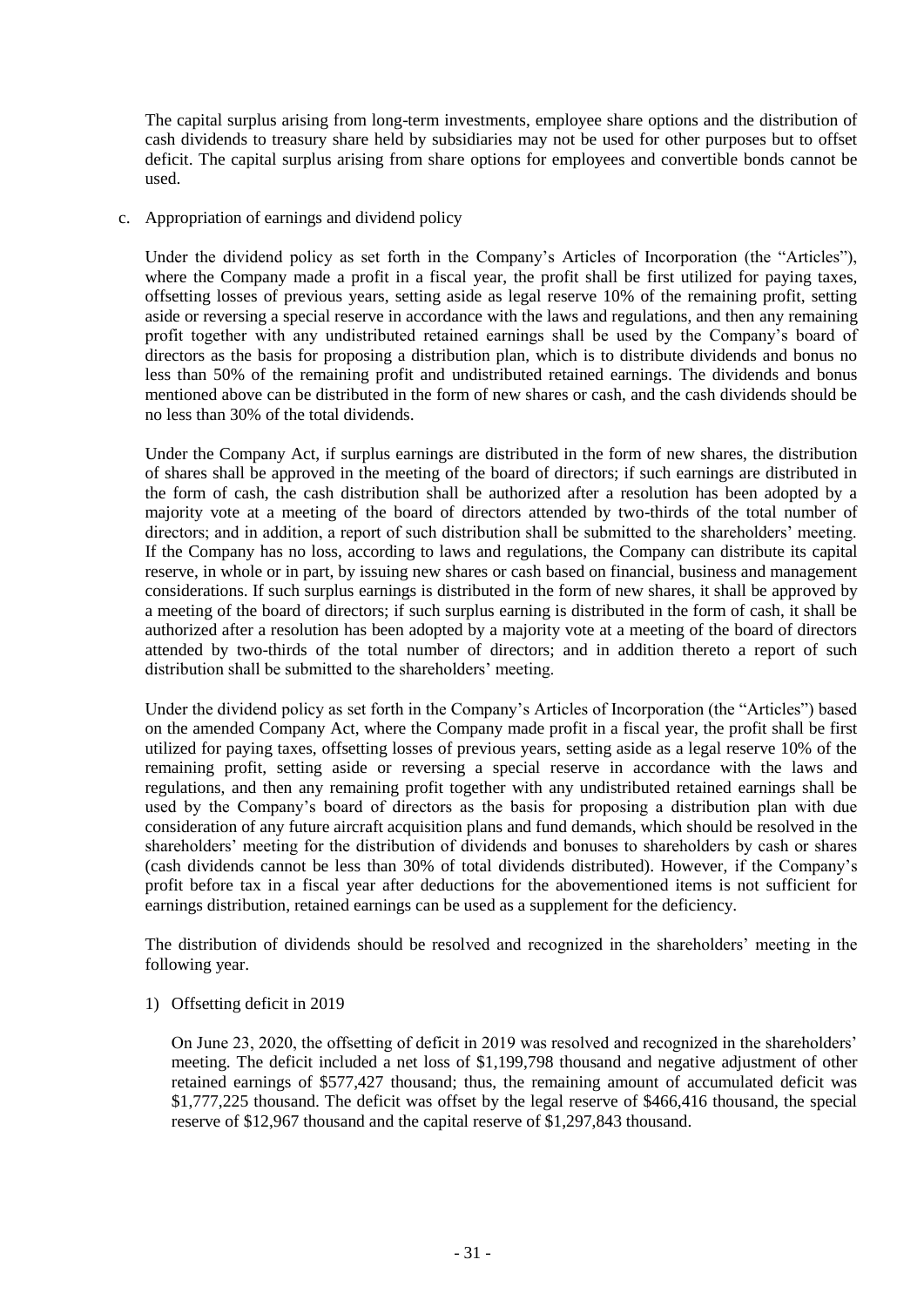#### 2) Offsetting deficit in 2020

On March 18, 2021, the board proposed to offset the accumulated deficit in 2020. The deficit included a net income of \$140,000 thousand and negative adjustment of other retained earnings of \$490,581 thousand; thus, the remaining amount of accumulated deficit was \$350,581 thousand. The deficit was offset by the capital reserve of \$350,581 thousand.

The offsetting of deficit in 2020 is subject to the resolution of the shareholders in the shareholders' meeting to be held on August 12, 2021.

#### d. Other equity items

The movement of other equity items is as follows:

| \$<br>107,262<br>\$<br>(54,707)<br>1,143,678<br>\$<br>1,196,233<br>Balance on January 1, 2020<br>\$<br>Exchange differences on translation of the financial<br>statements of foreign operations<br>(53,253)<br>(53,253)<br>Gain on hedging instruments<br>481,682<br>481,682<br>Cumulative loss on changes in fair value of hedging<br>instruments reclassified to profit or loss<br>(100, 441)<br>(100, 441)<br>Unrealized loss on financial assets at fair value<br>through other comprehensive income<br>(73, 807)<br>(73,807)<br>Effects of income tax<br>(76, 248)<br>9,949<br>13,858<br>(52, 441)<br>(43, 304)<br>201,740<br>(59, 949)<br>304,993 |                                                     |
|---------------------------------------------------------------------------------------------------------------------------------------------------------------------------------------------------------------------------------------------------------------------------------------------------------------------------------------------------------------------------------------------------------------------------------------------------------------------------------------------------------------------------------------------------------------------------------------------------------------------------------------------------------|-----------------------------------------------------|
|                                                                                                                                                                                                                                                                                                                                                                                                                                                                                                                                                                                                                                                         |                                                     |
|                                                                                                                                                                                                                                                                                                                                                                                                                                                                                                                                                                                                                                                         |                                                     |
|                                                                                                                                                                                                                                                                                                                                                                                                                                                                                                                                                                                                                                                         |                                                     |
|                                                                                                                                                                                                                                                                                                                                                                                                                                                                                                                                                                                                                                                         |                                                     |
|                                                                                                                                                                                                                                                                                                                                                                                                                                                                                                                                                                                                                                                         |                                                     |
|                                                                                                                                                                                                                                                                                                                                                                                                                                                                                                                                                                                                                                                         |                                                     |
|                                                                                                                                                                                                                                                                                                                                                                                                                                                                                                                                                                                                                                                         |                                                     |
|                                                                                                                                                                                                                                                                                                                                                                                                                                                                                                                                                                                                                                                         |                                                     |
|                                                                                                                                                                                                                                                                                                                                                                                                                                                                                                                                                                                                                                                         | Other comprehensive income recognized in the period |
| Balance on June 30, 2020<br>(98.011)<br>47,313<br>1,448,671<br>1,397,973                                                                                                                                                                                                                                                                                                                                                                                                                                                                                                                                                                                |                                                     |
| \$<br>(134, 252)<br>71,359<br>2,543,766<br>Balance on January 1, 2021<br>\$<br>\$<br>2,606,659<br>\$                                                                                                                                                                                                                                                                                                                                                                                                                                                                                                                                                    |                                                     |
| Exchange differences on translation of the financial                                                                                                                                                                                                                                                                                                                                                                                                                                                                                                                                                                                                    |                                                     |
| (31, 836)<br>statements of foreign operations<br>(31,836)                                                                                                                                                                                                                                                                                                                                                                                                                                                                                                                                                                                               |                                                     |
| Gain on hedging instruments<br>695,390<br>695,390                                                                                                                                                                                                                                                                                                                                                                                                                                                                                                                                                                                                       |                                                     |
| Cumulative loss on changes in fair value of hedging                                                                                                                                                                                                                                                                                                                                                                                                                                                                                                                                                                                                     |                                                     |
| instruments reclassified to profit or loss<br>(302, 454)<br>(302, 454)                                                                                                                                                                                                                                                                                                                                                                                                                                                                                                                                                                                  |                                                     |
| Unrealized loss on financial assets at fair value                                                                                                                                                                                                                                                                                                                                                                                                                                                                                                                                                                                                       |                                                     |
| through other comprehensive income<br>(11,986)<br>(11,986)<br>Effects of income tax                                                                                                                                                                                                                                                                                                                                                                                                                                                                                                                                                                     |                                                     |
| 6,158<br>(78, 588)<br>3,199<br>(69, 231)<br>Other comprehensive income recognized in the period                                                                                                                                                                                                                                                                                                                                                                                                                                                                                                                                                         |                                                     |
| (25, 678)<br>(8, 787)<br>314,348<br>279,883<br>Transferred to hedged items<br>79,606<br>79,606                                                                                                                                                                                                                                                                                                                                                                                                                                                                                                                                                          |                                                     |
| \$<br>(159.930)<br>62,572<br>3,000,613<br>2,903,255<br>Balance on June 30, 2021<br>\$<br>\$                                                                                                                                                                                                                                                                                                                                                                                                                                                                                                                                                             |                                                     |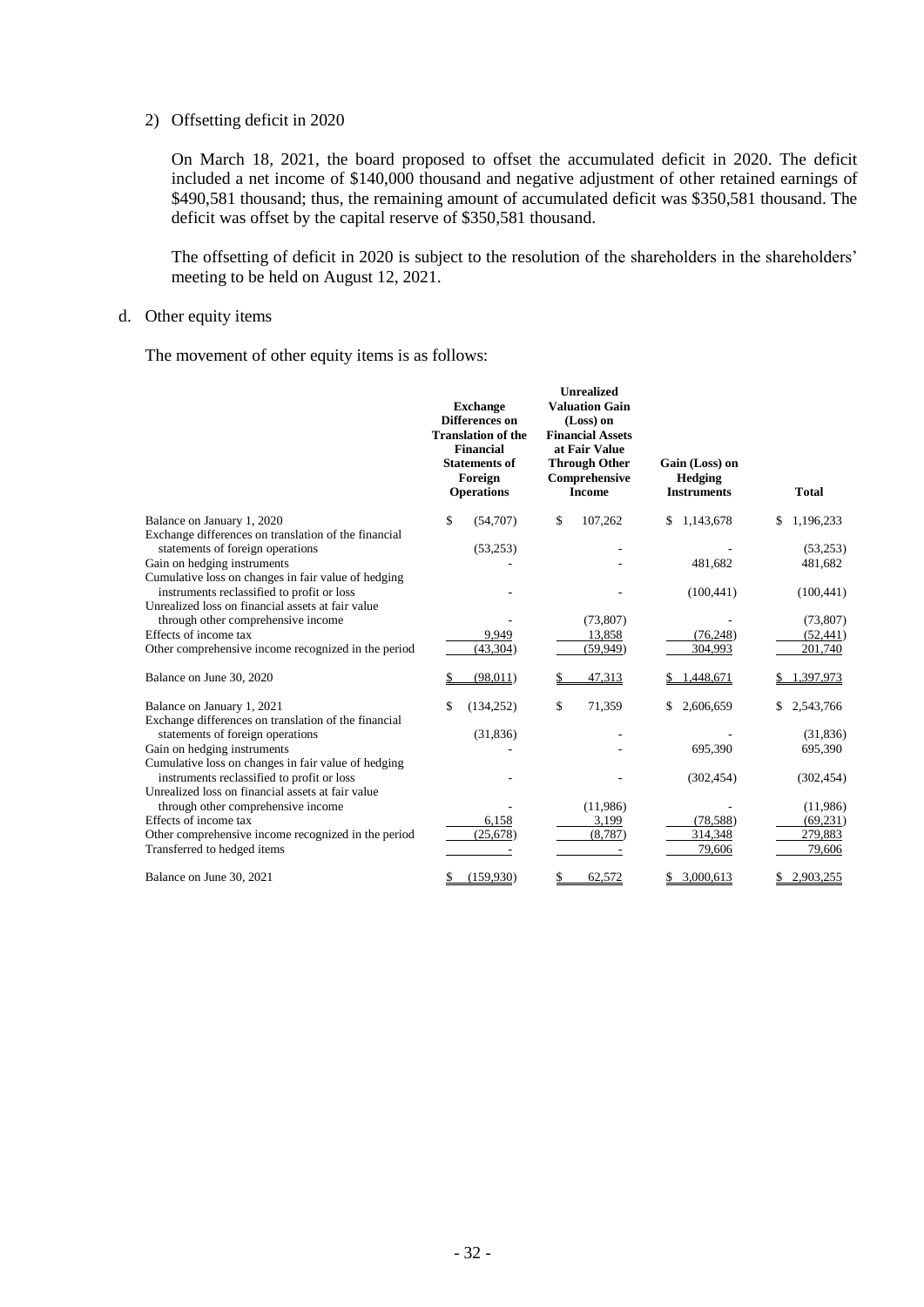#### e. Non-controlling interests

|                                                                    | <b>For the Six Months Ended</b><br>June 30 |             |  |
|--------------------------------------------------------------------|--------------------------------------------|-------------|--|
|                                                                    | 2021                                       | 2020        |  |
| Beginning balance                                                  | \$3,152,090                                | \$3,578,345 |  |
| Share in loss for the year                                         | (340, 285)                                 | (244,067)   |  |
| Exchange differences on translation of the financial statements of |                                            |             |  |
| foreign operations                                                 | (1,114)                                    | (3,747)     |  |
| Loss on hedging instruments                                        | (334)                                      | (3)         |  |
| Cumulative gain on changes in fair value of hedging instruments    |                                            |             |  |
| reclassified to profit or loss                                     | 718                                        | 921         |  |
| Effects of income tax                                              | (77)                                       | (184)       |  |
|                                                                    | (807                                       | (3,013)     |  |
| Dividends paid by subsidiaries                                     | (114,800)                                  | (375,036)   |  |
| Ending balance                                                     | 2,696,198                                  | 2.956.2     |  |

#### f. Treasury shares

Treasury shares are the Company's share held by its subsidiaries as of June 30, 2021 and 2020 and are as follows:

#### **(In Thousands of Shares)**

| <b>Purpose of Treasury Shares</b>                                                |                                 | Number of<br>Shares,<br><b>Beginning</b><br>of Year | <b>Reduction</b><br><b>During</b><br>the Year | Number of<br>Shares,<br>End<br>of Year |
|----------------------------------------------------------------------------------|---------------------------------|-----------------------------------------------------|-----------------------------------------------|----------------------------------------|
| For the six months ended June 30, 2021<br>For the six months ended June 30, 2020 |                                 | 2,075<br>2,889                                      | (814)                                         | <u>2,075</u><br>2,075                  |
| <b>Subsidiary</b>                                                                | <b>Shares</b><br>(In Thousands) | Carrying<br>Amount                                  |                                               | <b>Market Value</b>                    |

| June 30, 2021            |       |                    |                    |
|--------------------------|-------|--------------------|--------------------|
| <b>Mandarin Airlines</b> | 2,075 | \$39,522           | \$39,522           |
| December 31, 2020        |       |                    |                    |
| <b>Mandarin Airlines</b> | 2,075 | \$24,999           | 24,999<br>\$       |
| June 30, 2020            |       |                    |                    |
| <b>Mandarin Airlines</b> | 2,075 | <u>17.012</u><br>S | <u>17.012</u><br>S |

The above acquisitions by subsidiaries of the Company's shares in previous years was due to investment planning.

The shares of the Company held by its subsidiaries were treated as treasury shares. The subsidiaries can exercise shareholders' right on these treasury shares, except for the right to subscribe for the Company's new shares and voting rights.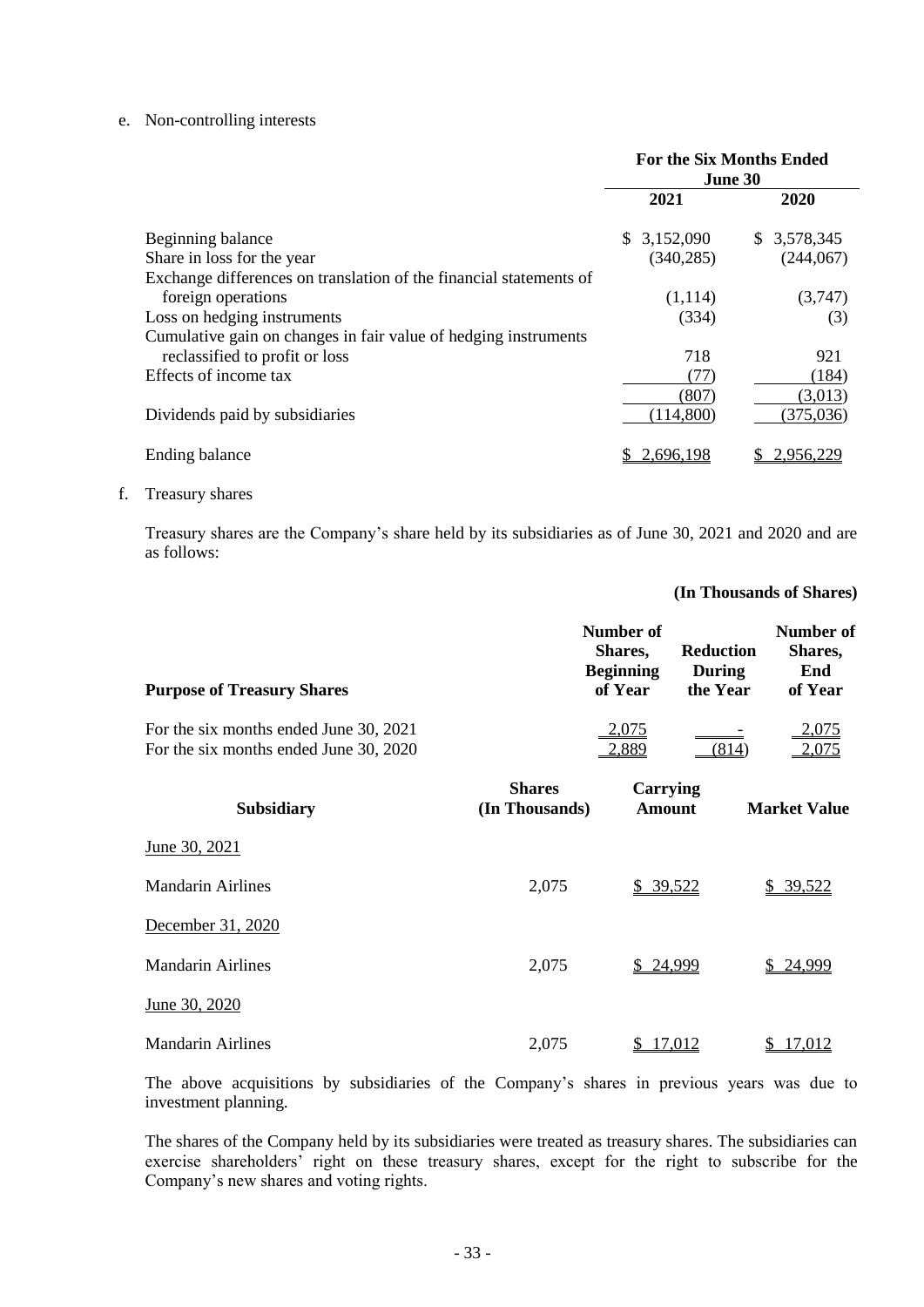Dynasty Aerotech International Corp. sold a total of 814 thousand shares of its shares in the Company between January 1, 2020 and June 30, 2020. The disposal price was \$6,854 thousand.

## **27. NET INCOME**

a. Revenue

|           |            | <b>For the Three Months Ended</b><br>June 30 |                  | <b>For the Six Months Ended</b><br>June 30 |
|-----------|------------|----------------------------------------------|------------------|--------------------------------------------|
|           | 2021       | 2020                                         | 2021             | <b>2020</b>                                |
| Passenger | 1.404.876  | 1,513,347<br><sup>\$</sup>                   | 3,379,845<br>\$. | \$20,241,369                               |
| Cargo     | 26,037,385 | 23,441,802                                   | 50,062,591       | 34,537,413                                 |
| Others    | 1,930,721  | 1,360,373                                    | 3,758,202        | 4,093,870                                  |
|           | 29,372,982 | 26, 315, 522<br>S.                           | 57,200,638       | 58,872,652                                 |

### b. Other income

|                 |         | <b>For the Three Months Ended</b><br>June 30 |             | <b>For the Six Months Ended</b><br>June 30 |
|-----------------|---------|----------------------------------------------|-------------|--------------------------------------------|
|                 | 2021    | 2020                                         | 2021        | <b>2020</b>                                |
| Interest income | 33,536  | 91,811<br>S                                  | 74,689<br>S | 180,111<br>S                               |
| Subsidy income  | 155     | 382                                          | 3,894       | 18,507                                     |
| Others          | 121,035 | 107,381                                      | 171,963     | 164,586                                    |
|                 | 154,726 | 199,574                                      | 250,546     | 363.204                                    |

## c. Other gains and losses

|                                                                 | <b>For the Three Months Ended</b><br>June 30 |             |    | <b>For the Six Months Ended</b><br>June 30 |    |            |    |                 |
|-----------------------------------------------------------------|----------------------------------------------|-------------|----|--------------------------------------------|----|------------|----|-----------------|
|                                                                 |                                              | 2021        |    | 2020                                       |    | 2021       |    | 2020            |
| Loss (gain) on disposal of<br>property, plant and               |                                              |             |    |                                            |    |            |    |                 |
| equipment                                                       | \$                                           | (953, 379)  | \$ | 1,759                                      | \$ | (989, 855) | \$ | 6,880           |
| Loss arising from sale and<br>leaseback transactions            |                                              | (139,697)   |    |                                            |    | (139,697)  |    |                 |
| Gain (loss) on financial assets<br>mandatorily classified as at |                                              |             |    |                                            |    |            |    |                 |
| <b>FVTPL</b>                                                    |                                              | (374)       |    | (1,366)                                    |    | (225)      |    | 1,930           |
| Loss on disposal of investments<br>Net foreign exchange gains   |                                              | (540)       |    |                                            |    | (540)      |    |                 |
| (losses)                                                        |                                              | 125,598     |    | 130,072                                    |    | (2,059)    |    | 50,958          |
| Others                                                          |                                              | (105, 971)  |    | (46,663)                                   |    | (161, 420) |    | (130, 056)      |
|                                                                 |                                              | (1,074,363) |    | 83,802                                     |    | .293.796)  |    | <u>(70,288)</u> |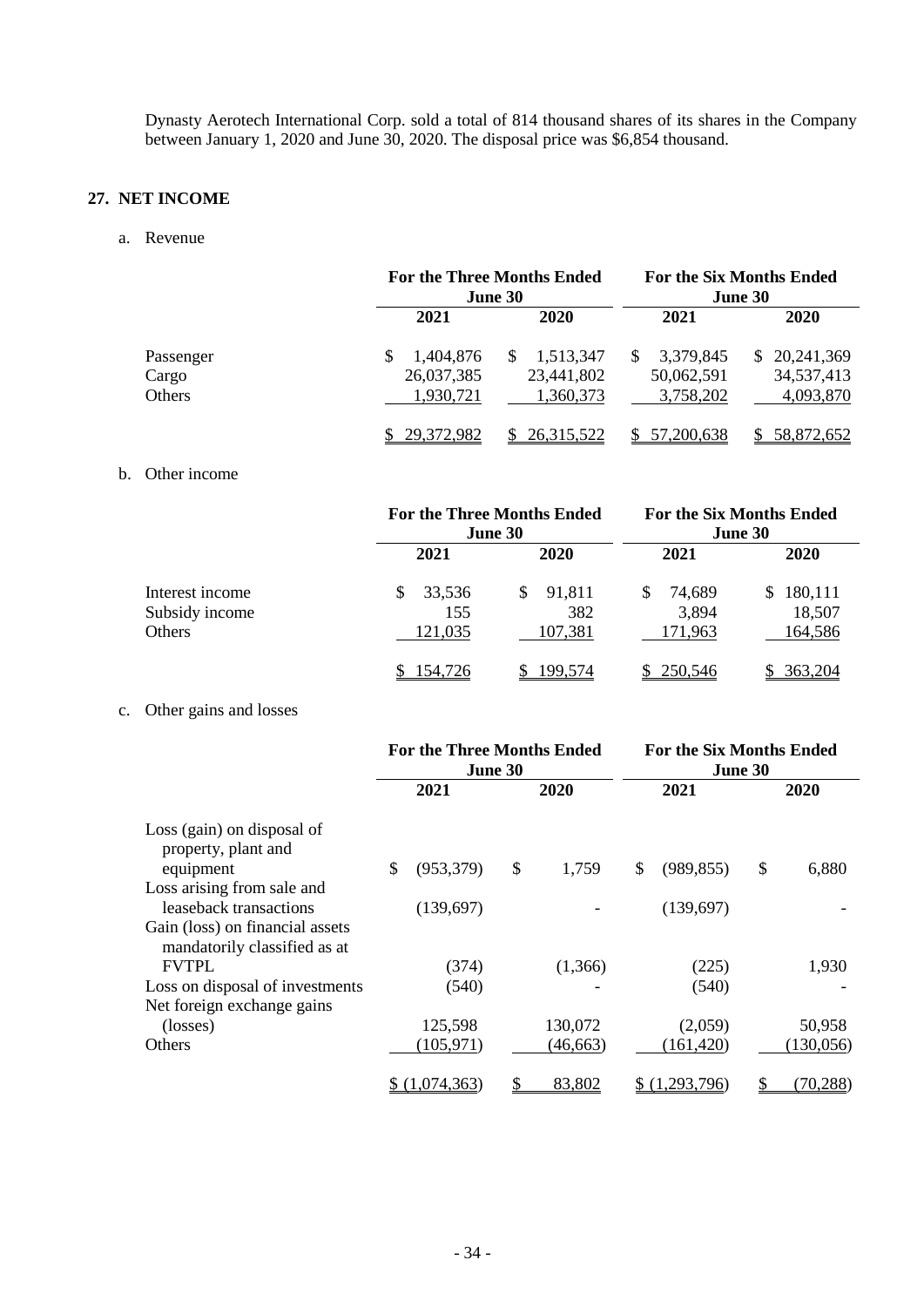## d. Finance costs

|                               | <b>For the Three Months Ended</b><br>June 30 |              | <b>For the Six Months Ended</b><br>June 30 |                 |  |
|-------------------------------|----------------------------------------------|--------------|--------------------------------------------|-----------------|--|
|                               | 2021                                         | 2020         | 2021                                       | 2020            |  |
| Interest expense              |                                              |              |                                            |                 |  |
| Bonds payable                 | \$<br>76,585                                 | \$<br>45,915 | \$<br>149,124                              | \$<br>143,147   |  |
| <b>Bank loans</b>             | 182,783                                      | 237,028      | 389,250                                    | 522,784         |  |
| Interest on lease liabilities | 361,710                                      | 513,550      | 740,087                                    | 951,234         |  |
|                               | 621,078                                      | 796,493      | 1,278,461<br>\$.                           | 1,617,165<br>S. |  |
| Capitalization rate           | $0.6\%$ -                                    | $0.709\%$ -  | $0.6\%$ -                                  | $0.709\%$ -     |  |
|                               | 1.1147%                                      | 1.461%       | 1.1147%                                    | 1.917%          |  |
| Capitalization interest       | 10,823                                       | 18,500       | 19,116                                     | 46,149          |  |

## e. Depreciation and amortization expenses

|                                                                                                 |                                              | <b>For the Three Months Ended</b><br>June 30            | <b>For the Six Months Ended</b><br>June 30               |                                                          |
|-------------------------------------------------------------------------------------------------|----------------------------------------------|---------------------------------------------------------|----------------------------------------------------------|----------------------------------------------------------|
|                                                                                                 | 2021                                         | 2020                                                    | 2021                                                     | 2020                                                     |
| Property, plant, equipment<br>Right-of-use assets<br>Investment properties<br>Intangible assets | \$<br>4,720,694<br>2,840,992<br>67<br>54,873 | $\mathcal{S}$<br>4,865,963<br>2,987,753<br>68<br>55,655 | $\mathbb{S}$<br>9,569,169<br>5,873,826<br>134<br>109,201 | $\mathbb{S}$<br>9,772,872<br>6,248,374<br>136<br>105,557 |
| Depreciation and amortization<br>expenses                                                       | 7,616,626                                    | \$<br>7,909,439                                         | 15,552,330<br>S                                          | 16,126,939<br>S.                                         |
| An analysis of depreciation by<br>function<br>Operating costs<br>Operating expenses             | \$<br>7,294,438<br>267,315                   | $\mathbb{S}$<br>7,459,234<br>394,550                    | 14,801,078<br>\$<br>642,051                              | 15,209,069<br>\$.<br>812,313                             |
| An analysis of amortization by<br>function<br>Operating costs                                   | 7,561,753<br>\$<br>2,200                     | 7,853,784<br>S<br>$\mathcal{S}$<br>3,548                | 15,443,129<br>S<br>$\mathcal{S}$<br>6,022                | 16,021,382<br>\$<br>7,086                                |
| Operating expenses                                                                              | 52,673<br>54,873                             | <u>52,107</u><br>\$<br>55,655                           | 103,179<br>109,201                                       | 98,471<br>105,557                                        |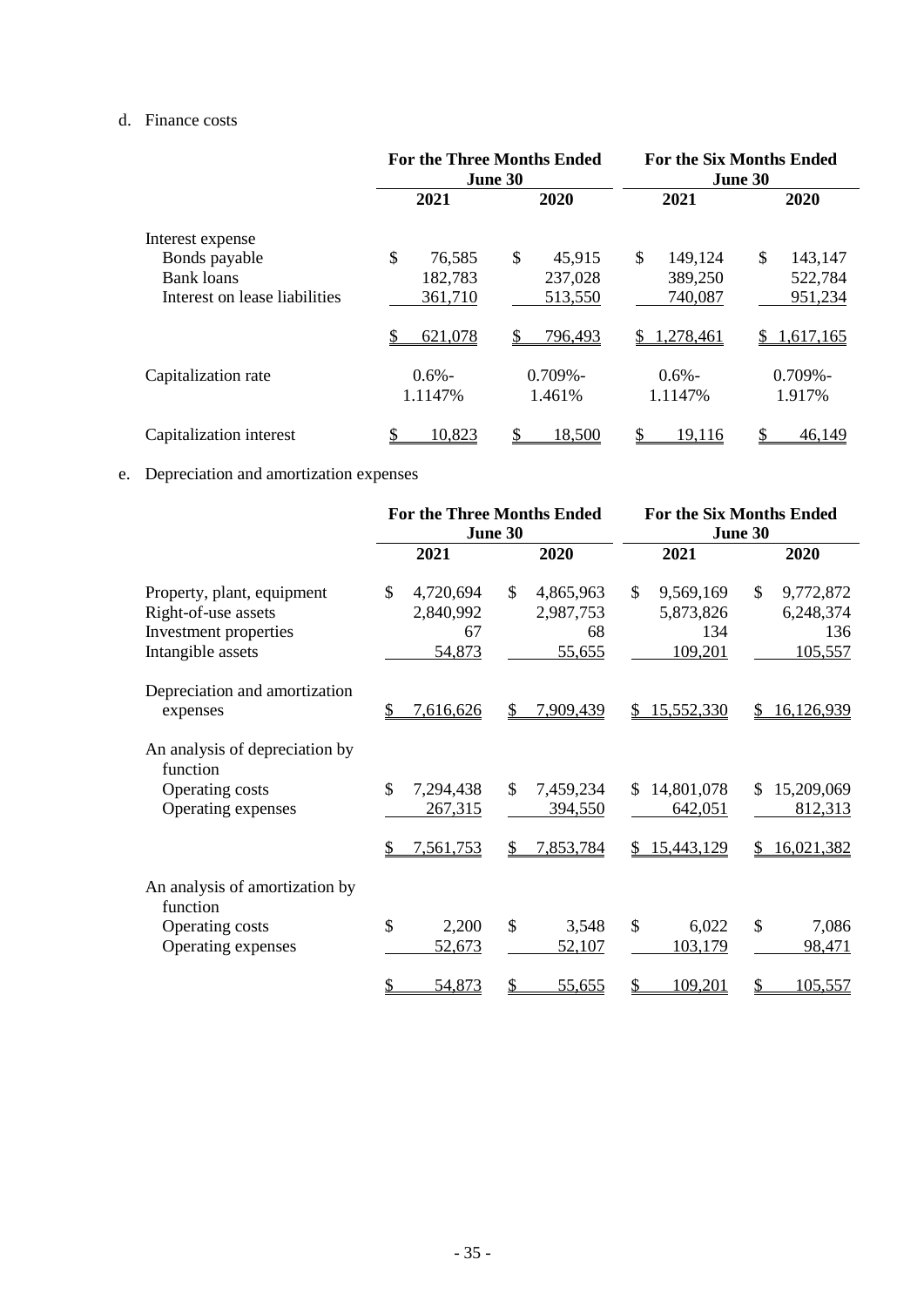## f. Employee benefits expense

|                                                         |                            | <b>For the Three Months Ended</b><br>June 30 | <b>For the Six Months Ended</b><br>June 30 |                           |
|---------------------------------------------------------|----------------------------|----------------------------------------------|--------------------------------------------|---------------------------|
|                                                         | 2021                       | 2020                                         | 2021                                       | 2020                      |
| Post-employment benefits                                |                            |                                              |                                            |                           |
| Defined contribution plans                              | \$<br>128,848              | $\mathcal{S}$<br>128,023                     | \$<br>261,176                              | \$<br>283,882             |
| Defined benefit plans                                   | 336,687                    | 349,210                                      | 676,564                                    | 699,616                   |
|                                                         | <u>465,535</u>             | \$<br>477,233                                | \$<br>937,740                              | \$<br>983,498             |
| Other employee benefits                                 |                            |                                              |                                            |                           |
| Salary expenses                                         | \$<br>4,258,874            | \$<br>3,683,148                              | \$<br>8,691,279                            | $\mathbb{S}$<br>9,065,317 |
| Personnel service expenses                              | 1,141,784                  | 1,223,004                                    | 2,584,940                                  | 3,010,368                 |
|                                                         | 5,400,658<br>S             | 4,906,152<br>\$                              | 11,276,219<br>S.                           | 12,075,685<br>\$          |
| An analysis of employee<br>benefits expense by function |                            |                                              |                                            |                           |
| Operating costs                                         | $\mathcal{S}$<br>4,862,131 | \$<br>4,106,613                              | \$<br>9,990,351                            | 10,367,573<br>\$.         |
| Operating expenses                                      | 1,004,062                  | 1,276,772                                    | 2,223,608                                  | 2,691,610                 |
|                                                         |                            |                                              |                                            |                           |
|                                                         | 5,866,193<br>S             | 5,383,385<br>S                               | <u>12,213,959</u>                          | <u>13,059,183</u><br>\$   |

According to the Company's articles, the Company accrues compensation of employees at rates of no less than 3% of the net profit before income tax and compensation of employees, and accrues profit bonus at a certain rate of profit before tax on the basis of the collective agreement signed with the China Airlines Employees Union. For the six months ended June 30, 2021 and 2020, the Company has experienced a deficit and, therefore, no compensation of employees was estimated.

Material differences between such estimated amounts and the amounts proposed by the board of directors on or before the date that the annual consolidated financial statements are authorized for issue are adjusted in the year that the compensation and remuneration are recognized. If there is a change in the proposed amounts after the annual consolidated financial statements are authorized for issue, the differences are recorded as a change in the accounting estimate.

Information on the employees' compensation and remuneration of directors and supervisors resolved by the Company's board of directors is available at the Market Observation Post System website of the Taiwan Stock Exchange.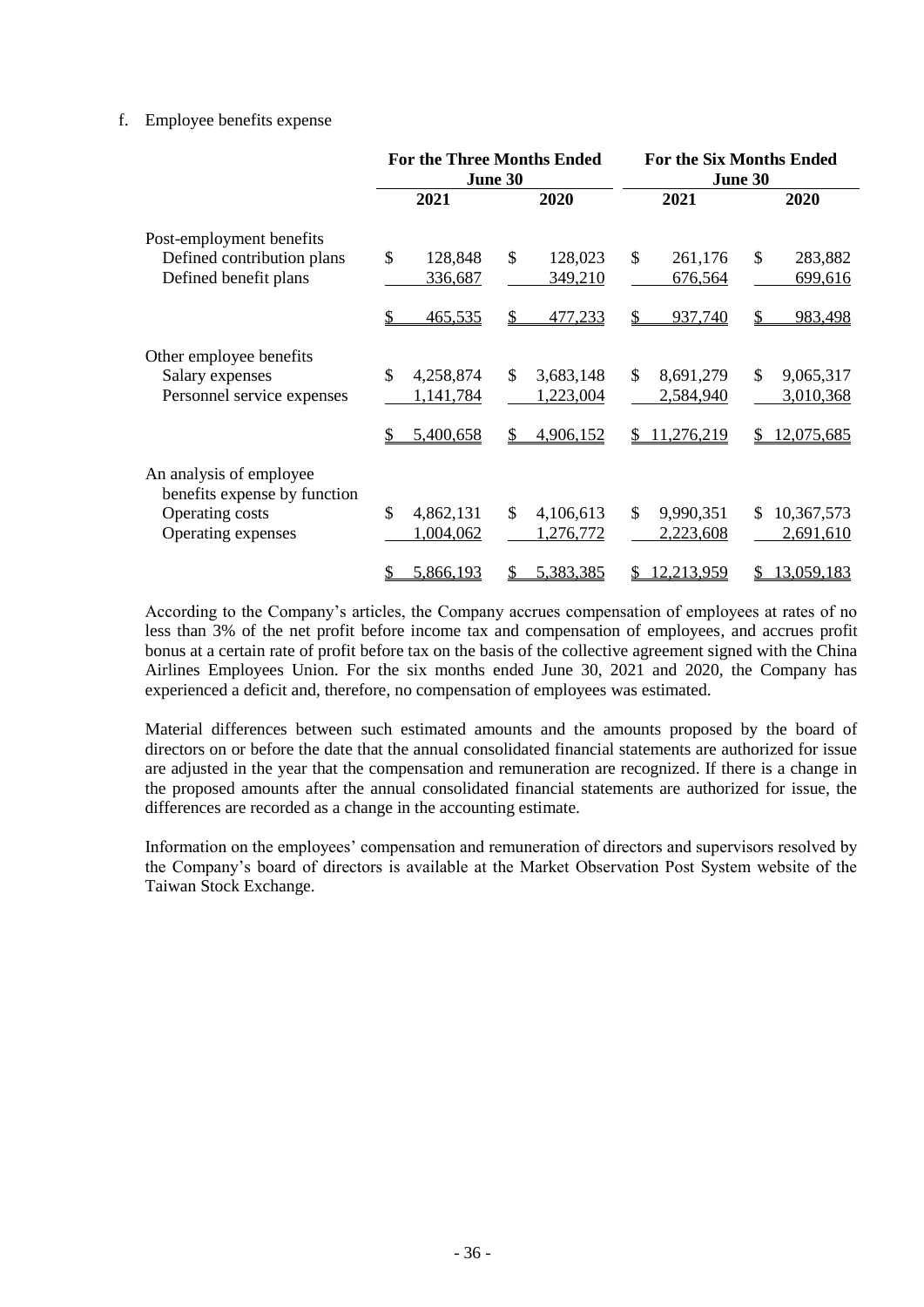## **28. INCOME TAX**

#### a. Income tax expense recognized in profit or loss

The major components of tax expense (benefit) were as follows:

|                                                              | <b>For the Three Months Ended</b><br><b>June 30</b> |           | <b>For the Six Months Ended</b><br>June 30 |            |
|--------------------------------------------------------------|-----------------------------------------------------|-----------|--------------------------------------------|------------|
|                                                              | 2021                                                | 2020      | 2021                                       | 2020       |
| Current tax                                                  |                                                     |           |                                            |            |
| Current year                                                 | 53,296<br>\$.                                       | \$302,514 | \$<br>81,397                               | \$ 325,810 |
| Adjustments for prior periods                                | 7,785                                               | (22, 322) | 7,785                                      | (22, 322)  |
| Deferred tax                                                 |                                                     |           |                                            |            |
| Current year                                                 | (125,702)                                           | (392,884) | (269, 104)                                 | (412,097)  |
| Income tax expense (benefit)<br>recognized in profit or loss | (64.621)                                            | (112.692) | (179.922)                                  | (108.609)  |

b. Income tax recognized in other comprehensive income

|                                                                       | <b>For the Three Months Ended</b><br>June 30 |                        | <b>For the Six Months Ended</b><br>June 30 |             |
|-----------------------------------------------------------------------|----------------------------------------------|------------------------|--------------------------------------------|-------------|
|                                                                       | 2021                                         | 2020                   | 2021                                       | 2020        |
| Deferred tax                                                          |                                              |                        |                                            |             |
| Recognized in other<br>comprehensive income<br>Translation of foreign |                                              |                        |                                            |             |
| operations<br>Fair value changes of<br>financial assets at            | \$<br>7,567                                  | $\mathcal{S}$<br>6,819 | \$<br>6,158                                | \$<br>9,949 |
| <b>FVTOCI</b><br>Fair value revaluation of<br>hedging instruments for | 2,287                                        | 13,982                 | 3,199                                      | 13,858      |
| cash flow hedging                                                     | (147, 852)                                   | (158, 126)             | (78,665)                                   | (76,432)    |
| Total income tax recognized in<br>other comprehensive income          | (137,998)                                    | \$ (137, 325)          | (69,308)                                   | (52,625)    |

c. Income tax assessments

Income tax returns of the Company, Cal Hotel Co., Ltd. and Cal Park through 2018 have been examined by the tax authorities. And the income tax returns of the rest of the Company's subsidiaries through 2019 have been examined by the tax authorities.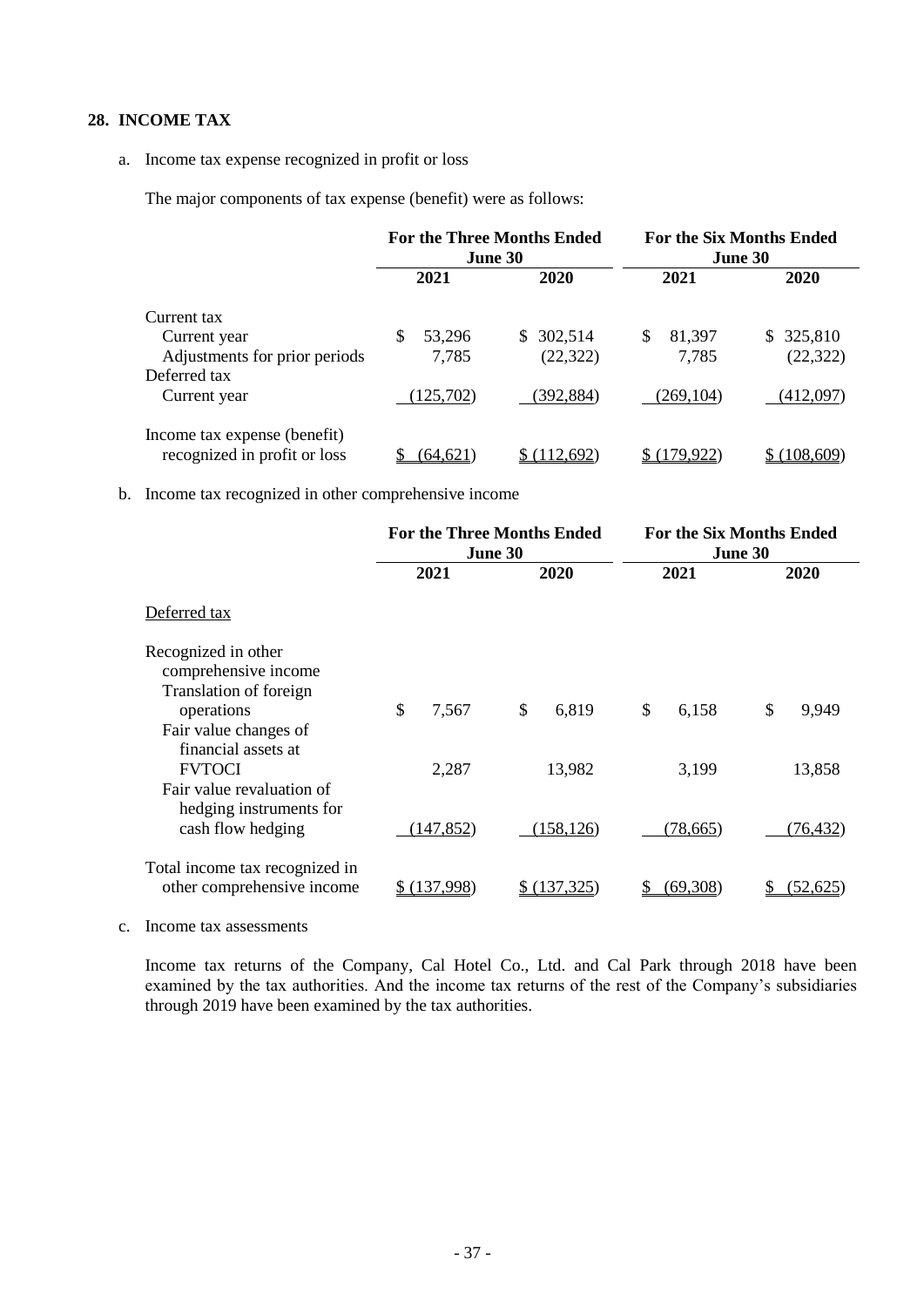### **29. EARNINGS (LOSS) PER SHARE**

| June 30<br>2021  |              |                      |                  |
|------------------|--------------|----------------------|------------------|
|                  |              | June 30              |                  |
|                  | 2020         | 2021                 | 2020             |
| (0.06)<br>(0.06) | 0.45<br>0.42 | (0.25)<br>(0.25)     | (0.24)<br>(0.24) |
| \$<br>(342, 552) | \$2,459,448  | \$(1,361,928)        | \$(1,313,885)    |
|                  | 19,914       |                      |                  |
| (342, 552)       | \$2,479,362  | \$(1,361,928)        | \$(1,313,885)    |
|                  |              |                      |                  |
| 5,474,105        | 5,418,910    | 5,446,508            | 5,418,640        |
|                  |              |                      |                  |
|                  |              |                      | 5,418,640        |
|                  | 5,474,105    | 476,190<br>5,895,100 | 5,446,508        |

If the Group offers to settle compensation or bonuses paid to employees in cash or shares, the Group assumes the entire amount of the compensation or bonuses would be settled in shares and the resulting potential shares were included in the weighted average number of shares outstanding used in the computation of diluted earnings (loss) per share, if the effect is dilutive. Such dilutive effects of the potential shares was included in the computation of diluted earnings (loss) per share until the number of shares to be distributed to employees is resolved in the following year.

## **30. CAPITAL MANAGEMENT**

The goals, policies and procedures as well as the composition of the Group's capital management are the same as those stated in Note 31 to the Group's consolidated financial statements for the year ended December 31, 2020.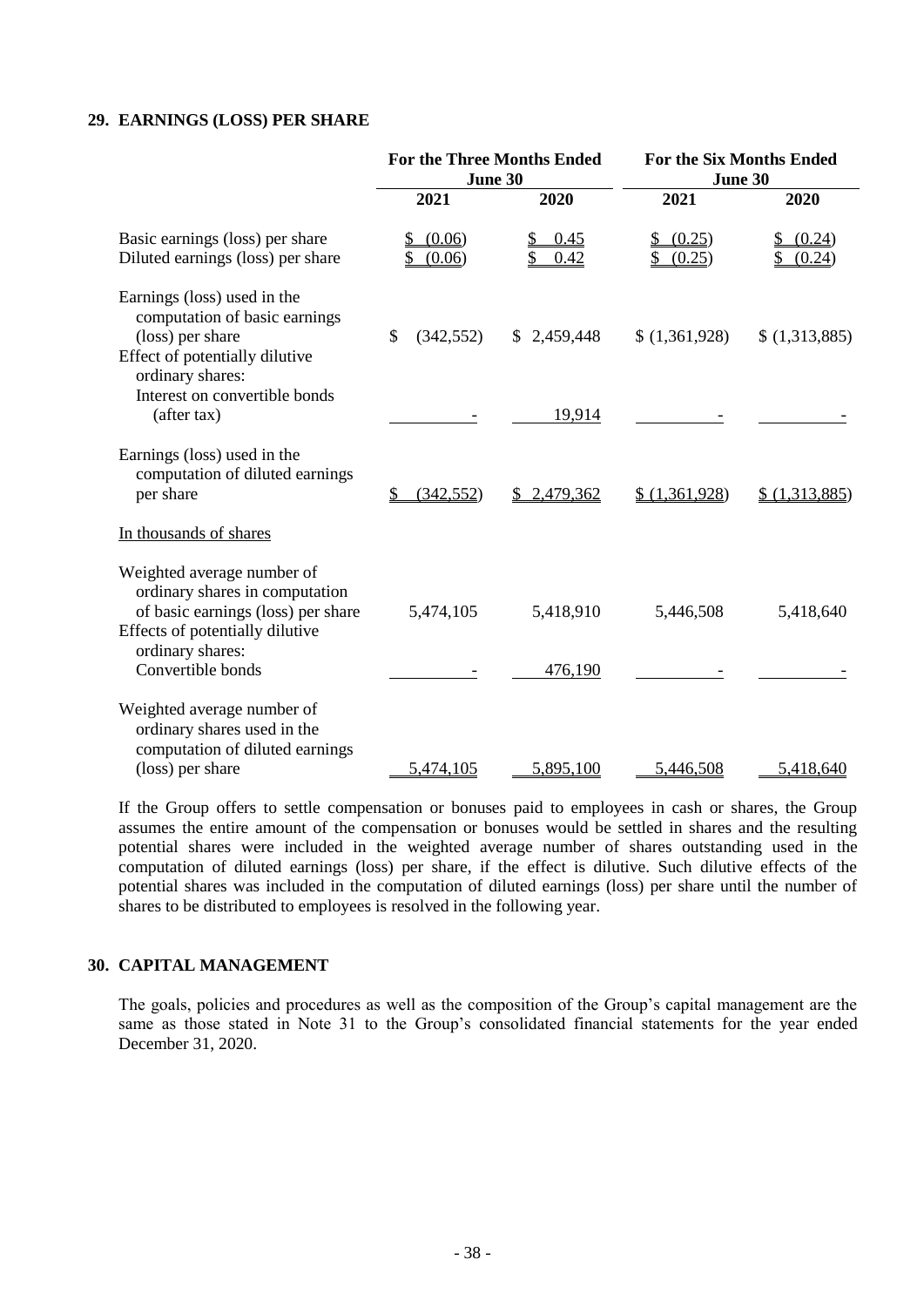### **31. FINANCIAL INSTRUMENTS**

a. Fair values of financial instruments not measured at fair value

Except as detailed in the following table, the management considers the carrying amounts of financial assets and financial liabilities recognized in these consolidated financial statements as approximating their fair values.

|                       | <b>June 30, 2021</b>      |                   |                    | <b>December 31, 2020</b> |                    | <b>June 30, 2020</b> |  |
|-----------------------|---------------------------|-------------------|--------------------|--------------------------|--------------------|----------------------|--|
|                       | <b>Carrying</b><br>Amount | <b>Fair Value</b> | Carrying<br>Amount | <b>Fair Value</b>        | Carrying<br>Amount | <b>Fair Value</b>    |  |
| Financial liabilities |                           |                   |                    |                          |                    |                      |  |
| Bonds payable         | \$21,203,190              | \$24,919,752      | 22.282.859         | \$22,459,685             | \$25,642,384       | \$25,423,136         |  |

Lease liabilities and long-term debts are floating-rate financial liabilities, so their carrying amounts are their fair values. Fair values of bond payable trading in OTC and based on quoted market prices (Level 1).

b. Fair value of financial instruments measured at fair value on a recurring basis

The following table provides an analysis of financial instruments that are measured subsequent to initial recognition at fair value, grouped into Levels 1 to 3 based on the degree to which the fair value is observable:

- 1) Level 1 fair value measurements are those derived from quoted prices (unadjusted) in active markets for identical assets or liabilities;
- 2) Level 2 fair value measurements are those derived from inputs other than quoted prices included within Level 1 that are observable for the asset or liability, either directly (i.e. as prices) or indirectly (i.e. derived from prices); and
- 3) Level 3 fair value measurements are those derived from valuation techniques that include inputs for the asset or liability that are not based on observable market data (i.e. unobservable inputs).

June 30, 2021

|                                                                                         | <b>Level 1</b> | <b>Level 2</b> | Level 3      | <b>Total</b> |
|-----------------------------------------------------------------------------------------|----------------|----------------|--------------|--------------|
| Financial assets at FVTPL<br>Domestic money market<br>funds                             | 250,248        | \$             |              | 250,248      |
| Financial assets at FVTOCI<br>Investments in equity<br>instruments<br>Unlisted shares - |                |                |              |              |
| domestic<br>Unlisted shares -                                                           | \$             | \$             | \$<br>33,710 | \$<br>33,710 |
| foreign                                                                                 |                |                | 117,968      | 117,968      |
|                                                                                         |                |                | 151,678      | 151,678      |
| Financial assets for hedging                                                            | 640,669        | \$             | 19,106       | 659,775      |
| Financial liabilities for<br>hedging                                                    | 37,300,831     | 1,487          |              | 37,302,318   |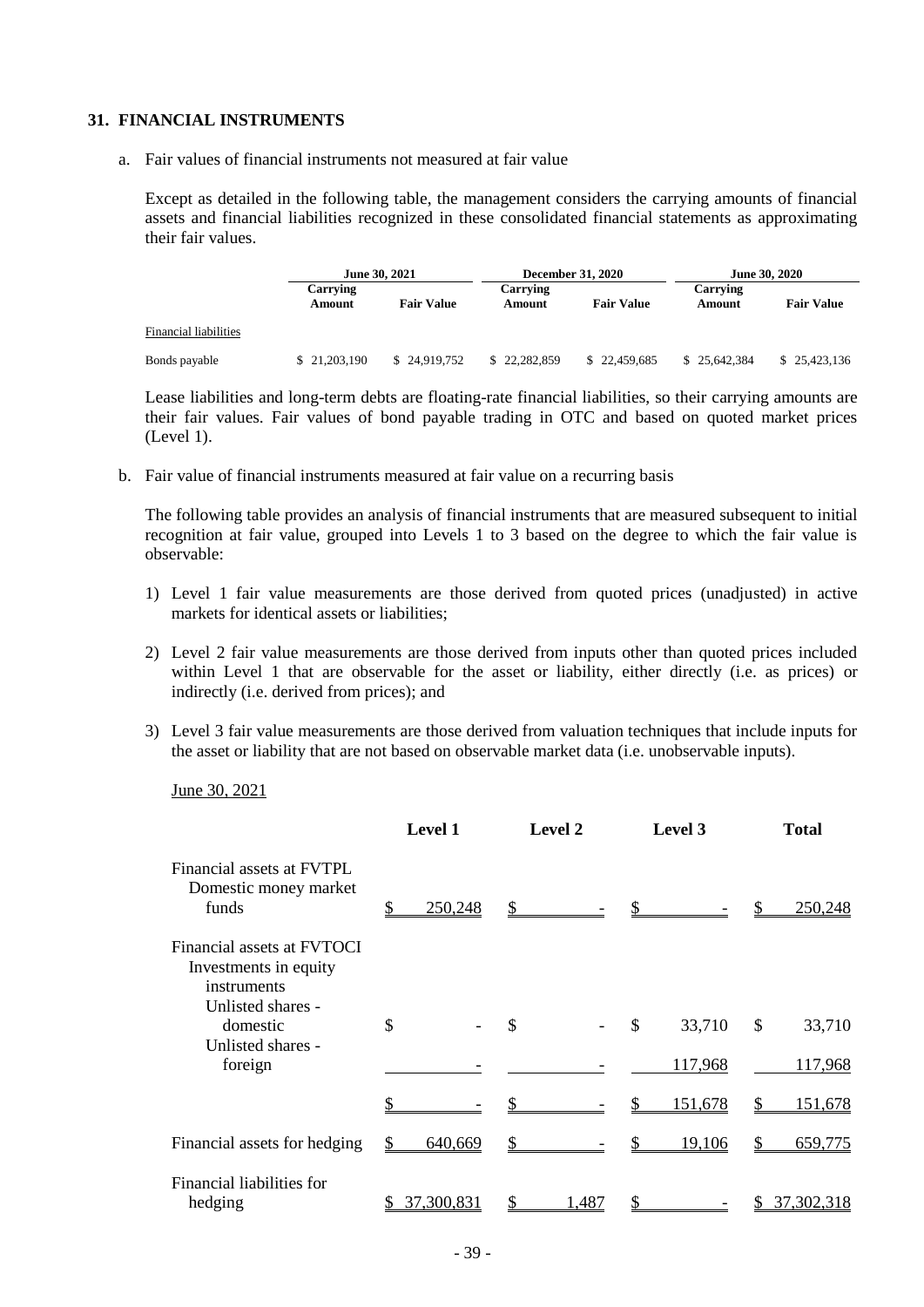## December 31, 2020

|                                                                                       | Level 1                   | Level 2                 | Level 3                        | <b>Total</b>              |
|---------------------------------------------------------------------------------------|---------------------------|-------------------------|--------------------------------|---------------------------|
| Financial assets at FVTPL<br>Domestic money market<br>funds                           | $\mathcal{S}$<br>274,761  | $\mathbb{S}$            | $\frac{1}{2}$                  | $\mathbb{S}$<br>274,761   |
| Financial assets at FVTOCI<br>Investments in equity<br>instruments<br>United shares - |                           |                         |                                |                           |
| domestic                                                                              | $\mathcal{S}$             | \$                      | \$<br>29,704                   | \$<br>29,704              |
| Unlisted shares -<br>foreign                                                          |                           |                         | 134,042                        | 134,042                   |
|                                                                                       | $\overline{\mathcal{L}}$  | $\frac{1}{2}$           | $\frac{1}{2}$<br>163,746       | 163,746<br>\$             |
| Financial assets for hedging                                                          | 7,613,636<br>$\mathbb{S}$ | $\mathcal{P}$           | $\mathcal{L}$                  | $\mathbb{S}$<br>7,613,636 |
| Financial liabilities for<br>hedging                                                  | 40,575,778                | 9,307<br>$\frac{1}{2}$  | $\frac{\text{S}}{\text{S}}$ -  | \$40,585,085              |
| June 30, 2020                                                                         |                           |                         |                                |                           |
|                                                                                       | Level 1                   | Level 2                 | Level 3                        | <b>Total</b>              |
| Financial assets at FVTPL<br>Domestic money market<br>funds                           | 498,746<br>\$             | $\mathbb{S}^-$          | \$                             | 498,746                   |
| Financial assets at FVTOCI<br>Investments in equity<br>instruments                    |                           |                         |                                |                           |
| Unlisted shares -<br>domestic                                                         | \$                        | \$                      | \$<br>22,351                   | \$<br>22,351              |
| Unlisted shares -<br>foreign                                                          |                           |                         | 111,018                        | 111,018                   |
|                                                                                       | $\overline{\mathcal{L}}$  | \$                      | 133,369<br>$\frac{1}{2}$       | \$<br>133,369             |
| Financial liabilities at<br><b>FVTPL</b>                                              |                           |                         |                                |                           |
| Derivative instruments                                                                | $\frac{1}{2}$             | 2,491<br>\$             | S.                             | 2,491<br>\$               |
| Financial assets for hedging                                                          | \$                        | $\mathcal{P}$<br>1,314  | <u>262</u><br>S                | $\mathcal{L}$<br>1,576    |
| Financial liabilities for<br>hedging                                                  | 47,147,058                | $\frac{1}{2}$<br>41,823 | <u>39,578</u><br>$\frac{1}{2}$ | \$47,228,459              |

There were no transfers between Levels 1 and 2 in the current and prior period.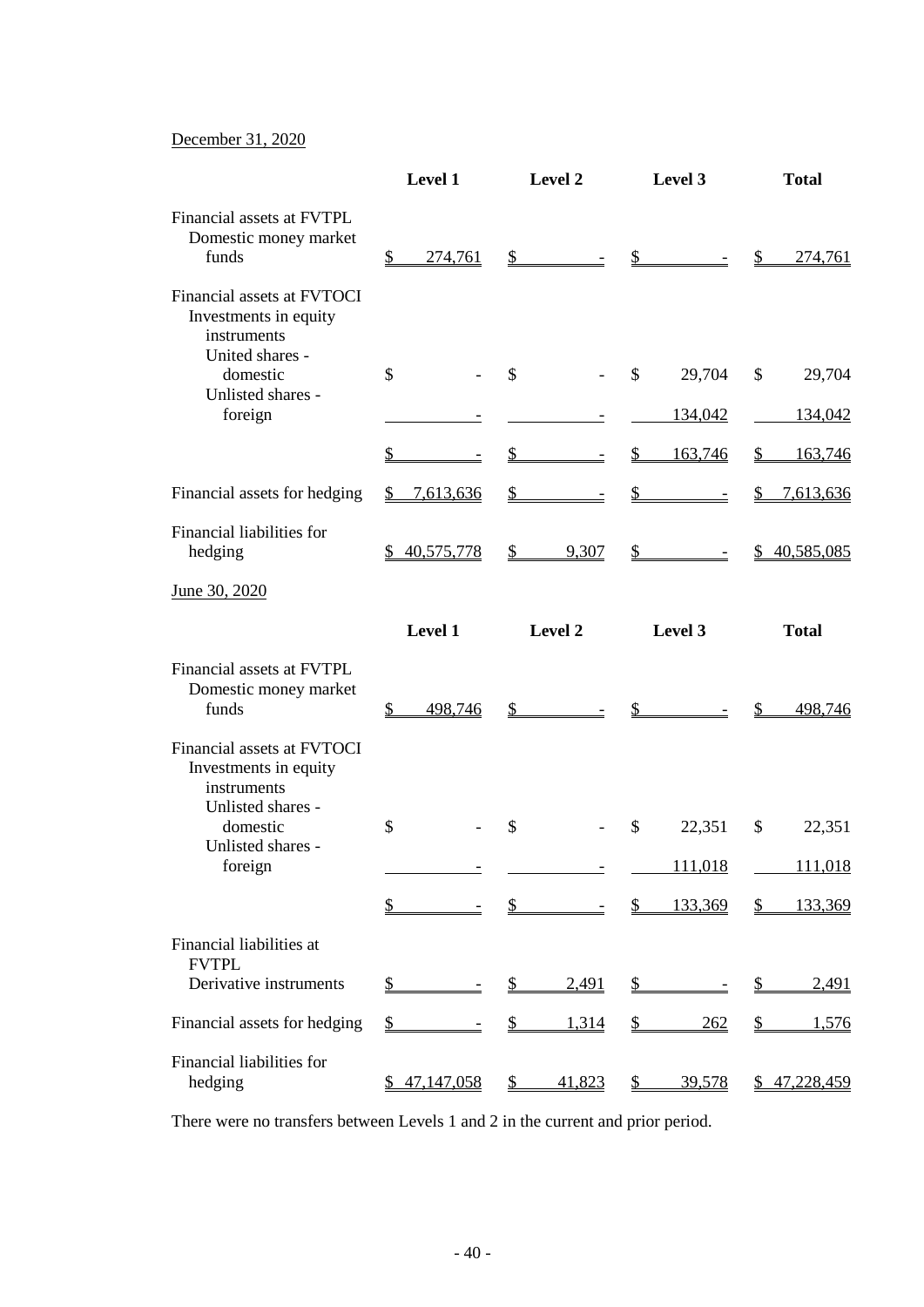4) Valuation techniques and inputs applied for Level 2 fair value measurement

| <b>Financial Instrument</b> | <b>Valuation Techniques and Inputs</b>                                                                                                                                                                                                                                                                                                                                                 |  |  |
|-----------------------------|----------------------------------------------------------------------------------------------------------------------------------------------------------------------------------------------------------------------------------------------------------------------------------------------------------------------------------------------------------------------------------------|--|--|
| Derivatives                 | The fair values of derivatives (except for options) have been<br>determined based on discounted cash flow analyses using interest<br>yield curves applicable for the duration of the derivatives. The<br>estimates and assumptions that the Group used to determine the fair<br>values are identical to those used in the pricing of financial<br>instruments for market participants. |  |  |

5) Valuation techniques and inputs applied for Level 3 fair value measurement

The fair values of foreign exchange and fuel options are determined using option pricing models where the significant unobservable inputs are implied fluctuations. Changes in the implied fluctuations used in isolation would result in an increase or decrease in the fair values of the foreign exchange forward contracts and fuel options.

The domestic unlisted equity investment is based on the comparative company valuation to estimate the fair value. The main assumptions are based on the multiplier of the market price of the comparable listed company and the net value per share, which have considered the liquidity discount. The higher the multiplier or the lower the liquidity discount, the higher the fair value of the relevant financial instruments.

The multiplier and liquidity discount of Level 3 financial instruments are as follows:

|                   | <b>Multiplier</b> | <b>Liquidity</b><br><b>Discount</b> |
|-------------------|-------------------|-------------------------------------|
| June 30, 2021     | 0.79-16.32        | 80%                                 |
| December 31, 2020 | $0.79 - 16.32$    | 80%                                 |
| June 30, 2020     | $0.80 - 21.22$    | 80%                                 |

The movements of Level 3 financial instruments are as follows:

|                                                                        | <b>Derivative</b><br><b>Instruments</b> | <b>Equity</b><br><b>Instruments</b> |  |
|------------------------------------------------------------------------|-----------------------------------------|-------------------------------------|--|
| Balance at January 1, 2021<br>Recognized in other comprehensive income | \$<br>10,753                            | \$163,746<br>(12,068)               |  |
| Balance at June 30, 2021                                               | <u>10,753</u>                           | <u>\$151,678</u>                    |  |
| Balance at January 1, 2020<br>Recognized in other comprehensive income | \$<br>5,524<br>(44, 840)                | \$209,221<br>(75, 852)              |  |
| Balance at June 30, 2020                                               | (39,316)                                | 133,369                             |  |

Because some financial instruments and nonfinancial instruments may not have their fair values disclosed, the total fair value disclosed herein is not the total value of the Group's collective instruments.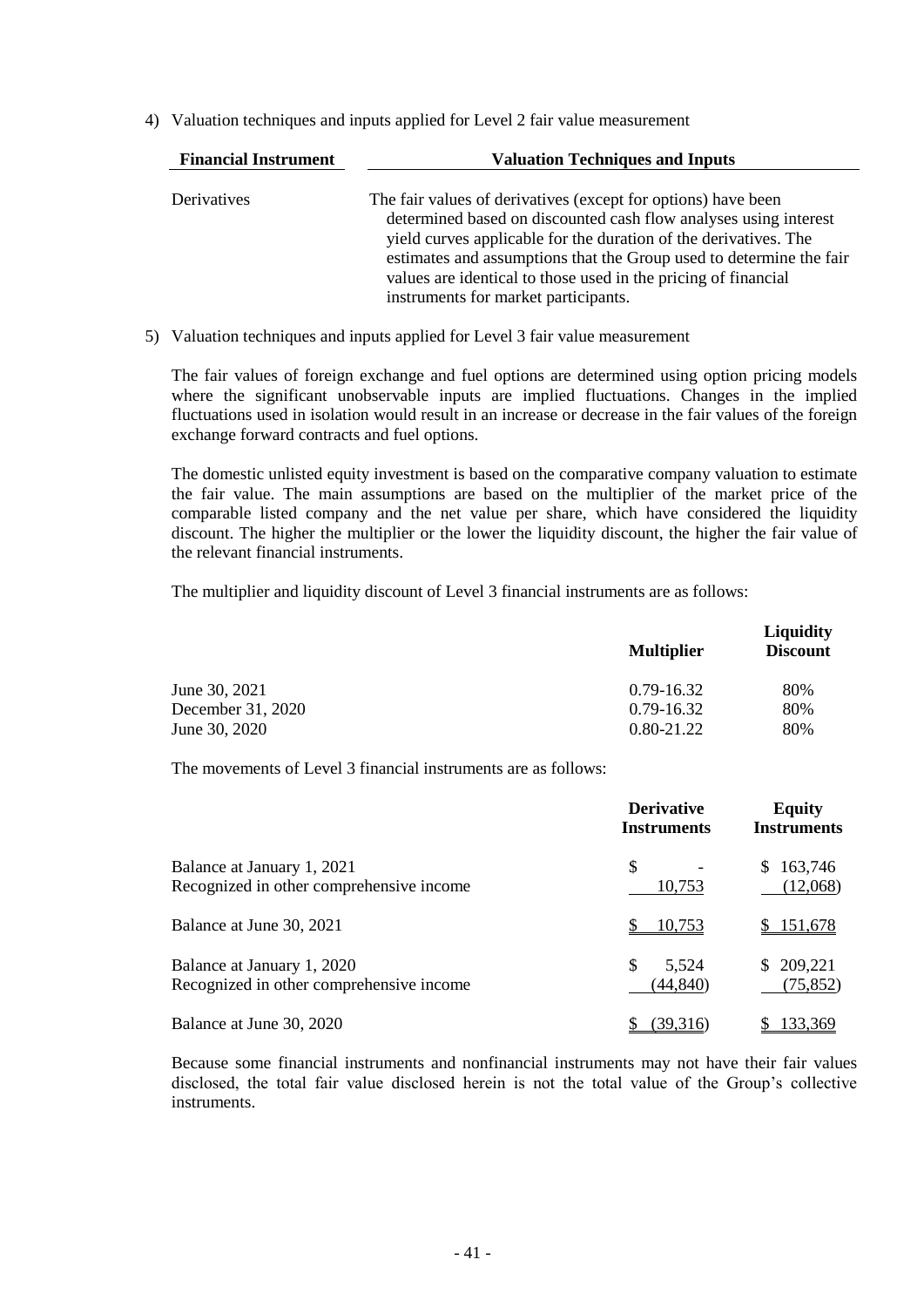### c. Categories of financial instruments

|                                                                                                                         | <b>June 30,</b><br>2021                | December 31,<br>2020                     | <b>June 30,</b><br>2020              |  |
|-------------------------------------------------------------------------------------------------------------------------|----------------------------------------|------------------------------------------|--------------------------------------|--|
| Financial assets                                                                                                        |                                        |                                          |                                      |  |
| Financial assets at FVTPL<br>Financial assets for hedging<br>Financial assets at amortized cost (Note 1)                | \$<br>250,248<br>659,775<br>43,309,130 | \$<br>274,761<br>7,613,636<br>45,898,091 | \$<br>498,746<br>1,576<br>46,480,449 |  |
| Financial assets at FVTOCI                                                                                              | 151,678                                | 163,746                                  | 133,369                              |  |
| <b>Financial liabilities</b>                                                                                            |                                        |                                          |                                      |  |
| Financial liabilities at FVTPL<br>Financial liabilities for hedging<br>Financial liabilities at amortized cost (Note 2) | 37, 302, 318<br>151,652,576            | 40,585,885<br>165,458,441                | 2,491<br>47,228,459<br>159, 373, 533 |  |

- Note 1: The balances include financial assets measured at amortized cost, which comprise cash and cash equivalents, notes and accounts receivable, accounts receivable - related parties, other receivables, refundable deposits and other restricted financial assets.
- Note 2: The balances of financial liabilities measured at amortized cost, which comprise short-term loans, short-term notes payable, notes and accounts payable, accounts payable - related parties, other payables, bonds payable and long-term loans, lease liabilities, provisions, parts of other current liabilities, parts of other non-current liabilities and guarantee deposits.
- d. Financial risk management objectives and policies

The Group has risk management and hedging strategies to respond to changes in the economic and financial environment and in the fuel market. To reduce the financial risks from changes in interest, exchange rates and in fuel prices, the Group has its operating costs stay within a specified range by using appropriate financial hedging instruments and hedging percentages in accordance with the "Processing Program of Derivative Financial Instrument Transactions" approved by the Group shareholders to reduce the impact of market price changes on earnings. These risks include market risk (including currency risk, interest rate risk and other price risk), credit risk and liquidity risk.

In addition, the Group has a risk committee, which meets periodically to evaluate the performance of derivative instruments and determine the appropriate hedging percentage. This committee informs the Group of global economic and financial conditions, controls the entire financial risk resulting from changes in the financial environment and fuel prices, and develops the strategy and response to avoid financial risk with the assistance of financial risk experts to effect risk management.

1) Market risk

The Group is primarily exposed to the financial risks of changes in foreign currency exchange rates and interest rates. The Group entered into derivative financial instruments to manage its exposure to foreign currency risk and interest rate risk.

The Group enters into forward contracts, foreign currency option contracts, and interest swap contracts with fair values that are highly negatively correlated to the fair values of hedged items and evaluates the hedging effectiveness of these instruments periodically.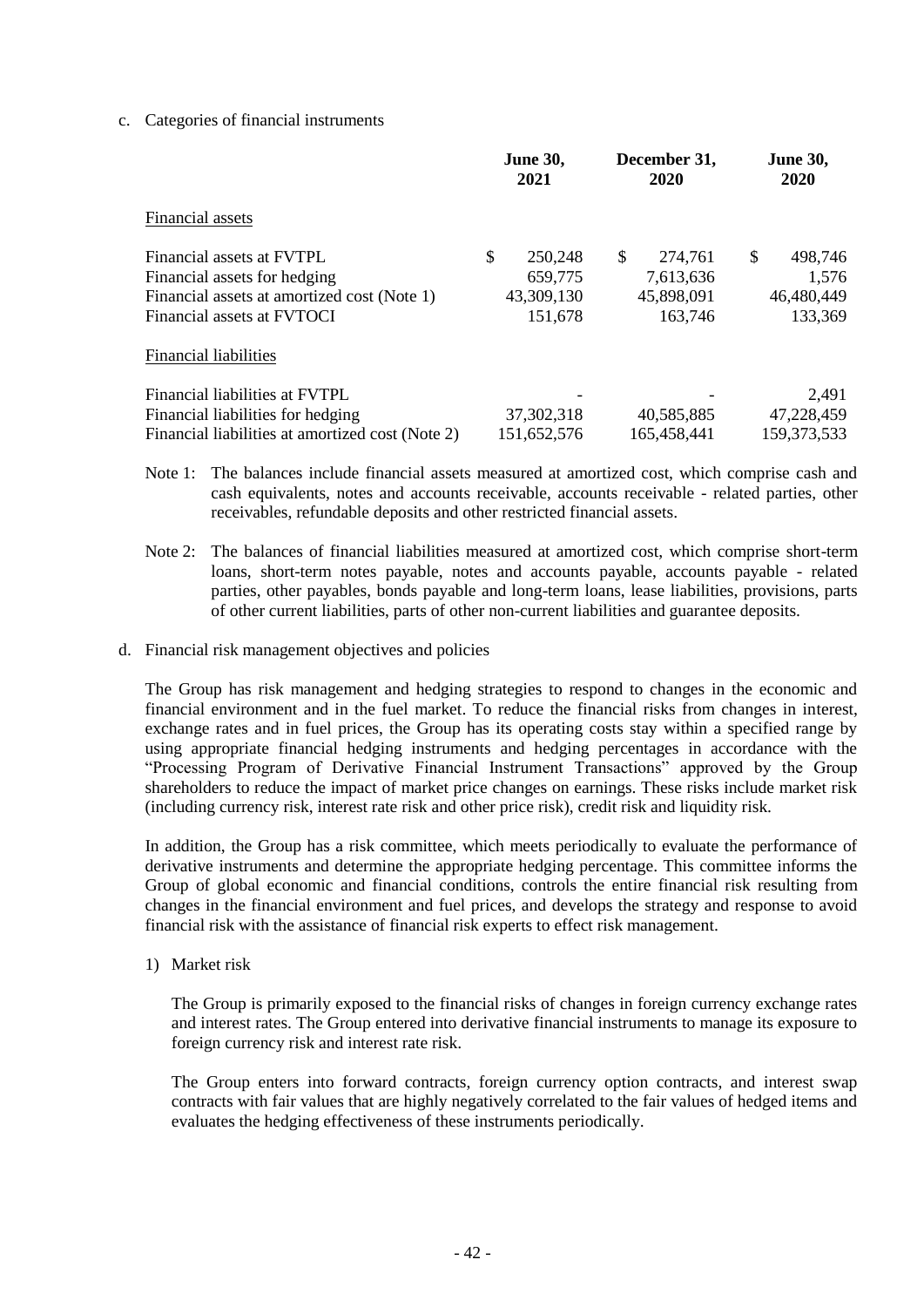#### a) Foreign currency risk

The Group enters into foreign currency option contracts to hedge against the risks on change in related exchange rates, enters into forward contracts to hedge against the risks on changes in foreign-currency assets, liabilities and commitments in the related exchange rates.

#### Sensitivity analysis

The Group was mainly exposed to the U.S. dollar. The following details the Group's sensitivity to increase and decrease in New Taiwan dollars (the functional currency) against the relevant foreign currencies. U.S. dollars increase/decrease one dollar against New Taiwan dollars used when reporting foreign currency risk internally to key management personnel and represents management's assessment of the reasonably possible change in foreign exchange rates. The sensitivity analysis included only outstanding foreign currency denominated monetary items and foreign currency forward contracts designated as cash flow hedges, and adjusts their translation at the end of the reporting period for U.S. dollars increase/decrease one dollar against New Taiwan dollars change in foreign currency rates.

When New Taiwan dollars increase one dollar against U.S. dollars and all other variables were held constant, there would be a decrease in pre-tax losses and an increase in pre-tax other comprehensive income gain and losses for the six months ended June 30, 2021 of \$149,145 thousand and \$1,314,334 thousand, respectively, and an decrease in pre-tax losses and increase in pre-tax other comprehensive income gain and loss for the six months ended June 30, 2020 of \$10,888 thousand and \$1,452,974 thousand, respectively.

The Group's hedging strategy is to enter into foreign exchange forward contracts to avoid exchange rate exposure of its foreign currency denominated receipts and payments and to manage exchange rate exposure of its aircraft prepayments in the next year. Those transactions are designated as cash flow hedges. When forecasted purchases actually take place, basis adjustments are made to the initial carrying amounts of hedged items.

For the hedges of highly probable aircraft prepayments, as the critical terms (i.e. the notional amount, useful life and underlying asset) of the foreign exchange forward contracts and their corresponding hedged items are the same, the Group performs a qualitative assessment of the effectiveness, and it is expected that the value of the foreign exchange forward contracts and the value of the corresponding hedged items will systematically change in the opposite direction in response to movements in the underlying exchange rates.

The following table summarizes the information relating to the hedges of foreign currency risk.

Please refer to Note 21 for rental contract for hedging.

June 30, 2021

|                                                                        |          | <b>Notional</b>        |                          | Forward   | Line Item in                                                                       | <b>Carrying Amount</b> |       |  |           |
|------------------------------------------------------------------------|----------|------------------------|--------------------------|-----------|------------------------------------------------------------------------------------|------------------------|-------|--|-----------|
| <b>Hedging Instruments</b>                                             | Currencv | Amount                 | <b>Maturity</b>          | Rate      | <b>Balance Sheet</b>                                                               |                        | Asset |  | Liability |
| Cash flow hedge<br>Aircraft rentals -<br>forward exchange<br>contracts | NTD/USD  | NTD50.702/<br>USD1.766 | $2021.7.7-$<br>2021.11.9 | 28.5-29.3 | Financial assets for<br>hedging - current/<br>liabilities for<br>hedging - current |                        |       |  | 1.487     |

The abovementioned hedging instruments applied hedge accounting. The book value of other equity which belongs to each hedging items (aircraft rentals and aviation fuel in U.S. dollars) was \$(1,487) thousand.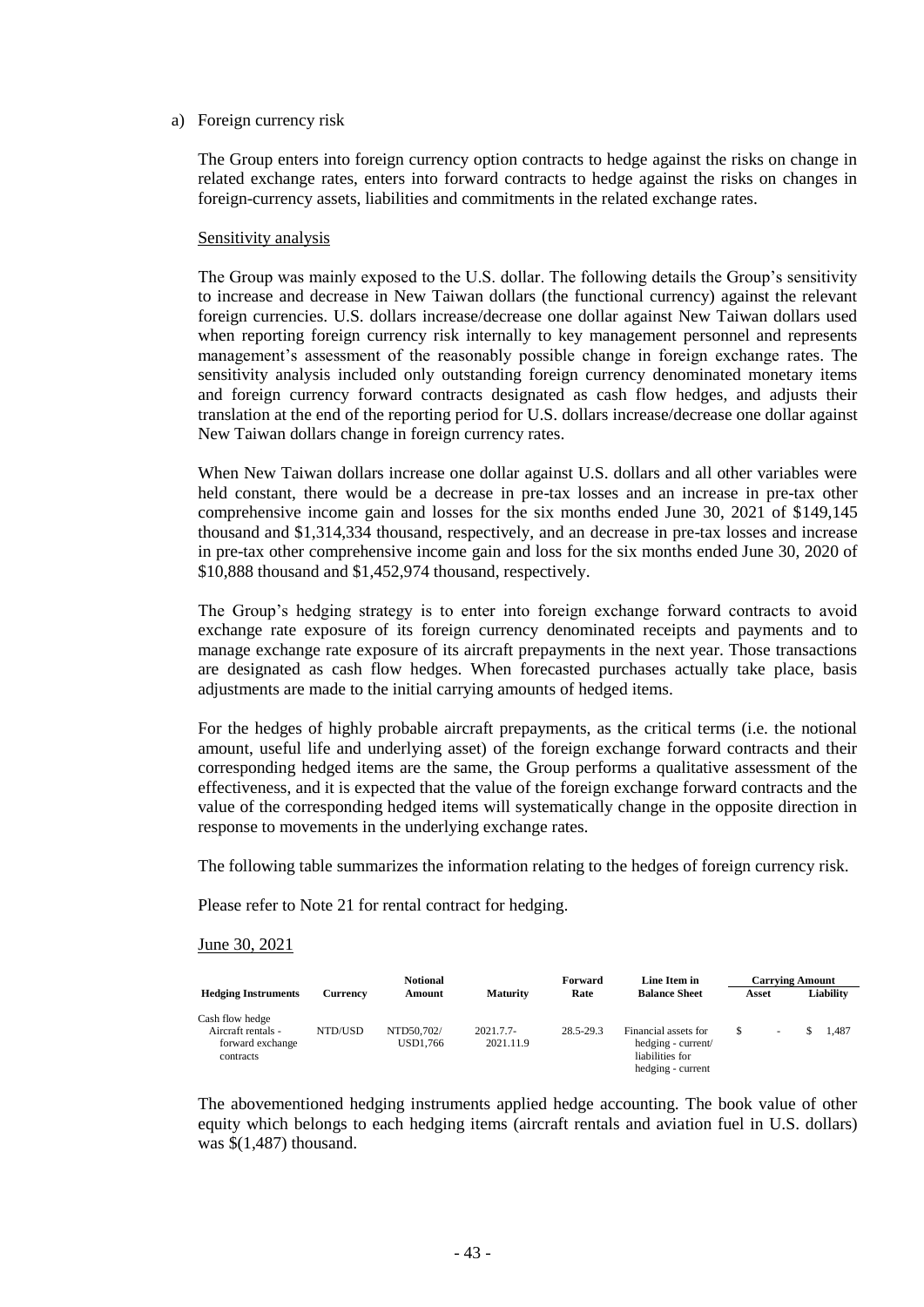### December 31, 2020

|                                                     |          | <b>Notional</b>                 |                          | Forward   | Line Item in                                                                       | <b>Carrying Amount</b> |   |    |           |
|-----------------------------------------------------|----------|---------------------------------|--------------------------|-----------|------------------------------------------------------------------------------------|------------------------|---|----|-----------|
| <b>Hedging Instruments</b>                          | Currency | Amount                          | <b>Maturity</b>          | Rate      | <b>Balance Sheet</b>                                                               | Asset                  |   |    | Liability |
| Cash flow hedge                                     |          |                                 |                          |           |                                                                                    |                        |   |    |           |
| Aircraft rentals -<br>forward exchange<br>contracts | NTD/USD  | NTD 127,906/<br>USD4.371        | $2021.1.8-$<br>2021.11.9 | 28.5-29.7 | Financial assets for<br>hedging - current/<br>liabilities for<br>hedging - current | \$                     | ۰ | S. | 3.513     |
| Aviation fuel -<br>forward exchange<br>contracts    | NTD/USD  | NTD 142,045/<br><b>USD5.000</b> | 2021.1.29-<br>2021.5.28  | 29.9-29.8 | Financial assets for<br>hedging - current/<br>liabilities for<br>hedging - current |                        | ۰ |    | 5.794     |

The abovementioned hedging instruments applied hedge accounting. The book value of other equity for each hedging item (aircraft rentals and aviation fuel in U.S. dollars) was \$(3,513) thousand and \$(5,794) thousand, respectively.

#### June 30, 2020

|                                                             | <b>Notional</b><br>Line Item in<br>Forward |                                 | <b>Carrying Amount</b>    |           |                                                                                    |          |             |
|-------------------------------------------------------------|--------------------------------------------|---------------------------------|---------------------------|-----------|------------------------------------------------------------------------------------|----------|-------------|
| <b>Hedging Instruments</b>                                  | Currency                                   | Amount                          | <b>Maturity</b>           | Rate      | <b>Balance Sheet</b>                                                               | Asset    | Liability   |
| Cash flow hedge                                             |                                            |                                 |                           |           |                                                                                    |          |             |
| Aircraft rentals -<br>forward exchange<br>contracts         | NTD/USD                                    | NTD293,226/<br><b>USD9.882</b>  | $2020.7.21 -$<br>2021.6.9 | 29.5-30.8 | Financial assets for<br>hedging - current/<br>liabilities for<br>hedging - current | \$<br>13 | \$<br>4,531 |
| Aviation fuel -<br>forward exchange<br>contracts            | NTD/USD                                    | NTD539.472/<br><b>USD20,000</b> | 2020.7.31-<br>2021.5.28   | 29.4-30.7 | Financial assets for<br>hedging - current/<br>liabilities for<br>hedging - current | 348      | 7,364       |
| Aircraft prepayments<br>- forward<br>exchange contracts     | NTD/USD                                    | NTD3,115,727/<br>USD105,000     | 2020.11.4-<br>2020.12.4   | 29.5-30.4 | Financial assets for<br>hedging - current/<br>liabilities for<br>hedging - current | 803      | 29,928      |
| Long-term<br>prepayments -<br>forward exchange<br>contracts | NTD/USD                                    | NTD29,674/<br><b>USD1.000</b>   | 2020.9.25                 | 29.5      | Financial assets for<br>hedging - current/<br>liabilities for<br>hedging - current | 150      |             |

The abovementioned hedging instruments applied hedge accounting. The book value of other equity which belongs to each hedging items (aircraft rentals, aviation fuel, aircraft prepayments and long-term prepayments in U.S. dollar) was \$(4,518) thousand, \$(7,016) thousand, \$(29,125) thousand and \$150 thousand.

### For the six months ended June 30, 2021

| <b>Comprehensive Income</b>                          | <b>Hedging Gain</b><br>(Loss)<br><b>Recognized in</b><br><b>Other</b><br>Comprehensive<br><b>Income</b> | Amount<br><b>Reclassified to</b><br><b>Profit and Loss</b><br>and the<br><b>Adjusted Line</b><br><b>Item</b> |        |
|------------------------------------------------------|---------------------------------------------------------------------------------------------------------|--------------------------------------------------------------------------------------------------------------|--------|
| Cash flow hedge<br>Aircraft rentals<br>Aviation fuel | S<br>2,026<br>5,794                                                                                     | (3,788)<br>\$.<br>(6, 844)                                                                                   | (Note) |
|                                                      | 7.820                                                                                                   |                                                                                                              |        |

Note: Increase in operating costs or foreign exchange loss.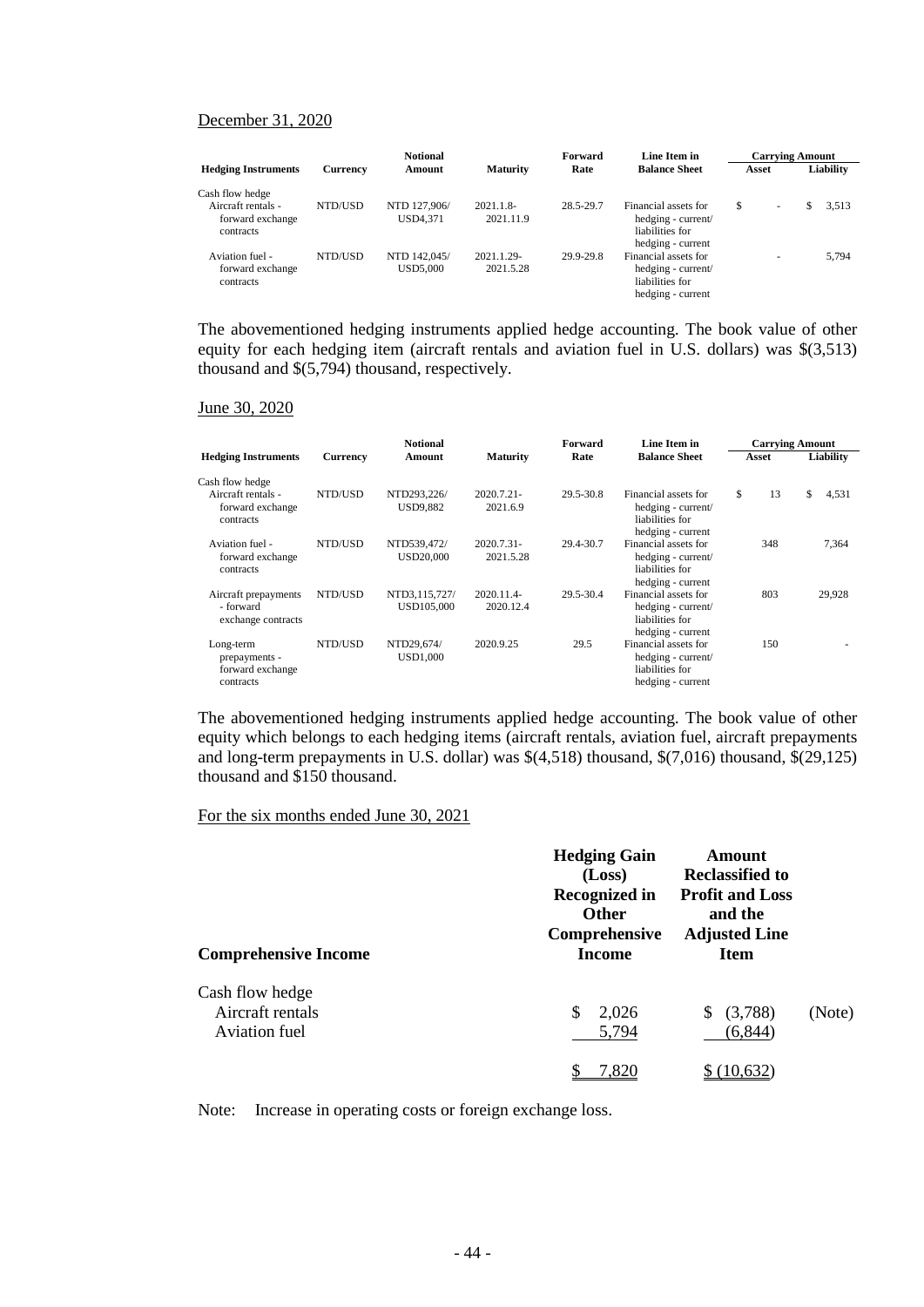## For the three months ended June 30, 2021

| <b>Comprehensive Income</b>                          | <b>Hedging Gain</b><br>(Loss)<br><b>Recognized in</b><br><b>Other</b><br>Comprehensive<br><b>Income</b> | Amount<br><b>Reclassified to</b><br><b>Profit and Loss</b><br>and the<br><b>Adjusted Line</b><br><b>Item</b> |        |
|------------------------------------------------------|---------------------------------------------------------------------------------------------------------|--------------------------------------------------------------------------------------------------------------|--------|
| Cash flow hedge<br>Aircraft rentals<br>Aviation fuel | \$<br>152<br>860                                                                                        | (1,944)<br>S.<br>(1,450)                                                                                     | (Note) |
|                                                      | 1,012                                                                                                   |                                                                                                              |        |

Note: Increase in operating costs or foreign exchange loss.

For the six months ended June 30, 2020

| <b>Comprehensive Income</b>                                                                          | <b>Hedging Gain</b><br>(Loss)<br><b>Recognized in</b><br><b>Other</b><br>Comprehensive<br>Income | Amount<br><b>Reclassified to</b><br><b>Profit and Loss</b><br>and the<br><b>Adjusted Line</b><br><b>Item</b> |        |
|------------------------------------------------------------------------------------------------------|--------------------------------------------------------------------------------------------------|--------------------------------------------------------------------------------------------------------------|--------|
| Cash flow hedge<br>Aircraft rentals<br>Aviation fuel<br>Aircraft prepayments<br>Long-term prepayment | \$.<br>3,935<br>3,145<br>(10, 817)<br>150                                                        | (3,953)<br>(2,100)                                                                                           | (Note) |
|                                                                                                      | 3 58°                                                                                            |                                                                                                              |        |

Note: Increase in operating costs or foreign exchange loss.

## For the three months ended June 30, 2020

| <b>Comprehensive Income</b> | <b>Hedging Gain</b><br>(Loss)<br>Recognized in<br><b>Other</b><br>Comprehensive<br><b>Income</b> | Amount<br><b>Reclassified to</b><br><b>Profit and Loss</b><br>and the<br><b>Adjusted Line</b><br><b>Item</b> |        |
|-----------------------------|--------------------------------------------------------------------------------------------------|--------------------------------------------------------------------------------------------------------------|--------|
| Cash flow hedge             |                                                                                                  |                                                                                                              |        |
| Aircraft rentals            | (1,502)                                                                                          | (4,835)<br><sup>S</sup>                                                                                      | (Note) |
| Aviation fuel               | (5,729)                                                                                          | (1,829)                                                                                                      |        |
| Aircraft prepayments        | (30, 721)                                                                                        | ۰                                                                                                            |        |
| Long-term prepayment        | 150                                                                                              |                                                                                                              |        |
|                             | 37.802                                                                                           | (6.664                                                                                                       |        |

Note: Increase in operating costs or foreign exchange loss.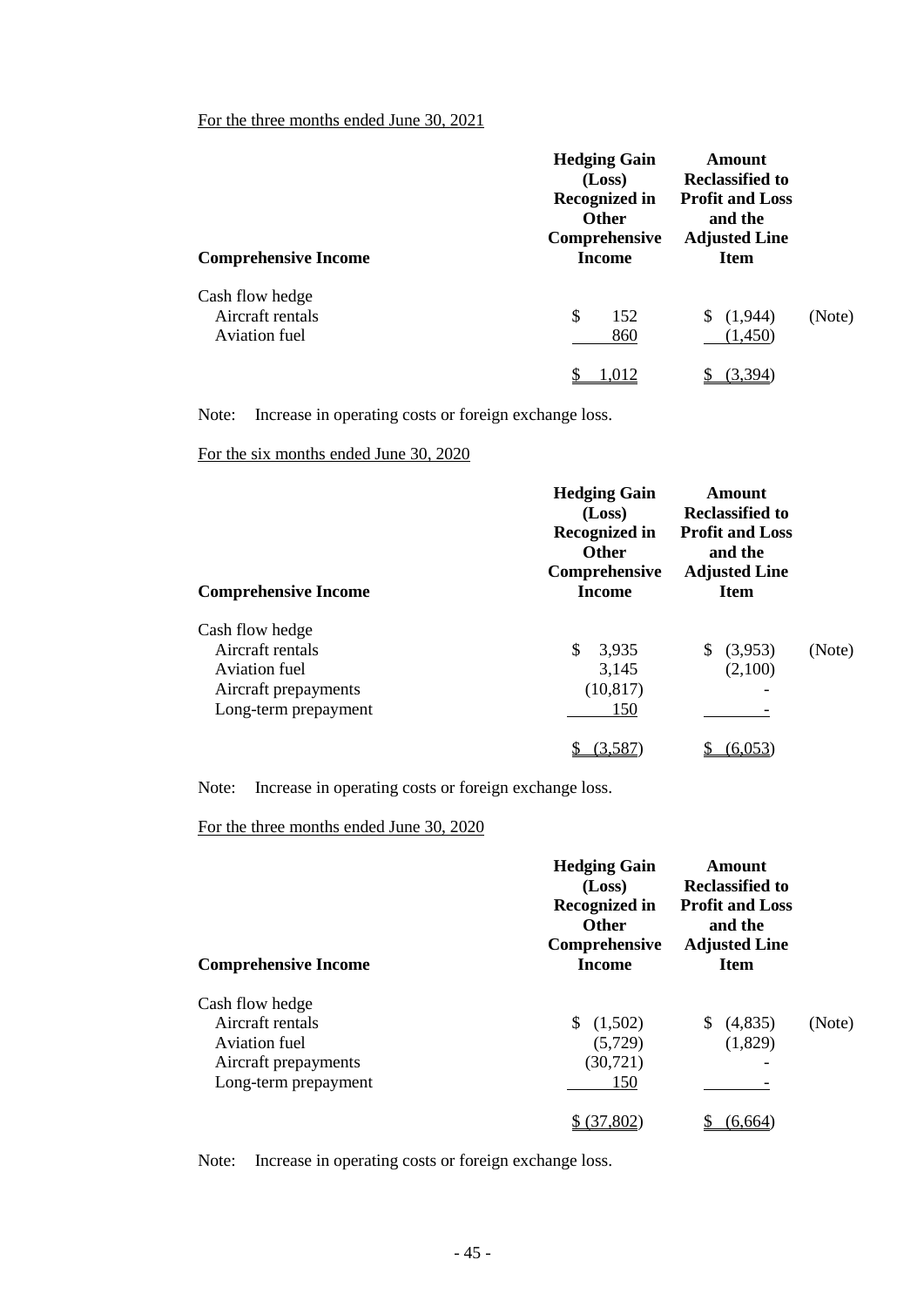#### b) Interest rate risk

The Group was exposed to interest rate risk because entities in the Group borrowed funds at both fixed and floating interest rates. The risk is managed by the Group by maintaining an appropriate mix of fixed and floating rate borrowings and using interest rate swap contracts and forward interest rate contracts.

The carrying amounts of the Group's financial liabilities with exposure to interest rates at the end of the reporting period were as follows:

|                                                              | <b>June 30,</b> | December 31, | <b>June 30,</b> |
|--------------------------------------------------------------|-----------------|--------------|-----------------|
|                                                              | 2021            | 2020         | 2020            |
| Fair value interest rate risk                                | 64,655,938      | 68,883,667   | \$80,413,145    |
| <b>Financial liabilities</b>                                 | SS.             | S.           |                 |
| Cash flow interest rate risk<br><b>Financial liabilities</b> | 97.696.917      | 112,324,305  | 102,460,250     |

#### Sensitivity analysis

The sensitivity analysis below was determined based on the Group's exposure to interest rates for both derivatives and non-derivative instruments at the end of the reporting period. For floating rate liabilities, the analysis was prepared assuming the amount of the liability outstanding at the end of the reporting period was outstanding for the whole year. A one yard (25 basis points) increase or decrease was used when reporting interest rate risk internally to key management personnel and represents management's assessment of the reasonably possible change in interest rates.

Had interest rates increased one yard (25 basis points) and had all other variables been held constant, the Group's pretax losses for the six months ended June 30, 2021 would have increased by \$122,121 thousand.

Had interest rates increased one yard (25 basis points) and had all other variables been held constant, the Group's pretax losses for the six months ended June 30, 2020 would have increased by \$128,075 thousand.

c) Other price risk

The Group was exposed to fuel price risk on its purchase of aviation fuel. The Group enters into fuel options contract to hedge against adverse risks on fuel price changes.

#### June 30, 2021

|                                    | <b>Notional</b> |            |                           | Forward                  | Line Item in                                                                       | <b>Carrying Amount</b> |           |  |
|------------------------------------|-----------------|------------|---------------------------|--------------------------|------------------------------------------------------------------------------------|------------------------|-----------|--|
| <b>Hedging Instrument</b>          | Currency        | Amount     | <b>Maturity</b>           | Rate                     | <b>Balance Sheet</b>                                                               | Asset                  | Liabilitv |  |
| Cash flow hedges - fuel<br>options | <b>USD</b>      | NTD 10.753 | $2021.7.31-$<br>2022.6.30 | USD68.2-<br><b>USD99</b> | Financial assets for<br>hedging - current/<br>liabilities for<br>hedging - current | \$19,106               | S         |  |

Hedge accounting is continued to be applied to the abovementioned hedging instruments. The carrying amount of other equity which belongs to each hedging item (fuel payments) was \$10,753 thousand.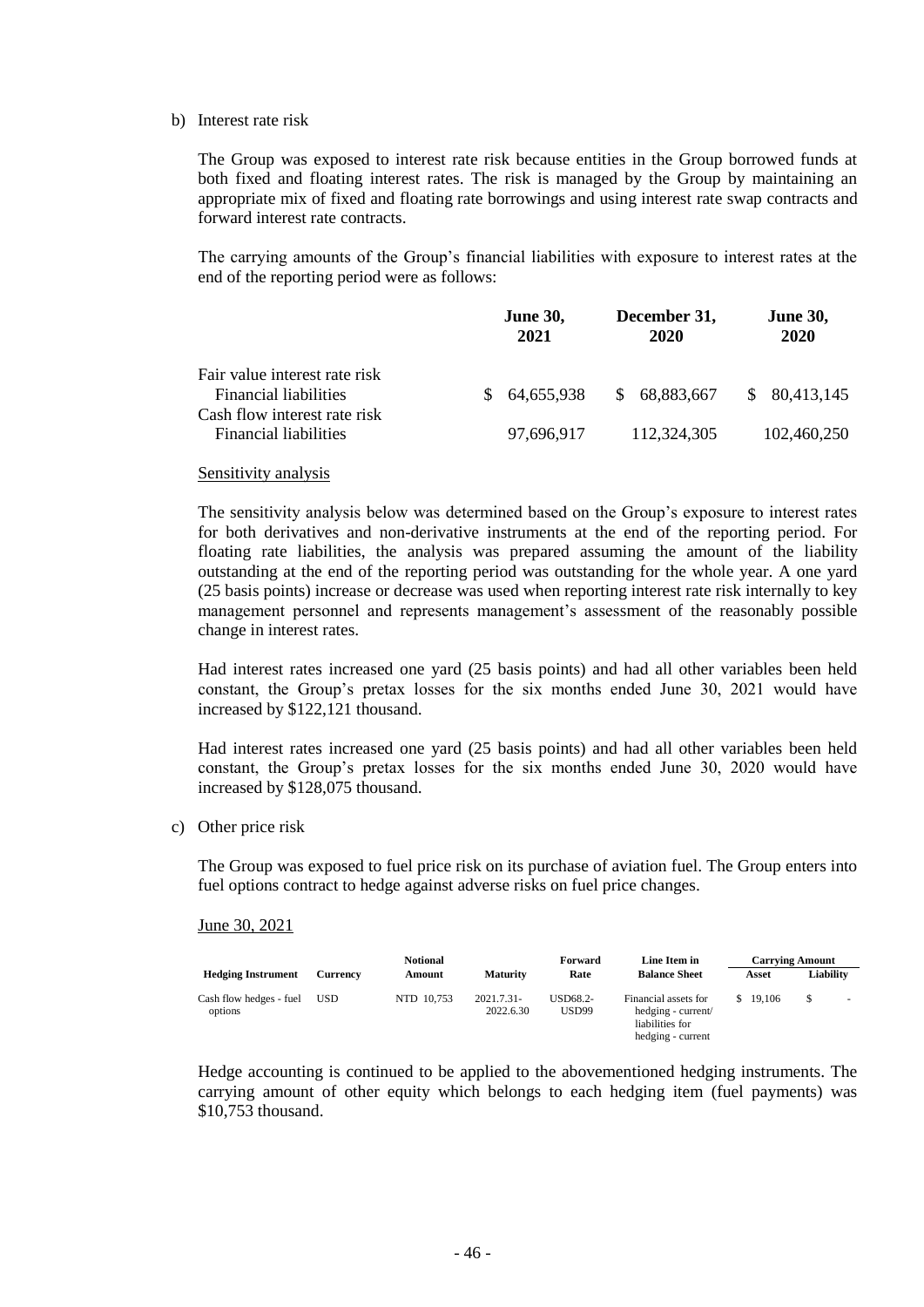#### December 31, 2020

|                                    |            | <b>Notional</b> |        | Forward         | Line Item in             | <b>Carrying Amount</b>                                                             |       |           |
|------------------------------------|------------|-----------------|--------|-----------------|--------------------------|------------------------------------------------------------------------------------|-------|-----------|
| <b>Hedging Instrument</b>          | Currency   | Amount          |        | <b>Maturity</b> | Rate                     | <b>Balance Sheet</b>                                                               | Asset | Liabilitv |
| Cash flow hedges - fuel<br>options | <b>USD</b> |                 | $\sim$ | ۰               | $\overline{\phantom{a}}$ | Financial assets for<br>hedging - current/<br>liabilities for<br>hedging - current |       |           |

Hedge accounting is continued to be applied to the abovementioned hedging instruments. The carrying amount of other equity which belongs to each hedging item (fuel payments) was \$0 thousand.

#### June 30, 2020

|                                          | <b>Notional</b><br>Forward |            | Line Item in             | <b>Carrying Amount</b> |                                                                                    |   |       |    |           |
|------------------------------------------|----------------------------|------------|--------------------------|------------------------|------------------------------------------------------------------------------------|---|-------|----|-----------|
| <b>Hedging Instrument</b>                | Currency                   | Amount     | <b>Maturity</b>          | Rate                   | <b>Balance Sheet</b>                                                               |   | Asset |    | Liability |
| Cash flow hedges - fuel<br>options       | <b>USD</b>                 | NTD 19.641 | 2020.9.30-<br>2020.12.31 | USD49.65-<br>USD78.50  | Financial assets for<br>hedging - current/<br>liabilities for<br>hedging - current | S | 262   | S. | 19,903    |
| Cash flow hedges - fuel<br>swap contract | <b>USD</b>                 | NTD 19.675 | 2020.12.31               | <b>USD67.48</b>        | Financial assets for<br>hedging - current/<br>liabilities for<br>hedging - current |   |       |    | 19.675    |

Hedge accounting is continued to be applied to the abovementioned hedging instruments. The carrying amount of other equity which belongs to each hedging item (fuel payments) was \$(39,316) thousand.

For the six months ended June 30, 2021

|                                 | <b>Hedging Gain</b><br>(Loss)<br><b>Recognized in</b><br><b>Other</b><br>Comprehensive | Amount<br><b>Reclassified to</b><br><b>Profit and Loss</b><br>and the<br><b>Adjusted Line</b> |        |
|---------------------------------|----------------------------------------------------------------------------------------|-----------------------------------------------------------------------------------------------|--------|
| <b>Comprehensive Income</b>     | Income                                                                                 | <b>Item</b>                                                                                   |        |
| Cash flow hedges - fuel options | 10,753                                                                                 | (843                                                                                          | (Note) |

Note: Increasing in operating costs.

For the three months ended June 30, 2021

|                                 | <b>Hedging Gain</b><br>(Loss)<br><b>Recognized in</b><br><b>Other</b> | Amount<br><b>Reclassified to</b><br><b>Profit and Loss</b><br>and the<br><b>Adjusted Line</b> |             |        |
|---------------------------------|-----------------------------------------------------------------------|-----------------------------------------------------------------------------------------------|-------------|--------|
| <b>Comprehensive Income</b>     | Comprehensive<br>Income                                               |                                                                                               | <b>Item</b> |        |
| Cash flow hedges - fuel options | 8,493<br>S                                                            | S                                                                                             | (843)       | (Note) |

Note: Increasing in operating costs.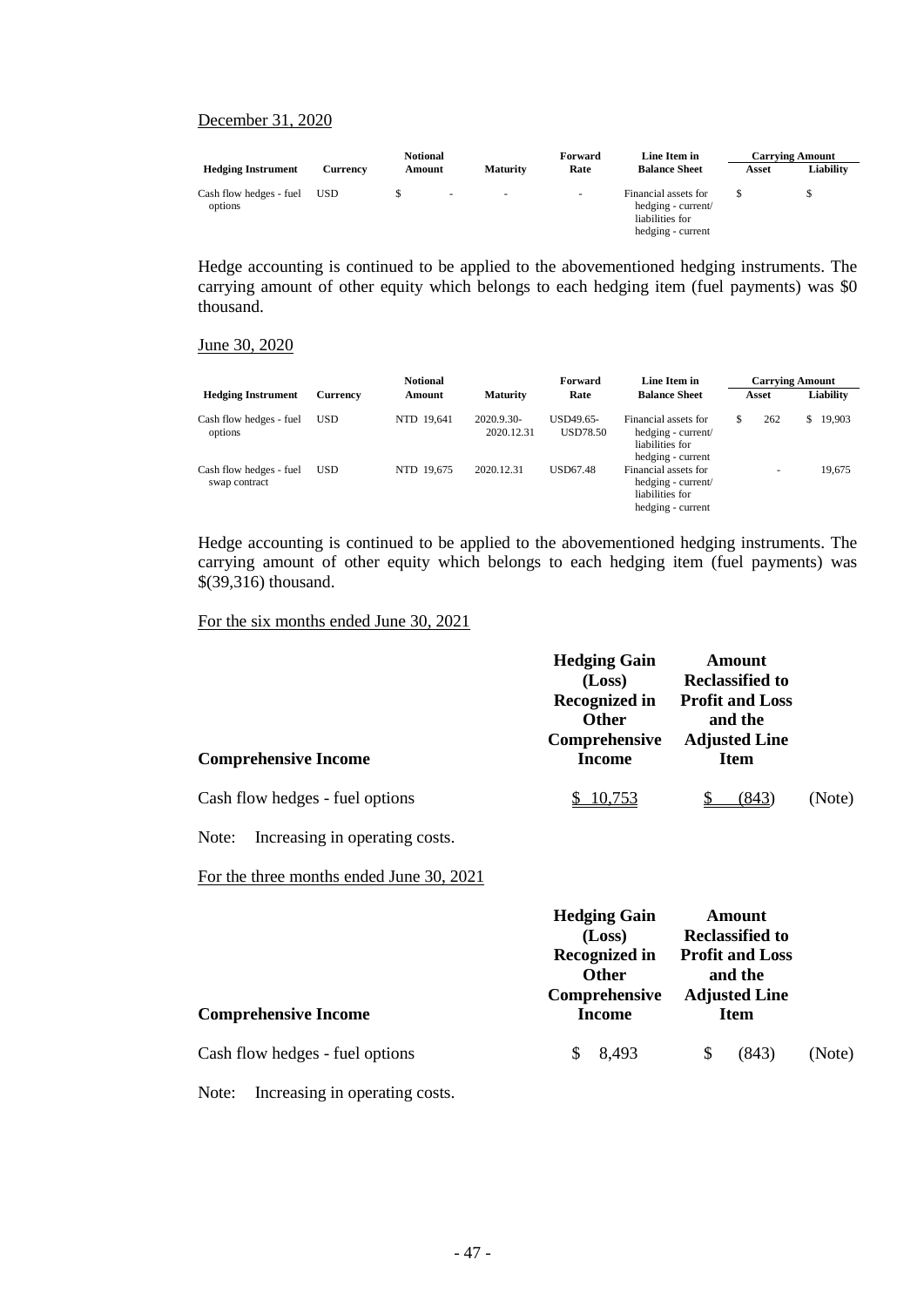## For the six months ended June 30, 2020

| <b>Comprehensive Income</b>                                              | <b>Hedging Gain</b><br>(Loss)<br><b>Recognized in</b><br><b>Other</b><br>Comprehensive<br>Income | Amount<br><b>Reclassified to</b><br><b>Profit and Loss</b><br>and the<br><b>Adjusted Line</b><br><b>Item</b> |        |
|--------------------------------------------------------------------------|--------------------------------------------------------------------------------------------------|--------------------------------------------------------------------------------------------------------------|--------|
| Cash flow hedges - fuel options<br>Cash flow hedges - fuel swap contract | \$(25,165)<br>(19, 675)                                                                          | \$(21,195)                                                                                                   | (Note) |
|                                                                          |                                                                                                  |                                                                                                              |        |

Note: Increasing in operating costs.

For the three months ended June 30, 2020

| <b>Comprehensive Income</b>                                              | <b>Hedging Gain</b><br>(Loss)<br><b>Recognized in</b><br><b>Other</b><br>Comprehensive<br>Income | Amount<br><b>Reclassified to</b><br><b>Profit and Loss</b><br>and the<br><b>Adjusted Line</b><br><b>Item</b> |        |
|--------------------------------------------------------------------------|--------------------------------------------------------------------------------------------------|--------------------------------------------------------------------------------------------------------------|--------|
| Cash flow hedges - fuel options<br>Cash flow hedges - fuel swap contract | \$55,616<br>(19,675)                                                                             | \$(19,393)                                                                                                   | (Note) |
|                                                                          | 35.941                                                                                           |                                                                                                              |        |

Note: Increasing in operating costs.

## Sensitivity analysis

The sensitivity analysis below was determined based on the exposure to fuel price risks at the end of the reporting period.

|                                                  | For the Six Months Ended June 30                       |                                 |                                                |              |                                                        |              |                           |                   |  |
|--------------------------------------------------|--------------------------------------------------------|---------------------------------|------------------------------------------------|--------------|--------------------------------------------------------|--------------|---------------------------|-------------------|--|
|                                                  |                                                        | 2021                            |                                                |              |                                                        | 2020         |                           |                   |  |
|                                                  | <b>Other</b>                                           |                                 |                                                |              |                                                        | <b>Other</b> |                           |                   |  |
|                                                  |                                                        |                                 |                                                | Compre-      |                                                        |              |                           | Compre-           |  |
|                                                  |                                                        |                                 |                                                | hensive      |                                                        |              |                           | hensive           |  |
|                                                  | <b>Pre-tax Profit</b><br><b>Increase</b><br>(Decrease) |                                 | <b>Income</b><br><b>Increase</b><br>(Decrease) |              | <b>Pre-tax Profit</b><br><b>Increase</b><br>(Decrease) |              | Income<br><b>Increase</b> |                   |  |
|                                                  |                                                        |                                 |                                                |              |                                                        |              |                           |                   |  |
|                                                  |                                                        |                                 |                                                |              |                                                        |              |                           | (Decrease)        |  |
| Fuel price increase 5%<br>Fuel price decrease 5% | \$                                                     | 504<br>$\overline{\phantom{a}}$ | S                                              | 538<br>(538) | \$                                                     | 605<br>(605) |                           | 2,232<br>(8, 829) |  |

## 2) Credit risk

The goal, policies and procedure of credit risk management are same as the consolidated financial statements for the year ended December 31, 2020. Related illustration can be referred in Note 32.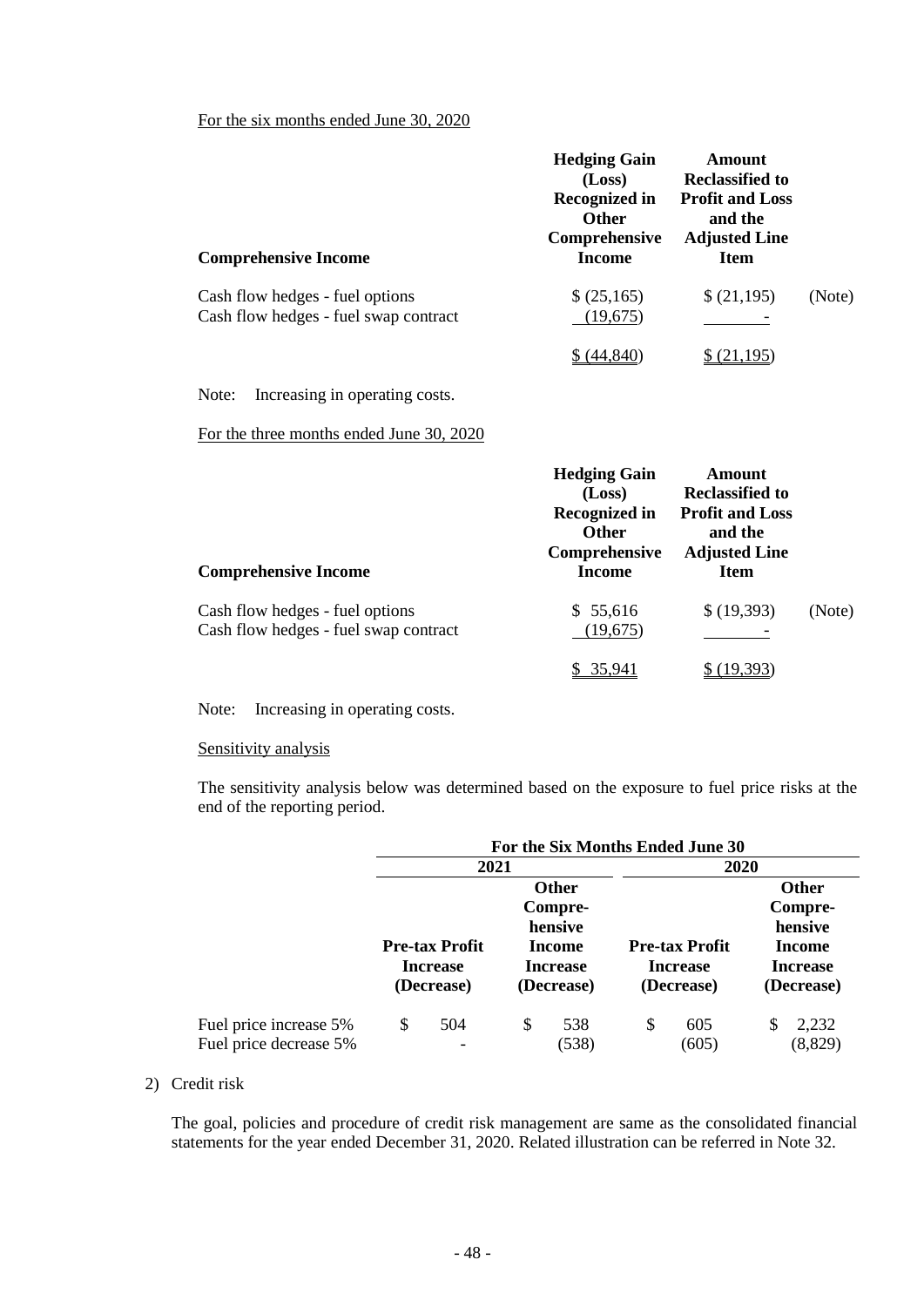#### 3) Liquidity risk

The objective of the Group's management of liquidity is to maintain cash and cash equivalents sufficient for operating purposes, marketable securities with high liquidity and loan commitments that are sufficient to ensure that the Group has adequate financial flexibility.

|                                                                                     | <b>Unused Bank</b><br><b>Loan Limit</b><br>(Unsecured) |
|-------------------------------------------------------------------------------------|--------------------------------------------------------|
| The Group (China Airlines, Ltd., Mandarin Airlines and Tigerair Taiwan Co.,<br>Ltd. | \$ 20,540,468                                          |

#### Liquidity and interest rate risk table

The following table shows the remaining contractual maturity analysis of the Group's financial liabilities with agreed-upon repayment periods, which were based on the date the Group may be required to pay the first repayment and financial liabilities is evaluated based on undiscounted cash flows, including cash flows of interest and principal.

Bank loans with a repayment on demand clause were included in the second column of the table below regardless of whether or not the banks would choose to exercise early their rights to repayment. The maturity dates for other non-derivative financial liabilities were based on the agreed-upon repayment dates. The Group's liquidity analysis for its derivative financial instruments is also shown in the following table. The table was based on the undiscounted contractual net cash inflows and outflows on derivative instruments that settle on a net basis, and the undiscounted gross cash inflows and outflows on those derivatives that require gross settlement. When the amount payable or receivable is not fixed, the amount disclosed has been determined by reference to the projected interest rates as illustrated by yield curves at the end of the reporting period.

June 30, 2021

|                        | The Weighted<br>Average<br><b>Effective</b><br><b>Interest Rate</b><br>$($ %) | Less than 1<br>Year | 1 to 5 Years    | Over 5 Years    |
|------------------------|-------------------------------------------------------------------------------|---------------------|-----------------|-----------------|
| Lease liabilities      | 2.3142                                                                        | \$<br>3,388,231     | \$<br>9,458,653 | \$<br>7,174,576 |
| Floating interest rate |                                                                               |                     |                 |                 |
| liabilities            | 0.9498                                                                        | 18,585,062          | 56,478,456      | 15,028,926      |
| Hedging instruments    | 3.0097                                                                        | 11,710,637          | 38,650,870      | 663,055         |
| Bonds payable          | 0.8749                                                                        | 3,985,515           | 17,555,457      |                 |
|                        |                                                                               | 37,669,445          | 122,143,436     | 22,866,557      |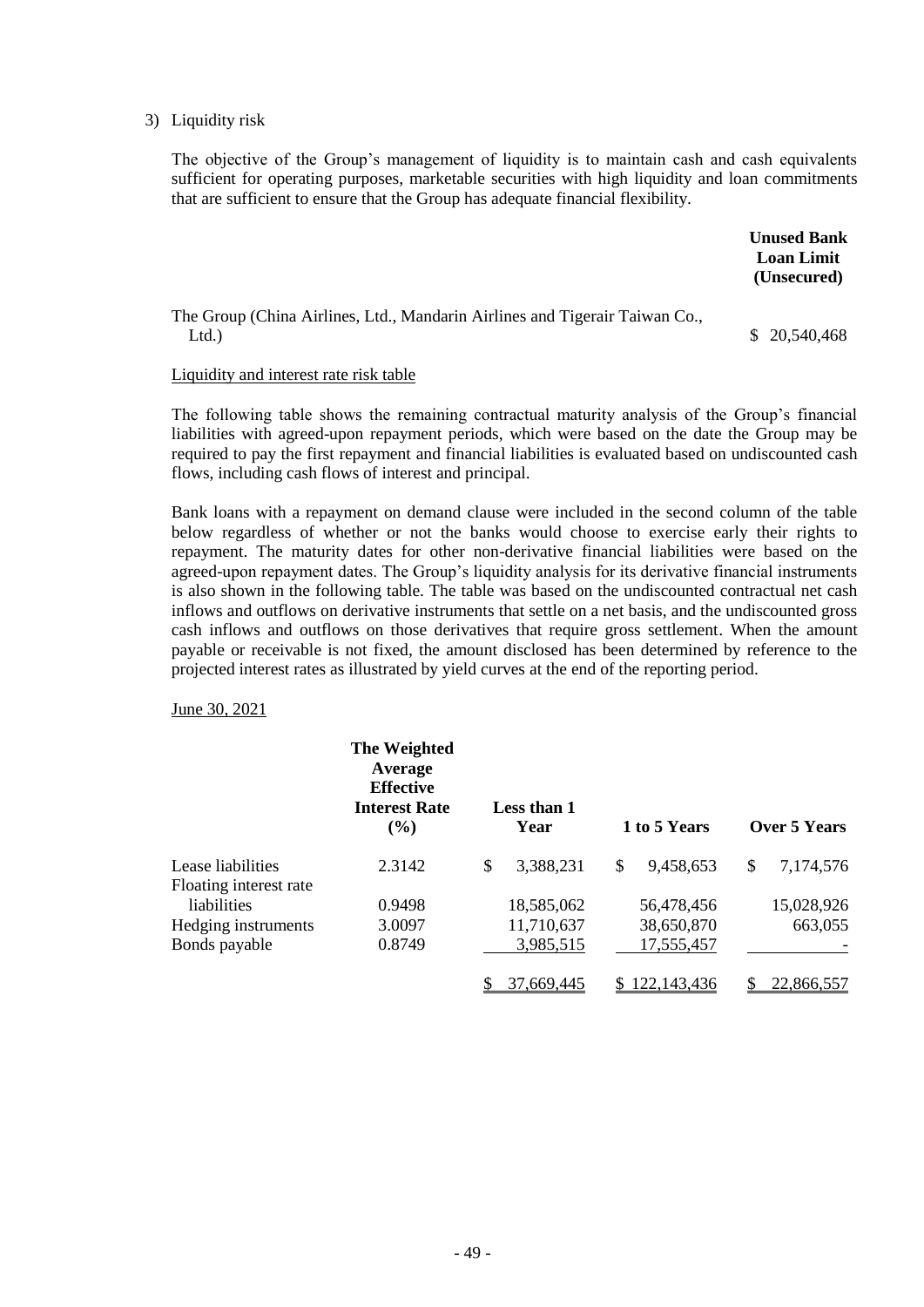## December 31, 2020

|                                             | The Weighted<br>Average<br><b>Effective</b><br><b>Interest Rate</b><br>$(\%)$ | Less than 1<br>Year |    | 1 to 5 Years  | Over 5 Years        |
|---------------------------------------------|-------------------------------------------------------------------------------|---------------------|----|---------------|---------------------|
| Lease liabilities                           | 1.1128                                                                        | \$<br>3,494,299     | \$ | 9,770,964     | \$<br>7,982,767     |
| Floating interest rate                      |                                                                               |                     |    |               |                     |
| liabilities                                 | 1.6269                                                                        | 26,195,346          |    | 60,977,026    | 17, 175, 894        |
| Derivative instruments                      | 3.0492                                                                        | 9,249,609           |    | 32,978,809    | 1,815,449           |
| Bonds payable                               | 2.4622                                                                        | 12,531,511          |    | 9,303,608     | 1,280,778           |
|                                             |                                                                               | 51,470,765          |    | \$113,030,407 | 28,254,888          |
| June 30, 2020                               | The Weighted<br>Average<br><b>Effective</b>                                   |                     |    |               |                     |
|                                             | <b>Interest Rate</b><br>$(\%)$                                                | Less than 1<br>Year |    | 1 to 5 Years  | <b>Over 5 Years</b> |
| Lease liabilities<br>Floating interest rate | 2.3909                                                                        | \$<br>3,265,019     | \$ | 10,294,529    | \$<br>7,350,930     |
| liabilities                                 | 0.9845                                                                        | 18,340,320          |    | 32,644,201    | 33, 373, 807        |
| Hedging instruments                         | 3.0476                                                                        | 10,356,709          |    | 38,103,864    | 3,888,599           |
| Bonds payable                               | 0.9791                                                                        | <u>12,154,558</u>   |    | 10,938,049    | 3,332,309           |
|                                             |                                                                               | \$<br>44,116,606    | S  | 91,980,643    | \$<br>47,945,645    |

## **32. TRANSACTIONS WITH RELATED PARTIES**

The transactions between subsidiaries (obtain business) relationship with China Airlines, Ltd., remaining account balance, revenue and expense are eliminated when combined, which is not disclosed in the note. Unless otherwise stated, the transactions between the merged company and other business related parties are as follows:

a. Related party' name and relationships

| <b>Related Party Name</b>                          | <b>Relationship with the Company</b>                                                                                 |  |  |
|----------------------------------------------------|----------------------------------------------------------------------------------------------------------------------|--|--|
|                                                    |                                                                                                                      |  |  |
| China Aircraft Service                             | Associate                                                                                                            |  |  |
| Airport Air Cargo Terminal (Xiamen) Co., Ltd.      | Associate                                                                                                            |  |  |
| Airport Air Cargo Service (Xiamen) Co., Ltd.       | Associate                                                                                                            |  |  |
| Eastern United International Logistics (Hong Kong) | Associate                                                                                                            |  |  |
| <b>Dynasty Holidays</b>                            | Associate                                                                                                            |  |  |
| China Pacific Catering Services                    | Joint venture investment                                                                                             |  |  |
| China Pacific Laundry Services                     | Joint venture investment                                                                                             |  |  |
| Nordam Asia Ltd.                                   | Joint venture investment                                                                                             |  |  |
| Delica International Co., Ltd.                     | Joint venture investment                                                                                             |  |  |
| China Aviation Development Foundation              | Director of the Company and major shareholder                                                                        |  |  |
| <b>Others</b>                                      | Director, key management personnel, chairman,<br>general manager of the Group, spouse and<br>second-degree relatives |  |  |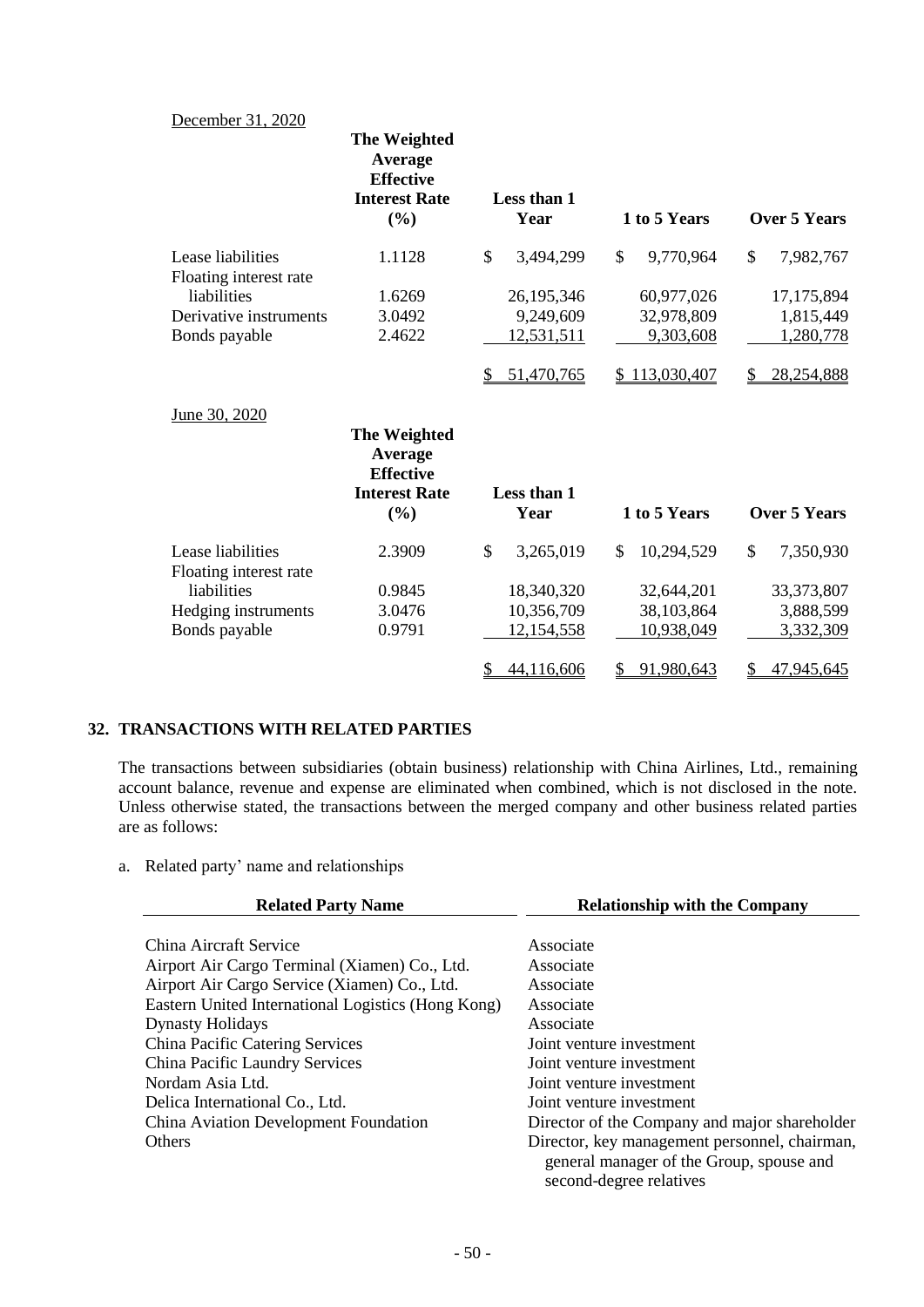### b. Operating income

| <b>Account</b> |                                      |       | <b>For the Three Months Ended</b><br>June 30 | <b>For the Six Months Ended</b><br>June 30 |        |  |
|----------------|--------------------------------------|-------|----------------------------------------------|--------------------------------------------|--------|--|
| <b>Items</b>   | <b>Related Party Type</b>            | 2021  | 2020                                         | 2021                                       | 2020   |  |
| Other income   | Major shareholders<br>of the Company | 2,623 |                                              | 8,035                                      | 5.097  |  |
|                | Associate                            | 56    | 104                                          | 56                                         | 112    |  |
|                | Joint venture<br>investment          |       |                                              | 9.595                                      | 13.189 |  |

### c. Purchases of goods

|                           | <b>For the Three Months Ended</b><br><b>June 30</b> |         | <b>For the Six Months Ended</b><br>June 30 |       |  |
|---------------------------|-----------------------------------------------------|---------|--------------------------------------------|-------|--|
| <b>Related Party Type</b> | 2021                                                | 2020    | 2021                                       | 2020  |  |
| Major shareholders of the |                                                     |         |                                            |       |  |
| Company                   | 6.062                                               |         | 18.572                                     | 1.418 |  |
| Associate                 | 13,884                                              | 145.317 | 206,518                                    |       |  |
| Joint venture investment  | 48.160                                              |         | 109,361                                    |       |  |

## d. Accounts receivable - related parties (generated by operations)

| <b>Related Party Type</b>                                     | <b>June 30,</b><br>2021 | December 31,<br><b>2020</b> | <b>June 30,</b><br>2020 |
|---------------------------------------------------------------|-------------------------|-----------------------------|-------------------------|
| Major shareholders of the Company<br>Joint venture investment | 1,058<br>.,657          | l.667                       | 314                     |
|                                                               |                         | .667                        |                         |

The receivables are not guaranteed, and there is no allowance for doubtful accounts related to accounts receivable - related parties. The payment periods of such accounts were within 30 to 90 days, and there are no overdue payments.

e. Accounts payable - related parties (generated by operations)

| <b>Related Party Type</b>        | <b>June 30,</b><br>2021 | December 31,<br>2020 | <b>June 30,</b><br>2020 |
|----------------------------------|-------------------------|----------------------|-------------------------|
| Major shareholder of the Company | 2,450<br>S              | S                    | S                       |
| Associate                        | 41,270                  | 52,187               | 45,572                  |
| Joint venture investment         | 49.012                  | 76,380               | 47,020                  |
|                                  |                         | 128,567              |                         |

The remaining balance of notes and accounts payable - related parties will be paid in cash if they are not secured.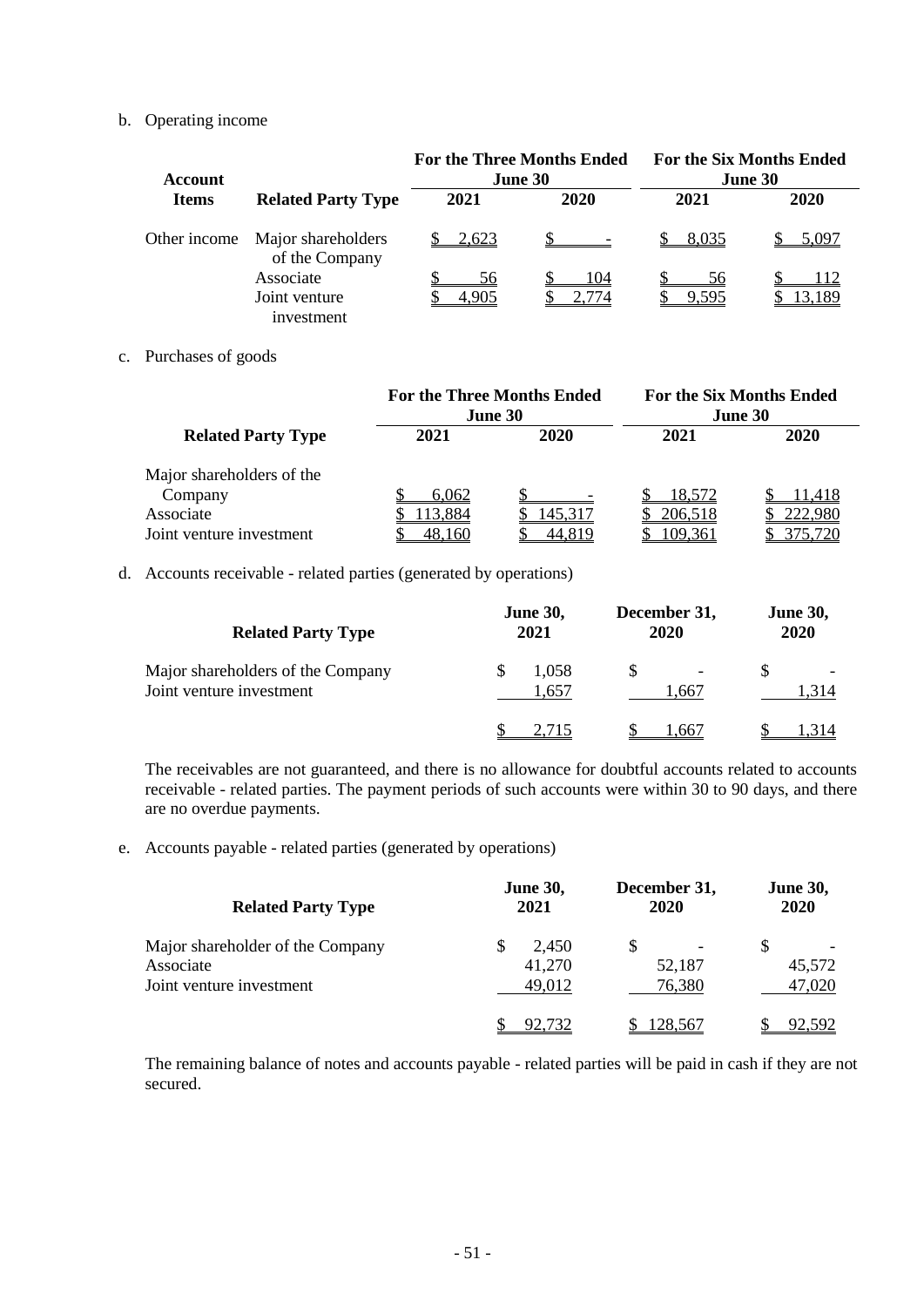### f. Lease arrangements

Under an operating lease agreement, the Company rented flight training machines and flight simulators from China Aviation Development Foundation to train pilots, and the Company paid the rental based on usage hours. As of June 30, 2021 and 2020, the Company paid rentals of \$18,572 thousand and \$11,418 thousand, respectively; for the three months ended June 30, 2021 and 2020, the Company's paid rentals amounted to \$6,062 thousand and \$0 thousand, respectively.

g. Endorsements and guarantees

|                             | June 30, 2021        |                 | <b>December 31, 2020</b> |                       | June 30, 2020        |                       |
|-----------------------------|----------------------|-----------------|--------------------------|-----------------------|----------------------|-----------------------|
|                             | Authorized<br>Amount | Amount<br>Used  | Authorized<br>Amount     | Amount<br><b>Used</b> | Authorized<br>Amount | Amount<br><b>Used</b> |
| The Company                 |                      |                 |                          |                       |                      |                       |
| Cal Park                    | 3.850,000            | 1.772.880<br>S. | 3.850,000                | .892.540<br>S.        | \$ 3.850,000         | 2,024,250             |
| Tigerair Taiwan Co., Ltd.   | 2.604.791            | 259,894         | 2.656.591                | 265,062               | 2.774.837            | 473.735               |
| Taiwan Aircraft Maintenance |                      |                 |                          |                       |                      |                       |
| and Engineering Co., Ltd.   | 2,000,000            | 1.381.500       | 2,000,000                | 1.336.000             | 2,000,000            | 1.301.327             |

#### h. Compensation of key management personnel

|                                                          | <b>For the Three Months Ended</b><br>June 30 |                   | <b>For the Six Months Ended</b><br>June 30 |                   |
|----------------------------------------------------------|----------------------------------------------|-------------------|--------------------------------------------|-------------------|
|                                                          | 2021                                         | 2020              | 2021                                       | 2020              |
| Short-term employee benefits<br>Post-employment benefits | 9,331<br>S.<br>40,548                        | 6,569<br>S<br>528 | \$18,667<br>41,138                         | \$16,051<br>1,165 |
|                                                          | 49.879                                       | 7 (197            | 59.805                                     |                   |

The remuneration of directors and key executives was determined by the remuneration committee with regard to the performance of individuals and market trends.

## **33. ASSETS PLEDGED AS COLLATERAL OR FOR SECURITY**

The following assets were pledged or mortgaged as collateral for long-term bank loans, lease obligations and business transactions:

|                               | <b>June 30,</b><br>2021 | December 31,<br>2020 | <b>June 30,</b><br><b>2020</b> |
|-------------------------------|-------------------------|----------------------|--------------------------------|
| Property, plant and equipment | 32,986,821              | 34,170,076           | 35, 343, 455<br>S              |
| Right-of-use assets           | 57,219,733              | 59,861,537           | 66,113,940                     |
| Restricted assets             | 469.165                 | 302,807              | 131,487                        |
|                               | 90.675.719              | <u>94,334,420</u>    | 101,588,882                    |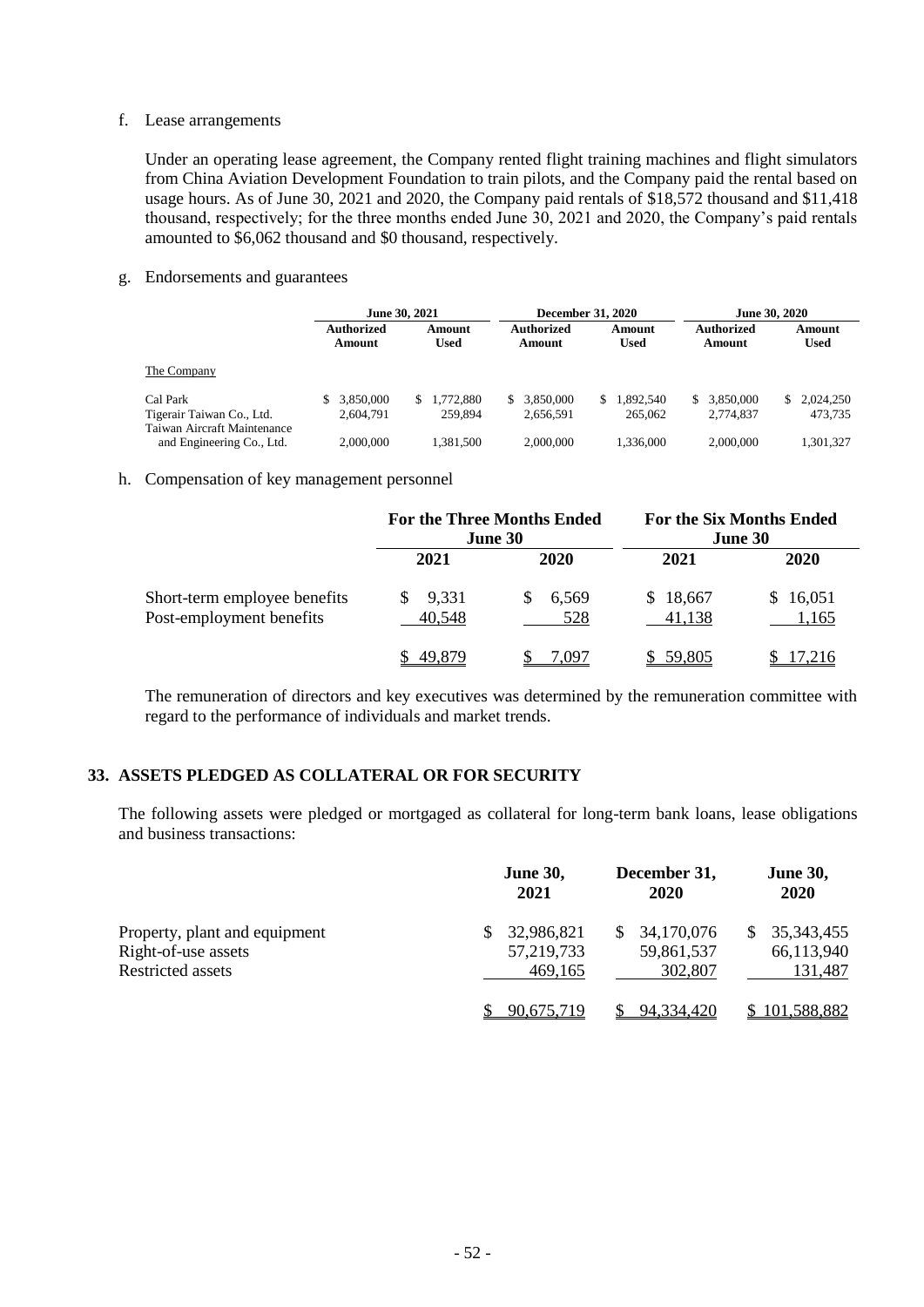## **34. SIGNIFICANT COMMITMENTS AND CONTINGENT LIABILITIES**

The Group had commitments and contingent liabilities (except for those mentioned in other notes) as follows:

a. Taiwan Air Cargo Terminal Co. (TACT) signed a terminal construction contract with the Civil Aeronautics Administrations (CAA) on January 14, 2000. The chartered operation period (COP) is 20 years from the date of transfer of the chartered operation rights from CAA to TACT. The terminal expansion and improvements and the equipment installation and upgrade in the Taiwan Taoyuan International Airport cargo terminal and Kaohsiung cargo terminal were expected to be completed in the first 10 years of the COP. This construction project was approved by TACT's board of directors in 2003. TACT filed an application for a 10-year extension of the COP for the cargo terminals in the Taiwan Taoyuan International Airport and Kaohsiung International Airport and received the approval from the Taoyuan Airport Corporation and CAA in July 2013 and July 2015, respectively.

However, TACT filed an arbitration in 2012 to revise the total amount of expenditure to \$6,840,000 thousand.

As of June 30, 2021, TACT had signed the following construction contracts with unrelated parties:

| <b>Client Name</b>                                  | <b>Contract Title</b>                                            | <b>Contract</b><br><b>Amount (VAT</b><br>Included) |
|-----------------------------------------------------|------------------------------------------------------------------|----------------------------------------------------|
| <b>CECI</b> Engineering<br>Consultant, Inc., Taiwan | Cargo terminal expansion construction consultant<br>contract     | \$552,285                                          |
| Bin Li Construction Co.,<br>Ltd, Taiwan             | Cargo terminal expansion and enhancement<br>construction         | 275,000                                            |
| Trade-Van Information<br>Services Co.               | TACT warehouse management system integrated<br>revision contract | 30,000                                             |

As of June 30, 2021, the accumulated payments of construction in process for consultant service and construction equipment were \$22,750 thousand (VAT included) and \$222,726 thousand (VAT included), respectively. The amounts were recognized as construction in progress.

Assets acquired from cargo terminal improvements, equipment acquisition and subsequent equipment acquisition and replacement will be transferred to the government without any compensation when the chartered operating license expires.

TACT should pay royalties to Taoyuan Airport Corporation and the CAA during the chartered operation period. The calculation is based on annual sales (including operating and non-operating revenue but excluding the rental revenue from specific districts), and Taoyuan Airport Corporation and the CAA have the option to adjust the royalty rates every 3 years starting from the date of transfer of the chartered operation rights on the basis of actual revenue and expenditures. The current royalty rate is 6%.

b. CAL Park Co., Ltd. ("CAL Park") signed "Taiwan Taoyuan International Airport Aviation Operation Center (including Airport Hotel) Construction Operating Contract" with the CAA on September 20, 2006. However, on November 1, 2010, the Taoyuan Airport Corporation took over the CAA's rights on this contract from the CAA. The contract is effective for 50 years (consisting of the development stage and operating period) from the contract date. Three years before contract expiry date, CAL Park has the first option to renew the contract once with a 20-year extension.

CAL Park's business scope includes providing business and other operating space related to civil air transport, hotels, aviation service and related industries adhered to the base and essential services law and approved by the Taoyuan Airport Corporation.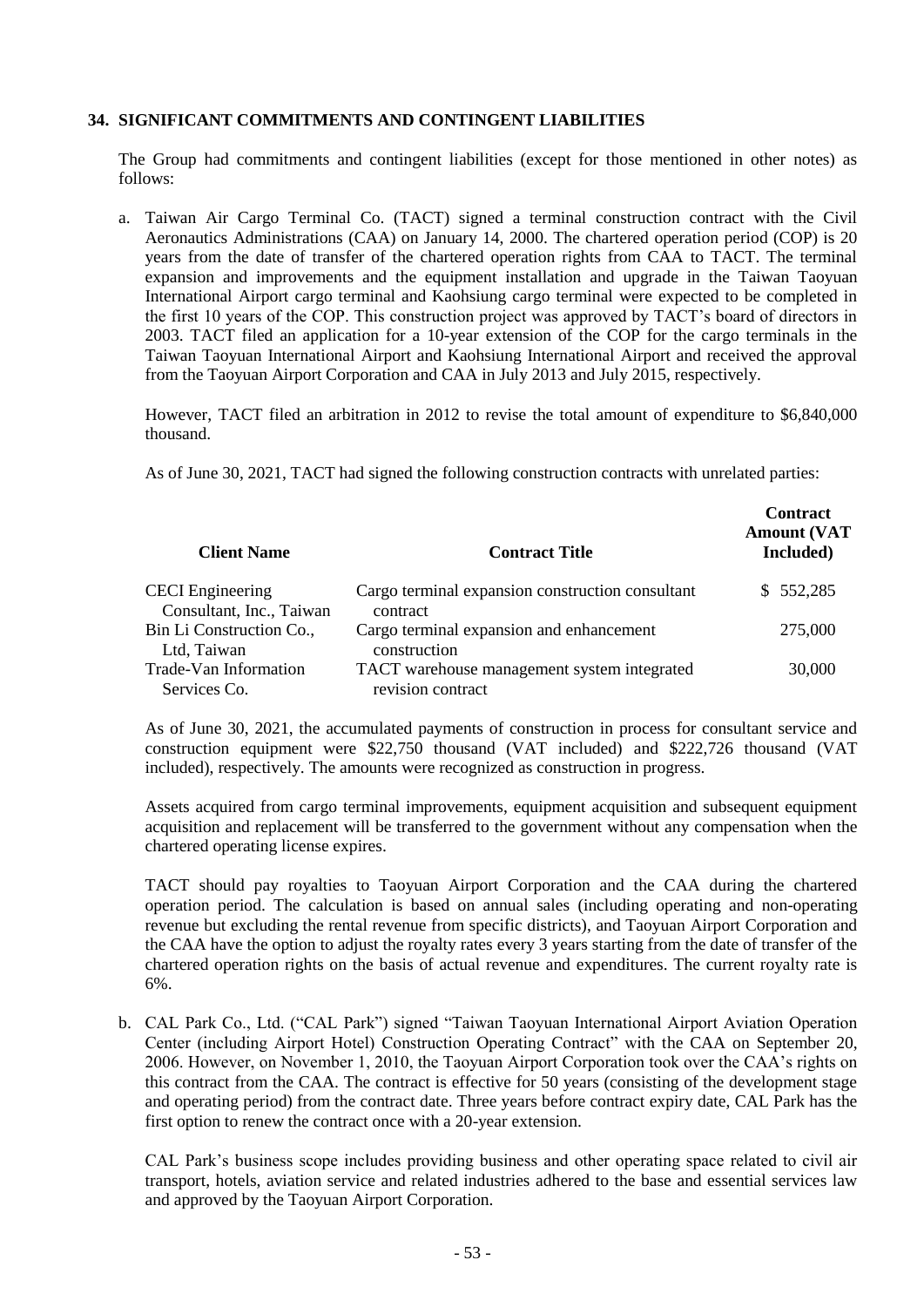CAL Park should pay land rentals on the date of the registration of surface rights. The rental rates for the development stage differ from those for the operation period. The rental rates should follow Article No. 2 of the "Regulations for Favorable Rentals Regarding Public Land Lease and Superficies in Infrastructure Projects", which states that rental calculation in the development stage should include the land value added tax plus the necessary maintenance fee; in the operation period, rentals are 60% of the amount based on the National Building Land Rental Standard plus land value tax, value-added tax and the necessary maintenance fee.

During the 50 years beginning from the initial operation date of CAL Park to the end of the construction period, CAL Park should pay royalties based on the operating revenue estimated in the financial plan of its investment execution proposal. If the sales and business tax declared and filed by a business entity for a single year exceeds 10% of the operating revenue as estimated in the financial plan in its investment execution proposal, CAL Park should pay additional royalties at 10% of this excess.

CAL Park should submit the asset transfer plan within five years before the expiry date of the chartered operation period, begin the negotiation of the asset transfer contract, and complete the assignation no later than three years before the expiry date of the chartered period. If CAA decides not to keep the building and equipment on the base area, CAL Park should remove all related building and equipment within three months after the expiry date.

- c. In October 2019, the Company signed a contract with Airbus S.A.S. to purchase eleven A321neo aircraft and an option to purchase five A321neo aircraft. The total list price of the eleven aircraft is US\$1,676,413 thousand, and the list price of the option to purchase five aircraft is US\$769,922 thousand. The expected delivery period of the eleven aircraft ranges from 2024 to 2026. As of June 30, 2021, the list price has been paid in the amount of US\$32,570 thousand (recognized as prepayments for aircraft). In October 2019, the Company signed a contract with International Aero Engines Company to purchase four backup engines of A321neo. The total list price of the four engines is US\$60,289 thousand, for details please refer to Note 21.
- d. In July and August 2019, the Company signed a contract with the Boeing Company to purchase three 777F aircraft and exercised the option to purchase three 777F aircraft. The total list price of the six aircraft is US\$2,282,012 thousand, and the expected delivery period is from 2020 to 2023. As of June 30, 2021, three out of the six aircraft has been delivered, the total list price of the remaining three aircraft is US\$1,172,357 thousand, and the list price has been paid in the amount of US\$210,663 thousand (recognized as prepayments for aircraft).
- e. In September 2019, Tigerair Taiwan Co., Ltd. signed a contract with Airbus S.A.S. to purchase seven A320neo aircraft and an option to purchase two A320neo aircraft. The total list price of the seven aircraft is US\$729,746 thousand, and the list price of the option to purchase two aircraft is US\$208,499 thousand. The expected delivery period of the seven aircraft ranges from 2025 to 2027. As of June 30, 2021, the list price has been paid in the amount of US\$18,549 thousand (recognized as prepayments for aircraft). In addition, in December 2019, Tigerair Taiwan Co., Ltd. signed a contract with International Aero Engines Company to purchase two backup engines of A320neo aircraft. The total list price of the two engines is US\$27,345 thousand. As of June 30, 2021, the list price has been paid in the amount of US\$2,988 thousand (recognized as prepayments for aircraft), for details please refer to Note 21.
- f. On July 10, 2021, Tigerair Taiwan Co., Ltd. signed a contract with Tiger Airways Holdings Pte Ltd to purchase trademark.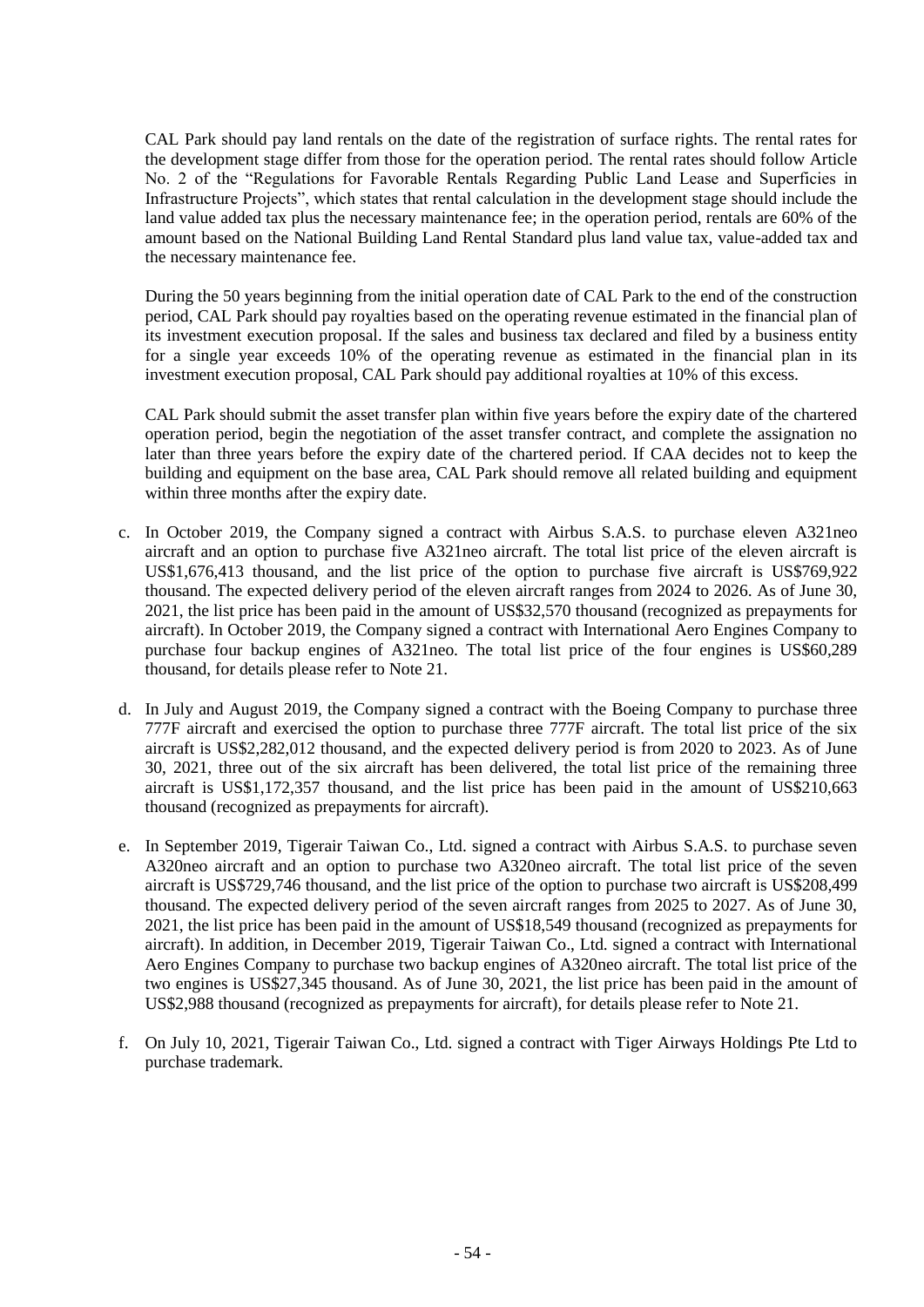#### **35. IMPACT OF COVID-19**

Since the outbreak of the Covid-19 in January 2020, the coronavirus has become a pandemic. The pandemic has now spread around the world and most countries have not removed their travel restrictions. Because the number of inbound and outbound passengers has decreased significantly, the Group adjusts the proportion between passenger aircraft and cargo aircraft used in operations to comply with the government's epidemic prevention policy and cater to market demand. The Company reduces the frequency of passenger air services that have been severely affected, uses the passenger aircraft to support the cargo flight arrangement and expands the function of all-cargo aircraft to maximize the opportunities from air cargo business. Since March 2020, cargo has become the main source of revenue for the Group.

The Group continues to adjust the response measures according to the situation. In addition, to ensure the adequate liquidity, the Group also implements measures for human resource management such as postponing the hiring of newcomers, relaxing the application of special leave, loosening the restrictions on leave without pay, encouraging employees to take leave, adjusting working hours and salaries, etc. The Group's policies to control spending include suspension of non-urgent capital expenditures, reduction in and postponement of payments.

Also, the Group received several relief measures such as government subsidy for operation and reduction on rent. For the six months ended June 30, 2021, because of the COVID-19 pandemic, the Group received subsidy of \$639,030 thousand for the airport landing fees and parking fees, etc. The subsidy for housing and land rental, and salary expenses of \$463,118 thousand was recognized as deduction from other income and expenses. The Group has obtained relief loan from the government. Refer to Note 19 for details on the amount of loan and its allocation.

The Group cooperates in contact tracing efforts, expands screening tests and fulfils other requirements to cooperate with the Central Epidemic Command Center. The Group has properly responded to and flexibly adjusted its flight schedules. Currently, the operation is mainly based on cargo flights, and passenger flights will be adjusted according to the status of crews' dispatch.

#### **36. SIGNIFICANT ASSETS AND LIABILITIES DENOMINATED IN FOREIGN CURRENCIES**

The following information was aggregated by the foreign currencies other than functional currencies of entities in the Group, and the exchange rates between foreign currencies and respective functional currencies were disclosed. The significant assets and liabilities denominated in foreign currencies were as follows:

#### **(In Thousands of Foreign Currencies)**

June 30, 2021

|                  | Foreign<br><b>Currencies</b> | <b>Exchange Rate</b> | Carrying<br><b>Amount</b> |
|------------------|------------------------------|----------------------|---------------------------|
| Financial assets |                              |                      |                           |
| Monetary items   |                              |                      |                           |
| <b>USD</b>       | \$<br>661,405                | 27.8552              | 18,423,556<br>S.          |
| <b>EUR</b>       | 17,507                       | 33.1126              | 579,688                   |
| <b>HKD</b>       | 321,680                      | 3.5881               | 1,154,220                 |
| <b>JPY</b>       | 3,815,078                    | 0.2521               | 961,781                   |
| <b>RMB</b>       | 408,953                      | 4.3141               | 1,764,265                 |
|                  |                              |                      | (Continued)               |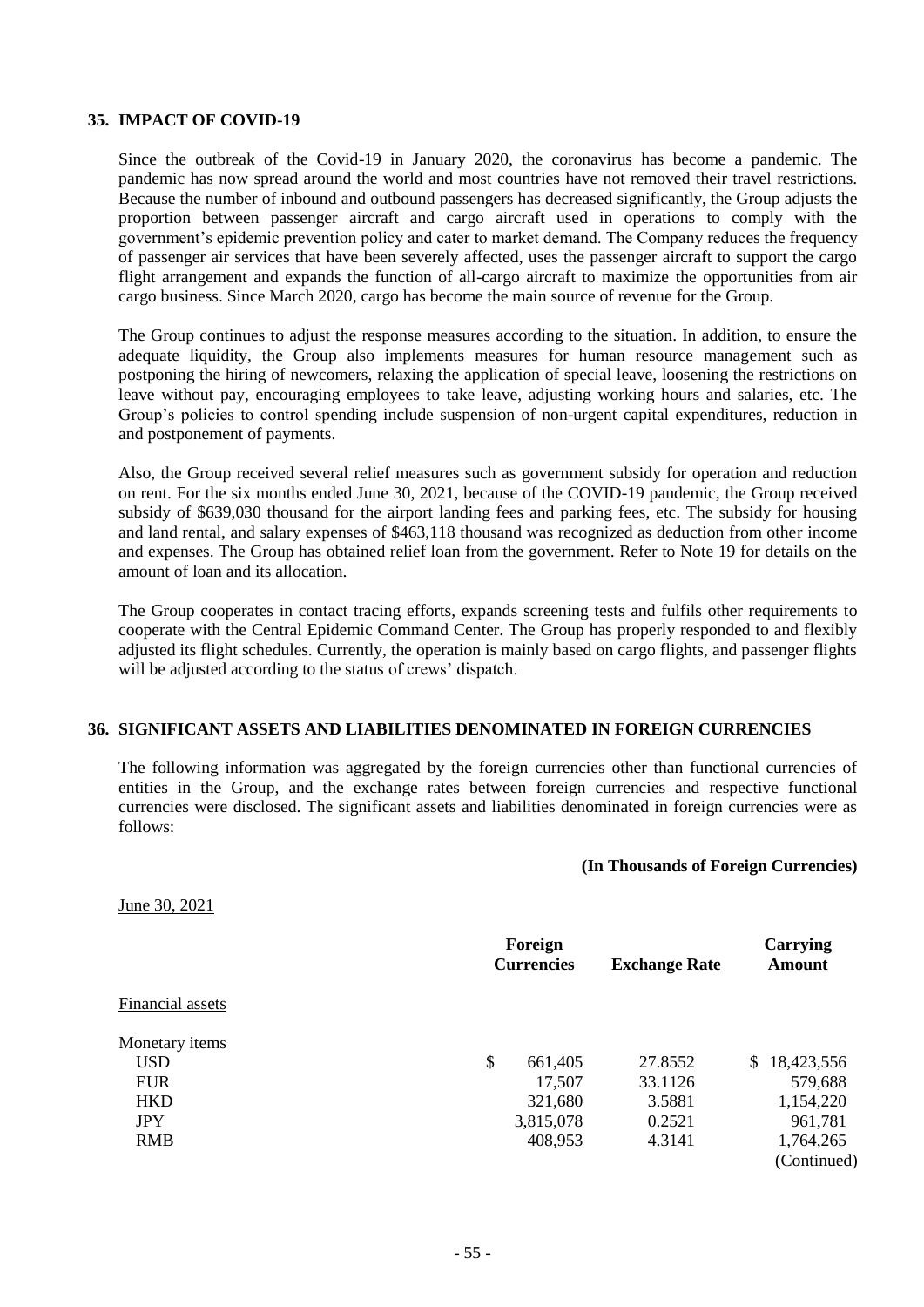|                                                                                      | Foreign<br><b>Currencies</b>                                          | <b>Exchange Rate</b>                             | Carrying<br><b>Amount</b>                                               |
|--------------------------------------------------------------------------------------|-----------------------------------------------------------------------|--------------------------------------------------|-------------------------------------------------------------------------|
| <b>Financial liabilities</b>                                                         |                                                                       |                                                  |                                                                         |
| Monetary items<br><b>USD</b><br><b>EUR</b><br><b>HKD</b><br><b>JPY</b><br><b>RMB</b> | $\mathcal{S}$<br>2,126,650<br>5,732<br>64,979<br>3,518,945<br>130,921 | 27.8552<br>33.1126<br>3.5881<br>0.2521<br>4.3141 | \$59,238,248<br>189,799<br>233,150<br>887,126<br>564,804<br>(Concluded) |
| December 31, 2020                                                                    |                                                                       |                                                  |                                                                         |
|                                                                                      | Foreign<br><b>Currencies</b>                                          | <b>Exchange Rate</b>                             | <b>Carrying</b><br><b>Amount</b>                                        |
| Financial assets                                                                     |                                                                       |                                                  |                                                                         |
| Monetary items<br><b>USD</b><br><b>EUR</b><br><b>HKD</b><br><b>JPY</b><br><b>RMB</b> | $\mathcal{S}$<br>702,507<br>18,250<br>344,577<br>3,475,525<br>560,252 | 28.4091<br>34.8432<br>3.6603<br>0.2750<br>4.3440 | \$19,957,598<br>635,899<br>1,261,257<br>955,769<br>2,433,737            |
| <b>Financial liabilities</b>                                                         |                                                                       |                                                  |                                                                         |
| Monetary items<br><b>USD</b><br><b>EUR</b><br><b>HKD</b><br><b>JPY</b><br><b>RMB</b> | 2,208,214<br>6,513<br>73,825<br>3,725,514<br>144,376                  | 28.4091<br>34.8432<br>3.6603<br>0.2750<br>4.3440 | 62,733,383<br>226,949<br>270,223<br>1,024,509<br>627,168                |
| June 30, 2020                                                                        |                                                                       |                                                  |                                                                         |

|                  | Foreign<br><b>Currencies</b><br><b>Exchange Rate</b> |         | Carrying<br>Amount |
|------------------|------------------------------------------------------|---------|--------------------|
| Financial assets |                                                      |         |                    |
| Monetary items   |                                                      |         |                    |
| <b>USD</b>       | \$<br>708,607                                        | 29.6736 | \$21,026,924       |
| <b>EUR</b>       | 22,349                                               | 33.3333 | 744,958            |
| <b>HKD</b>       | 293,927                                              | 3.8256  | 1,124,433          |
| <b>JPY</b>       | 3,597,792                                            | 0.2751  | 989,819            |
| <b>RMB</b>       | 511,200                                              | 4.1946  | 2,144,296          |
|                  |                                                      |         | (Continued)        |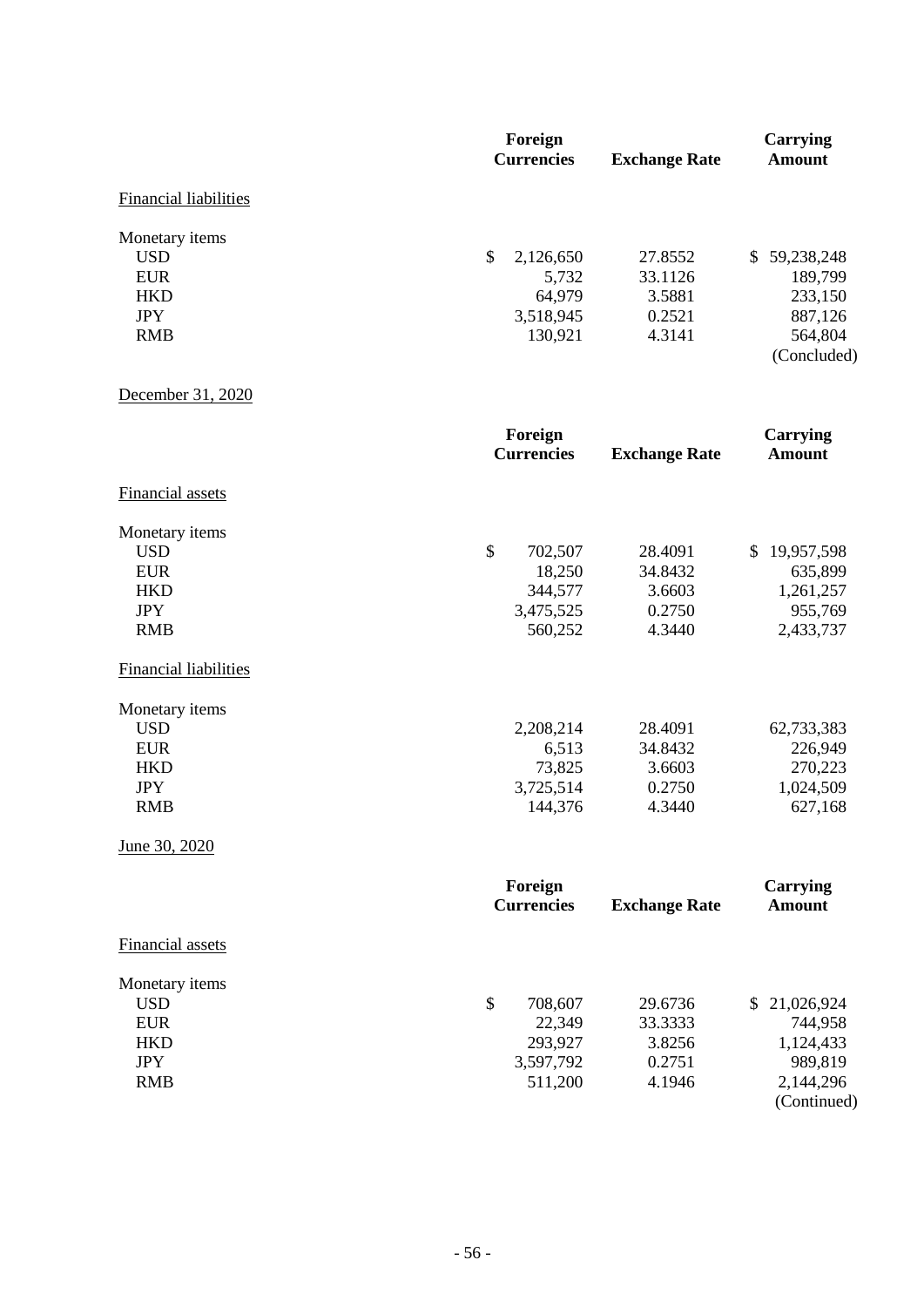|                              | Foreign           |                      |                  |
|------------------------------|-------------------|----------------------|------------------|
|                              | <b>Currencies</b> | <b>Exchange Rate</b> | Amount           |
| <b>Financial liabilities</b> |                   |                      |                  |
| Monetary items               |                   |                      |                  |
| <b>USD</b>                   | \$<br>2,310,351   | 29.6736              | 68,556,401<br>S. |
| <b>EUR</b>                   | 9,497             | 33.3333              | 316,551          |
| <b>HKD</b>                   | 61,375            | 3.8256               | 234,795          |
| <b>JPY</b>                   | 3,111,172         | 0.2751               | 855,940          |
| <b>RMB</b>                   | 122,112           | 4.1946               | 512,216          |
|                              |                   |                      | (Concluded)      |

For the three months ended June 30, 2021 and 2020, net foreign exchange gains were \$125,598 thousand and \$103,072 thousand, respectively; and for the six months ended June 30, 2021 and 2020, net foreign exchange (losses) gains were \$(2,059) thousand and \$50,958 thousand, respectively. It is impractical to disclose net foreign exchange gains (losses) by each significant foreign currency due to the variety of the foreign currency transactions and functional currencies of the entities in the Group.

### **37. SEPARATELY DISCLOSED ITEMS**

- a. Following are the additional disclosures required by the Securities and Futures Bureau for the Company and its investees:
	- 1) Financing provided: Table 1 (attached)
	- 2) Endorsements/guarantees provided: Table 2 (attached)
	- 3) Marketable securities held: Table 3 (attached)
	- 4) Marketable securities acquired and disposed of at costs or prices of at least NT\$300 million or 20% of the paid-in capital: None
	- 5) Acquisitions of individual real estate at costs or prices of at least NT\$300 million or 20% of the paid-in capital: None
	- 6) Disposals of individual real estate at costs or prices of at least NT\$300 million or 20% of the paid-in capital: None
	- 7) Total purchases from or sales to related parties amounting to at least NT\$100 million or 20% of the paid-in capital: Table 4 (attached)
	- 8) Receivables from related parties amounting to at least NT\$100 million or 20% of the paid-in capital: Table 5 (attached)
	- 9) Names, locations, and related information of investees over which the Company exercises significant influence: Table 6 (attached)
	- 10) Trading in derivative instruments (Notes 7 and 31)
- b. Investments in mainland China: Table 7 (attached)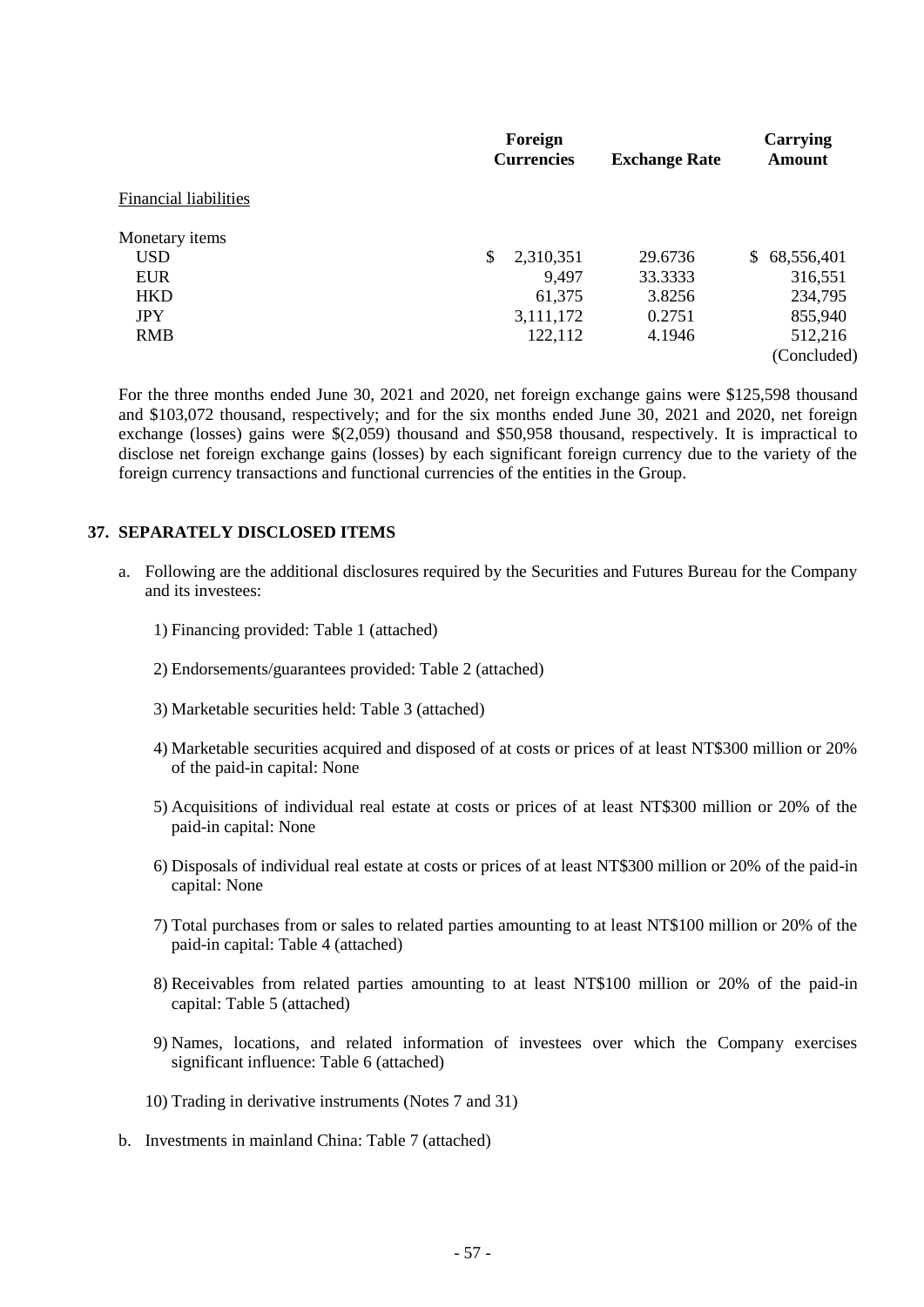- c. Business relationships and important transactions between China Airlines, Ltd. and its subsidiaries: Table 7 (attached)
- d. Information of major shareholders: Table 9 (attached)

## **38. SEGMENT INFORMATION**

#### **Segment Information**

The Group mainly engages in air transportation services for passengers, cargo and others. Its major revenue-generating asset is its aircraft fleet, which is used jointly for passenger and cargo services. Thus, the Group's sole reportable segment is its flight segment. For operating segment reporting in the consolidated financial statements, the reportable segment of the Group and its subsidiaries comprises the flight and the non-flight business departments. The accounting policies applied for reportable segments are consistent with the policies aforementioned in Note 4.

For the six months ended June 30, 2021 and 2020, financial information of reportable segments is listed below:

|                                                                                        | For the Six Months Ended June 30, 2021 |                        |                                      |                         |  |
|----------------------------------------------------------------------------------------|----------------------------------------|------------------------|--------------------------------------|-------------------------|--|
|                                                                                        | Air<br><b>Transportation</b>           | <b>Others</b>          | <b>Adjustments</b><br>and Write-offs | <b>Total</b>            |  |
| Operating revenue                                                                      | 55,192,789                             | 3,594,780              | (1,586,931)<br>S.                    | 57,200,638              |  |
| Operating profit and loss<br>Interest revenue<br>Investment income accounted for using | 1,014,019                              | <u>(235,327)</u><br>\$ | (41,663)<br>\$                       | \$<br>737,029<br>74,689 |  |
| the equity method                                                                      |                                        |                        |                                      | (297, 453)              |  |
| Revenue                                                                                |                                        |                        |                                      | 313,314                 |  |
| Finance costs                                                                          |                                        |                        |                                      | (1,278,461)             |  |
| Expenses                                                                               |                                        |                        |                                      | (1,431,253)             |  |
| Loss before income tax                                                                 |                                        |                        |                                      | (1,882,135)             |  |
| Identifiable assets                                                                    | 186,417,990                            | 14,574,646<br>S.       | (5,975,856)<br>S                     | \$195,016,780           |  |
| Investments accounted for using the<br>equity method                                   |                                        |                        |                                      | 1,663,238               |  |
| Assets                                                                                 |                                        |                        |                                      | 71,310,317              |  |
| Total assets                                                                           |                                        |                        |                                      | 267,990,335             |  |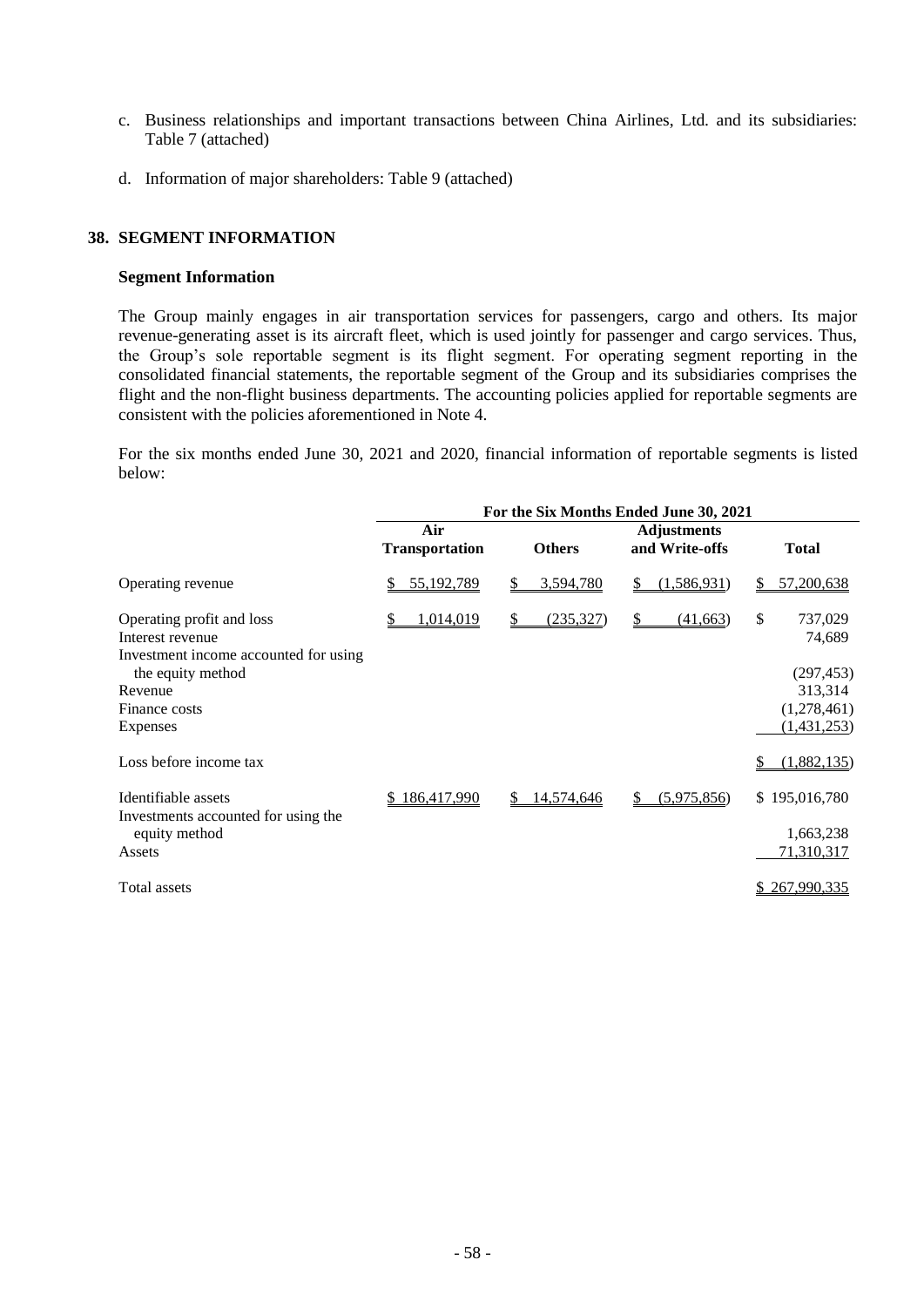|                                                                                                             | For the Six Months Ended June 30, 2020 |                  |                                      |                                         |  |
|-------------------------------------------------------------------------------------------------------------|----------------------------------------|------------------|--------------------------------------|-----------------------------------------|--|
|                                                                                                             | Air<br><b>Transportation</b>           | <b>Others</b>    | <b>Adjustments</b><br>and Write-offs | <b>Total</b>                            |  |
| Operating revenue                                                                                           | 56,970,659<br>\$                       | 3,647,999<br>\$  | (1,746,006)<br>S                     | 58,872,652<br>\$                        |  |
| Operating profit and loss<br>Interest revenue<br>Investment income accounted for using<br>the equity method | 166,729                                | (347,162)<br>S   | (42, 657)<br>S.                      | \$<br>(223,090)<br>180,111<br>(119,222) |  |
| Revenue<br>Finance costs<br><b>Expenses</b>                                                                 |                                        |                  |                                      | 271,990<br>(1,617,165)<br>(159, 185)    |  |
| Loss before income tax                                                                                      |                                        |                  |                                      | (1,666,561)                             |  |
| Identifiable assets<br>Investments accounted for using the<br>equity method                                 | \$197,620,322                          | 15,553,415<br>\$ | (6,269,524)<br>S                     | \$206,904,213<br>2,056,661              |  |
| Assets                                                                                                      |                                        |                  |                                      | 75,753,286                              |  |
| Total assets                                                                                                |                                        |                  |                                      | \$284,714,160                           |  |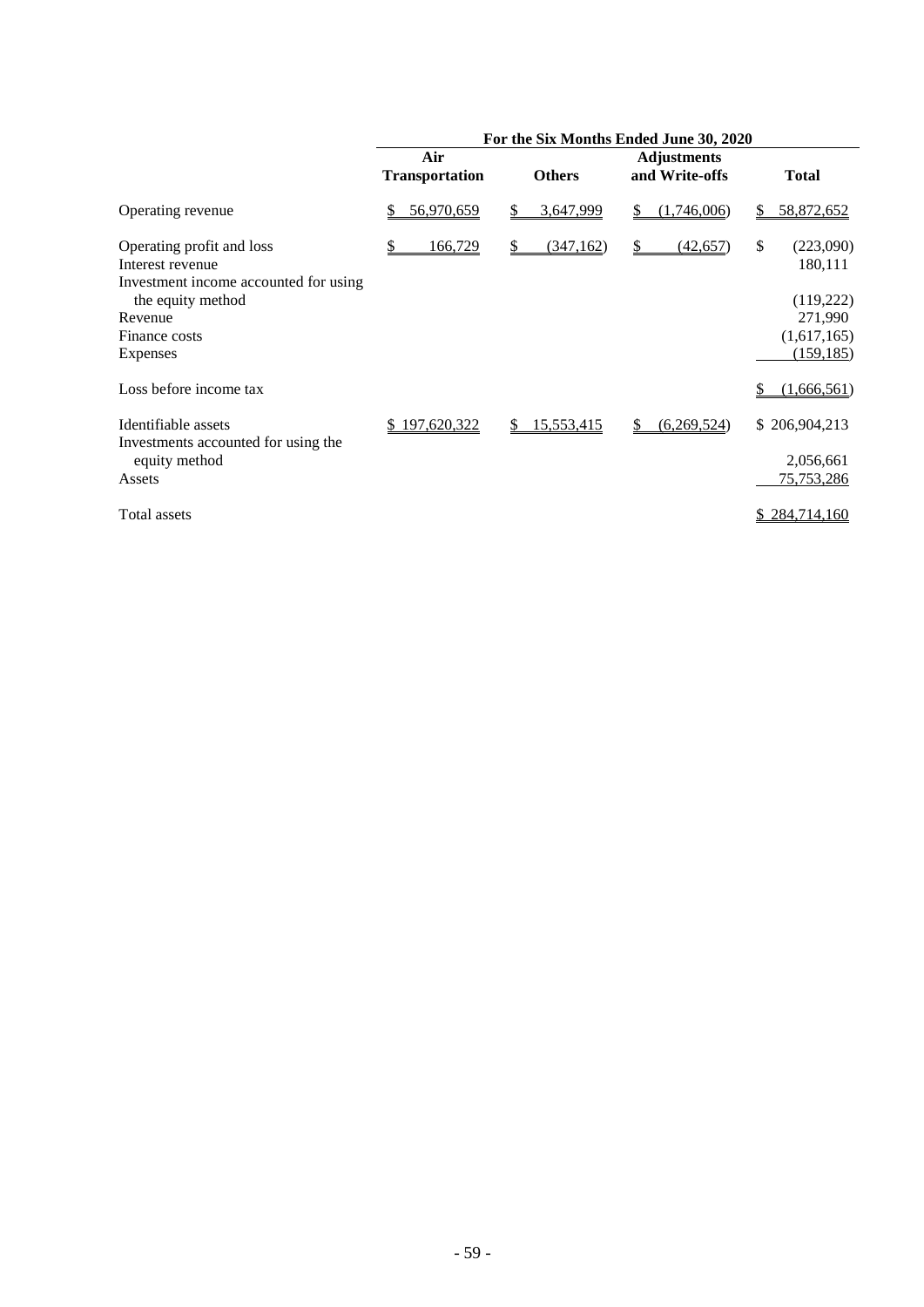## **CHINA AIRLINES, LTD. AND SUBSIDIARIES**

## **FINANCING PROVIDED TO OTHERS**

**FOR THE SIX MONTHS ENDED JUNE 30, 2021 (In Thousands of New Taiwan Dollars, Unless Stated Otherwise)**

|     |                                                             |              | Financial                   |                    | <b>Highest</b>                   |                                 | Actual                                                                                        |          |                                               | <b>Business</b>       | <b>Reasons</b> for                     | <b>Allowance for</b> |      | <b>Collateral</b> | <b>Financing</b>              | Aggregate                 |             |
|-----|-------------------------------------------------------------|--------------|-----------------------------|--------------------|----------------------------------|---------------------------------|-----------------------------------------------------------------------------------------------|----------|-----------------------------------------------|-----------------------|----------------------------------------|----------------------|------|-------------------|-------------------------------|---------------------------|-------------|
| No. | Lender                                                      | Borrower     | <b>Statement</b><br>Account | Related  <br>Party | <b>Balance for</b><br>the Period | <b>Ending</b><br><b>Balance</b> | Borrowing $\begin{bmatrix} \text{meters} \\ \text{Rate } (\%) \end{bmatrix}$<br><b>Amount</b> | Interest | Nature of Financing                           | Transaction<br>Amount | <b>Short-term</b><br>Financing         | Impairment<br>Loss   | Item | Value             | Limit for<br>Each<br>Borrower | <b>Financing</b><br>Limit | <b>Note</b> |
|     | Cal-Dynasty International Dynasty Hotel of Notes receivable | Hawaii, Inc. |                             |                    | 100,000                          | 97,493                          | 55,710                                                                                        | 2.25     | Short-term financing<br>facility is necessary |                       | Operating cycle<br>capital expenditure |                      |      |                   | 141,318                       | \$282,636                 |             |

Note 1: The maximum amount of loans to others by the Group is up to 40% of the Group's net worth as stated in its latest financial statements.

Note 2: The maximum amount of loans to an individual counterparty by the Group is up to 20% of the Group's net worth as stated in its latest financial statements.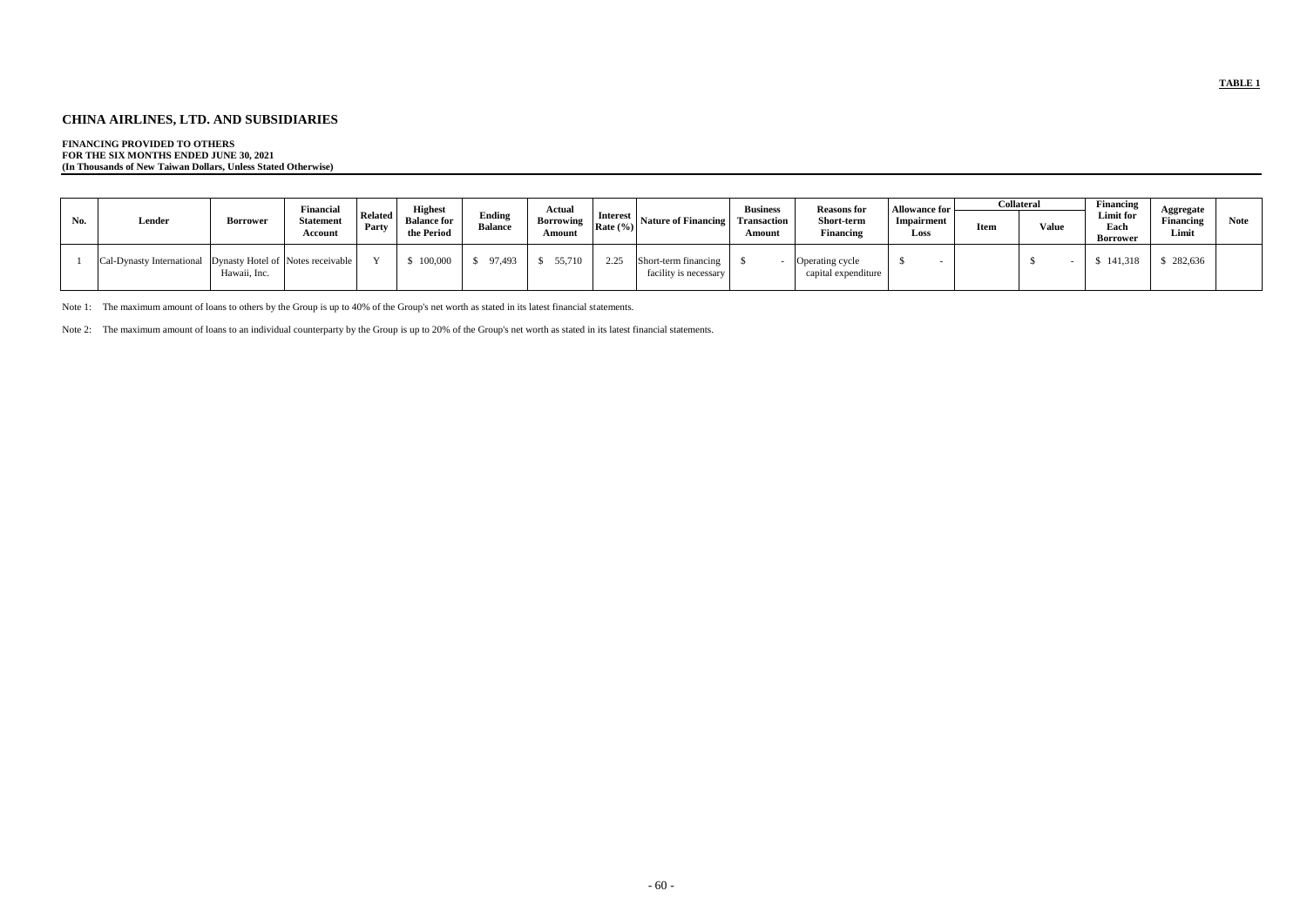## **CHINA AIRLINES, LTD. AND SUBSIDIARIES**

## **ENDORSEMENTS/GUARANTEES PROVIDED FOR THE SIX MONTHS ENDED JUNE 30, 2021 (In Thousands of New Taiwan Dollars, Unless Stated Otherwise)**

|     |                                              | Counter-party                                                                                                |                                                                                            |                                                                                                       |                                     |                                           |                                             |                                                                           | <b>Ratio of</b>                                                                                                                        |                                                                                                     |                                                                                                   |                                              |                                                                                                                                         |
|-----|----------------------------------------------|--------------------------------------------------------------------------------------------------------------|--------------------------------------------------------------------------------------------|-------------------------------------------------------------------------------------------------------|-------------------------------------|-------------------------------------------|---------------------------------------------|---------------------------------------------------------------------------|----------------------------------------------------------------------------------------------------------------------------------------|-----------------------------------------------------------------------------------------------------|---------------------------------------------------------------------------------------------------|----------------------------------------------|-----------------------------------------------------------------------------------------------------------------------------------------|
| No. | Endorsement/<br><b>Guarantee</b><br>Provider | <b>Name</b>                                                                                                  | <b>Nature of Relationship</b>                                                              | Limits on Each  <br>Counter-party's<br>Endorsement/<br><b>Guarantee</b><br><b>Amounts</b><br>(Note 1) | <b>Maximum</b><br><b>Period</b>     | <b>Balance for the   Ending Balance  </b> | <b>Actual</b><br><b>Borrowing</b><br>Amount | <b>Value of</b><br><b>Collaterals</b><br>Property, Plant,<br>or Equipment | <b>Accumulated</b><br><b>Amount of</b><br><b>Collateral to</b><br>Net Equity of<br>the Latest<br><b>Financial</b><br>Statement $(\% )$ | <b>Maximum</b><br>Collateral/<br><b>Guarantee</b><br><b>Amounts</b><br><b>Allowable</b><br>(Note 2) | Endorsement/<br><b>Guarantee</b><br><b>Given by Parent</b><br>on Behalf of<br><b>Subsidiaries</b> | Endorsement/<br><b>Guarantee</b><br>Given by | Endorsement/<br><b>Guarantee</b><br><b>Given on Behalf</b><br>Subsidiaries on of Companies in<br><b>Behalf of Parent Mainland China</b> |
|     | China Airlines                               | Cal Park<br>(the "Company") Tigerair Taiwan Ltd.<br>Taiwan Aircraft Maintenance<br>and Engineering Co., Ltd. | 100% subsidiary<br>75.86% subsidiary by direct<br>and indirect holdings<br>100% subsidiary | \$11,966,553<br>11,966,553<br>11,966,553                                                              | 3,850,000<br>2,671,771<br>2,000,000 | 3,850,000<br>2,604,791<br>2,000,000       | 1,772,880<br>259,894<br>1,381,500           |                                                                           | 6.43<br>4.35<br>3.34                                                                                                                   | \$29,916,384<br>29,916,384<br>29,916,384                                                            | Yes<br>Yes<br>Yes                                                                                 | N <sub>o</sub><br>No<br>N <sub>o</sub>       | N <sub>0</sub><br>No<br>No                                                                                                              |

Note 1: Based on the Group's guidelines, the maximum amount of guarantee to an individual counter-party is up to 20% of the Group's shareholders' equity.

Note 2: Based on the Group's guidelines, the allowable aggregate amount of collateral guarantee is up to 50% of the Group's shareholders' equity.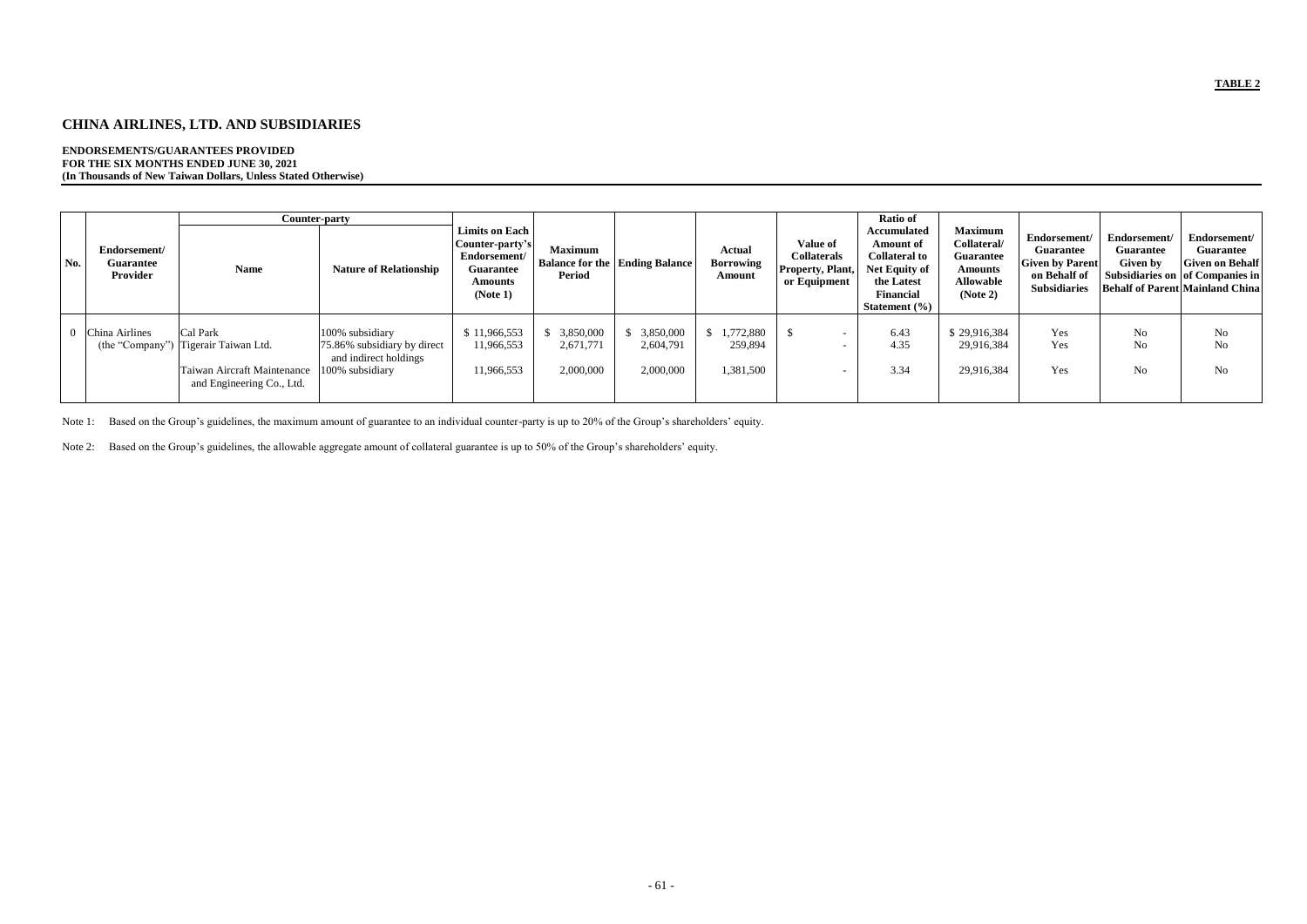# **CHINA AIRLINES, LTD. AND SUBSIDIARIES**

## **MARKETABLE SECURITIES HELD**

## **JUNE 30, 2021**

## **(In Thousands of New Taiwan Dollars, Unless Stated Otherwise)**

|                                                        |                                                                                                                                                 | Relationship                   |                                                                                                                                                                                                       |                                     | June 30, 2021              |                                             |                                                     |                  |
|--------------------------------------------------------|-------------------------------------------------------------------------------------------------------------------------------------------------|--------------------------------|-------------------------------------------------------------------------------------------------------------------------------------------------------------------------------------------------------|-------------------------------------|----------------------------|---------------------------------------------|-----------------------------------------------------|------------------|
| <b>Holding Company Name</b>                            | <b>Marketable Securities Type and Issuer/Name</b>                                                                                               | with the<br>Holding<br>Company | <b>Financial Statement Account</b>                                                                                                                                                                    | <b>Shares/Units</b>                 | <b>Carrying</b><br>Amount  | <b>Percentage of</b><br>Ownership<br>$(\%)$ | <b>Market Value</b><br>or Net Asset<br><b>Value</b> | <b>Note</b>      |
|                                                        |                                                                                                                                                 |                                |                                                                                                                                                                                                       |                                     |                            |                                             |                                                     |                  |
| China Airlines (the "Company") Shares                  | Everest Investment Holdings Ltd. - ordinary shares                                                                                              |                                | Financial assets at fair value through other comprehensive<br>income - non-current                                                                                                                    | 1,359,368                           | 97,991<br>$\mathcal{S}$    | 13.59                                       | 107,790                                             | Note 1           |
|                                                        | Everest Investment Holdings Ltd. - preferred shares                                                                                             |                                | Financial assets at fair value through other comprehensive<br>income - non-current                                                                                                                    | 135,937                             | 9,799                      | $\overline{\phantom{a}}$                    |                                                     |                  |
|                                                        | Chung Hua Express Co.                                                                                                                           |                                | Financial assets at fair value through other comprehensive<br>income - non-current                                                                                                                    | 1,100,000                           | 33,710                     | 11.00                                       | 33,710                                              |                  |
|                                                        | Jardine Air Terminal Services<br>The Grand Hi Lai Hotel                                                                                         |                                | Financial assets at fair value through profit or loss - current<br>Financial assets at fair value through profit or loss - current                                                                    | 12,000,000<br>4,021                 |                            | 15.00<br>0.02                               |                                                     |                  |
| <b>Mandarin Airlines</b>                               | <b>Shares</b><br>China Airlines                                                                                                                 | Parent company                 | Financial assets at fair value through other comprehensive<br>income - non-current                                                                                                                    | 2,074,628                           | 39,522                     |                                             | 39,522                                              |                  |
| Cal-Asia Investment                                    | <b>Shares</b><br>Taikoo (Xiamen) Landing Gear Services<br>Taikoo Spirit Aerospace Systems (Jinjiang)                                            |                                | Financial assets at fair value through profit or loss - current<br>Financial assets at fair value through other comprehensive<br>income - non-current                                                 |                                     | 10,178                     | 2.59<br>5.45                                | 10,178                                              | Note 2<br>Note 2 |
| Sabre Travel Network (Taiwan) Beneficiary certificates | Franklin Templeton SinoAm Money Market Fund<br><b>FSITC Money Market Fund</b>                                                                   |                                | Financial assets at fair value through profit or loss - current<br>Financial assets at fair value through profit or loss - current                                                                    | 1,691,706<br>308,094                | 17,665<br>55,474           |                                             | 17,665<br>55,474                                    |                  |
| Taiwan Airport Services                                | <b>Shares</b><br>TransAsia Airways                                                                                                              |                                | Financial assets at fair value through profit or loss - current                                                                                                                                       | 2,277,786                           |                            | 0.4                                         |                                                     |                  |
| <b>Dynasty Aerotech International</b><br>Corp.         | Beneficiary certificates<br>Taishin 1699 Money Market Fund                                                                                      |                                | Financial assets at fair value through profit or loss - current                                                                                                                                       | 349,523                             | 4,776                      |                                             | 4,776                                               |                  |
| Kaohsiung Catering Services                            | Beneficiary certificates<br>Prudential Financial Money Market Fund<br><b>Prudential Financial Return Fund</b><br>Taishin 1699 Money Market Fund |                                | Financial assets at fair value through profit or loss - current<br>Financial assets at fair value through profit or loss - current<br>Financial assets at fair value through profit or loss - current | 5,407,832<br>4,493,628<br>1,106,807 | 86,281<br>70,949<br>15,103 |                                             | 86,281<br>70,949<br>15,103                          |                  |
| Tigerair Taiwan Co., Ltd.                              | Government bond<br>Philippines government bond                                                                                                  |                                | Financial assets at amortized cost                                                                                                                                                                    |                                     |                            | 1,618 Not applicable                        | 1,618                                               |                  |

Note 1: The subsidiary's net asset value was \$107,790 thousand, which included ordinary shares and preference shares as of June 30, 2021.

(Continued)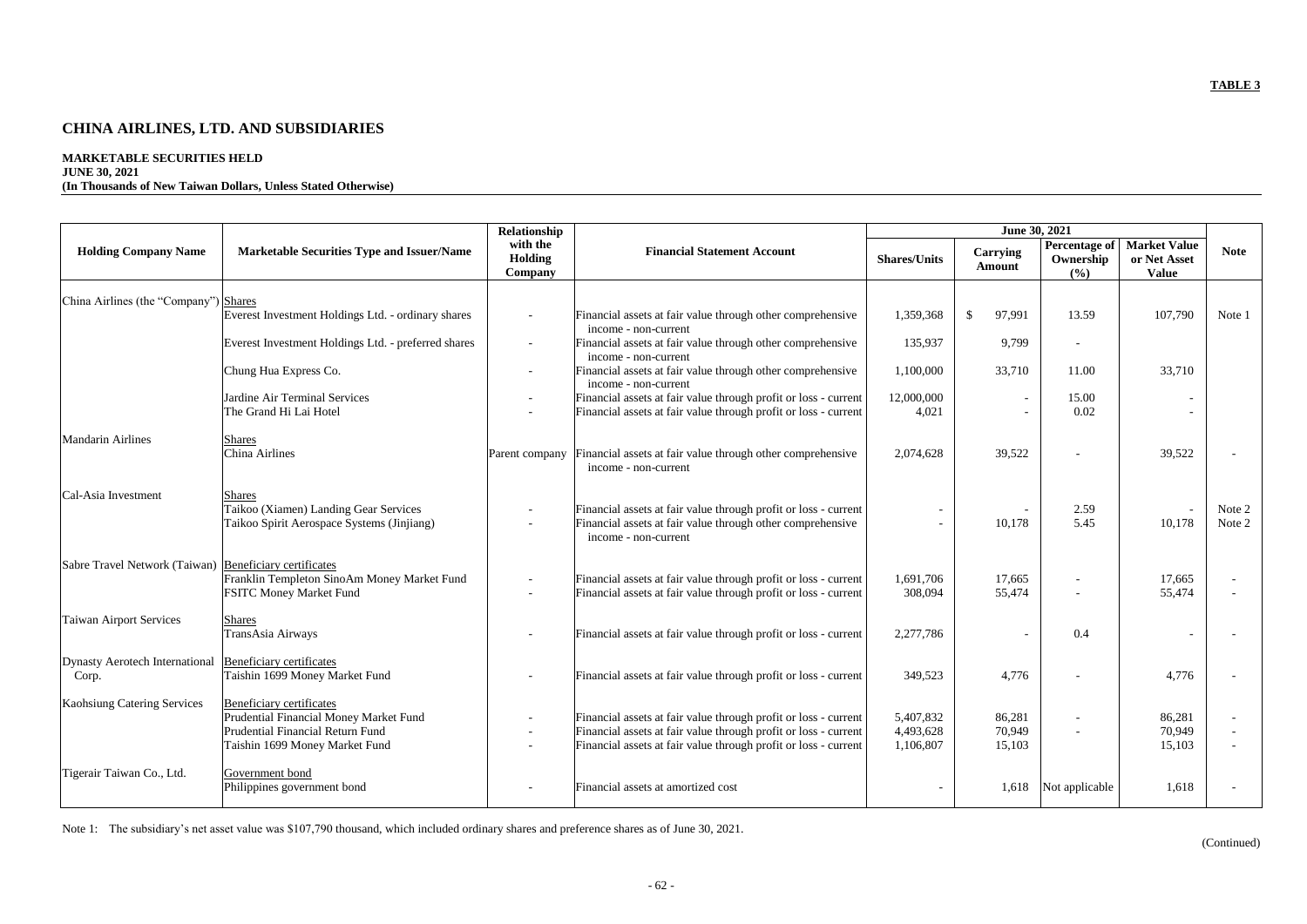- Note 2: The Company does not issue shares because it is a limited company.
- Note 3: The table only listed financial assets that are IFRS 9 regulated.

(Concluded)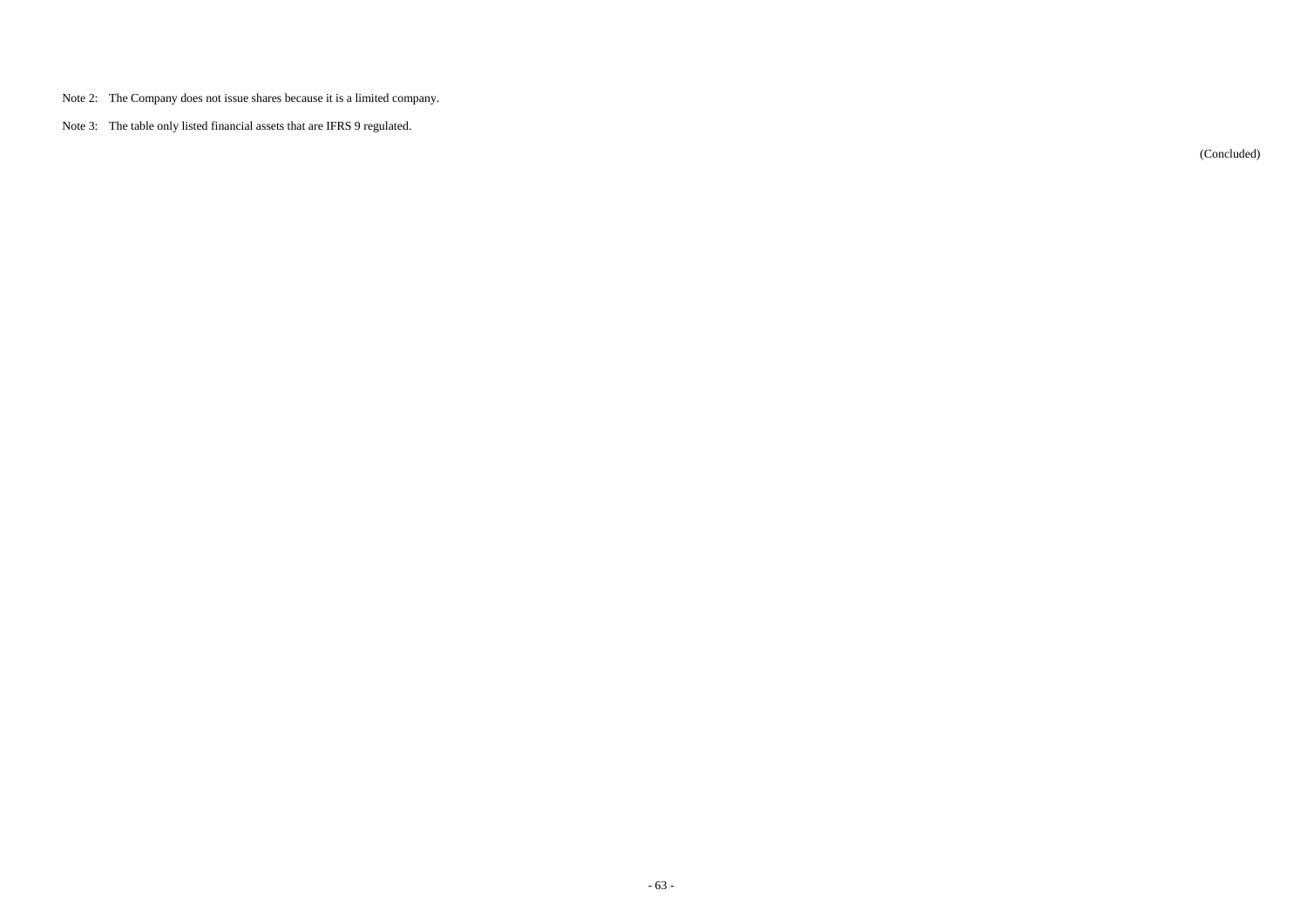# **CHINA AIRLINES, LTD. AND SUBSIDIARIES**

# **TOTAL PURCHASES FROM OR SALES TO RELATED PARTIES AMOUNTING TO AT LEAST NT\$100 MILLION OR 20% OF THE PAID-IN CAPITAL FOR THE SIX MONTHS ENDED JUNE 30, 2021**

**(In Thousands of New Taiwan Dollars, Unless Stated Otherwise)**

|                          |                                                                  |                               |                          |               | <b>Transaction Details</b> |                      |                   | <b>Abnormal Transaction</b>         | <b>Note/Account Payable or</b><br>Receivable |                        | <b>Note</b>              |
|--------------------------|------------------------------------------------------------------|-------------------------------|--------------------------|---------------|----------------------------|----------------------|-------------------|-------------------------------------|----------------------------------------------|------------------------|--------------------------|
| <b>Company Name</b>      | <b>Related Party</b>                                             | <b>Nature of Relationship</b> | Purchase/<br><b>Sale</b> | <b>Amount</b> | $%$ of<br><b>Total</b>     | <b>Payment Terms</b> | <b>Unit Price</b> | <b>Payment Terms Ending Balance</b> |                                              | $%$ of<br><b>Total</b> |                          |
| China Airlines, Ltd.     | Dynasty Aerotech International Corp.                             | Subsidiary                    | Purchase                 | 176,860       | 0.37                       | 2 months             |                   |                                     | (46, 145)                                    | (3.08)                 |                          |
| ("China Airlines")       | Taiwan Air Cargo Terminal                                        | Subsidiary                    | Purchase                 | 364,005       | 0.76                       | 30 days              |                   | $\overline{\phantom{0}}$            | (57, 864)                                    | (3.86)                 | $\overline{\phantom{0}}$ |
|                          | <b>Taoyuan International Airport Service</b>                     | Subsidiary                    | Purchase                 | 514,167       | .07                        | $40 \text{ days}$    |                   |                                     | (186, 640)                                   | (12.45)                | $\overline{\phantom{0}}$ |
|                          | <b>Eastern United International Logistics</b><br>(Holdings) Ltd. | Equity-method investee        | Purchase                 | 181,025       | 0.38                       | 2 months             |                   |                                     | (32,966)                                     | (2.20)                 |                          |
|                          | China Pacific Catering Services                                  | Equity-method investee        | Purchase                 | 101,288       | 0.21                       | 90 days              |                   |                                     | (46, 827)                                    | (3.12)                 |                          |
| <b>Mandarin Airlines</b> | Tigerair Taiwan Co., Ltd.                                        | Same parent company           | Purchase                 | 139,103       | 7.86                       | months               |                   |                                     | 79,331                                       | 19.88                  |                          |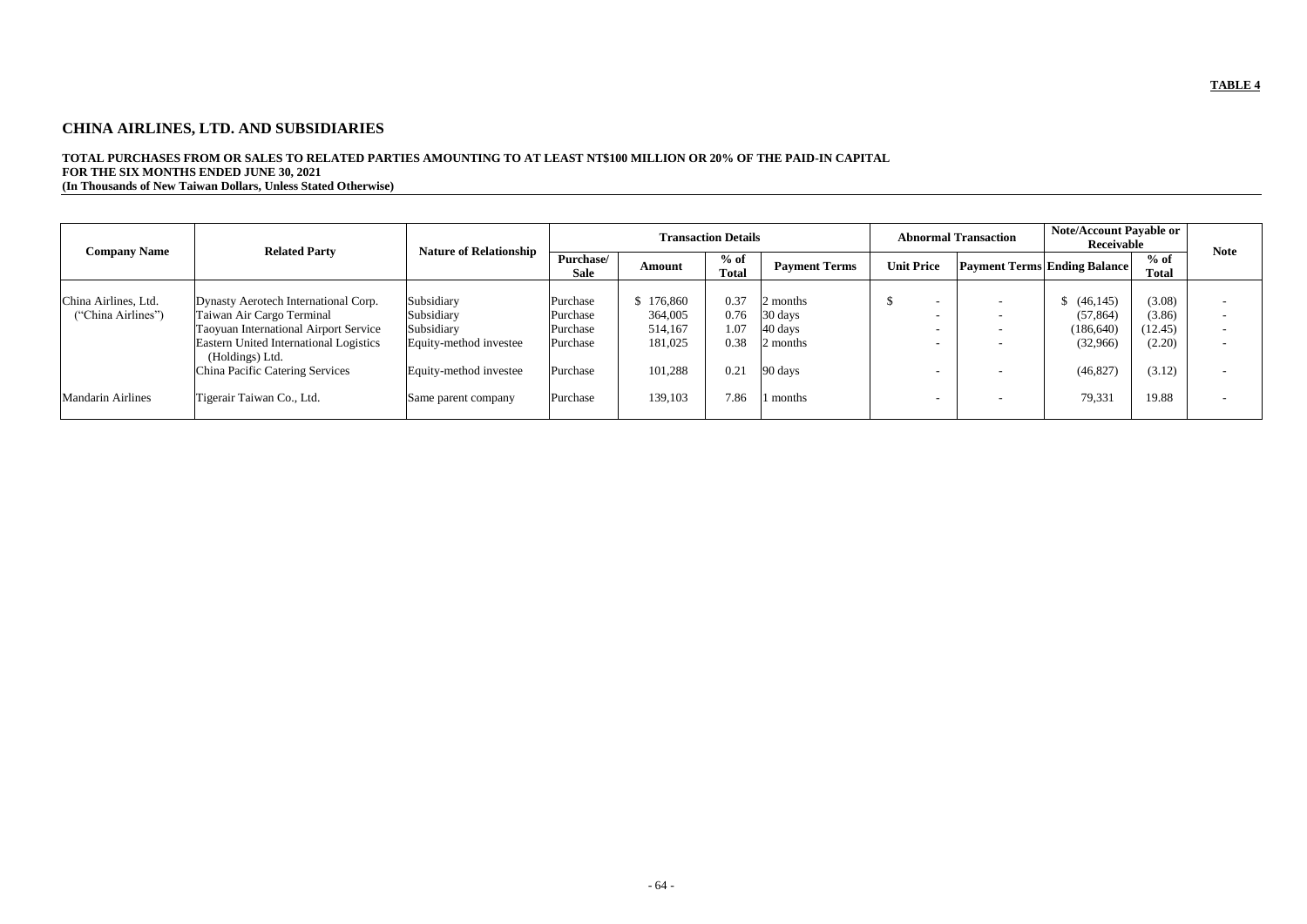# **CHINA AIRLINES, LTD. AND SUBSIDIARIES**

## **RECEIVABLES FROM RELATED PARTIES AMOUNTING TO AT LEAST NT\$100 MILLION OR 20% OF THE PAID-IN CAPITAL**

**JUNE 30, 2021**

**(In Thousands of New Taiwan Dollars, Unless Stated Otherwise)**

|                                              |                      |                               |                       |                      |        | Overdue |                     | <b>Amounts Received</b> | <b>Allowance for</b> |  |
|----------------------------------------------|----------------------|-------------------------------|-----------------------|----------------------|--------|---------|---------------------|-------------------------|----------------------|--|
| <b>Company Name</b>                          | <b>Related Party</b> | <b>Nature of Relationship</b> | <b>Ending Balance</b> | <b>Turnover Rate</b> | Amount |         | <b>Action Taken</b> | in Subsequent<br>Period | <b>Bad Debts</b>     |  |
| <b>Mandarin Airlines</b>                     | China Airlines       | Parent company                | 115,153               | Note                 |        |         |                     | 90,645                  |                      |  |
| <b>Taoyuan International Airport Service</b> | China Airlines       | Parent company                | 186,640               | 5.11                 |        |         |                     | 119,051                 |                      |  |

Note: Accounts receivable and revenue were not directly correlated because of the particular industry characteristics, and therefore, the turnover rate was not applicable.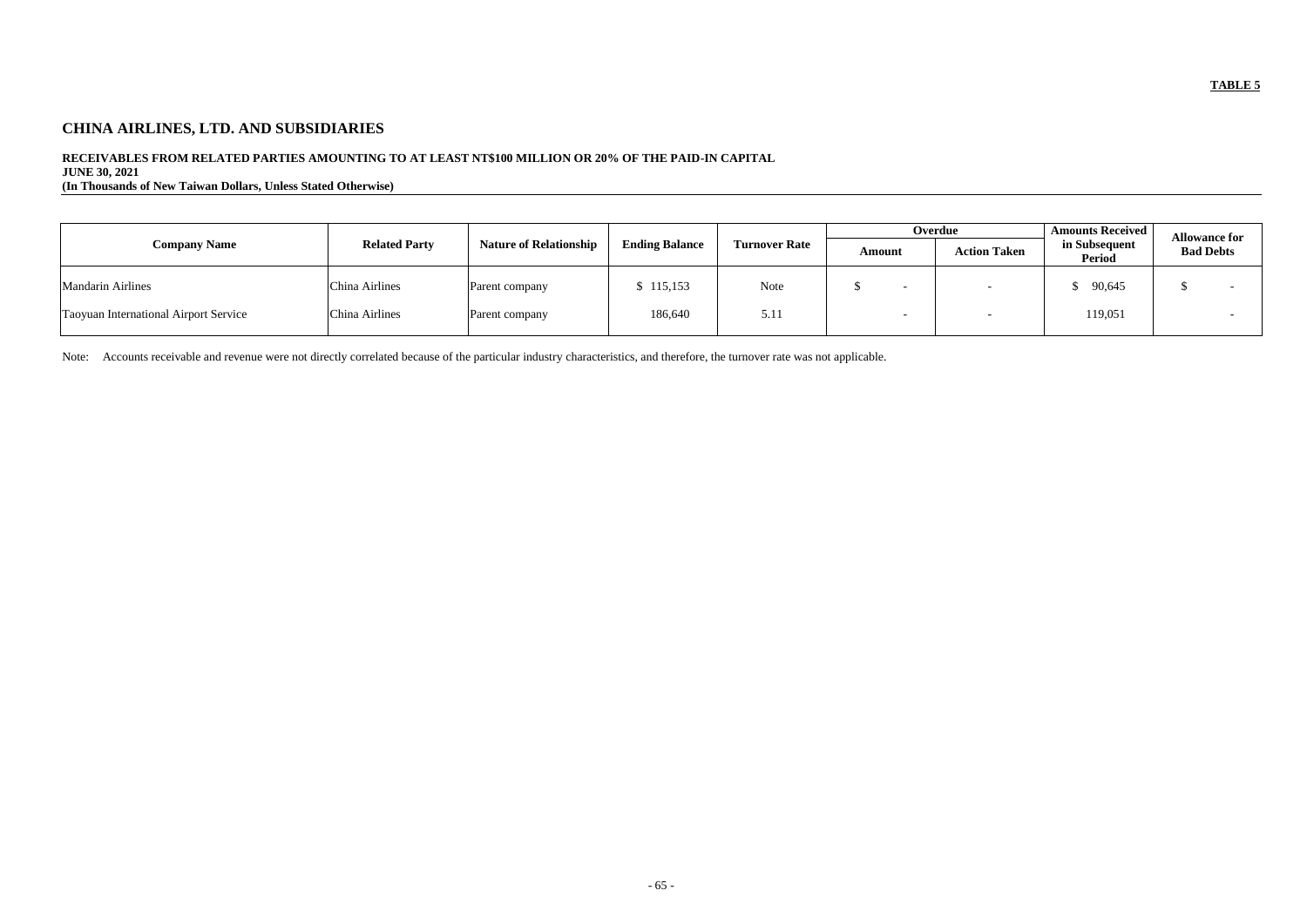## **CHINA AIRLINES, LTD. AND SUBSIDIARIES**

**NAMES, LOCATIONS, AND OTHER INFORMATION OF INVESTEES OVER WHICH THE COMPANY EXERCISES SIGNIFICANT INFLUENCE FOR THE SIX MONTHS ENDED JUNE 30, 2021 (In Thousands of New Taiwan Dollars, Unless Stated Otherwise)**

|                                    |                                                        |                                         |                                                   |            | <b>Investment Amount</b> |            |              |               | Balance as of June 30, 2021 |              | <b>Net Income</b> | <b>Investment</b>  |                           |
|------------------------------------|--------------------------------------------------------|-----------------------------------------|---------------------------------------------------|------------|--------------------------|------------|--------------|---------------|-----------------------------|--------------|-------------------|--------------------|---------------------------|
| <b>Investor Company</b>            | <b>Investee Company</b>                                | Location                                | <b>Main Businesses and Products</b>               |            | June 30, 2021            |            | December 31, | Number of     | Percentage of               | Carrying     | (Loss) of the     | Income (Loss)      | <b>Note</b>               |
|                                    |                                                        |                                         |                                                   |            |                          |            | 2020         | <b>Shares</b> | Ownership                   | Amount       | <b>Investee</b>   |                    |                           |
|                                    |                                                        |                                         |                                                   |            |                          |            |              |               |                             |              |                   |                    |                           |
| China Airlines, Ltd.               | Cal Park                                               | Taoyuan, Taiwan                         | Real estate lease and international trade         | -\$        | 1,500,000                |            | 1,500,000    | 150,000,000   | 100.00                      | $\mathbb{S}$ | $(3,131)$ \$      | 18,324 Note 4      |                           |
|                                    | <b>Mandarin Airlines</b>                               | Taipei, Taiwan                          | Air transportation and maintenance of aircraft    |            | 2,042,368                |            | 2,042,368    | 188, 154, 025 | 93.99                       | 534,313      | (733,064)         |                    | $(689,007)$ Notes 1 and 4 |
|                                    | Taiwan Air Cargo Terminal                              | Taoyuan, Taiwan                         | Air cargo and storage                             |            | 1,350,000                |            | 1,350,000    | 135,000,000   | 54.00                       | 1,529,082    | 229,912           | 124,149            |                           |
|                                    | Cal-Dynasty International                              | Los Angeles, U.S.A.                     | A holding company, real estate and hotel services | US\$       | 26,145                   | US\$       | 26,145       | 2,614,500     | 100.00                      | 1,164,023    | (1,627)           | $(1,024)$ Note 2   |                           |
|                                    | China Pacific Catering Services                        | Taoyuan, Taiwan                         | In-flight catering                                |            | 439,110                  |            | 439,110      | 43,911,000    | 51.00                       | 593,363      | (201, 168)        | (102, 596)         |                           |
|                                    | Taoyuan International Airport Services Taoyuan, Taiwan |                                         | Airport services                                  |            | 147,000                  |            | 147,000      | 34,300,000    | 49.00                       | 502,167      | (205, 145)        | (100, 521)         |                           |
|                                    | Cal-Asia Investment                                    | Territory of the British Virgin Islands | General investment                                | US\$       | 7,172                    | US\$       | 7,172        | 7,172,346     | 100.00                      | 484,640      | 24,357            | 24.357             |                           |
|                                    | Sabre Travel Network (Taiwan)                          | Taipei, Taiwan                          | Sale and maintenance of hardware and software     |            | 52,200                   |            | 52,200       | 13,021,042    | 93.93                       | 208,468      | (25,993)          | (24, 415)          |                           |
|                                    | China Aircraft Service                                 | Hong Kong International Airport         | Airport services                                  | HK\$       | 58,000                   | HK\$       | 58,000       | 28,400,000    | 20.00                       | 55,366       | (1,089,551)       | (217,910)          |                           |
|                                    | Taiwan Airport Services                                | Taipei, Taiwan                          | Airport services                                  |            | 12,289                   |            | 12,289       | 20,626,644    | 47.35                       | 152,808      | (99,186)          | (46,965)           |                           |
|                                    | <b>Kaohsiung Catering Services</b>                     | Kaohsiung, Taiwan                       | In-flight catering                                |            | 383,846                  |            | 383,846      | 21,494,637    | 53.67                       | 474,558      | (59, 596)         | (38,368) Note 5    |                           |
|                                    | Cal Hotel Co., Ltd.                                    | Taoyuan, Taiwan                         | Hotel business                                    |            | 465,000                  |            | 465,000      | 46,500,000    | 100.00                      | 373,820      | (30, 784)         | $(31,534)$ Note 4  |                           |
|                                    | China Pacific Laundry Services                         | Taoyuan, Taiwan                         | Cleaning and leasing of the towel of airlines,    |            | 137,500                  |            | 137,500      | 13,750,000    | 55.00                       | 132,757      | (30,175)          | (16,596)           |                           |
|                                    |                                                        |                                         | hotels, restaurants and health clubs              |            |                          |            |              |               |                             |              |                   |                    |                           |
|                                    | Dynasty Aerotech International Corp.                   | Taoyuan, Taiwan                         | Cleaning of aircraft and maintenance of machine   |            | 77,270                   |            | 77,270       | 77,270        | 100.00                      | 157,352      | 20,696            | 20,721 Note 4      |                           |
|                                    |                                                        |                                         | and equipment                                     |            |                          |            |              |               |                             |              |                   |                    |                           |
|                                    | Yestrip                                                | Taipei, Taiwan                          | <b>Travel business</b>                            |            |                          |            | 26,265       |               | 100.00                      |              |                   |                    | $-$ Note 4                |
|                                    | <b>Dynasty Holidays</b>                                | Tokyo, Japan                            | <b>Travel business</b>                            | <b>JPY</b> | 8,000                    | <b>JPY</b> | 20,400       | 160           | 20.00                       | 3,956        | (4,400)           | (880)              |                           |
|                                    | <b>Global Sky Express</b>                              | Taipei, Taiwan                          | Forwarding and storage of air cargo               |            | 2,500                    |            | 2,500        | 250,000       | 25.00                       | 8,426        | 3,130             | 783                |                           |
|                                    | Tigerair Taiwan Co., Ltd.                              | Taipei, Taiwan                          | Air transportation and maintenance of aircraft    |            | 3,109,907                |            | 3,109,907    | 212,420,046   | 75.86                       | 1,481,017    | (1,086,578)       | $(824,325)$ Note 4 |                           |
|                                    | Taiwan Aircraft Maintenance and                        | Taoyuan, Taiwan                         | Aircraft maintenance                              |            | 1,350,000                |            | 1,350,000    | 135,000,000   | 100.00                      | 628,068      | (71, 737)         | (71, 725)          |                           |
|                                    | Engineering Co., Ltd.                                  |                                         |                                                   |            |                          |            |              |               |                             |              |                   |                    |                           |
|                                    | NORDAM Asia Ltd.                                       | Taoyuan, Taiwan                         | Composite repair and manufacturing business       |            | 37,975                   |            | 37,975       | 3,797,500     | 49.00                       | 35,211       | (5,216)           | (2,556)            |                           |
|                                    |                                                        |                                         |                                                   |            |                          |            |              |               |                             |              |                   |                    |                           |
| Mandarin Airlines                  | Tigerair Taiwan Co., Ltd.                              | Taipei, Taiwan                          | Air transportation and maintenance of aircraft    |            | 154,330                  |            | 154,330      | 15,433,000    | 5.51                        | 107,600      | (1,086,578)       | (59,890)           |                           |
|                                    | <b>Taiwan Airport Services</b>                         | Taipei, Taiwan                          | Airport services                                  |            | 11,658                   |            | 11,658       | 469,755       | 1.08                        | 3,476        | (99,186)          | (1,068)            |                           |
|                                    |                                                        |                                         |                                                   |            |                          |            |              |               |                             |              |                   |                    |                           |
| Cal-Asia Investment                | Eastern United International Logistics                 | Hong Kong                               | Forwarding and storage of air cargo               | <b>HKS</b> | 3,329                    | HK\$       | 3,329        | 1,050,000     | 35.00                       | 56,657       | 16,939            | 5,929              |                           |
|                                    |                                                        |                                         |                                                   |            |                          |            |              |               |                             |              |                   |                    |                           |
| Taiwan Airport Services            | Taiwan Airport Service (Samoa)                         | Samoa                                   | Airport services and investment                   | US\$       | 5,877                    | US\$       | 5,877        |               | 100.00                      | 388,833      | 18,090            | 18,090 Note 3      |                           |
|                                    |                                                        |                                         |                                                   |            |                          |            |              |               |                             |              |                   |                    |                           |
| <b>Kaohsiung Catering Services</b> | Delica International Co., Ltd.                         | Kaohsiung, Taiwan                       | Catering business                                 |            | 10,200                   |            | 10,200       | 1,020,000     | 51.00                       | 7.871        |                   |                    |                           |
|                                    |                                                        |                                         |                                                   |            |                          |            |              |               |                             |              |                   |                    |                           |

Note 1: Adopted the treasury share method in recognizing investment income or loss.

Note 2: Represents the consolidated financial information of the foreign holding company disclosed in accordance with local regulations.

Note 3: The Company does not issue shares because it is a limited company.

Note 4: Difference is due to lease arrangement between consolidated entities.

Note 5: Difference is due to acquisition.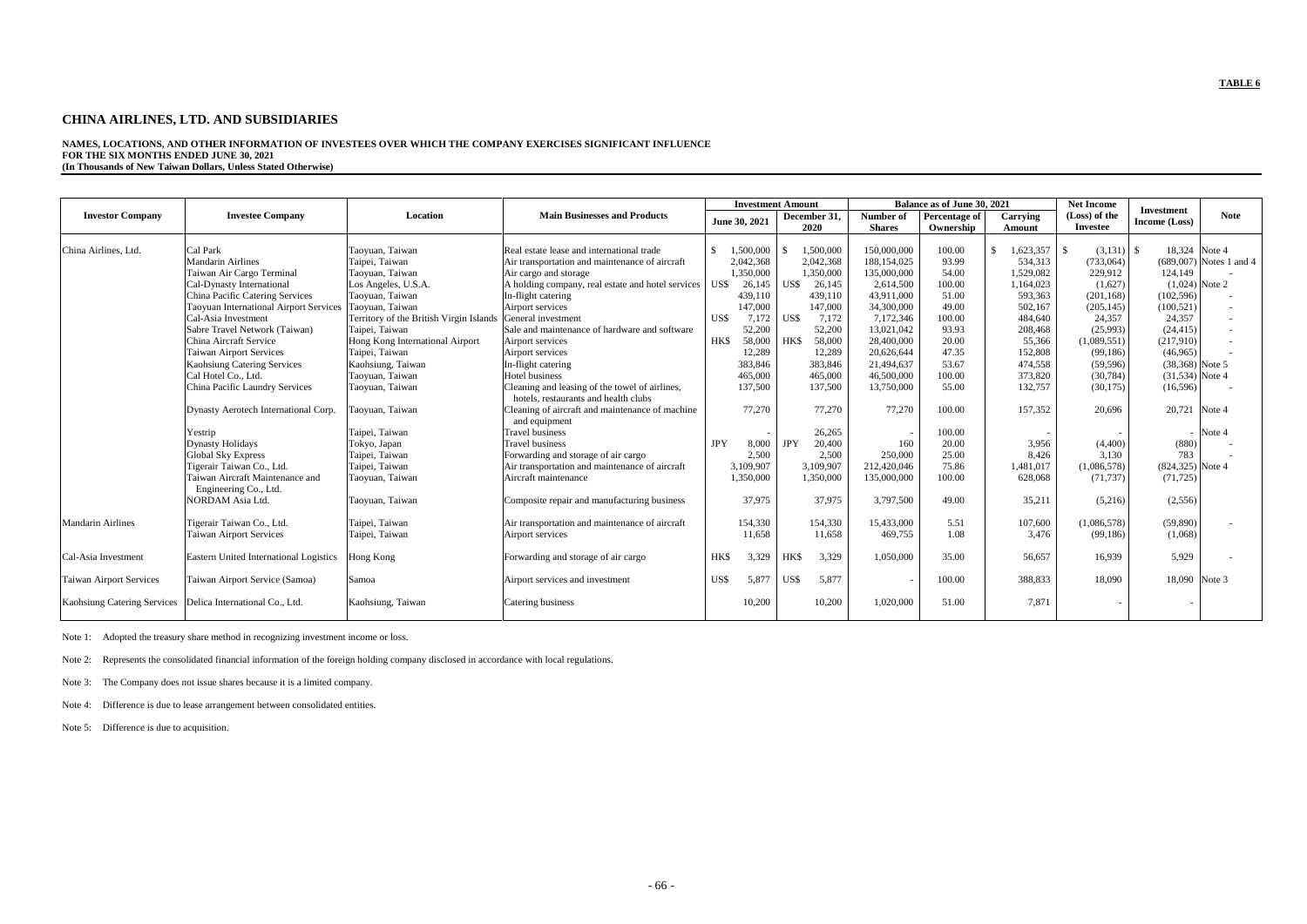# **CHINA AIRLINES, LTD. AND SUBSIDIARIES**

## **INVESTMENTS IN MAINLAND CHINA FOR THE SIX MONTHS ENDED JUNE 30, 2021 (In Thousands of New Taiwan Dollars, Unless Stated Otherwise)**

## China Airlines

| <b>Investee Company Name</b>                     | <b>Main Businesses and</b><br><b>Products</b> | <b>Total Amount</b><br>of Paid-in<br>Capital | Investment <br><b>Type</b> |       | Accumulated<br><b>Outflow of</b><br><b>Investment</b><br>from Taiwan as<br>оf<br><b>January 1, 2021</b> | <b>Investment Flows</b><br>Outflow | <b>Inflow</b>            |              | <b>Accumulated</b><br><b>Outflow of</b><br>Investment<br>from Taiwan as<br>of<br>June 30, 2021 |       | <b>Net Income</b><br>(Loss) of<br>the Investee | % Ownership<br>of Direct or<br><b>Indirect</b><br>Investment |                       | Investment<br>Gain (Loss) |       | Carrying<br>Amount<br>as of<br>June 30, 2021 |              | <b>Accumulated</b><br><b>Inward</b><br><b>Remittance of</b><br>Earnings as of<br>June 30, 2021 |
|--------------------------------------------------|-----------------------------------------------|----------------------------------------------|----------------------------|-------|---------------------------------------------------------------------------------------------------------|------------------------------------|--------------------------|--------------|------------------------------------------------------------------------------------------------|-------|------------------------------------------------|--------------------------------------------------------------|-----------------------|---------------------------|-------|----------------------------------------------|--------------|------------------------------------------------------------------------------------------------|
| Airport Air Cargo Terminal<br>(Xiamen) Co., Ltd. | Forwarding and storage<br>of air cargo        | 1,097,843<br>(RMB 254,480)                   | Indirect<br>(Note 1)       | (US\$ | 16,601<br>4,186                                                                                         | - \$                               | $\overline{\phantom{a}}$ | -\$<br>(US\$ | 116,601<br>4,186                                                                               | (RMB) | 86,900<br>20,004)                              | 14.00                                                        | $\mathbb{S}$<br>(RMB) | 11,643<br>2,801)          | (RMB) | 249,252<br>$57,776$ (US\$                    | $\mathbb{S}$ | 98,511<br>3,537)<br>(Note 2)                                                                   |
| Airport Air Cargo Service<br>(Xiamen) Co., Ltd.  | Forwarding and storage<br>of air cargo        | 60,397<br>14,000)<br>(RMB)                   | Indirect<br>(Note 1)       | (US\$ | 54,246<br>1,947)                                                                                        |                                    |                          | $(US\$       | 54,246<br>1,947)                                                                               | (RMB) | 48,782<br>11,230)                              | 14.00                                                        | (RMB)                 | 6,518<br>1,572            | (RMB) | 140,789<br>$32,634$ (US\$)                   |              | 43,469<br>1,561)<br>(Note 2)                                                                   |
| Taikoo (Xiamen) Landing<br>Gear Services         | Landing gear<br>maintenance services (US\$    | 2,314,485<br>83,090)                         | Indirect<br>(Note 1)       | (US\$ | 59,922<br>2,151)                                                                                        |                                    |                          | (US\$        | 59,922<br>2,151)                                                                               |       |                                                | 2.59                                                         |                       |                           |       |                                              |              |                                                                                                |
| Taikoo Spirit Aerospace<br>Systems (Jinjang)     | Composite material                            | 324,875<br>(US\$<br>1,663)                   | Indirect<br>(Note 1)       | (US\$ | 17,716<br>636)                                                                                          |                                    |                          | (US\$        | 17,716<br>636)                                                                                 |       | $\overline{\phantom{a}}$                       | 5.45                                                         |                       |                           | (RMB) | 10,178<br>$2,359$ (US\$)                     |              | 9,931<br>357)                                                                                  |

| <b>Accumulated Outward Remittance for</b><br><b>Investment in Mainland China as of</b><br><b>June 30, 2021</b> | <b>Investment Amounts</b><br><b>MOEA</b> | <b>Upper Limit on the Amount of</b><br>Authorized by Investment Commission, Investments Stipulated by the Investment<br><b>Commission, MOEA</b> |
|----------------------------------------------------------------------------------------------------------------|------------------------------------------|-------------------------------------------------------------------------------------------------------------------------------------------------|
| 248,485<br>8,920)<br>(US\$                                                                                     | 607,107<br>(Note 3)                      | \$35,899,661<br>(Note 4)                                                                                                                        |

(Continued)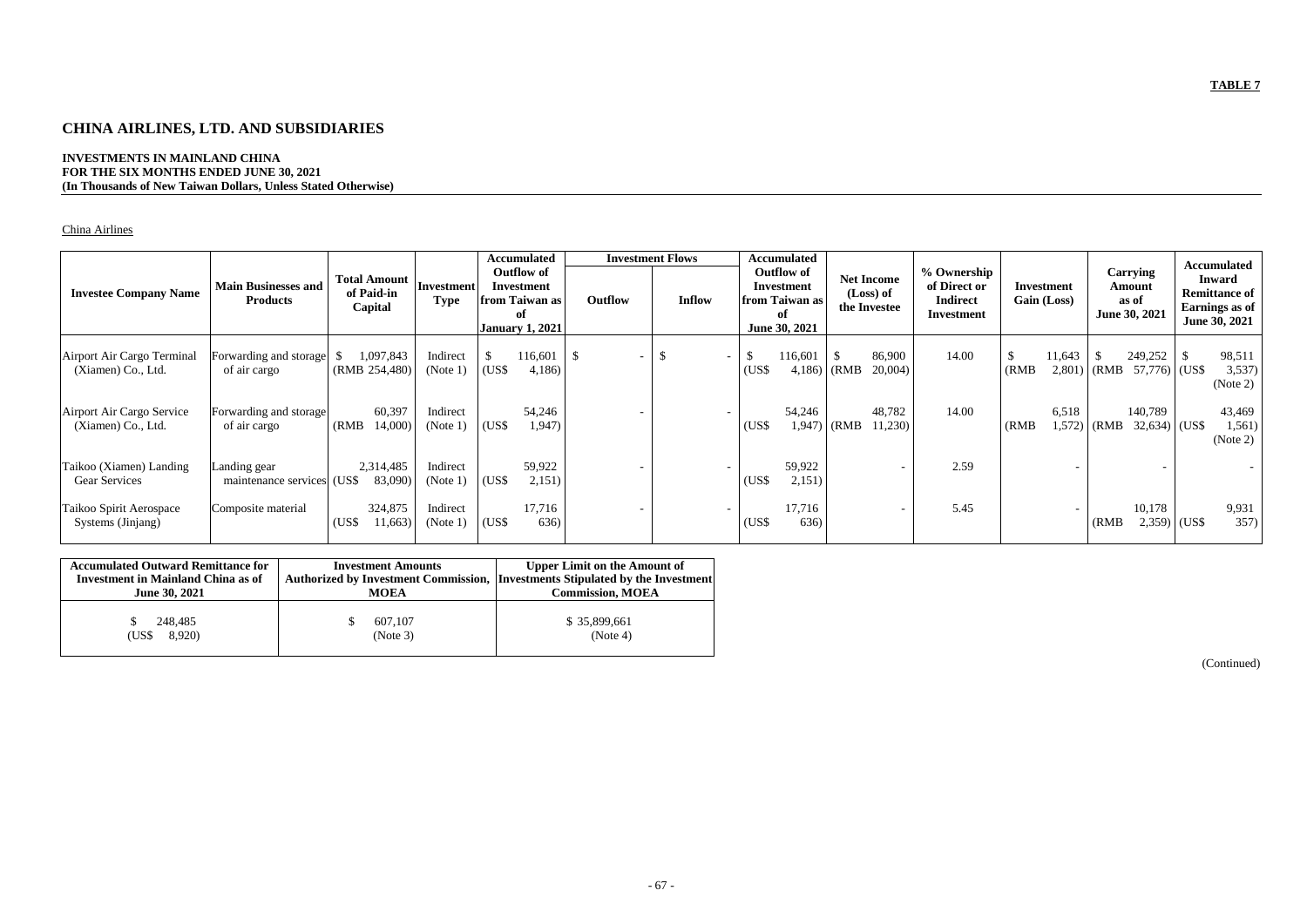## Taiwan Airport Services

| <b>Investee Company</b>                                                                             | Main Businesses and   Paid-in Capital   ''<br><b>Products</b>                    |                                                          | <b>Method of</b><br> Investment <br> from Taiwan as |                                  | <b>Accumulated</b><br><b>Outward</b><br><b>Remittance for</b><br>Investment<br>of January 1,<br>2021 | Outward | <b>Remittance of Funds</b><br><b>Inward</b> |                | <b>Accumulated</b><br><b>Outward</b><br><b>Remittance for</b><br>Investment<br>from Taiwan as<br>of June 30, 2021 |                              | <b>Net Income</b><br>(Loss) of the<br>Investee | % Ownership<br>of Direct or<br><b>Indirect</b><br>Investment |                | Investment<br><b>Income</b> (Loss) |       | Carrying<br>Amount as of<br>June 30, 2021                           | Accumulated<br><b>Repatriation of</b><br>Investment<br>Income as of<br>June 30, 2021 |
|-----------------------------------------------------------------------------------------------------|----------------------------------------------------------------------------------|----------------------------------------------------------|-----------------------------------------------------|----------------------------------|------------------------------------------------------------------------------------------------------|---------|---------------------------------------------|----------------|-------------------------------------------------------------------------------------------------------------------|------------------------------|------------------------------------------------|--------------------------------------------------------------|----------------|------------------------------------|-------|---------------------------------------------------------------------|--------------------------------------------------------------------------------------|
| Airport Air Cargo Terminal<br>(Xiamen) Co., Ltd.<br>Airport Air Cargo Service<br>(Xiamen) Co., Ltd. | Forwarding and storage<br>of air cargo<br>Forwarding and storage<br>of air cargo | 1,097,843<br>(RMB 254,480)<br>60,397<br>14,000)<br>(RMB) | Indirect<br>(Note 5)<br>Indirect<br>(Note 5)        | $\overline{\text{USS}}$<br>(US\$ | 111,932<br>4,018)<br>53,670<br>1,927)                                                                |         |                                             | (US\$<br>(US\$ | 111,932<br>53,670                                                                                                 | $4,018$ (RMB<br>$1,927$ (RMB | 86,900<br>$20,004$ )<br>48,782<br>11,230)      | 14<br>14                                                     | (RMB)<br>(RMB) | 12,166<br>6,829<br>1,572           | (RMB) | 247,353<br>$2,801$ (RMB 57,336) (US\$<br>140,663<br>$32,606$ (US\$) | 126,494<br>4,541)<br>58,268<br>2,092)                                                |

| <b>Accumulated Outward</b><br><b>Remittance for Investment in</b><br>Mainland China as of June 30, 2021 | <b>Investment Amounts Authorized by</b><br><b>Investment Commission, MOEA</b> | <b>Upper Limit on the Amount of</b><br><b>Investment Stipulated by</b><br><b>Investment Commission, MOEA</b> |
|---------------------------------------------------------------------------------------------------------|-------------------------------------------------------------------------------|--------------------------------------------------------------------------------------------------------------|
| 165,602<br>5,945<br>(US\$                                                                               | 165,602<br>5,945)<br>(US\$-                                                   | 193,632<br>(Note 6)                                                                                          |

Note 1: China Airlines, Ltd. the "Company" invested in Cal-Asia Investment, which, in turn, invested in a company located in mainland China.

Note 2: As of June 30, 2021, the inward remittance of earnings amounted to US\$3,536,561 and US\$1,560,538.

Note 3: The amount comprised US\$19,828,324, RMB4,200,000 and NT\$36,666,667.

Note 4: The limit stated in the Investment Commission's regulation, "The Review Principle of Investment or Technical Cooperation in mainland China," is the larger of the Company's net asset value or 60% of the consolidated

Note 5: Taiwan Airport Services invested in Taiwan Airport Services (Samoa), which in return, invested in a company located in mainland China.

Note 6: The RMB and U.S. dollar amounts of assets are translated at period-end rates and those of gains (losses), at the average of the period-end rates of refer for the reporting period.

(Concluded)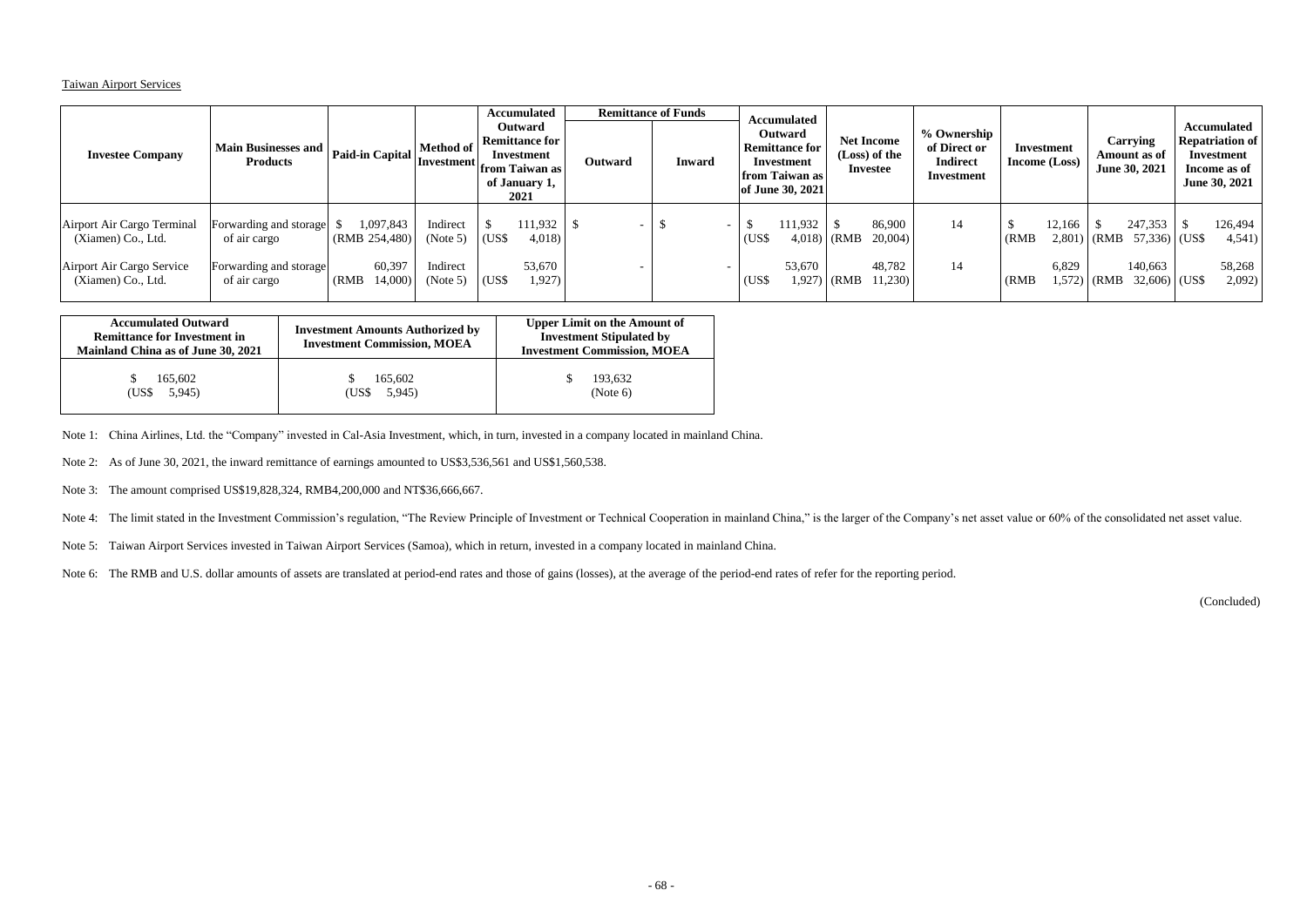# **CHINA AIRLINES, LTD. AND SUBSIDIARIES**

## **BUSINESS RELATIONSHIPS AND IMPORTANT TRANSACTIONS BETWEEN CHINA AIRLINES, LTD. AND ITS SUBSIDIARIES FOR THE SIX MONTHS ENDED JUNE 30, 2021 (In Thousand New Taiwan Dollars)**

|     |                                        |                                                                                                                                                                                         |                                               |                                                                                                                                                  | <b>Intercompany Transactions</b>                    |                                                                                                                                                                                       |                                                                        |
|-----|----------------------------------------|-----------------------------------------------------------------------------------------------------------------------------------------------------------------------------------------|-----------------------------------------------|--------------------------------------------------------------------------------------------------------------------------------------------------|-----------------------------------------------------|---------------------------------------------------------------------------------------------------------------------------------------------------------------------------------------|------------------------------------------------------------------------|
| No. | <b>Company Name</b>                    | <b>Related Party</b>                                                                                                                                                                    | <b>Natural of</b><br>Relationship<br>(Note 1) | <b>Financial Statement Account</b>                                                                                                               | <b>Amount</b>                                       | <b>Transaction Criteria</b>                                                                                                                                                           | % to Total<br><b>Consolidated</b><br><b>Total Revenue</b><br>or Assets |
|     | China Airlines, Ltd.                   | <b>Taoyuan International Airport Service</b><br>Dynasty Aerotech International Corp.<br>Taiwan Air Cargo Terminal<br>Taoyuan International Airport Services<br><b>Mandarin Airlines</b> | a<br>a<br>a<br>a<br>a                         | Airport service cost<br>Airport service cost<br>Other operating cost<br>Accounts payable - related parties<br>Accounts payable - related parties | 514,167<br>176,860<br>364,005<br>186,640<br>115,153 | The same as ordinary transactions<br>The same as ordinary transactions<br>The same as ordinary transactions<br>The same as ordinary transactions<br>The same as ordinary transactions | 0.90<br>0.31<br>0.64<br>0.07<br>0.04                                   |
|     | Taiwan Air Cargo Terminal              | China Airlines, Ltd.                                                                                                                                                                    | D                                             | Sales revenue                                                                                                                                    | 364,005                                             | The same as ordinary transactions                                                                                                                                                     | 0.64                                                                   |
|     | <b>Mandarin Airlines</b>               | China Airlines, Ltd.                                                                                                                                                                    | b                                             | Accounts receivable - related parties                                                                                                            | 115,153                                             | The same as ordinary transactions                                                                                                                                                     | 0.04                                                                   |
| 3   | Taoyuan International Airport Services | China Airlines, Ltd.<br>China Airlines, Ltd.                                                                                                                                            | D                                             | Airport service revenue<br>Accounts receivable - related parties                                                                                 | 514,167<br>186,640                                  | The same as ordinary transactions<br>The same as ordinary transactions                                                                                                                | 0.90<br>0.07                                                           |
|     | Dynasty Aerotech International Corp    | China Airlines, Ltd.                                                                                                                                                                    | D                                             | Operating revenue                                                                                                                                | 176,860                                             | The same as ordinary transactions                                                                                                                                                     | 0.31                                                                   |

Note 1: Three kinds of business relationships between China Airlines, Ltd. and its subsidiaries were as follows:

- a. Parent to subsidiaries.
- b. Subsidiaries to parent.
- c. Subsidiaries to subsidiaries.

Note 2: Intercompany transactions were eliminated in the consolidated financial statements.

Note 3: The Company only discloses transaction amounts or balances of more than \$100,000 thousand.